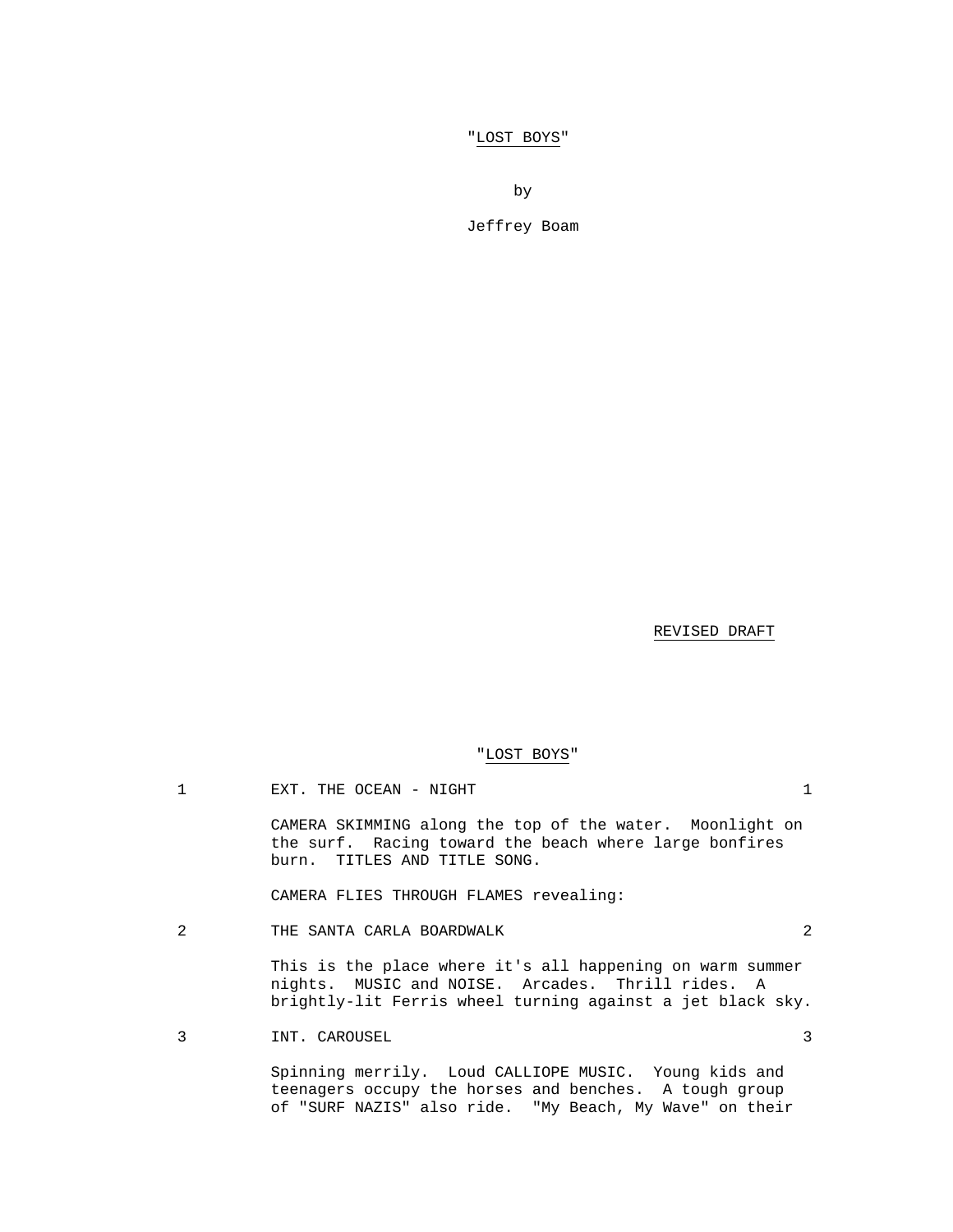T-shirts.

 The LOST BOYS enter the carousel house. Cool kids in distinctive dress. Compelling; not threatening. They are DAVID, MARKO, PAUL, DWAYNE; David the obvious leader.

 GREG, the head Surf Nazi, sits in one of the carousel's benches with his arm around his girl, SHELLY. He thinks he's King of the Boardwalk.. And doesn't like it one bit when Shelly casts an appreciative glance toward David.

 David smiles back at her. Not flirting, just being chivalrous. Greg scowls and takes his anger out on Paul by tripping him as he goes by. An insult... a shove. David joins Paul. Surf Nazis join Greg. The Lost Boys close ranks. A major melee seems ready to erupt, when the ugly end of a nightstick is shoved against his Adam's apple. A three hundred pound security GUARD is at the other end. The ride suddenly ends. CALLIOPE MUSIC STOPS.

**GUARD GUARD** 

 I told you to stay off the boardwalk.

 For an endless moment David's and the Guard's eyes lock in mortal combat. Neither one willing to give ground. Then David smiles.

### DAVID

Come on, let's pull.

 The Lost Boys begin to leave as the Guard turns to Greg and the Surf Nazis.

**GUARD GUARD**  You too, off the boardwalk. And don't come back!

> Greg and the Surf Nazis grumble and leave. There is bad blood between them and the Lost Boys, but both groups hate the Security Guard more.

EXT. BOARDWALK - NIGHT (AERIAL SHOT)

 CAMERA TRAVELS through the empty amusement park as the lights go off systematically. CAMERA CONTINUES past the rides to reveal:

4 LARGE, EMPTY PARKING LOT 4

 The Security Guard approaches his lone car carrying his lunch pail. Deadly quiet.

VAMPIRE POV SHOT

 Zooming down on the Guard. A rush of air. High-pitched SCREECHING. WHISPERING VOICES.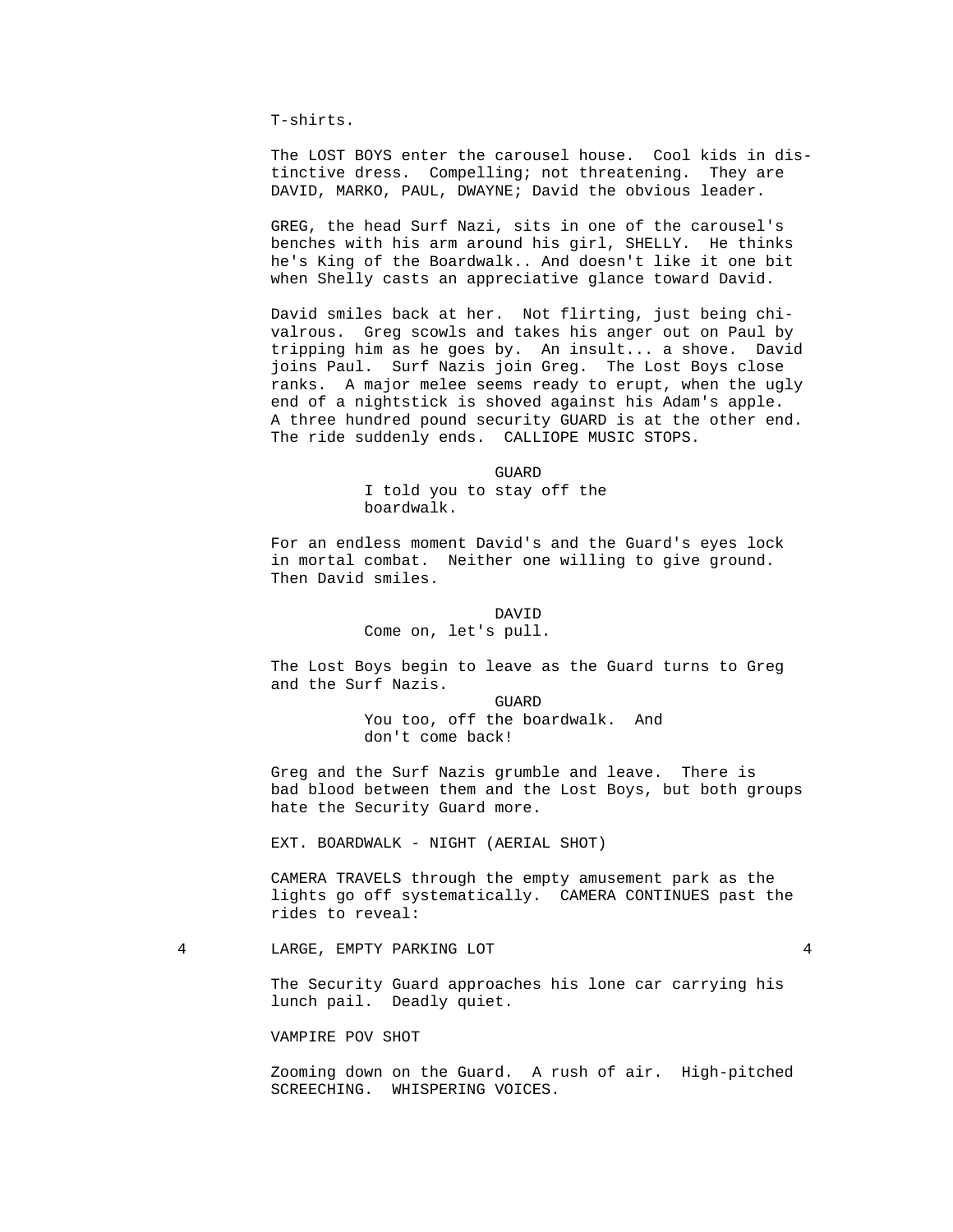#### THE GUARD

 looks up -- reacts for a split second -- and then he's gone -- pulled UPWARD OUT OF FRAME so fast, he's just a blur. Only his lunch box -- bouncing on the pavement -- remains behind.

 5 SHOTS OF GROTESQUE CARNIVAL IMAGES ON THE BOARDWALK 5 Clown faces bobbing. Dark images in the carousel.

6 EXT. DESERTED BEACH - NIGHT 6

 WAVES LAP against the beach. Lonely and deserted. No one around for miles.

All is quiet and still, until... WHOOSH! THUD!

THE GUARD'S BODY

 falls from the sky and lands in the wet sand directly IN FRONT OF CAMERA.

 Horrible and bloodless. Sucked dry, like a deflated balloon. CAMERA PULLS UP, UP, UP until the coastline is visible to us. And NIGHT DISSOLVES INTO DAY.

7 EXT. PACIFIC COAST - MORNING 7

 Helicopter shots of the COASTLINE and HIGHWAY 17 approaching Santa Clara: ocean, agriculture, etc. CAMERA FINDS a beat up LAND ROVER pulling a U-HAUL TRAILER.

8 INT. ROVER 3

 LUCY ANDERSON drives -- late thirties, sexy, warm, com fortable with herself -- a bit of a free spirit. SAM, 11, a victim of too many afternoons in shopping malls watching Bratpack movies, sits next to her in his trendy duds, suffering the foreign coastline with his large Malamute dog NANOOK.

 MICHAEL, in his late teens, slumps in the back seat. He is a loner, an independent and not enjoying the ride.

**LUCY** We're getting close...

SAM SAME SAME SAME SAMPLE SAMPLE SAMPLE SAMPLE SAMPLE SAMPLE SAMPLE SAMPLE SAMPLE SAMPLE SAMPLE SAMPLE SAMPLE SAMPLE SAMPLE SAMPLE SAMPLE SAMPLE SAMPLE SAMPLE SAMPLE SAMPLE SAMPLE SAMPLE SAMPLE SAMPLE SAMPLE SAMPLE SAMPLE What's that smell?

**LUCY**  (filling lungs) Ocean air!

SAM SAME SAME SAME SAMPLE SAMPLE SAMPLE SAMPLE SAMPLE SAMPLE SAMPLE SAMPLE SAMPLE SAMPLE SAMPLE SAMPLE SAMPLE Smells like something died.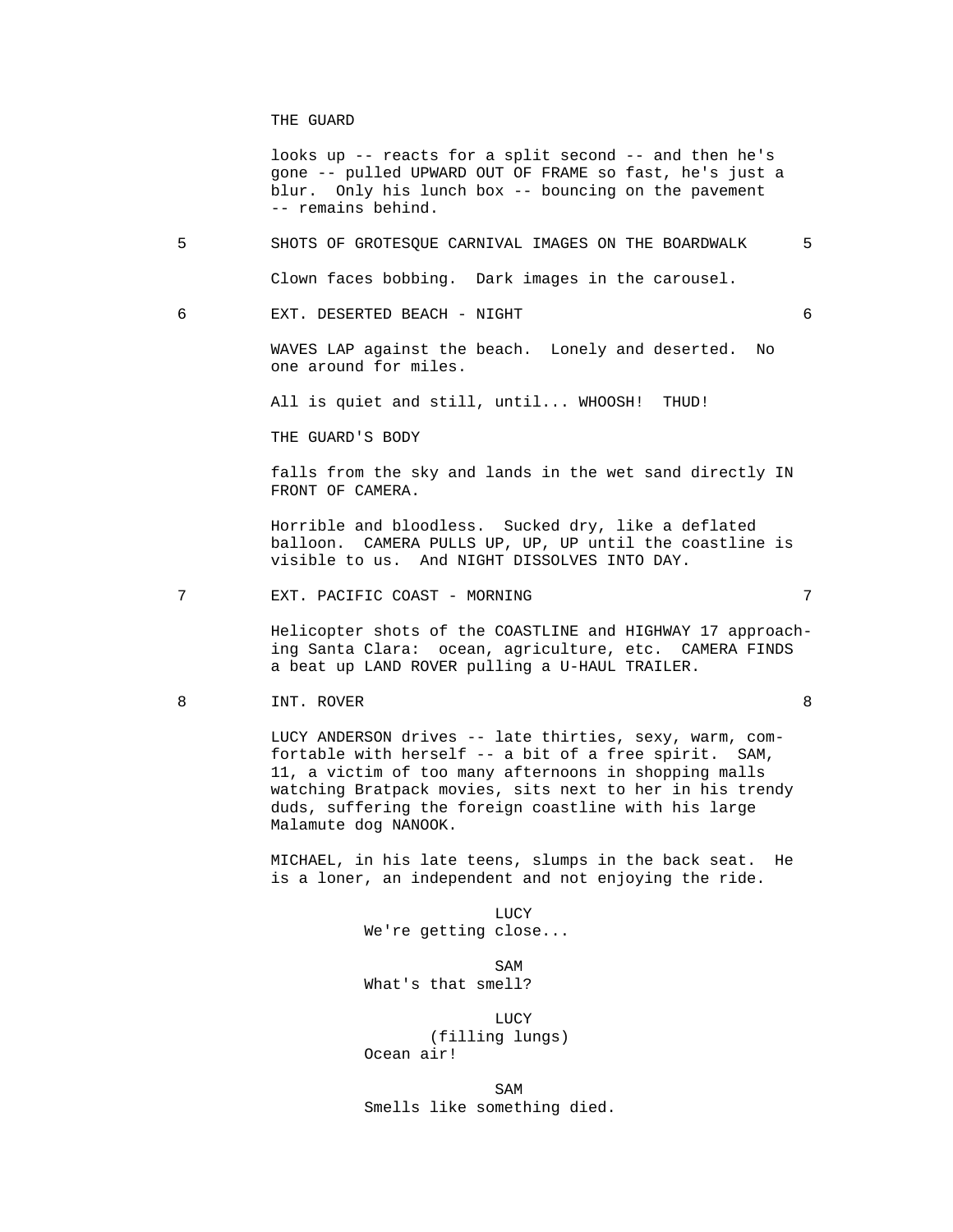LUCY

 Guys, I know it hasn't been easy... the divorce and now the move... but I think you're really going to like living in Santa Carla...

No reply. Her sons look unconvinced.

 LUCY How 'bout some music.

She turns on the radio to COUNTRY AND WESTERN.

SAM SAME SAME SAME SAMPLE SAMPLE SAMPLE SAMPLE SAMPLE SAMPLE SAMPLE SAMPLE SAMPLE SAMPLE SAMPLE SAMPLE SAMPLE SAMPLE SAMPLE SAMPLE SAMPLE SAMPLE SAMPLE SAMPLE SAMPLE SAMPLE SAMPLE SAMPLE SAMPLE SAMPLE SAMPLE SAMPLE SAMPLE

Keep going.

She next finds an EASY LISTENING station.

MICHAEL

Keep going.

She next finds Donovan singing "Mellow Yellow."

SAM/MICHAEL

 Keep going. **LUCY**  (laughing) Wait. Haight-Ashbury! The summer of love! 'Mellow Yellow.'

SAM/MICHAEL

Keep going!

 They all laugh as Lucy turns the dial to a CURRENT ROCK HIT and the boys relax.

THEIR POV - LARGE BILLBOARD

 Showing Boardwalk, Pier, etc. Reads: "Welcome to Santa Carla."

 As they pass, only Michael notices what has been spray painted on the back of the sign: "MURDER CAPITAL OF THE WORLD."

MUSIC CONTINUES over:

9 EXT. SANTA CARLA - MORNING 9

 ESTABLISH Summer/Fun atmos -- Bikinis, Surfers, Bikers, Colorful Locals, etc.

 HIGH SHOT soaks in boardwalk and surrounding area as CAMERA MOVES DOWNWARD finding Sam and Nonook in the crowd running to: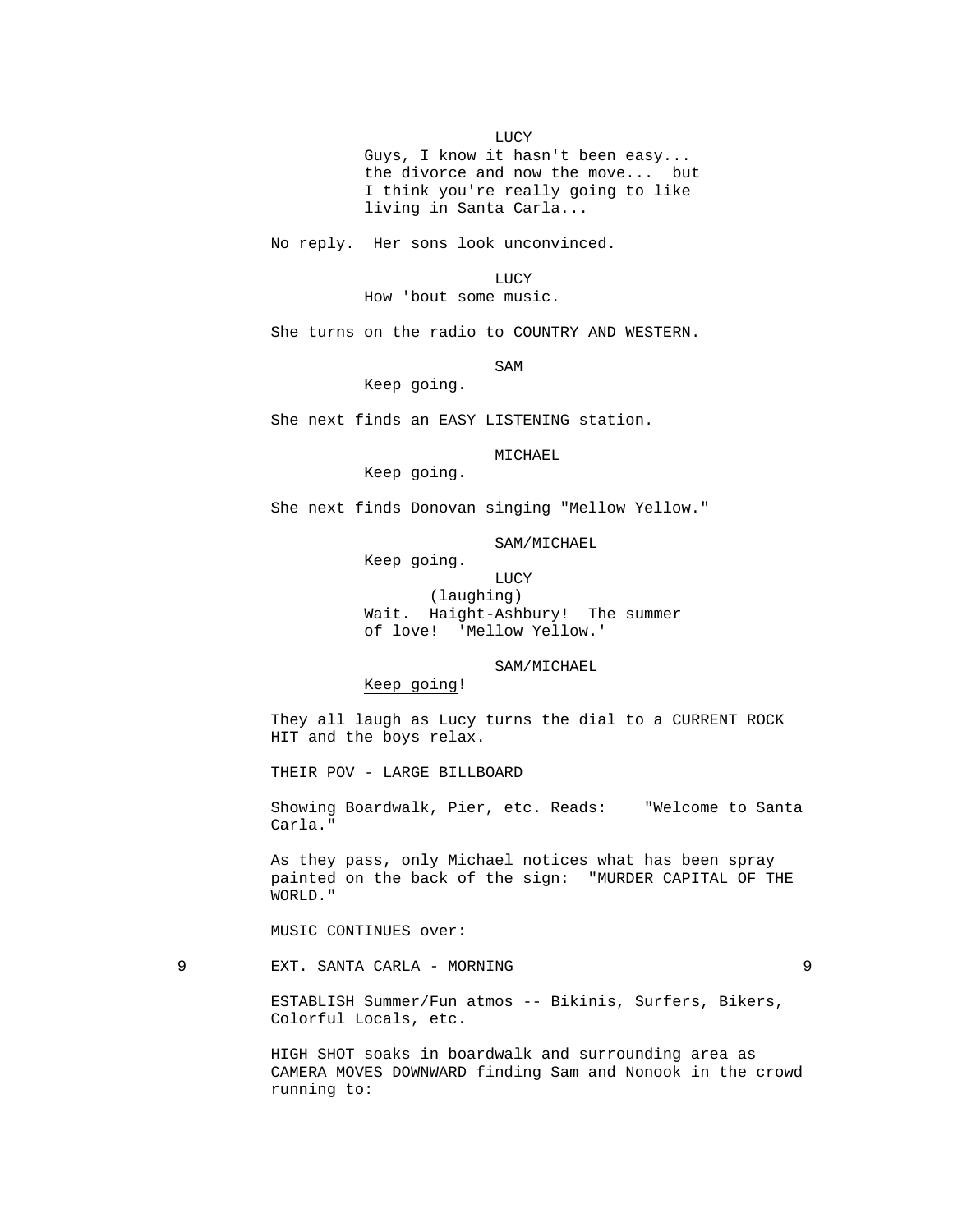In the center of the action. Lucy pumps gas into the Rover as Sam runs up to her.

SAM SAME SAME SAME SAMPLE SAMPLE SAMPLE SAMPLE SAMPLE SAMPLE SAMPLE SAMPLE SAMPLE SAMPLE SAMPLE SAMPLE SAMPLE SAMPLE SAMPLE SAMPLE SAMPLE SAMPLE SAMPLE SAMPLE SAMPLE SAMPLE SAMPLE SAMPLE SAMPLE SAMPLE SAMPLE SAMPLE SAMPLE Mom, there's an amusement park right on the beach!

 LUCY That's the boardwalk, Sam.

SAM SAME SAME SAME SAMPLE SAMPLE SAMPLE SAMPLE SAMPLE SAMPLE SAMPLE SAMPLE SAMPLE SAMPLE SAMPLE SAMPLE SAMPLE Can we go now, huh? LUCY Maybe later. Grandpa's expecting us.

> Lucy is disturbed as she notices TWO RUNAWAY TEENAGERS RUMMAGING through a nearby garbage bin for something to eat. She and Sam are distracted however as they see Michael rolling his HONDA MOTOR BIKE from out of the U-Haul.

> > MICHAEL I need to stretch my legs. I'll follow you.

 The Attendant gives Lucy five dollars in change. She hands it to Sam, indicating the Two Runaways.

**LUCY** Tell them to get something to eat.

SAM SAME SAME SAME SAMPLE SAMPLE SAMPLE SAMPLE SAMPLE SAMPLE SAMPLE SAMPLE SAMPLE SAMPLE SAMPLE SAMPLE SAMPLE SAMPLE SAMPLE SAMPLE SAMPLE SAMPLE SAMPLE SAMPLE SAMPLE SAMPLE SAMPLE SAMPLE SAMPLE SAMPLE SAMPLE SAMPLE SAMPLE I thought we were poor.

**LUCY** 

Not that poor.

Sam runs off as Michael starts his prize possession.

**LUCY** Still mad at me?

#### MICHAEL

For what.

LUCY

For everything.

Michael can't deal with this and just roars his engine.

 LUCY If you want to check it out and meet us later it's okay.

Sam returns, having heard this.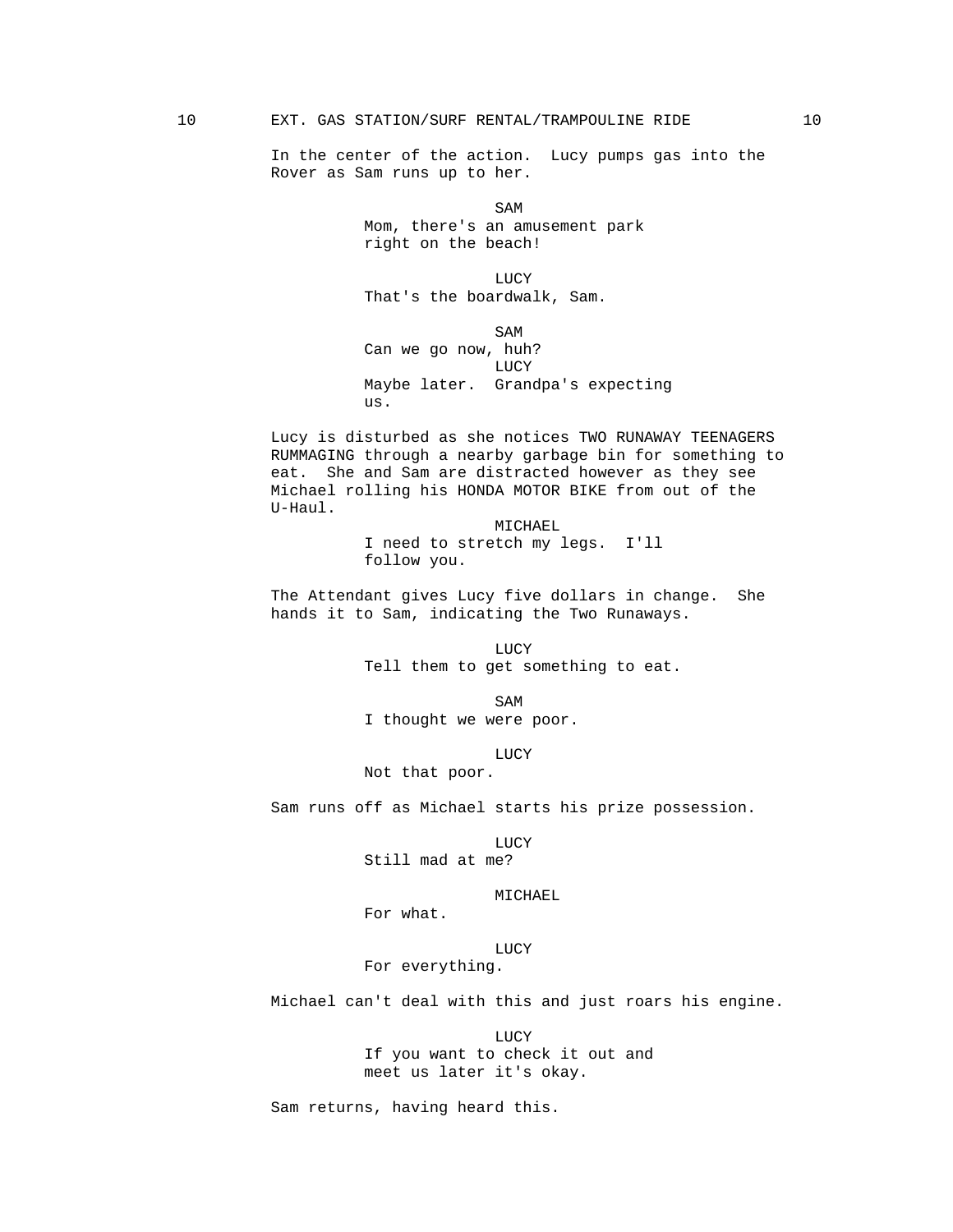SAM SAME SAME SAME SAMPLE SAMPLE SAMPLE SAMPLE SAMPLE SAMPLE SAMPLE SAMPLE SAMPLE SAMPLE SAMPLE SAMPLE SAMPLE SAMPLE SAMPLE SAMPLE SAMPLE SAMPLE SAMPLE SAMPLE SAMPLE SAMPLE SAMPLE SAMPLE SAMPLE SAMPLE SAMPLE SAMPLE SAMPLE What!? He can and I can't?! No fair!!

> MICHAEL That's okay, Mom. I can see it later. I'll help you unload.

 Lucy seems pleasantly surprised by Michael's display of responsibility. She and Sam get in the Rover as the Runaways shout to them.

RUNAWAY

Hey, thanks, lady.

 LUCY (to Runaways) Use some of it to call home. (to Sam as they pull out) Those kids look like me twenty years ago.

SAM SAME SAME SAME SAMPLE SAMPLE SAMPLE SAMPLE SAMPLE SAMPLE SAMPLE SAMPLE SAMPLE SAMPLE SAMPLE SAMPLE SAMPLE SAMPLE SAMPLE SAMPLE SAMPLE SAMPLE SAMPLE SAMPLE SAMPLE SAMPLE SAMPLE SAMPLE SAMPLE SAMPLE SAMPLE SAMPLE SAMPLE When you ran away from home, hitch hiked to Berkeley, spent the night in Golden Gate Park and begged for spare change in the morning?

**LUCY** You've heard this story before?

SAM SAME SAME SAME SAMPLE SAMPLE SAMPLE SAMPLE SAMPLE SAMPLE SAMPLE SAMPLE SAMPLE SAMPLE SAMPLE SAMPLE SAMPLE SAMPLE SAMPLE SAMPLE SAMPLE SAMPLE SAMPLE SAMPLE SAMPLE SAMPLE SAMPLE SAMPLE SAMPLE SAMPLE SAMPLE SAMPLE SAMPLE So many times, I'm starting to think it happened to me.

11 EXT. GRANDPA'S HOUSE - DAY 11

 A long winding road leads to the old lodge-like funky house. The Land Rover pulls up followed by Michael on his motorbike.

 GRANDPA, a rugged individualist wearing old denims, Indian moccasins, long grey braid down his back, is a lifeless form on the front porch. Lucy and sons approach.

MICHAEL

He looks dead.

**LUCY** He's just a deep sleeper.

> MICHAEL He's not breathing, Mom.

Lucy becomes concerned as she feels his head.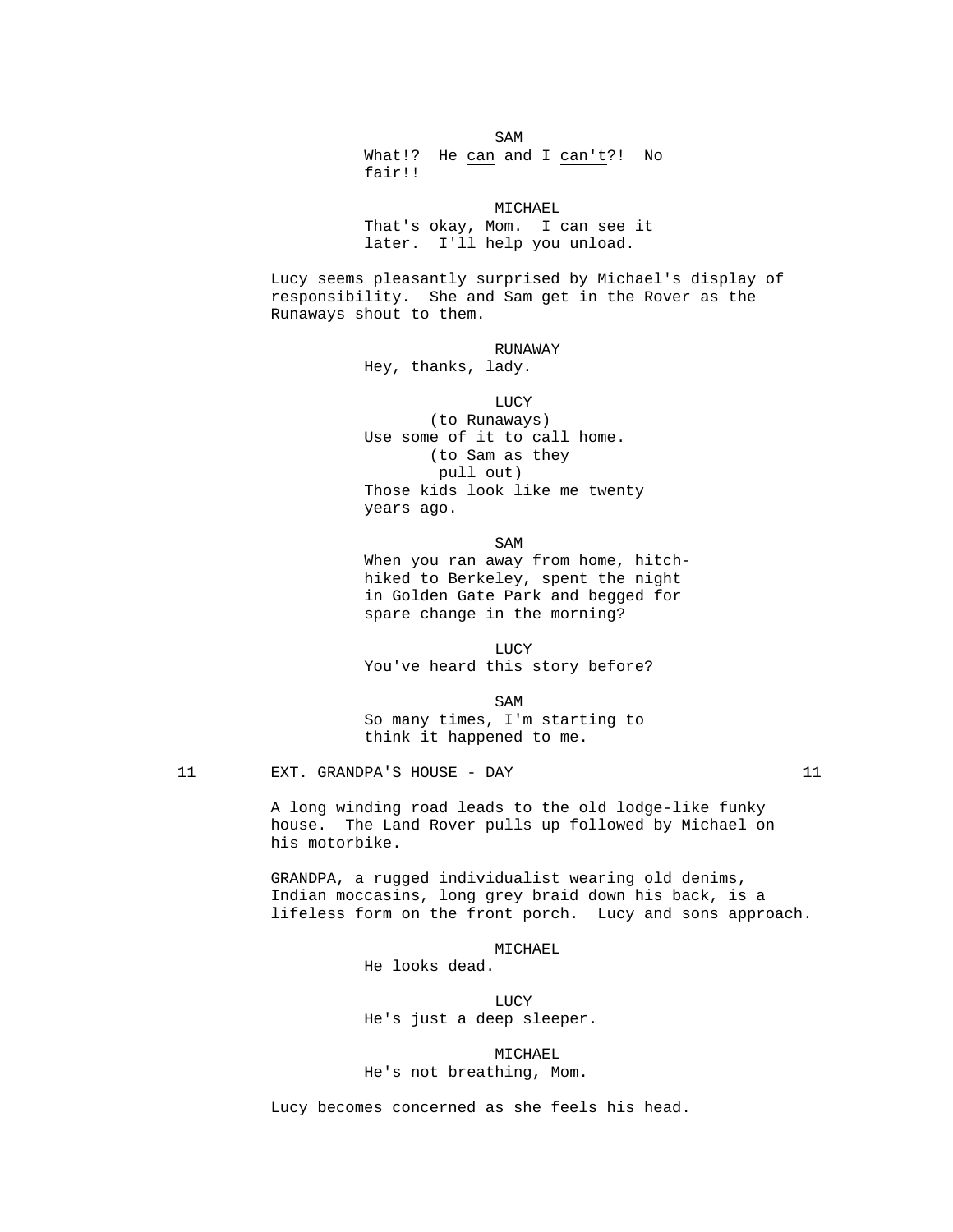SAM SAME SAME SAME SAMPLE SAMPLE SAMPLE SAMPLE SAMPLE SAMPLE SAMPLE SAMPLE SAMPLE SAMPLE SAMPLE SAMPLE SAMPLE SAMPLE SAMPLE SAMPLE SAMPLE SAMPLE SAMPLE SAMPLE SAMPLE SAMPLE SAMPLE SAMPLE SAMPLE SAMPLE SAMPLE SAMPLE SAMPLE If he's dead can we move back to Phoenix?

> Before Lucy and Michael can belt Sam, Grandpa opens his mischievous eyes.

> > GRANDPA Playin' dead... and from what I heard, doin; a damn good job of it, too.

 Michael and Sam exchange weird looks as Lucy hugs her father.

12 INT. GRANDPA'S LIVING ROOM - DAY 12

 Large, lodge-like; funky leather furniture and Indian blankets. Michael carries in his BARBELLS while Sam struggles with his MAMMOTH COLLECTION OF COMIC BOOKS.

> MICHAEL This is kind of a cool place.

SAM SAME SAME SAME SAMPLE SAMPLE SAMPLE SAMPLE SAMPLE SAMPLE SAMPLE SAMPLE SAMPLE SAMPLE SAMPLE SAMPLE SAMPLE SAMPLE SAMPLE SAMPLE SAMPLE SAMPLE SAMPLE SAMPLE SAMPLE SAMPLE SAMPLE SAMPLE SAMPLE SAMPLE SAMPLE SAMPLE SAMPLE

 (deadpan) I'm so excited I just can't hide it. I'm about to lode control and I think I like it.

 MICHAEL Will you give Mom a break?

Sam follows Michael into the...

13 KITCHEN 13

 As Michael, about to put his barbells down on back porch, pumps a few times for good measure.

SAM SAME SAME SAME SAMPLE SAMPLE SAMPLE SAMPLE SAMPLE SAMPLE SAMPLE SAMPLE SAMPLE SAMPLE SAMPLE SAMPLE SAMPLE

 Grandpa does not own a T.V. Have you noticed? There's no T.V. Santa Carla has no malls, no Cineplexes and now I won't even have MTV. I will not know anything hip happening anymore.

 MICHAEL Hey, Sam, we're flat broke.

SAM SAME SAME SAME SAMPLE SAMPLE SAMPLE SAMPLE SAMPLE SAMPLE SAMPLE SAMPLE SAMPLE SAMPLE SAMPLE SAMPLE SAMPLE SAMPLE SAMPLE SAMPLE SAMPLE SAMPLE SAMPLE SAMPLE SAMPLE SAMPLE SAMPLE SAMPLE SAMPLE SAMPLE SAMPLE SAMPLE SAMPLE Even poor people have T.V.s

14 EXT. GRANDPA'S HOUSE 14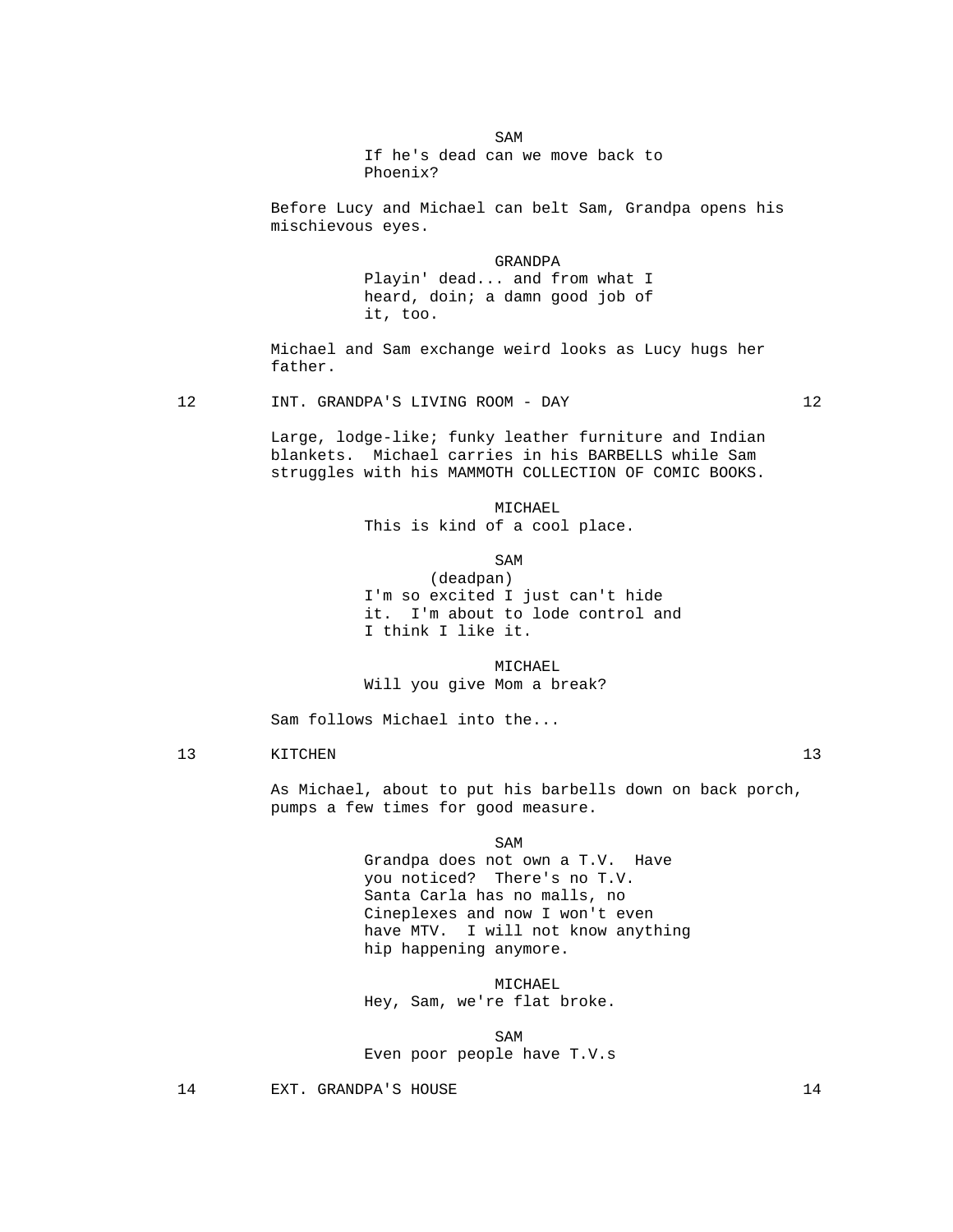Nanook dashes about discovering nature, while Grandpa helps Lucy unload the U-Haul.

> GRANDPA Lucy, you're the only woman I ever knew didn't improve her situation by getting divorced.

**LUCY**  A big legal war wasn't going to improve anybody's situation. We've all been through enough. Besides I was raised better than that. Thanks for having us, Dad.

She hugs him, accidentally pulling on his braid.

# GRANDPA

Ouch, my hair...

LUCY

 When I dressed like you do now, you threw me out of the house. I used to hate your short hair and your uptight suits... then I went ahead and married one... I went Yuppie and you became a hippie... Were still out of synch.

#### 15 INT. AN UPSTAIRS BEDROOM 15

 Sam is stacking his comic book collection on the shelves when Michael enters.

> MICHAEL This room is mine.

SAM SAME SAME SAMPLE SAMPLE SAMPLE SAMPLE SAMPLE SAMPLE SAMPLE SAMPLE SAMPLE SAMPLE SAMPLE SAMPLE SAMPLE SAMPL I was here first.

> MICHAEL Okay. I'll flip you for it.

Sam can see it's his only chance.

SAM SAME SAME SAME SAMPLE SAMPLE SAMPLE SAMPLE SAMPLE SAMPLE SAMPLE SAMPLE SAMPLE SAMPLE SAMPLE SAMPLE SAMPLE

Okay...

 Michael smiles, grabs Sam suddenly and "flips" him upside down. Michael is laughing, but his tone changes dramatically when Sam reaches out, grabs hold of Michael's crotch and squeezes hard. Michael drops Sam.

> MICHAEL Owwww! You little shit!

Sam is out the door as Michael pursues.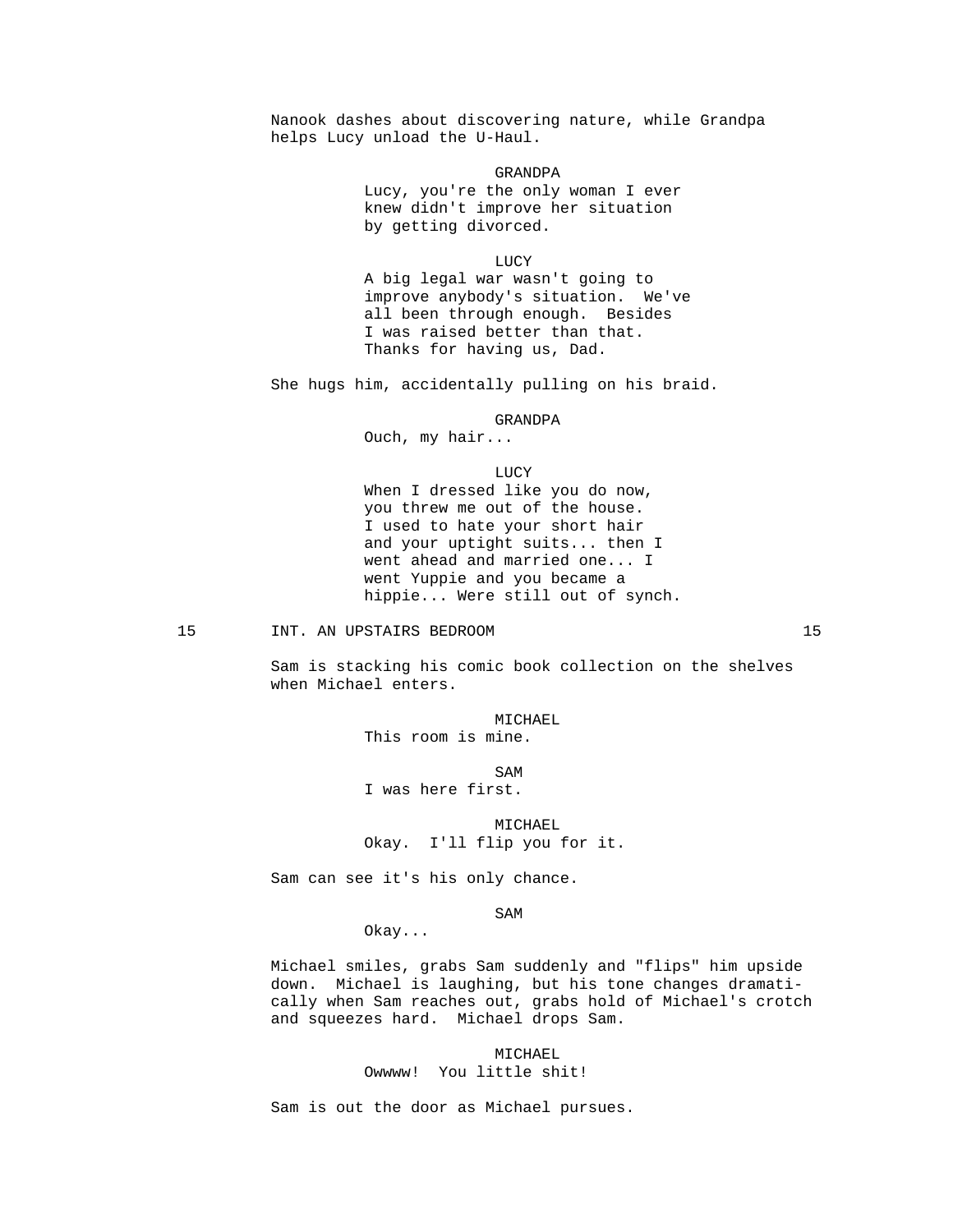Sam yells to Lucy, who is outside.

SAM SAME SAME SAME SAMPLE SAMPLE SAMPLE SAMPLE SAMPLE SAMPLE SAMPLE SAMPLE SAMPLE SAMPLE SAMPLE SAMPLE SAMPLE SAMPLE SAMPLE SAMPLE SAMPLE SAMPLE SAMPLE SAMPLE SAMPLE SAMPLE SAMPLE SAMPLE SAMPLE SAMPLE SAMPLE SAMPLE SAMPLE Help me, Mom. Help.

**LUCY** 

Soon.

Sam tears open a pair of old sliding doors and runs into:

17 THE OLD BAR 17

 Stuffed animals of all kinds staring down at him: Squirrels, birds, cats, etc.

 Also, boxes of eyes, pelts, hides, wooden animal forms. In other words, all the equipment and accouterments of a taxidermist.

MICHAEL

dashes in. Both boys stare in wonder.

 The whole scene is very weird. Suddenly a voice from behind.

#### GRANDPA

Rules!

Both boys jump, Grandpa is behind them.

 GRANDPA Got some rules around here.

18 INT. KITCHEN 18

 Grandpa opens the refrigerator revealing a shelf with a cardboard flap on it reading: "Old Fart."

#### GRANDPA

 Second shelf is mine... keep my root beers and double-thick Mint Oreo cookies there... Nobody touches the second shelf...

 Grandpa closes the door as Michael notices something out the window, as they follow Grandpa back towards the living room. Michael points to a small marijuana crop growing outside. Sam is puzzled but Michael make a "smoking a joint" gesture.

19 LIVING ROOM (CONTINUOUS) 19

They follow Grandpa.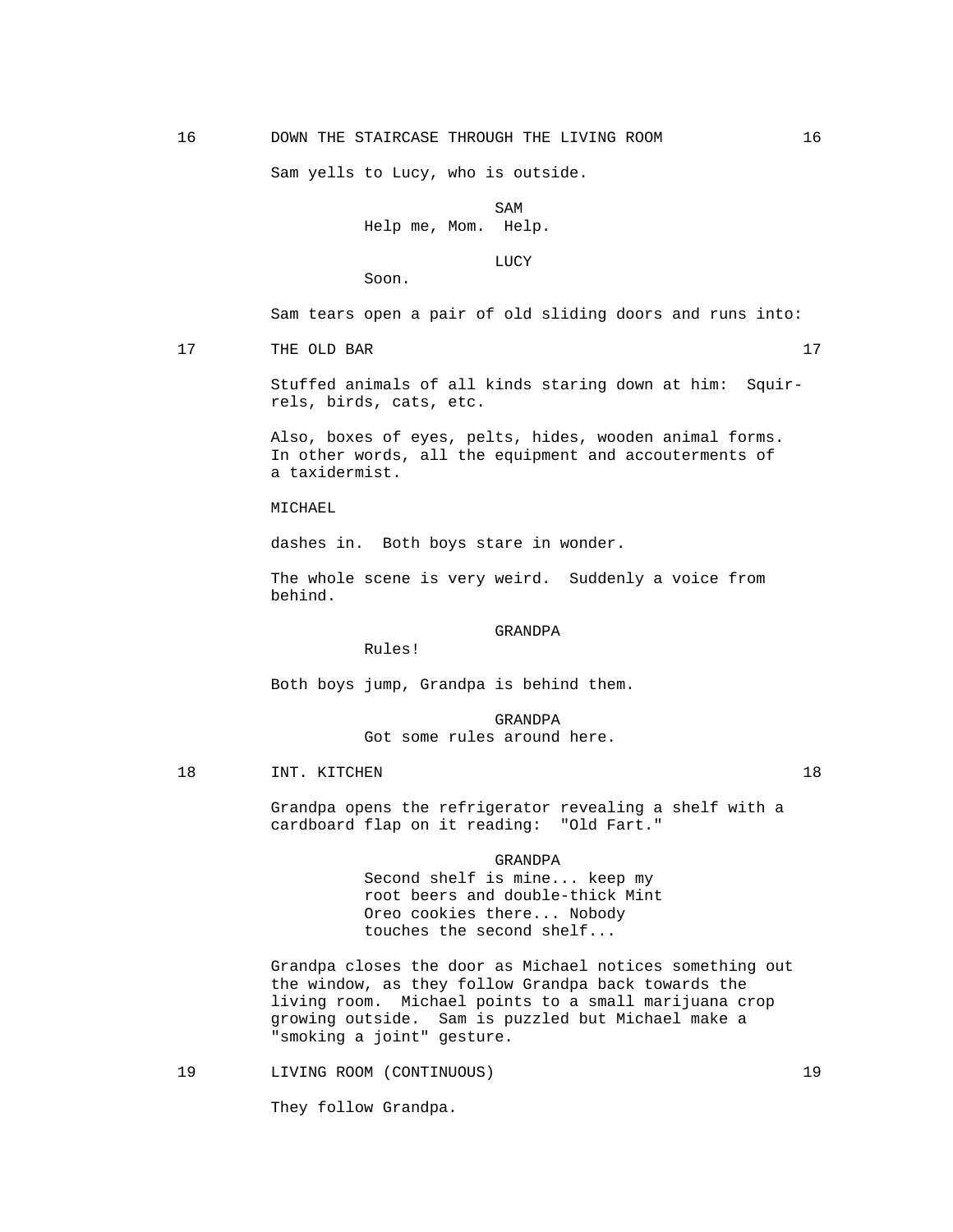GRANDPA

 When the mailman brings the T.V. Guide on Wednesdays, sometimes the corner of the address label will curl up... You'll be tempted to peel it off. Don't. You'll end up rippin' the cover and I don't like that...

He disappears into the Taxidermy.

GRANDPA

... And stay outta here.

SAM SAME SAME SAME SAMPLE SAMPLE SAMPLE SAMPLE SAMPLE SAMPLE SAMPLE SAMPLE SAMPLE SAMPLE SAMPLE SAMPLE SAMPLE SAMPLE SAMPLE SAMPLE SAMPLE SAMPLE SAMPLE SAMPLE SAMPLE SAMPLE SAMPLE SAMPLE SAMPLE SAMPLE SAMPLE SAMPLE SAMPLE

You have a T.V.?

GRANDPA

 No, I just like to read the T.V. Guide. Read the T.V. Guide, you don't need a T.V...

# 20 INT. THE KITCHEN - NIGHT 20 20

 Michael, Sam and Lucy do the dinner dishes together. The radio is playing. A HIT FROM THE SIXTIES comes on. "Land Of A Thousand Dances." Lucy begins to move to the music. Then she puts down her dish towel and starts to dance.

### **LUCY**

 This is how we used to do it. 'Pony Time.'

 Lucy grabs Sam by the hand and pulls him away from the sink. He copies her. In fact, he's even more wild. Lucy and Sam are laughing and having a great time. Lucy and Sam try to include Michael, but he's embarrassed.

# 21 EXT. BEACH IN FRONT OF THE BOARDWALK- NIGHT 21

 Michael and Sam walk across the beach, around the burning bonfires. The beach is crowded. Greg and the Surf Nazis hang out. It is all very strange and exciting to Sam and Michael who make their way towards the lively boardwalk. Sam fusses with his "mussed" hair and trendy clothes.

# MICHAEL

You're beautiful.

SAM SAME SAME SAME SAMPLE SAMPLE SAMPLE SAMPLE SAMPLE SAMPLE SAMPLE SAMPLE SAMPLE SAMPLE SAMPLE SAMPLE SAMPLE Wanna change my hair, my clothes, my face.

> They go up the stairs near the bandstand. A LOUD ROCK GROUP performs. The crows and action are exciting. Michael and Sam make their way through the young people..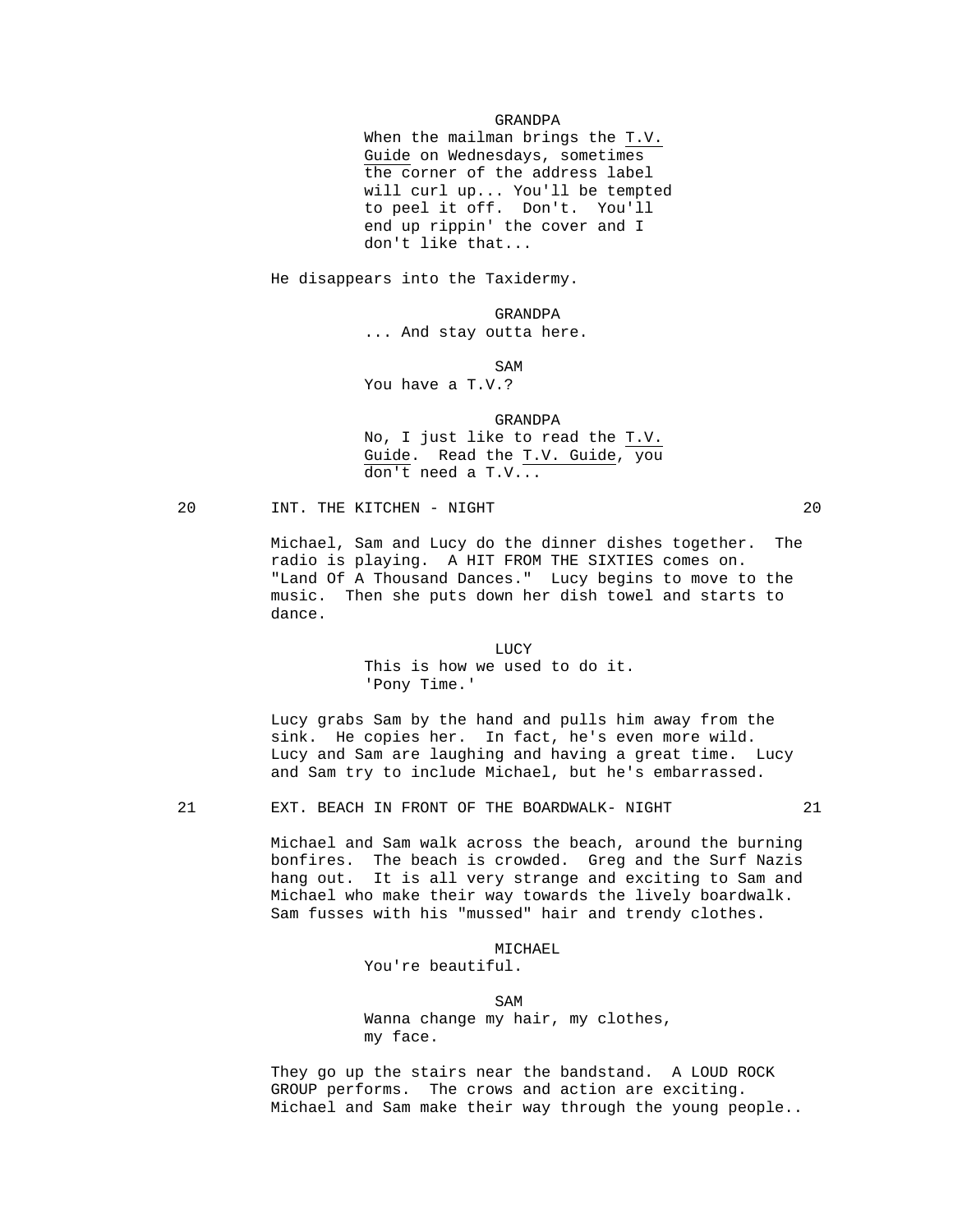Michael suddenly sees:

STAR

 A heart-stopping young beauty. Different from anyone in the crowd, listening to the music and even though she's with LADDIE, 14, a sweet-faced but sad boy, she seems alone. As the MUSIC BUILDS, she suddenly feels Michael's gaze and their eyes meet. She is a person looking for a friend. Michael smiles. Star wants to smile back, but she can't, and reaching for Laddie, disappears through the crowd. Michael grabs Sam and follows.

#### 22 EXT. SANTA CARLA PIER - NIGHT 22

 In view of the boardwalk, but quite a distance away. Lucy, in a soft summer skirt and blouse walks on the busy pier; restaurants, souvenir stores, boat rentals, etc. A "brain dead" ex-hippie is preaching; ranting and raving. Lucy falls in step for a moment with a TOURIST COUPLE who are smiling over the ex-hippie.

**LUCY** 

# I think I dated that guy.

 The couple chuckle and disappears in the crowd as Lucy comes across a kiosk with dozens of local ads for apartments for rent, fishing boats, seminars, and many flyers with missing children. Being added to this is a xeroxed flyer with a picture of the heavyset Security Guard we saw killed. "MISSING" in large black type over his photo. This is being placed there by his WIFE AND TWO CHILDREN.

 Lucy passes the sad woman and their eyes meet for a second. Lucy notices a "HELP WANTED" SIGN in a restau rant window. As she goes to inspect it however, she suddenly becomes aware of a YOUNG BOY looking very lost in the middle of the summer crowd.

#### 23 POV OF LUCY 23

tending to the child.

 This is through a store window looking out onto the pier with the boardwalk in the distance. A BUZZER SOUNDS.

AND POV MOVES THROUGH THE DOORWAY OF A VIDEO STORE.

 as the LOST BOYS enter aggressively. These POV's belong to MAX, the tall good-looking friendly owner of VIDEOMAX, a trendy video/souvenier store with banks of TV MONITORS filled with rock and cartoon images. Max is not happy with the appearance of the LOST BOYS in his store, who seem only interested in causing trouble and cruising the attractive YOUNG BLACK CASHIER. Max is just about to deal with them, when the BUZZER SOUNDS again, and Lucy enters with the child.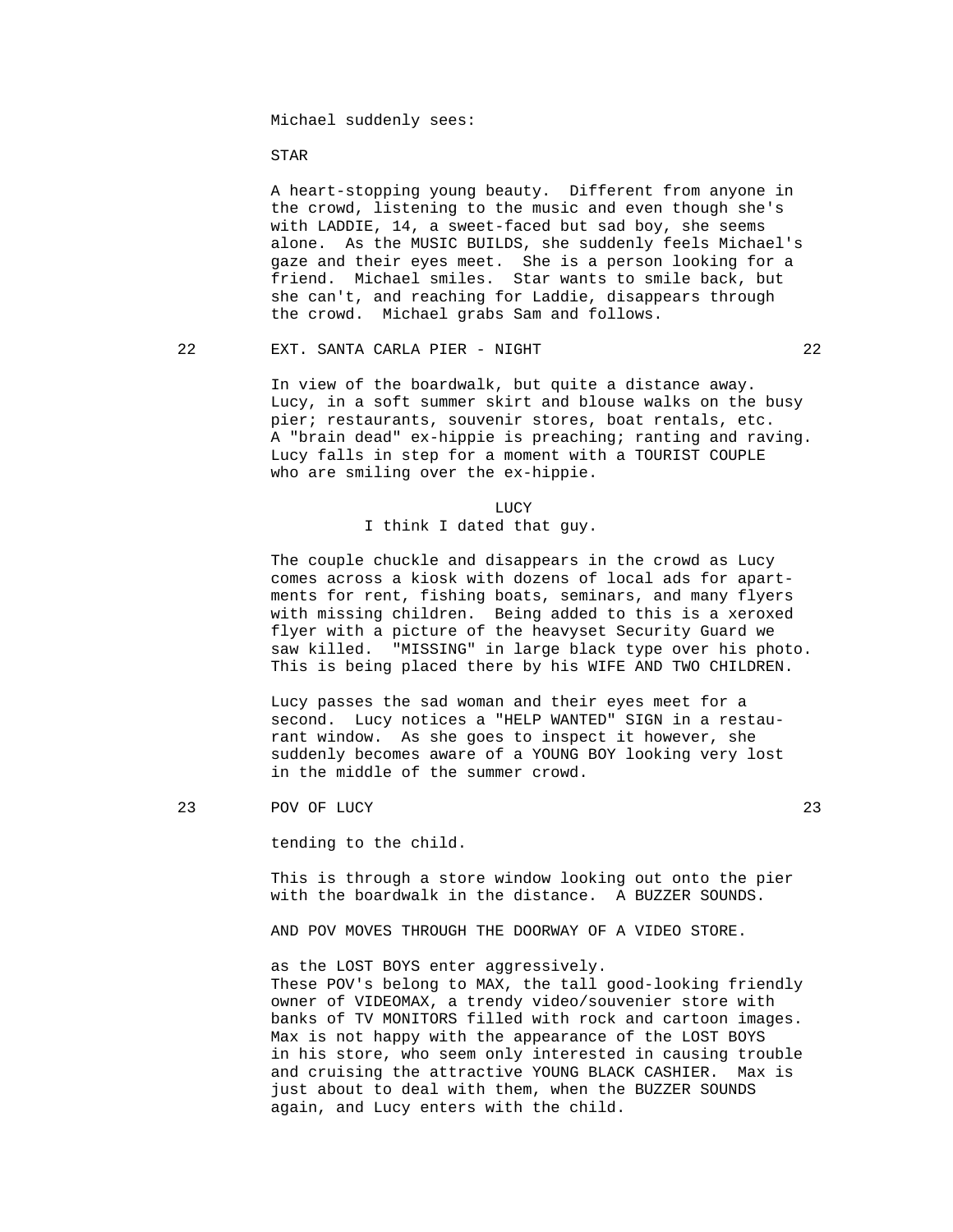LUCY This boy seems to be lost.

> David and the Lost Boys watch Lucy and the child. Max is delighted to see Lucy in his store.

**LUCY**  I thought maybe his parents might be in here?

> Max is just about to help Lucy when a frantic YOUNG MOTHER comes dashing into the store.

> > MOTHER Terry... Oh, thank God... I was so worried...

 She grabs the child, effusively thanking Max and Lucy. Max gallantly hands a lollipop to Terry as the mother thanks them some more and leaves. Max hands Lucy a lollipop next.

# **LUCY**

No, thanks.

 She smiles as the Lost Boys shuffle past heading for the door. Max speaks to David.

**MAX** 

I told you not to come in here anymore.

 David smiles his smile and leaves with his guys. Max sees Lucy watching him.

**MAX** 

Wild kids.

 Outside David and the guys get on their bitchin' bikes and peel out.

**LUCY**  Oh, they're just young. We were that age, too, once. Only they dress better.

**MAX**  You've got a generous nature. I like that in a person. My name is Max.

**LUCY** 

Lucy.

**MAX**  So what can I help you find tonight, Lucy? We've got it all. Best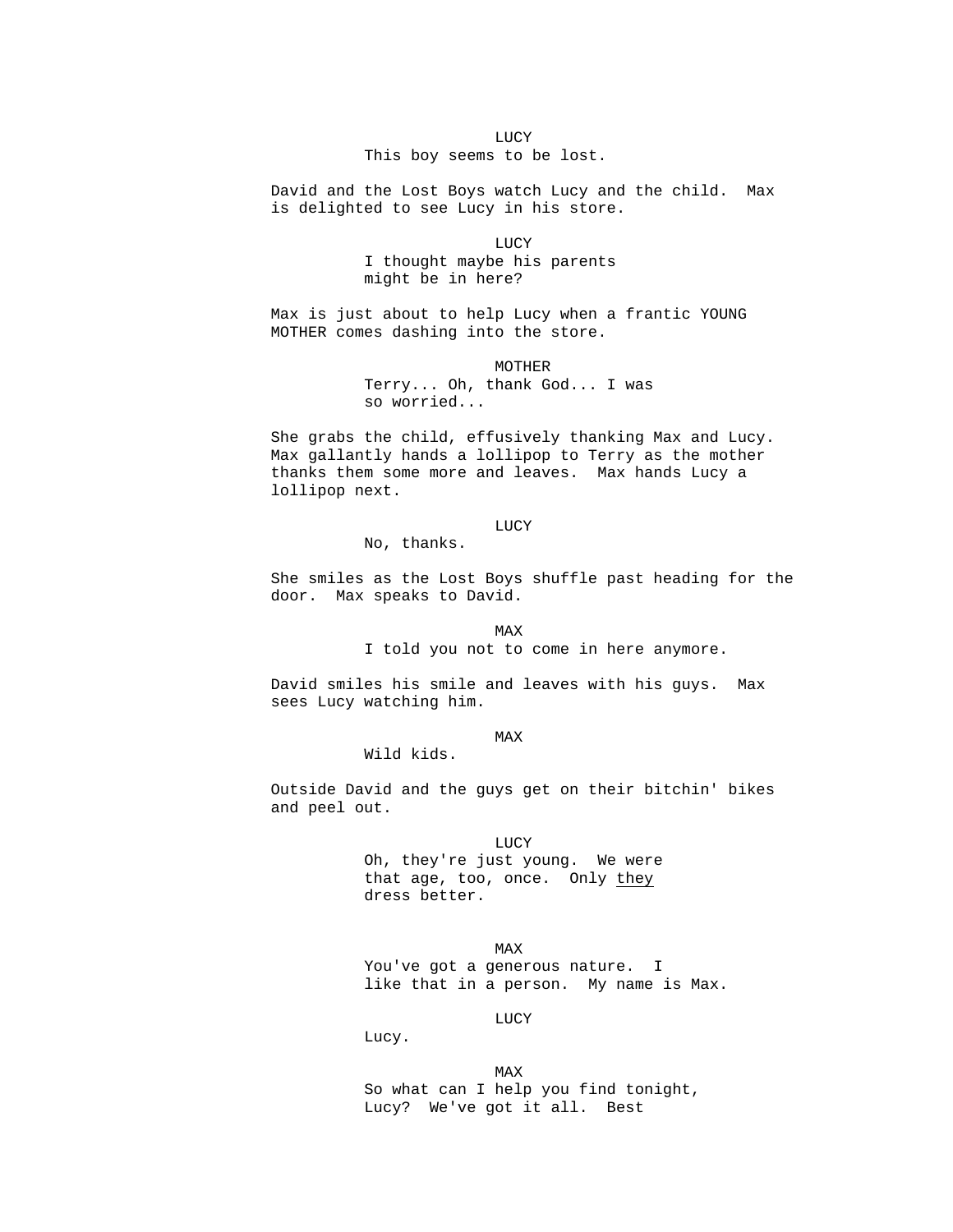# selection in Santa Carla.

**LUCY**  I'm not looking for a tape. What I need is --

**MAX** 

-- a job.

 LUCY Do I look that needy?

# 24 EXT. BOARDWALK - NIGHT 24

 Michael walks briskly past the rides through the crowds. Sam has trouble keeping up as they turn down an alley.

SAM SAME SAME SAME SAMPLE SAMPLE SAMPLE SAMPLE SAMPLE SAMPLE SAMPLE SAMPLE SAMPLE SAMPLE SAMPLE SAMPLE SAMPLE Where are we going?

MICHAEL

Nowhere.

SAM SAME SAME SAMPLE SAMPLE SAMPLE SAMPLE SAMPLE SAMPLE SAMPLE SAMPLE SAMPLE SAMPLE SAMPLE SAMPLE SAMPLE SAMPL

 Then what's the rush? You're chasing that girl, why don't you just admit it? I'm at the mercy of your sex glands!

 MICHAEL Don't you have something better to do than follow me around all night?

 Then, Sam realizes that he's standing directly in front of a GREAT SECOND-HAND COMIC BOOK STORE.

SAM SAME SAME SAMPLE SAMPLE SAMPLE SAMPLE SAMPLE SAMPLE SAMPLE SAMPLE SAMPLE SAMPLE SAMPLE SAMPLE SAMPLE SAMPL As a matter of fact, I do.

> With that, Sam walks away from Michael. And Michael continues his search alone.

#### 25 INT. COMIC BOOK STORE 25

 Weirdness hangs in the air. Sam enters. It seems empty. Sam begins to examine the treasure trove of comics when he suddenly becomes aware of TWO TEENAGERS, EDGAR and ALAN -- tough little dudes in fatigues with cold eyes - victims of too many Chuck Norris movies. They are busy stacking old comics on the racks from cardboard boxes. They are the FROG BROTHERS.

SAM SAME SAME SAME SAMPLE SAMPLE SAMPLE SAMPLE SAMPLE SAMPLE SAMPLE SAMPLE SAMPLE SAMPLE SAMPLE SAMPLE SAMPLE SAMPLE SAMPLE SAMPLE SAMPLE SAMPLE SAMPLE SAMPLE SAMPLE SAMPLE SAMPLE SAMPLE SAMPLE SAMPLE SAMPLE SAMPLE SAMPLE You can't put the Superman D.C. #3400 series with the #500's... it's a different artist.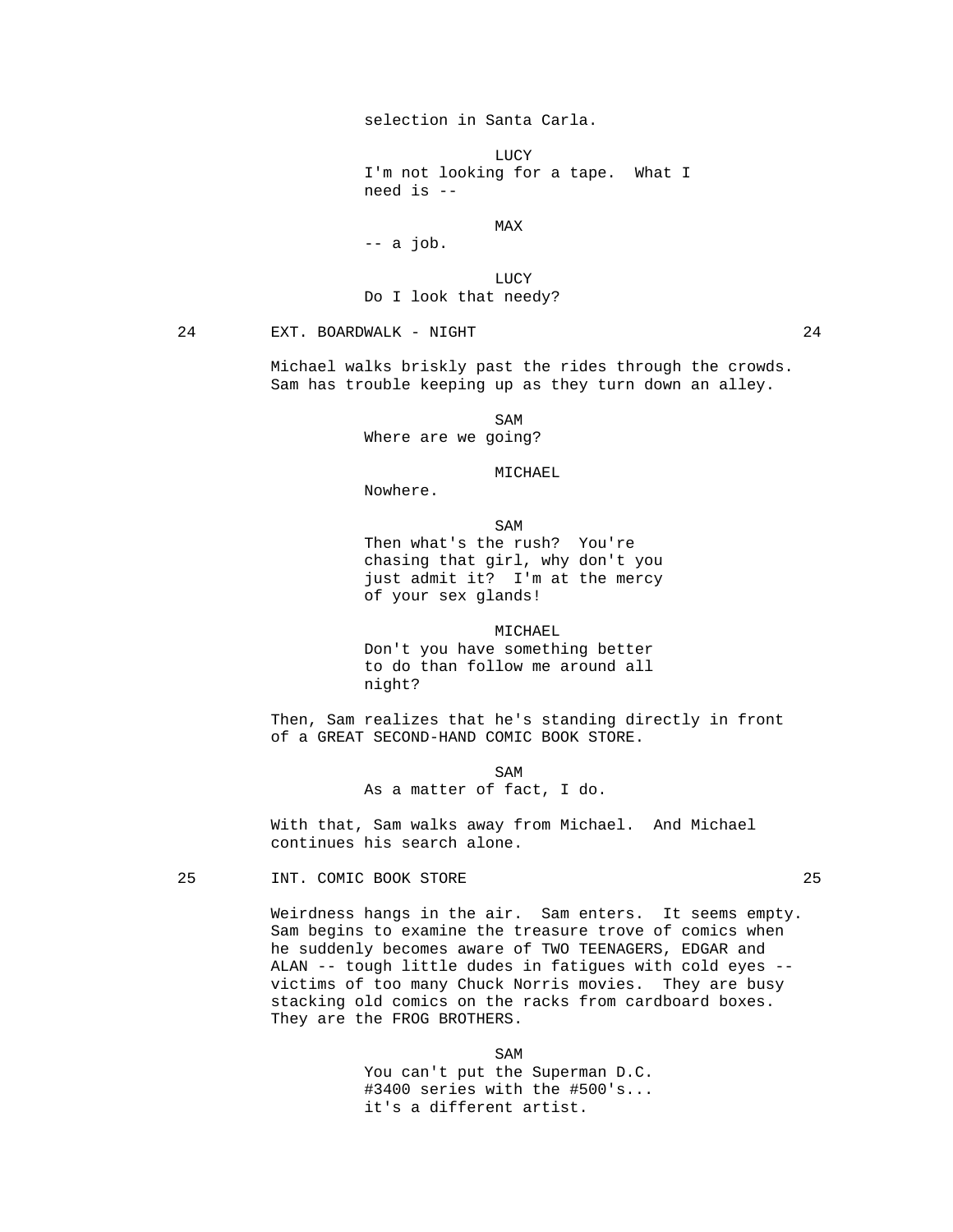The Frogs just look death at him, but Alan notices something. ALAN (to Edgar) He's right. They begin to correct their mistake, as Sam speaks again. SAM SAME SAME SAME SAMPLE SAMPLE SAMPLE SAMPLE SAMPLE SAMPLE SAMPLE SAMPLE SAMPLE SAMPLE SAMPLE SAMPLE SAMPLE SAMPLE SAMPLE SAMPLE SAMPLE SAMPLE SAMPLE SAMPLE SAMPLE SAMPLE SAMPLE SAMPLE SAMPLE SAMPLE SAMPLE SAMPLE SAMPLE And these Archies should be over here with the Richie Rich's. en de la contradición de la contradición de la contradición de la contradición de la contradición de la contradición de la contradición de la contradición de la contradición de la contradición de la contradición de la cont Where the hell are you from, Kryton??? SAM SAME SAME SAMPLE SAMPLE SAMPLE SAMPLE SAMPLE SAMPLE SAMPLE SAMPLE SAMPLE SAMPLE SAMPLE SAMPLE SAMPLE SAMPL Phoenix actually and these Bullwinkle and... ALAN Just passing through Santa Carla? SAM SAME SAME SAME SAMPLE SAMPLE SAMPLE SAMPLE SAMPLE SAMPLE SAMPLE SAMPLE SAMPLE SAMPLE SAMPLE SAMPLE SAMPLE SAMPLE SAMPLE SAMPLE SAMPLE SAMPLE SAMPLE SAMPLE SAMPLE SAMPLE SAMPLE SAMPLE SAMPLE SAMPLE SAMPLE SAMPLE SAMPLE No, I'm a resident as of today and you'll probably be seeing a lot of me... I've been collecting comic books all my life... perhaps you'd like to see my collection? Alan looks to Edgar as Edgar pulls a comic from the shelf. EDGAR If you're gonna live around here, then here's one you don't wanna be without. He hands Sam a comic entitled Vampires Everywhere. SAM SAME SAME SAME SAMPLE SAMPLE SAMPLE SAMPLE SAMPLE SAMPLE SAMPLE SAMPLE SAMPLE SAMPLE SAMPLE SAMPLE SAMPLE SAMPLE SAMPLE SAMPLE SAMPLE SAMPLE SAMPLE SAMPLE SAMPLE SAMPLE SAMPLE SAMPLE SAMPLE SAMPLE SAMPLE SAMPLE SAMPLE I don't like horror comics. ALAN This one could save your life. 26 EXT. THE BOARDWALK 26

 Michael is on Star and Laddie's tail. He keeps pace with her, walking a safe distance behind. She becomes aware of him. She looks over her shoulder -- then suddenly stops.

 STAR Are you following me?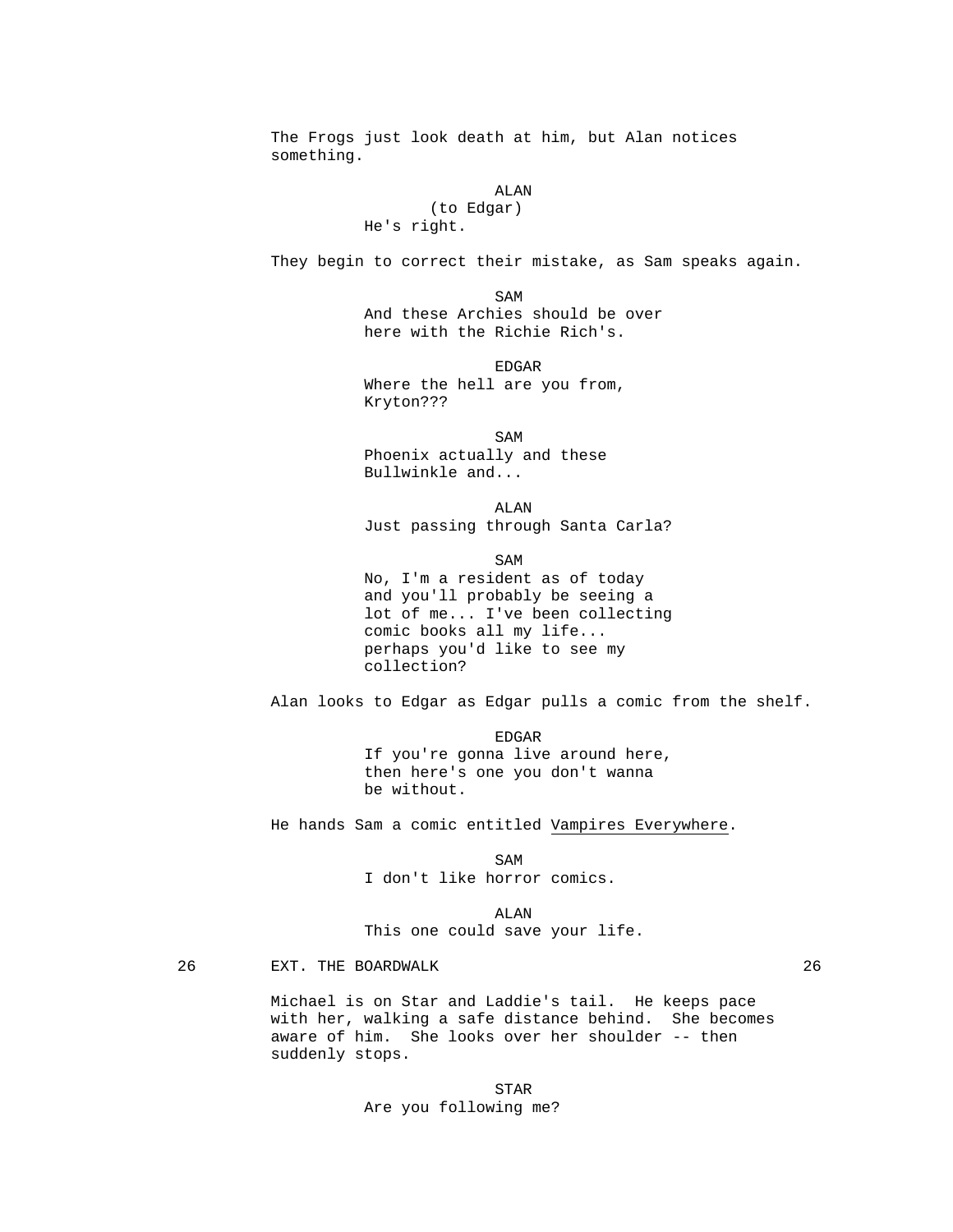MICHAEL Well, I...

**STAR** Did you want to talk to me?

> MICHAEL Well... yeah. Sure.

 STAR Okay. Talk.

> MICHAEL I just wanted to... I, uh...

Sam rushes up carrying his comic.

SAM SAME SAME SAME SAMPLE SAMPLE SAMPLE SAMPLE SAMPLE SAMPLE SAMPLE SAMPLE SAMPLE SAMPLE SAMPLE SAMPLE SAMPLE SAMPLE SAMPLE SAMPLE SAMPLE SAMPLE SAMPLE SAMPLE SAMPLE SAMPLE SAMPLE SAMPLE SAMPLE SAMPLE SAMPLE SAMPLE SAMPLE

Mom's here.

Laddie notices the vampire comic.

SAM SAME SAME SAME SAMPLE SAMPLE SAMPLE SAMPLE SAMPLE SAMPLE SAMPLE SAMPLE SAMPLE SAMPLE SAMPLE SAMPLE SAMPLE SAMPLE SAMPLE SAMPLE SAMPLE SAMPLE SAMPLE SAMPLE SAMPLE SAMPLE SAMPLE SAMPLE SAMPLE SAMPLE SAMPLE SAMPLE SAMPLE

Let's go.

**STAR**  (very sweetly) Nice talking to you.

She smiles and walks away.

27 EXT. BOARDWALK ENTRANCE - MINUTES LATER 27

Michael argues with Lucy as Sam climbs into the Rover.

 MICHAEL It's early. Why do we have to go home?

 LUCY Bring your own wheels tomorrow night and you can stay as long as you want... well 'til eleven thirty maybe.

# MICHAEL

I'll hitch.

**LUCY** Oh, no, you won't.

SAM SAME SAME SAME SAMPLE SAMPLE SAMPLE SAMPLE SAMPLE SAMPLE SAMPLE SAMPLE SAMPLE SAMPLE SAMPLE SAMPLE SAMPLE Mom, you hitched all the way to Berkeley once, remember?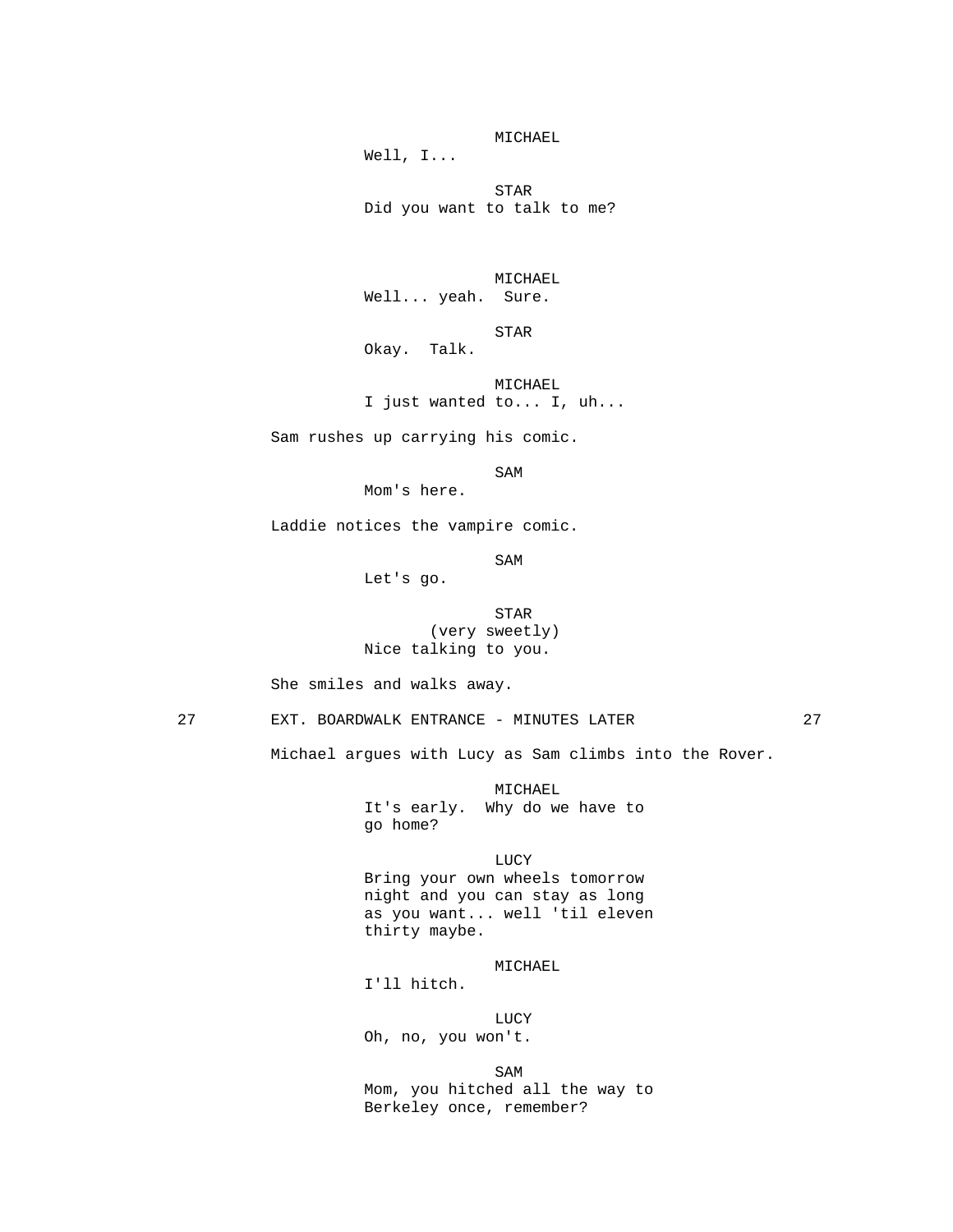MICHAEL

 Mom, just give me five more minutes. Just five minutes, okay?

Lucy nods as Michael dashes off into the crowd.

SAM SAME SAME SAME SAMPLE SAMPLE SAMPLE SAMPLE SAMPLE SAMPLE SAMPLE SAMPLE SAMPLE SAMPLE SAMPLE SAMPLE SAMPLE

He met a girl.

 LUCY I guess no one cares what I got a job.

SAM SAME SAME SAME SAMPLE SAMPLE SAMPLE SAMPLE SAMPLE SAMPLE SAMPLE SAMPLE SAMPLE SAMPLE SAMPLE SAMPLE SAMPLE SAMPLE SAMPLE SAMPLE SAMPLE SAMPLE SAMPLE SAMPLE SAMPLE SAMPLE SAMPLE SAMPLE SAMPLE SAMPLE SAMPLE SAMPLE SAMPLE Can we get a T.V.?

28 EXT. ANOTHER PART OF THE BOARDWALK 28

Michael rounds the turn and stops short.

 Star and Laddie are surrounded by the Lost Boys. Michael feels upstaged. The Lost Boys look his way -- but there is nothing threatening in their expressions.

 They all have motorcycles. They climb on and GUN their engines. Star climbs on behind David, putting her arms around him.

 They ROAR away. Michael is left standing alone. Star smiles as she disappears into the night.

# 29 EXT. BEACH IN FRONT OF BOARDWALK - EARLY MORNING 29

 The bonfires from the previous night are smoldering in the morning haze. Runaway kids sleep on the beach. 30 EXT. GAS STATION/SURF RENTAL/TRAMPOULINE RIDE - 30 EARLY MORNING

> Michael parks his bike, as he and Sam rent surf boards and wet suits.

31 EXT. BEACH 31

 Michael carries his board under his arm as Sam drags his behind.

# SAM SAME SAME SAME SAMPLE SAMPLE SAMPLE SAMPLE SAMPLE SAMPLE SAMPLE SAMPLE SAMPLE SAMPLE SAMPLE SAMPLE SAMPLE SAMPLE SAMPLE SAMPLE SAMPLE SAMPLE SAMPLE SAMPLE SAMPLE SAMPLE SAMPLE SAMPLE SAMPLE SAMPLE SAMPLE SAMPLE SAMPLE

Do I have to do this?

 MICHAEL Come on, Sam, you know before there were malls there was 'like the ocean.'

32 VARIOUS SHOTS 32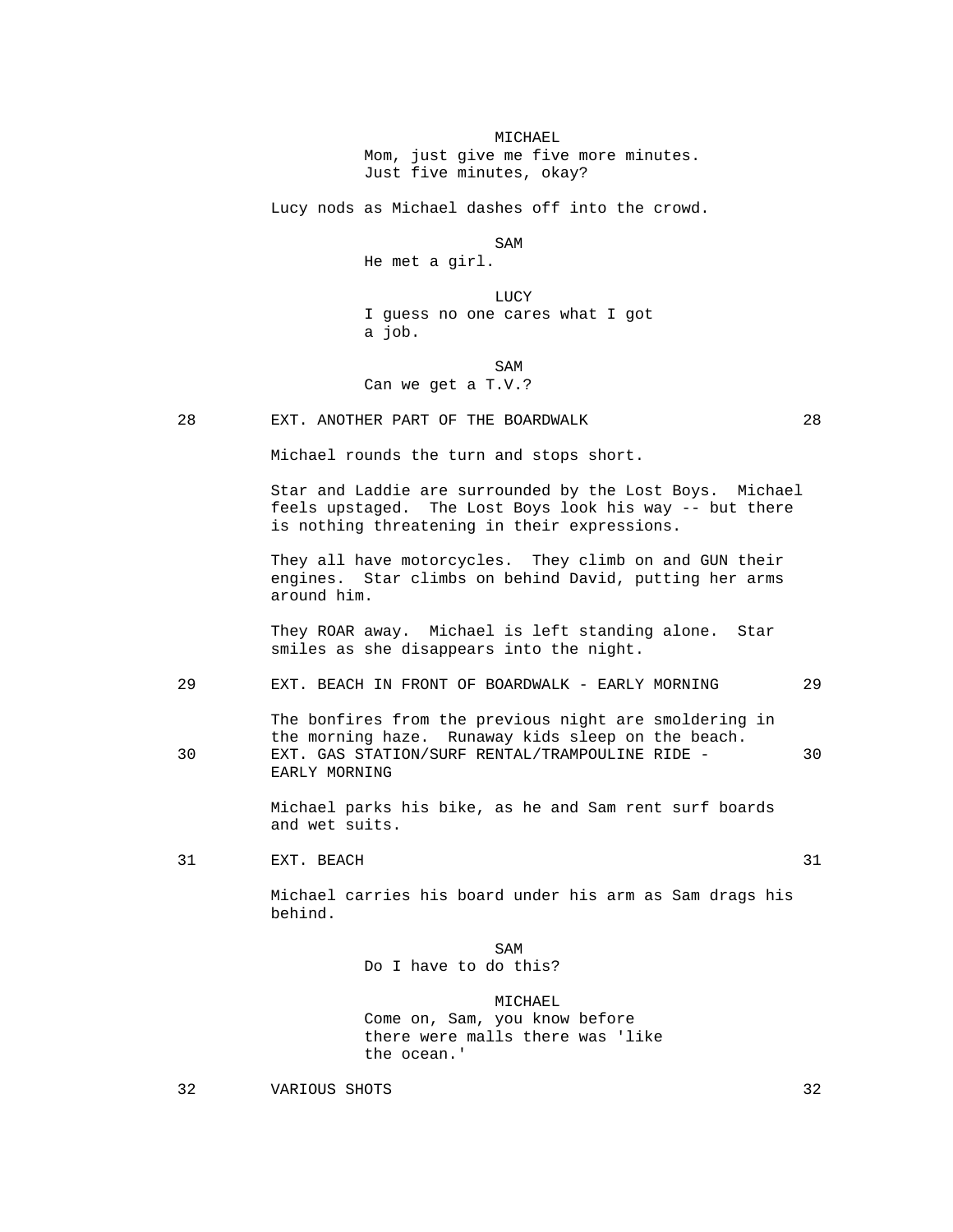Michael leans to "master" the art of Surfing.

 He's very athletic and it doesn't take him too long to get the hang of it.

 Sam is disaster, however, and settles for watching Michael along with the huge Santa Carla Seals who seemingly applaud Michael. Suddenly he is wiped out, however, by Greg and the Surf Nazis who surf right past him.

**GREG** My beach, my wave, dude.

Michael wipes out as the Seals applaud.

33 INT. THE VIDEO STORE - DUSK 33

 Lucy's first day on the job. MARIA, the hot-looking black cashier, shows Lucy the ropes.

MARIA I'd be out on the street if it wasn't for Max. Nobody would'a given me a job the way I looked when I walked in here.

**LUCY** I haven't seen him all day.

MARIA

 He only comes in nights. He's busy opening another store in Los Gatos. Much bigger than this one.

 Lucy sees Michael and Sam drive up on Michael's Honda. She goes out to meet them.

34 EXT. VIDEO STORE 34

Sam leaps off the motorbike. Michael GUNS the engine.

MICHAEL

See you later.

**LUCY**  I get off in another twenty minutes. I thought maybe we'd all get a bite together.

MICHAEL

I'll pass.

With that, Michael peels off.

35 EXT. THE BOARDWALK - NIGHT 35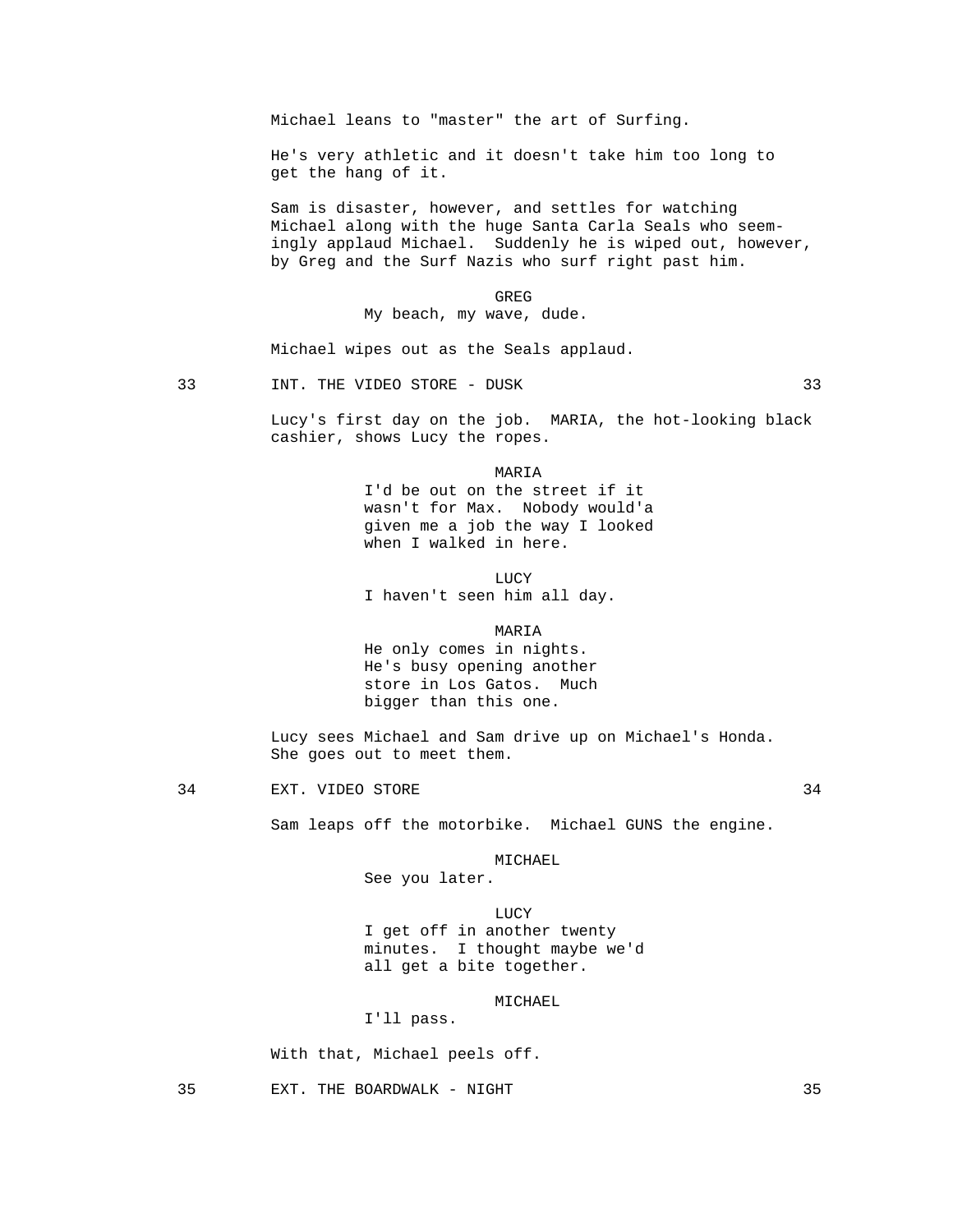Michael is purchasing a BLACK JACKET from the PUNK STORE on the boardwalk. He likes his reflection. It's the kind of jacket the Lost Boys would wear. CAMERA TRAVELS with him as he gets into his new attitude. He stops near an EAR PIERCING CONCESSION and actually considers it.

# STAR (O.S.)

Michael is floored to see Star standing behind him.

MICHAEL

Hi...

It's a rip-off.

**STAR**  If you want your ear pierced, I'll do it.

He follows her as they move along the busy Boardwalk.

 MICHAEL What's your name?

**STAR** 

Star.

 MICHAEL Oh. Your folks, too, huh?

**STAR** 

What do you mean?

MICHAEL

 Ex-hippies. My mom was one. I came this close to being called Moon Child, or Moon Beam or something. (beat) But Star's great. I like Star.

STAR

Me, too.

MICHAEL

I'm Michael.

 STAR Michael's great. I like Michael.

> Michael smiles awkwardly at Star's playfulness. For a moment they walk in silence.

**STAR** I guess you're new around here.

> MICHAEL Sort of. We used to come here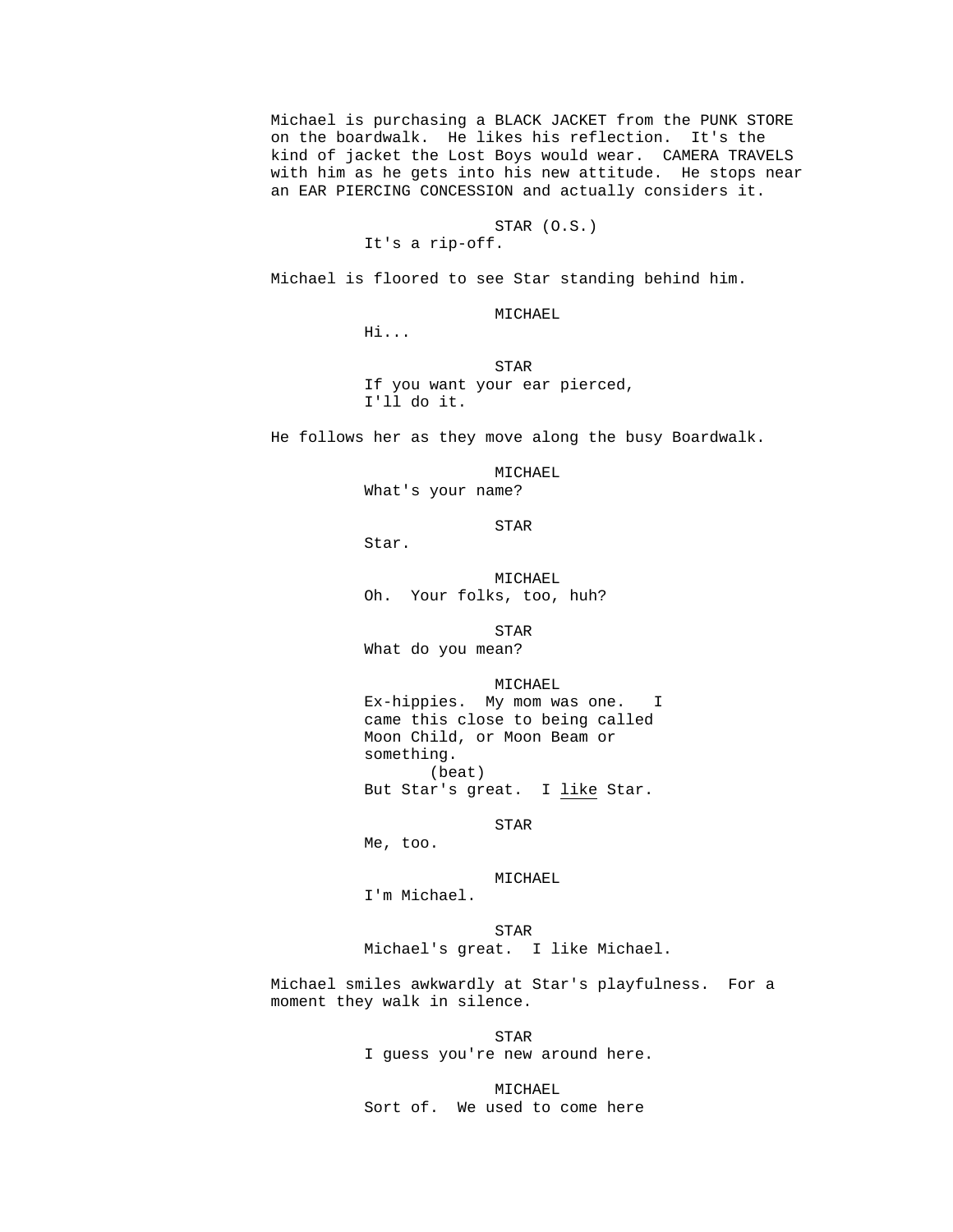summers when I was kid. Now we're here on a permanent basis.

 She seems pleased by that news. Michael gives her a look. He can't believe his good fortune.

MICHAEL

 Are you hungry? Wanna get something to eat?

### **STAR**

Okay.

36 EXT. BOARDWALK PARKING AREA - NIGHT 36

 As Michael and Star approach Michael's Honda, the Lost Boys arrive on their motorcycles. Laddie sits behind Paul. David is astride a THROBBING TRIUMPH. Michael looks uneasy; out-classed and out-numbered.

> DAVID (to Star) Where you going?

**STAR** 

For a ride.

 DAVID (glancing at Michael) With him?

Yeah.

STAR

David GUNS his engine, then lets it REV BACK DOWN.

 DAVID (to Michael) I'm David. (indicates the others) Paul... Dwayne... Marko.

Laddie speaks up, having been passed over.

 LADDIE Hi... I'm Laddie.

**STAR** This is Michael.

> Silence. Nobody moves, but glances are exchanged all around.

> > MICHAEL (to Star) We still going?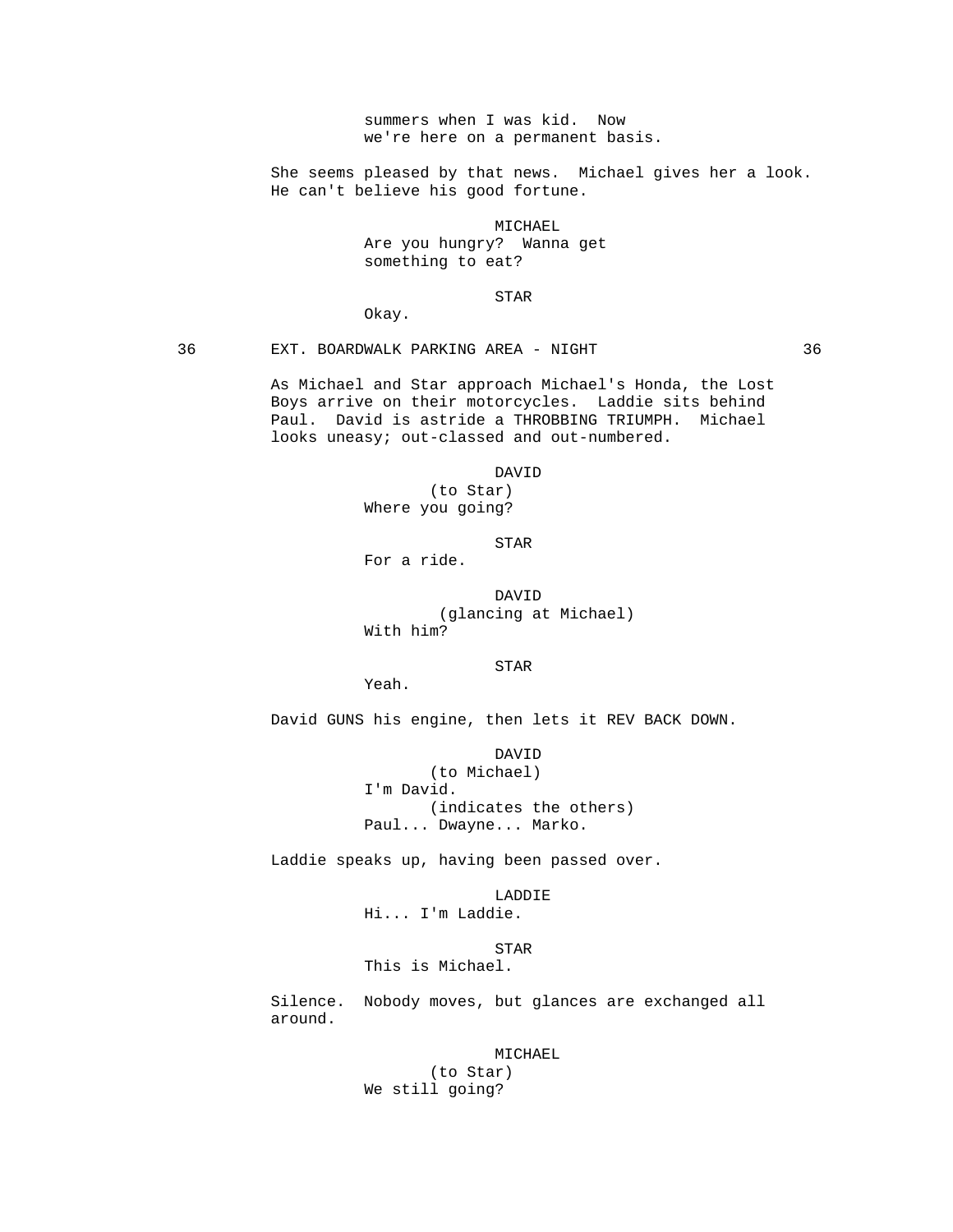DAVID Honda 250, huh?

MICHAEL

That's right.

 DAVID C'mon, Star. Climb on.

MICHAEL

Star?...

 She gives Michael an apologetic look, then climbs onto the motorcycle behind David.

 DAVID Know where Hudson's Bluff is? Overlooking the point?

David again GUNS his ENGINE and Michael gets his meaning.

 MICHAEL I can't beat a Triumph.

 DAVID You don't have to beat me, Michael. (pause) Just try to keep up.

37 EXT. BOARDWALK STEPS 37

The motorcycles BOUNCE down the steps and hit the beach.

38 EXT. THE BEACH 38

 Now they pick up speed as they spin out from the boardwalk, spraying sand into the air and REVVING their ENGINES.

 People on the beach turn to look as the motorcycles ROAR by, heading for a more deserted section of sand.

39 AERIAL VIEW 39

- Of ALL FIVE MOTORBIKES weaving between the ROARING BONFIRES.
- 40 CLOSE SHOTS THE LOST BOYS 40

 Their faces are alive with the excitement and the thrill of the ride.

41 CLOSE ON MICHAEL 41

Cautious. Worried. Doing his best to keep up.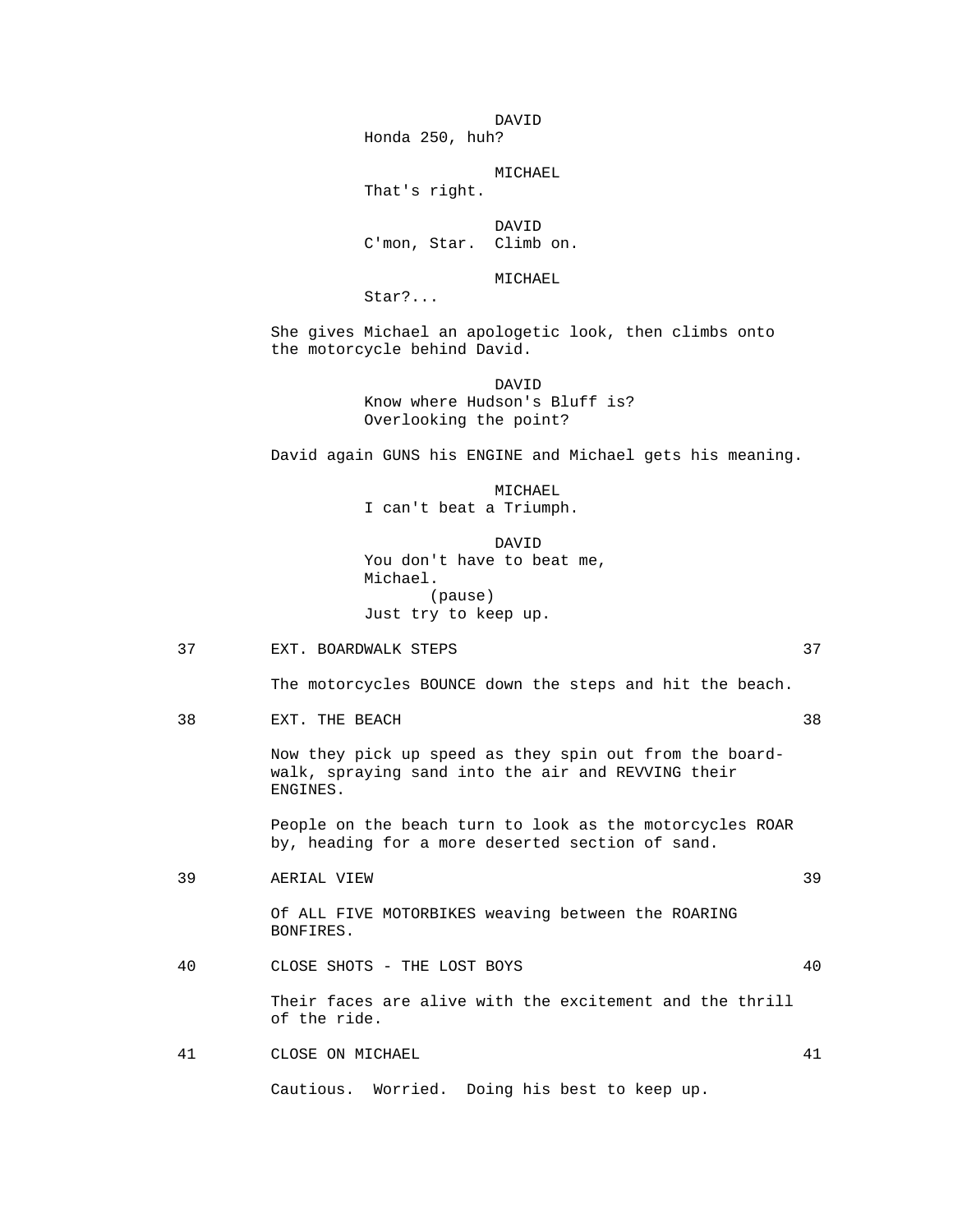# 42 EXT. THE SHORELINE 42

The motorcycles speed through the surf.

#### 43 ANOTHER ANGLE 43

 They head for the pier at full speed. The thick wooden pilings present a hazardous obstacle course. Michael SKIDS and slows down.

 The Lost Boys do just the opposite. They increase their speed as they approach the pilings.

44 EXT. BENEATH THE PIER 44

 David and the others thread their way between the pilings at breakneck speed -- executing turns and avoiding col lisions in a way that doesn't seem possible.

### 45 MICHAEL 45

travels through the pilings, trying to keep up.

46 EXT. DUNE-FILLED BEACH 46

 An area of gently rolling sand dunes. A bonfire burns beside one of these dunes. We HEAR the THUNDEROUS RUMBLE of approaching motorcycles and one-by-one the Lost Boys sail off the edge of the dune -- fly through the flames of the bonfire -- and land upright on the beach below.

MICHAEL

 is the last one to try this. He's determined not to chicken out. He speeds up the dune -- flies through the flames -- and hits the beach. He almost falls -- but immediately rights himself.

 Star looks back from her position behind David and gives him a smile. The Lost Boys also favor him with approving looks.

47 EXT. RAILROAD TRESTLE 47

 Michael and the Lost Boys -- silhouetted against the night sky -- speed across the trestle.

48 MICHAEL AND DAVID 48

 now travel side-by-side. Star's hair blows in the wind. She reaches out her hand toward Michael. Michael reaches out his. Their hands touch for a moment -- then David turns to Michael.

 DAVID (shouting above the noise of the WIND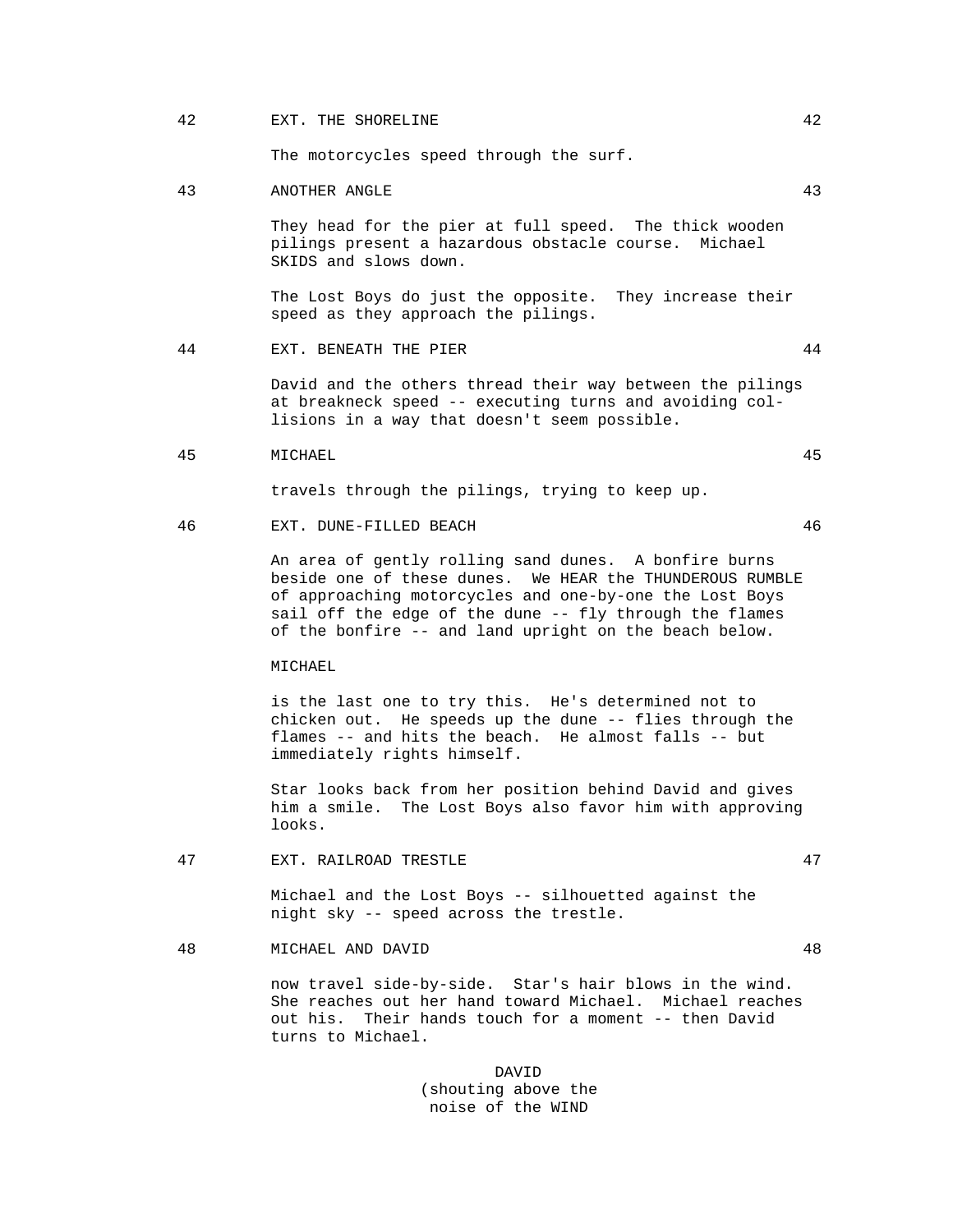# and the MOTORS Now we race!!

 David smiles -- and speeds ahead. Michael takes off after him.

49 EXT. HUDSON'S BLUFF - NIGHT 49

 David's Triumph streaks across the flat surface of the bluff. Michael is not far behind.

MICHAEL'S POV

 The bluff terminates in a shear five hundred-foot drop into the CRASHING SURF below. And it's coming up fast.

DAVID

 ROARS toward the abyss, seemingly heedless of the peril that lies before him.

MICHAEL

 begins to show fear. It's as is he's going to shoot off the edge of the world. He brakes and spins out, nearly losing control of his bike, sliding toward the edge.

DAVID

BRAKES! The tires lock and the TRIUMPH SKIDS to a stop.

CLOSE ON TRIUMPH'S FRONT TIRE

 Hanging slightly over the edge of the bluff. The PACIFIC OCEAN CRASHES POWERFULLY against the moon-lit rocks below.

MICHAEL

slides next to him, slightly over the edge.

50 FULL SHOT - THE BLUFF 50 SOLUME 50 SOLUME 50 SOLUME 50 SOLUME 50 SOLUME 50 SOLUME 50 SOLUME 50 SOLUME 50 SOLUME 50 SOLUME 50 SOLUME 50 SOLUME 50 SOLUME 50 SOLUME 50 SOLUME 50 SOLUME 50 SOLUME 50 SOLUME 50 SOLUME 50 SOLU

 The other boys now arrive on their motorbikes. David calmly climbs off his bike. Michael explodes and punches him. The other boys fall silent.

 Star looks to Laddie. Michael prepares for David's retaliation, but David surprises everyone by smiling his irresistible smile at Michael.

 DAVID How far you willing to go, Michael?

51 EXT. BLUFF FROM THE OCEAN'S POV 51

 A beautiful magic spot. David, Michael, Star and the others climb down old condemned wooden stairs, passing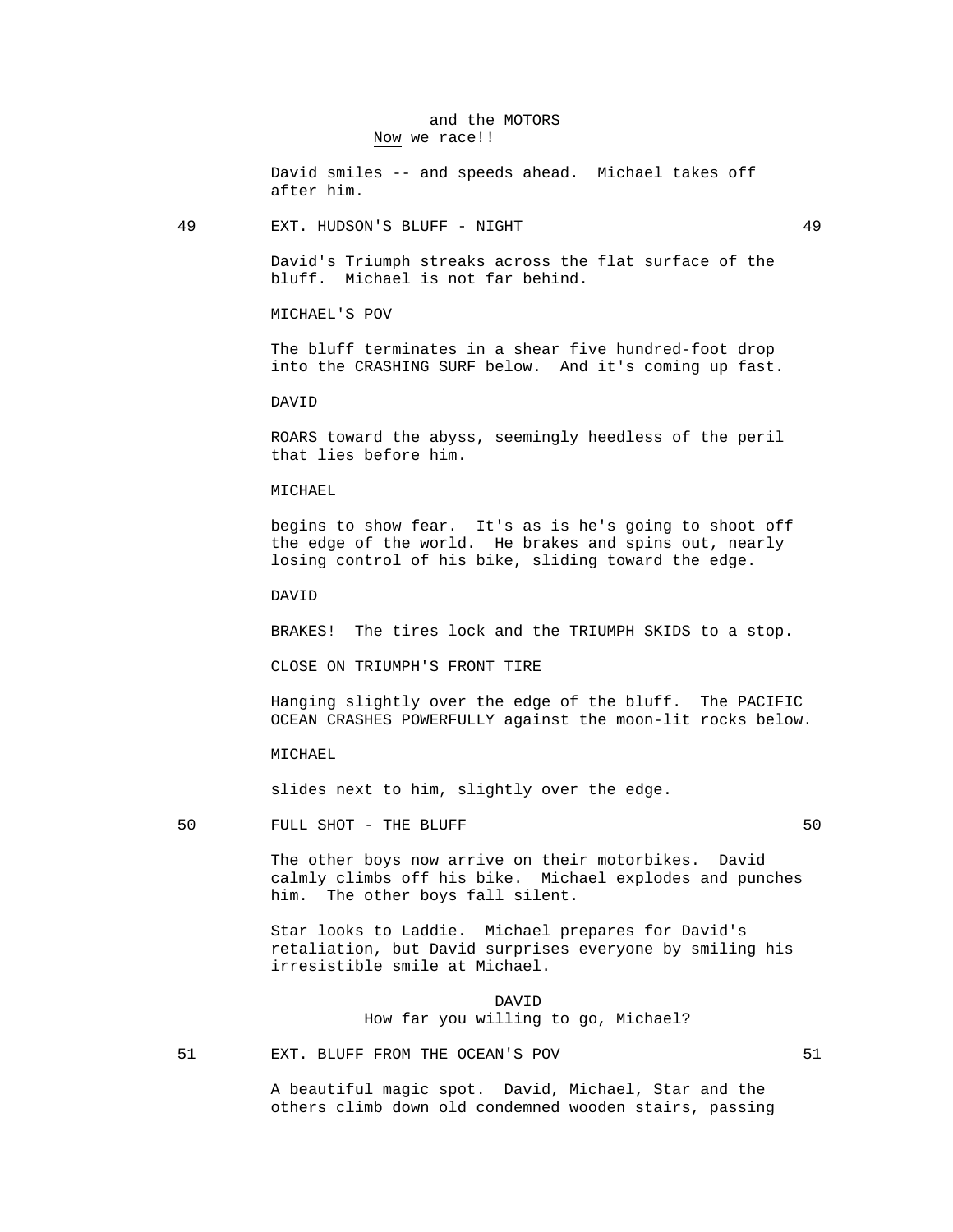huge signs on old rusted pilings reading: "CONDEMNED," "UNSAFE," "UNLAWFUL TO GO PAST THIS POINT." The group presses on toward a LARGE OPENING IN THE ROCKS.

52 INT. CAVE 52

The group enters and Michael can't believe his eyes.

A VICTORIAN HOTEL LOBBY

 has seemingly dropped through a crack in the earth. It is tilted and broken, but nearly intact: Front desk, lobby mural; wrought-iron elevator, and more.

Shafts of moonlight shoot down from cracks in the ceiling.

 DAVID This was the hottest resort in Santa Carla back about eighty years ago. Too bad they built it right on top of the San Adreas fault. (beat) In 1906, when the big one hit San Francisco, the ground opened up and this place took a header into the crack.

**PAUL**  Man, you wouldn't believe the cool stuff we've found in here.

Michael glances at Star.

**STAR** C'mon, Michael. I want to go.

 DAVID No. Stick around.

> MICHAEL We were gonna grab some food.

DAVID

 Good idea. (turns) Marko. We're hungry.

Marko nods and leaves.

 DAVID See? All you gotta do is ask. (lights up a joint) How about an appetizer?

> David takes the first hit, then passes it to Michael. Star seems troubled.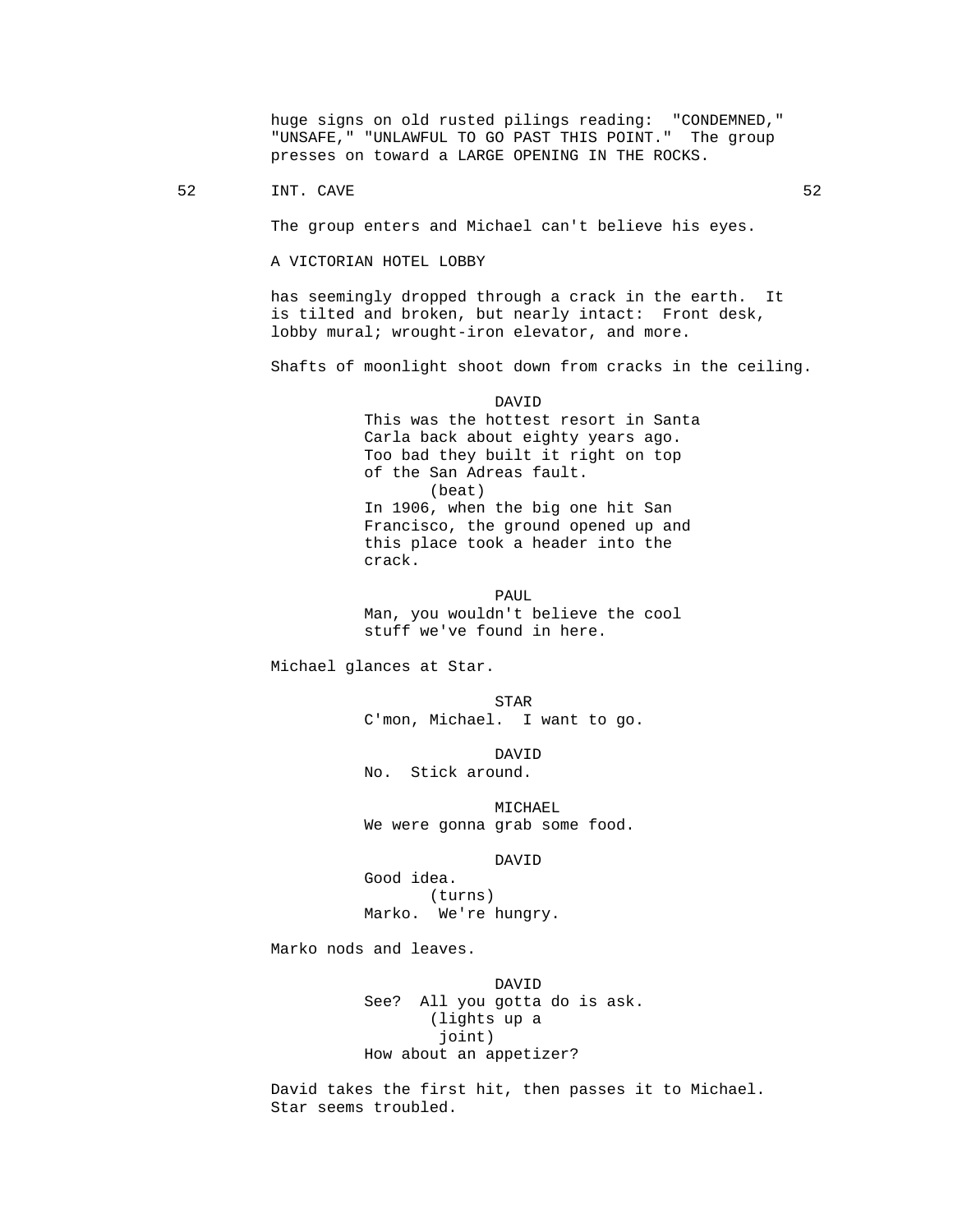54 INT. SAM'S BEDROOM - NIGHT 54 SAME 54

 Sam is lying in bed reading Vampires Everywhere. Lucy enters.

**LUCY** Ten o'clock. Lights out.

> Lucy opens the closet and throws a few items inside, then walks away.

SAM SAME SAME SAME SAMPLE SAMPLE SAMPLE SAMPLE SAMPLE SAMPLE SAMPLE SAMPLE SAMPLE SAMPLE SAMPLE SAMPLE SAMPLE SAMPLE SAMPLE SAMPLE SAMPLE SAMPLE SAMPLE SAMPLE SAMPLE SAMPLE SAMPLE SAMPLE SAMPLE SAMPLE SAMPLE SAMPLE SAMPLE

Mom.

She closes the closet door.

 LUCY I can't sleep with the closet door open, either. Not even a crack. (pause) Your father doesn't mind, though. It could be wide open for all he cared. I think one of the reasons I divorced him was because he never believed... in the horror... of the closet monster!

> GRANDPA (O.S.) Closet monster!?

 Taken by surprise, Lucy and Sam yelp like a pair of scared puppies.

**LUCY**  Dad! Don't sneak up on people like that!

> GRANDPA It's called the Indian walk. Walkin' without makin' a sound.

Grandpa is holding something behind his back.

 GRANDPA Brought you a little somethin' to dress up your room with, Sam.

 Grandpa reveals what's behind his back: A grotesque stuffed woodchuck. Raised up on its hind legs. Teeth exposed. Very ugly, indeed.

 Lucy and Sam hide their revulsion as Grandpa proudly places the monstrosity on the dresser.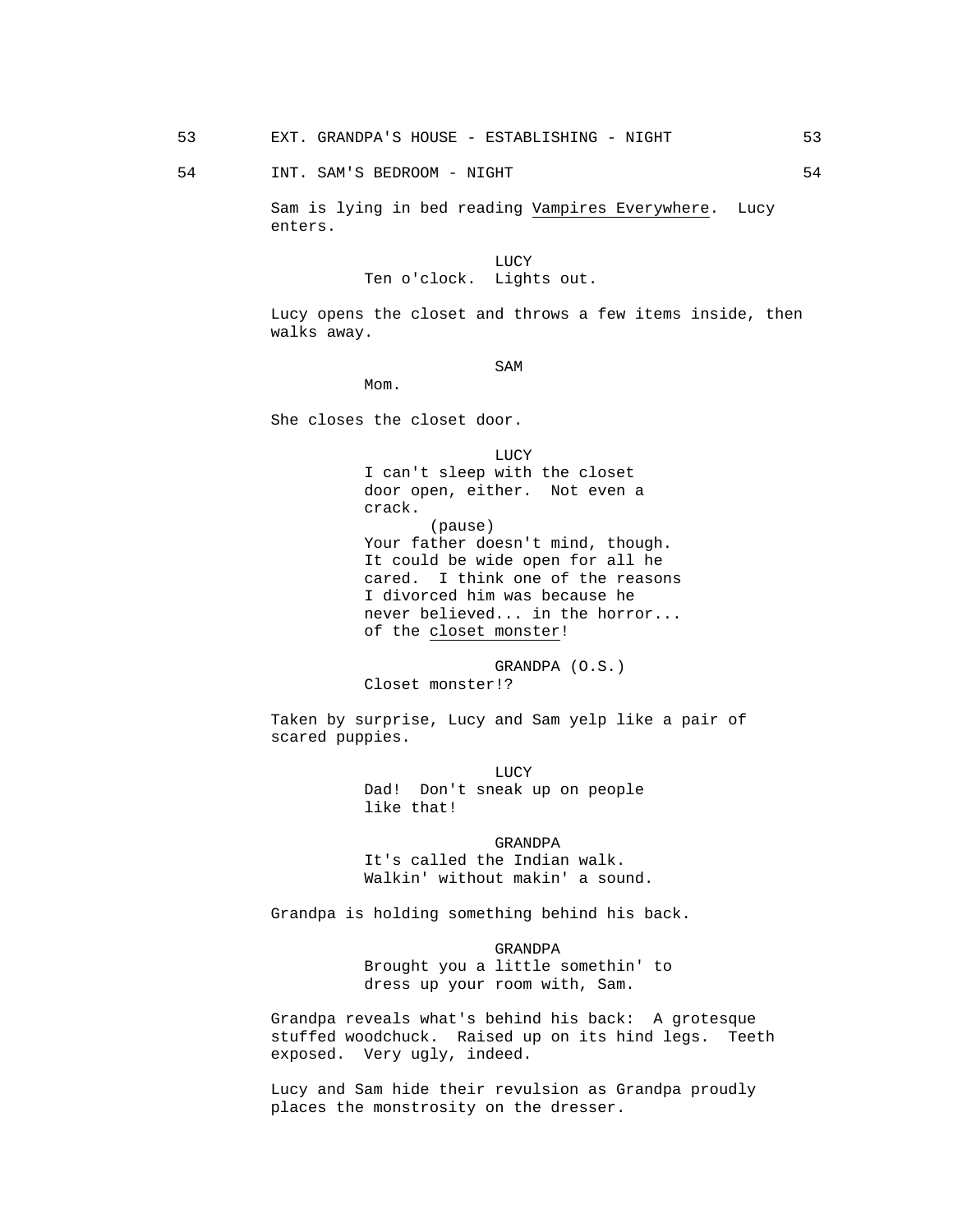SAM SAME SAME SAME SAMPLE SAMPLE SAMPLE SAMPLE SAMPLE SAMPLE SAMPLE SAMPLE SAMPLE SAMPLE SAMPLE SAMPLE SAMPLE SAMPLE SAMPLE SAMPLE SAMPLE SAMPLE SAMPLE SAMPLE SAMPLE SAMPLE SAMPLE SAMPLE SAMPLE SAMPLE SAMPLE SAMPLE SAMPLE Thanks, Grandpa...

GRANDPA

Lots more where he came from.

**LUCY** 

Lights out, Sam.

SAM SAME SAME SAME SAMPLE SAMPLE SAMPLE SAMPLE SAMPLE SAMPLE SAMPLE SAMPLE SAMPLE SAMPLE SAMPLE SAMPLE SAMPLE SAMPLE SAMPLE SAMPLE SAMPLE SAMPLE SAMPLE SAMPLE SAMPLE SAMPLE SAMPLE SAMPLE SAMPLE SAMPLE SAMPLE SAMPLE SAMPLE Soon as I finish this comic. Okay?

> Lucy nods and exits the room. Grandpa follows her out. Sam is left alone to finish the comic. But he can't concentrate. The woodchuck seems to be staring at him. Finally, Sam leaps out of bed, grabs the woodchuck and puts him in the closet. SLAMMING the door tightly.

55 INT. LOBBY/CAVE - NIGHT 55

 MUSIC IS PLAYING from a ghetto blaster. Very loud. Very hypnotic. Dwayne makes graceful moves with a skateboard beneath his feet. Everyone is very mellow; very dreamy.

> MICHAEL (to all) Where are you guys from?

**PAUL** 

We're from right here.

 MICHAEL I mean, where do you live?

DWAYNE

Right here.

 MICHAEL You live here? Your folks let you?

**PAUL** Is he talking parents?

> DWAYNE (laughing)

What are they?

The others laugh, too. Michael looks confused.

DAVID

 We do what we want, Michael. We have complete freedom. (beat) Nobody knows about this place... and nobody knows about us.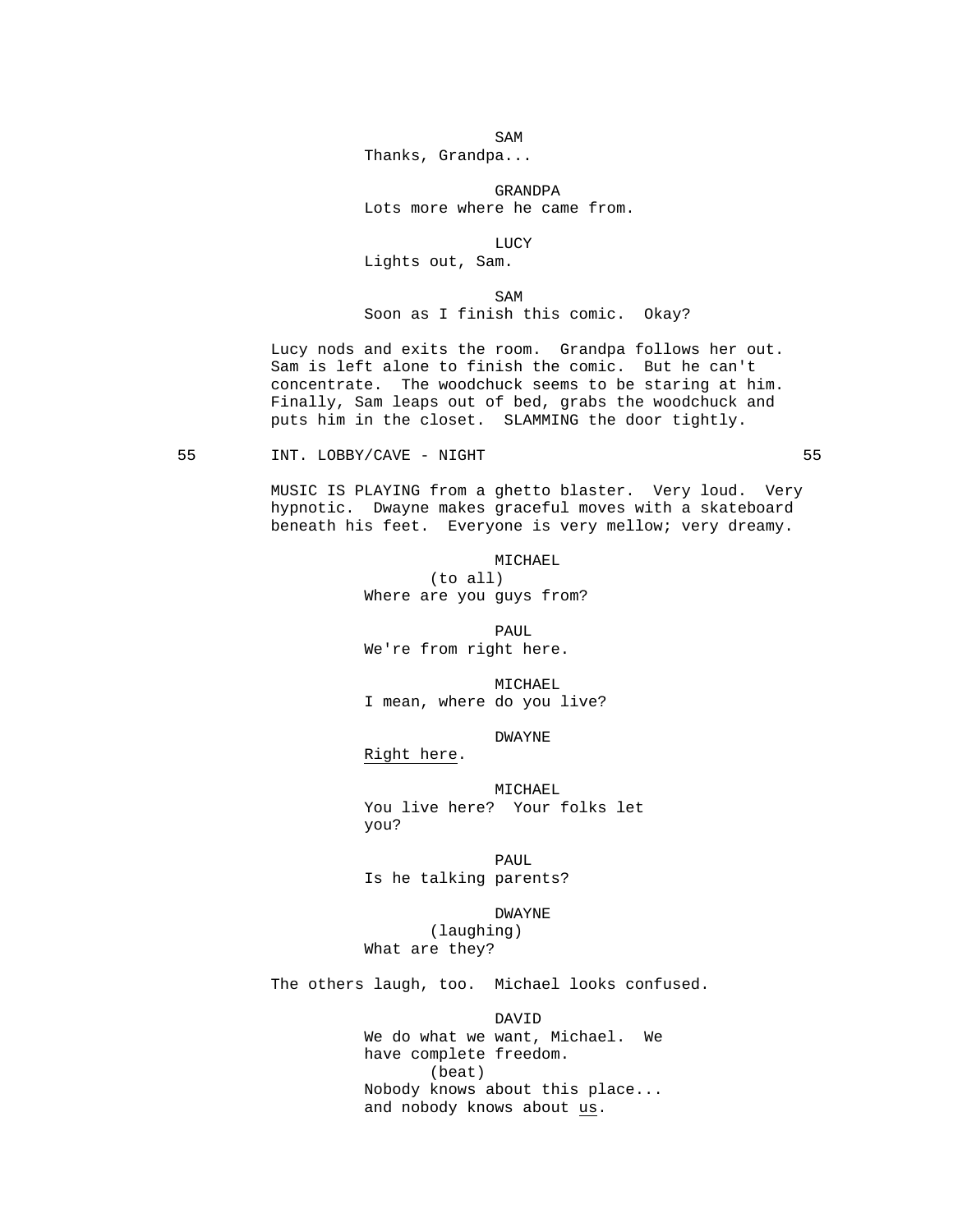Michael is intrigued -- and David sees it. He steps closer to him.

 DAVID Freedom, Michael. No parents. No rules. (smiles) Hell, we're as free as birds.

Marko suddenly arrives bearing cartons of take-out food.

MARKO

Chow time!

David takes the cartons from his hand.

 DAVID Chinese! Good choice.

> He pops the lid on one of the cartons and approaches Michael with it.

# DAVID

Guests first.

Michael hesitates.

 DAVID It's only rice. Don't you like rice? 300 million Chinese people can't be wrong.

> Michael takes the carton warily and David immediately turns his back on him, passing out food to the others.

 Michael takes a mouthful of rice using the plastic spoon provided. The others begin to eat as well.

 DAVID So how do you like those maggots, Michael?

MICHAEL

What?...

 DAVID You're eating maggots. How do they taste?

Michael looks at his food.

56 CLOSE ON THE CARTON 56

 A thousand wiggling maggots, squirming and sliding over each other.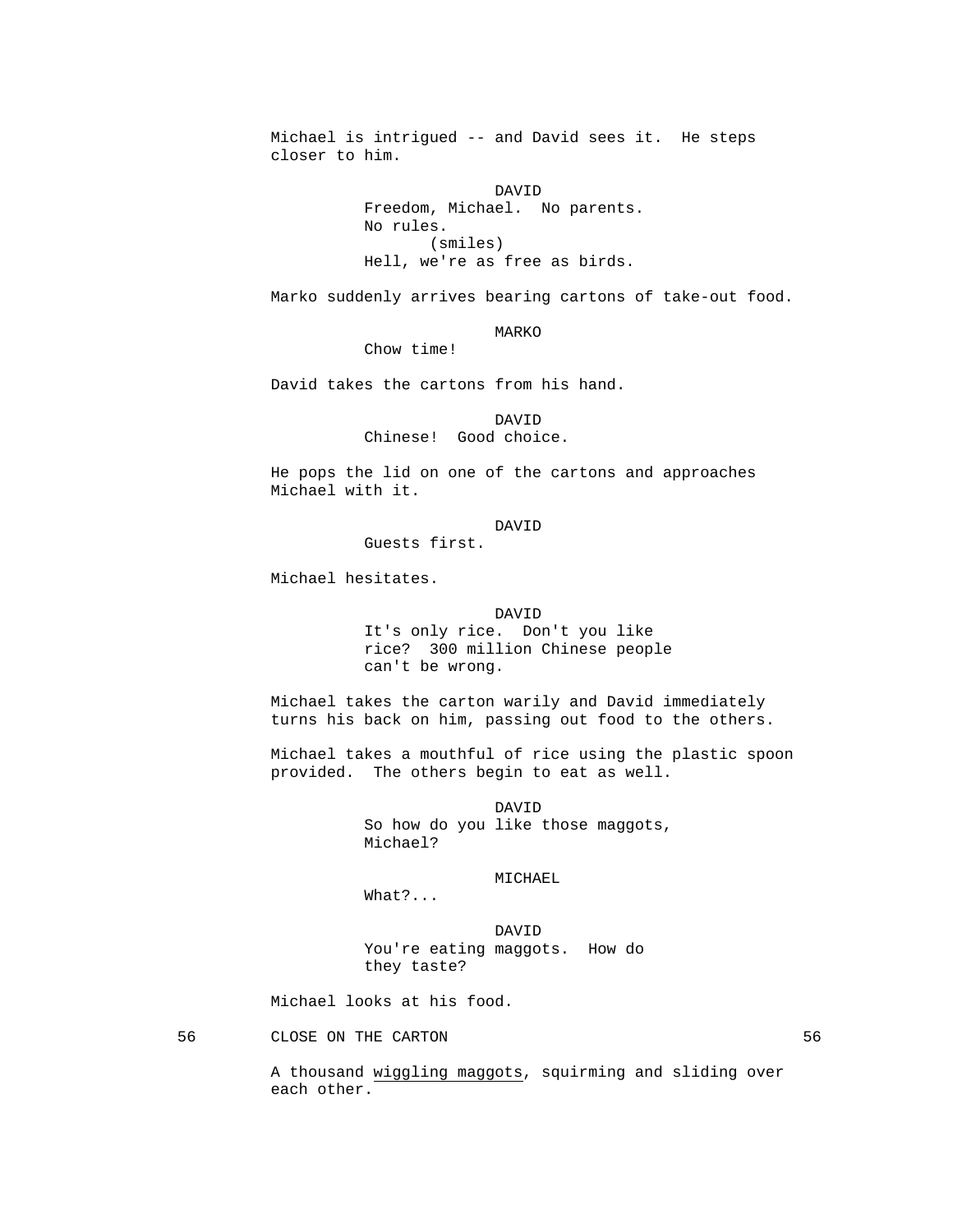### 57 MICHAEL 57

 spits out his mouthful in horror and revulsion and throws the carton to the ground.

 But as the carton spills out, we see that it is just rice after all.

 The boys LAUGH UPROARIOUSLY. Michael looks mortified. Star gets to her feet.

**STAR** Leave him alone.

 DAVID Sorry, Michael. No hard feelings, huh? (offers a new carton of food) Here. Try these noodles.

> Michael looks at the noodles and his expression turns to one of disgust.

# MICHAEL

58 CLOSE ON THE CARTON 58

Worms!

A hundred squirming bloodsuckers!

59 BACK TO SCENE 59 SP SACK TO SCENE 59

# DAVID

Worms?...

 David tilts back his head and pours the contents of the carton into his mouth. The slimy bundle of worms slides slowly across his lips.

 Michael looks on with a sick expression. He grabs David's arm.

#### MICHAEL

Don't! Stop!

DAVID

Why?

 (beat) They're only noodles.

 David shows Michael the carton again. And sure enough, they are only noodles. Michael is baffled. The boys have a good, long laugh at his expense.

STAR

That's enough!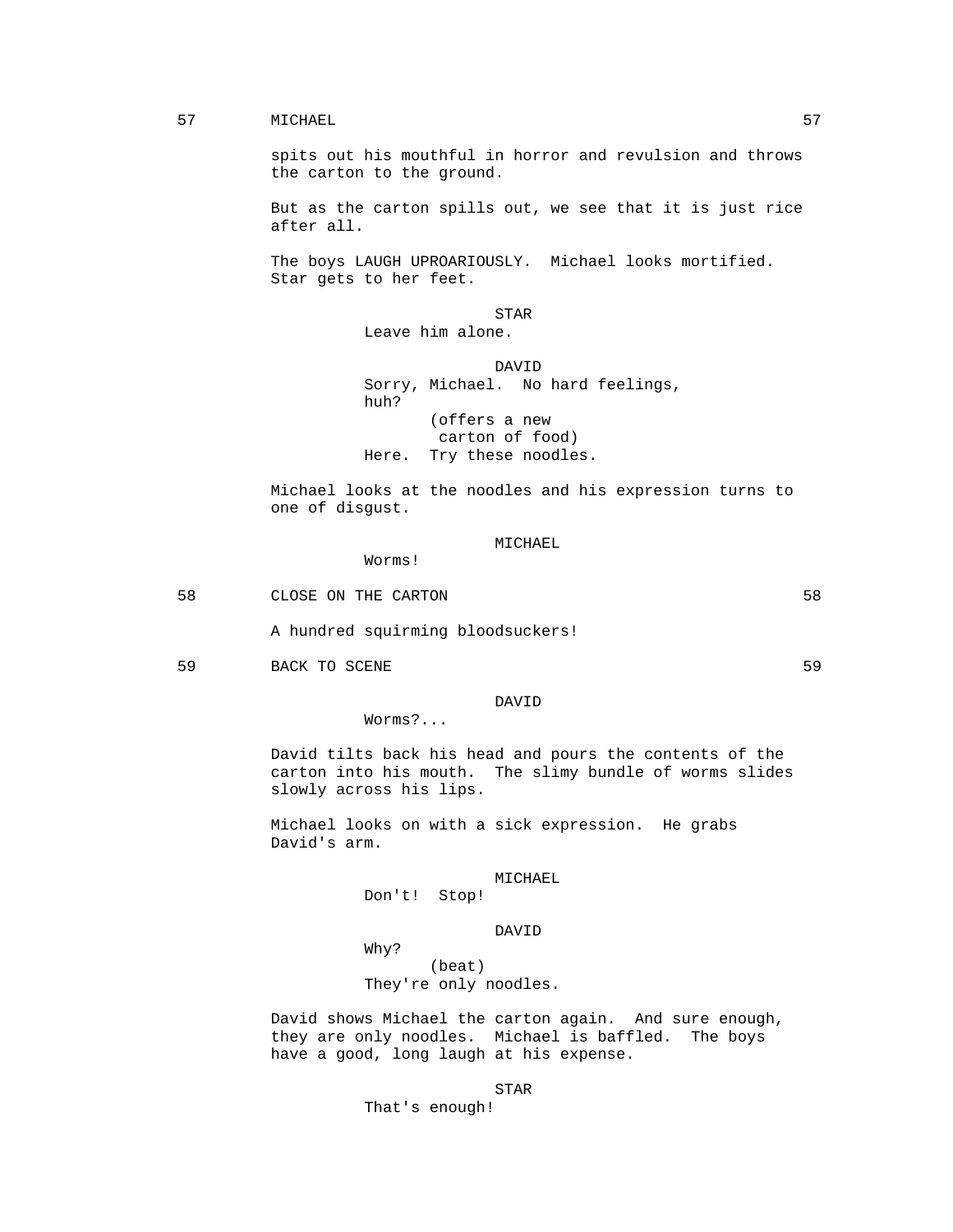The laughter dies down as a NEW SONG comes on the radio. It's apparently a favorite of the Lost Boys because the MUSIC is immediately TURNED UP LOUD and all thoughts of Michael seem to be forgotten.

 Everyone begins to move to the music. Star encourages Michael to dance with her. He's feeling the effects of the joint he smoked and his balance is a little off. His head is spinning.

 During all this, David has located a bottle of wine. He pours some into a paper cup and offers it to Michael. Michael is about to drink when Star holds his arm.

### **STAR**

 (softly) Don't Michael. You don't have to. It's blood!

 Michael examines the contents of the cup and smiles knowingly. He's not falling for any more tricks.

# MICHAEL

Good joke, blood.

 Michael brings the cup to his lips and drinks. The Lost Boys watch him carefully. Wine drips from the corner of his mouth. But it looks more like blood than anything else.

 Michael lowers the cup. The room is spinning around him. Suddenly: SLOW-MOTION. DREAMY MUSIC.

THE CAMERA TAKES OFF

 whirling up into the air so that our VIEW of the lobby is now from HIGH ABOVE.

60 INT. MICHAEL'S BEDROOM - NEXT DAY 60

 Michael cringes in his sleep, as Sam invades his bedroom from their common bathroom.

SAM SAME SAME SAME SAMPLE SAMPLE SAMPLE SAMPLE SAMPLE SAMPLE SAMPLE SAMPLE SAMPLE SAMPLE SAMPLE SAMPLE SAMPLE Michael, come on. It's one o'clock already.

Sam yanks open the blinds.

Go away.

# MICHAEL

SAM SAME SAME SAME SAMPLE SAMPLE SAMPLE SAMPLE SAMPLE SAMPLE SAMPLE SAMPLE SAMPLE SAMPLE SAMPLE SAMPLE SAMPLE SAMPLE SAMPLE SAMPLE SAMPLE SAMPLE SAMPLE SAMPLE SAMPLE SAMPLE SAMPLE SAMPLE SAMPLE SAMPLE SAMPLE SAMPLE SAMPLE You're supposed to watch me and entertain me, and make me appreciate the brief but happy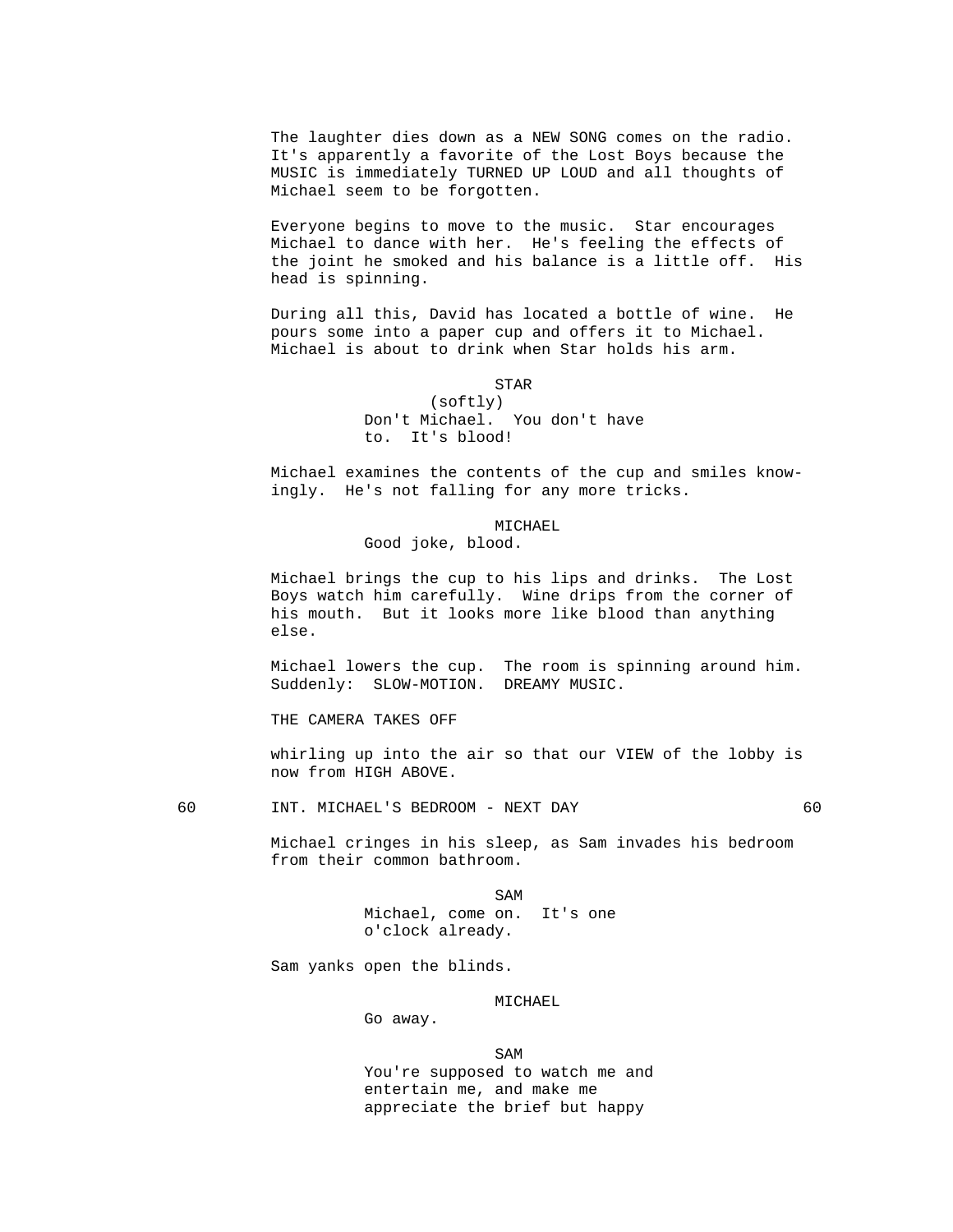years of childhood.

# MICHAEL Entertain yourself.

Michael pulls the covers over his head.

61 INT. LIVING ROOM - DAY 61

 Sam accompanied by Nanook sneak a peek into Grandpa's taxidermy room. Grandpa is hard at work. Sam doesn't dare go inside.

62 EXT. BACK OF HOUSE - DAY 62

 Sam and Nanook check over Grandpa's OLD PICKUP parked in the back yard filled with fencing materials; posts, rails and boards.

SAM SAME SAME SAME SAMPLE SAMPLE SAMPLE SAMPLE SAMPLE SAMPLE SAMPLE SAMPLE SAMPLE SAMPLE SAMPLE SAMPLE SAMPLE SAMPLE SAMPLE SAMPLE SAMPLE SAMPLE SAMPLE SAMPLE SAMPLE SAMPLE SAMPLE SAMPLE SAMPLE SAMPLE SAMPLE SAMPLE SAMPLE Nanook... this is my life: I come from a broken home. My mother works all day. My brother sleeps all day. And my Grandpa, who is possibly and alien, stuffs chipmonks.

Then he notices the marijuana garden next to it.

 Running into the kitchen, he comes back with a book of matches.

 Breaking off a leaf, he rolls it and is just about to light it when Grandpa's voice makes him choke.

GRANDPA (O.S.)

Whatcha doin'?

Sam palms the evidence.

SAM SAME SAME SAME SAMPLE SAMPLE SAMPLE SAMPLE SAMPLE SAMPLE SAMPLE SAMPLE SAMPLE SAMPLE SAMPLE SAMPLE SAMPLE Grandpa, stop doin' the Indian Walk!

> GRANDPA Gotta keep in practice. It's a dyin' art.

SAM SAME SAME SAME SAMPLE SAMPLE SAMPLE SAMPLE SAMPLE SAMPLE SAMPLE SAMPLE SAMPLE SAMPLE SAMPLE SAMPLE SAMPLE SAMPLE SAMPLE SAMPLE SAMPLE SAMPLE SAMPLE SAMPLE SAMPLE SAMPLE SAMPLE SAMPLE SAMPLE SAMPLE SAMPLE SAMPLE SAMPLE

Good!

 GRANDPA Whatcha doin' over here?

SAM SAME SAME SAME SAMPLE SAMPLE SAMPLE SAMPLE SAMPLE SAMPLE SAMPLE SAMPLE SAMPLE SAMPLE SAMPLE SAMPLE SAMPLE Oh... I was just... having a look at your truck. What's all that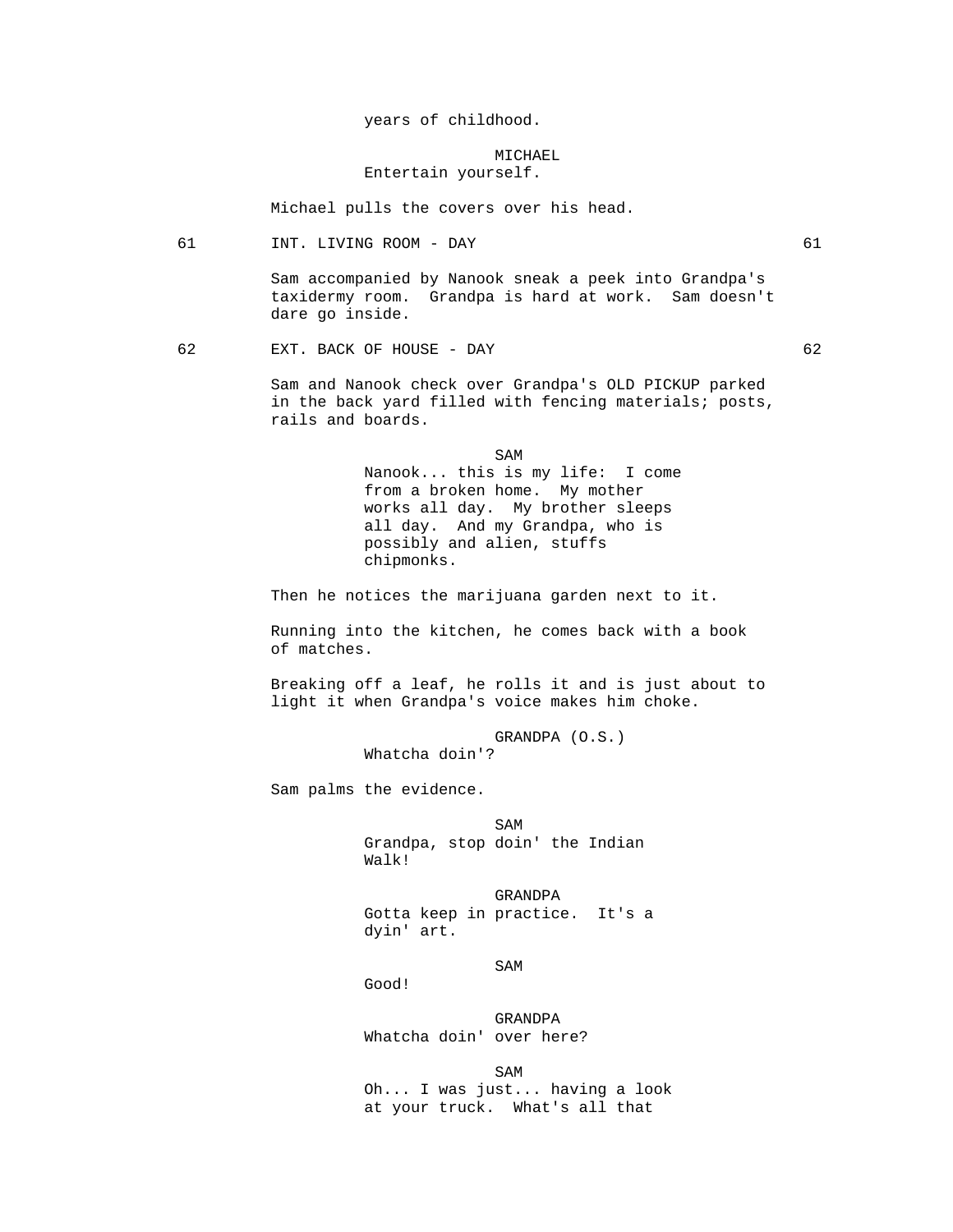wood in there for?

GRANDPA

 Been fixin' to build me fence one of these days. Bought all the materials, then put it off... for about ten years. (sighs) Well, one more day won't hurt. Wanna go into town with me?

SAM SAME SAME SAME SAMPLE SAMPLE SAMPLE SAMPLE SAMPLE SAMPLE SAMPLE SAMPLE SAMPLE SAMPLE SAMPLE SAMPLE SAMPLE SAMPLE SAMPLE SAMPLE SAMPLE SAMPLE SAMPLE SAMPLE SAMPLE SAMPLE SAMPLE SAMPLE SAMPLE SAMPLE SAMPLE SAMPLE SAMPLE Great. I wanna get some new comics.

63 INT. GARAGE - DAY 63

 A classic 1957 CHEVY in creampuff condition. Grandpa takes down an old coffee can from the tool bench and fishes out the car keys from inside.

GRANDPA

Get in.

 Sam slides into the car. Grandpa climbs in behind the wheel.

### 64 INT. '57 CHEVY 64

 Grandpa puts the key into the ignition and TURNS OVER the ENGINE. It FIRED UP like a dream.

> GRANDPA Got to let her warm up a bit. Hear that, Sam? Just like a baby pussycat. (beat) OKay?! Let's go to town!

 So saying, he TURNS OFF the IGNTION. Sam looks baffled. Grandpa climbs from the car and puts the keys back into the coffee can. Then he turns to Sam who is still seated inside the car.

> GRANDPA Are we havin' fun or what?

SAM SAME SAME SAME SAMPLE SAMPLE SAMPLE SAMPLE SAMPLE SAMPLE SAMPLE SAMPLE SAMPLE SAMPLE SAMPLE SAMPLE SAMPLE I thought we were goin' into town.

> GRANDPA I hate goin' into town. That's about as close to town as I like to get.

65 INT. BACK PORCH 65

Michael, looking very drawn and wearing sunglasses,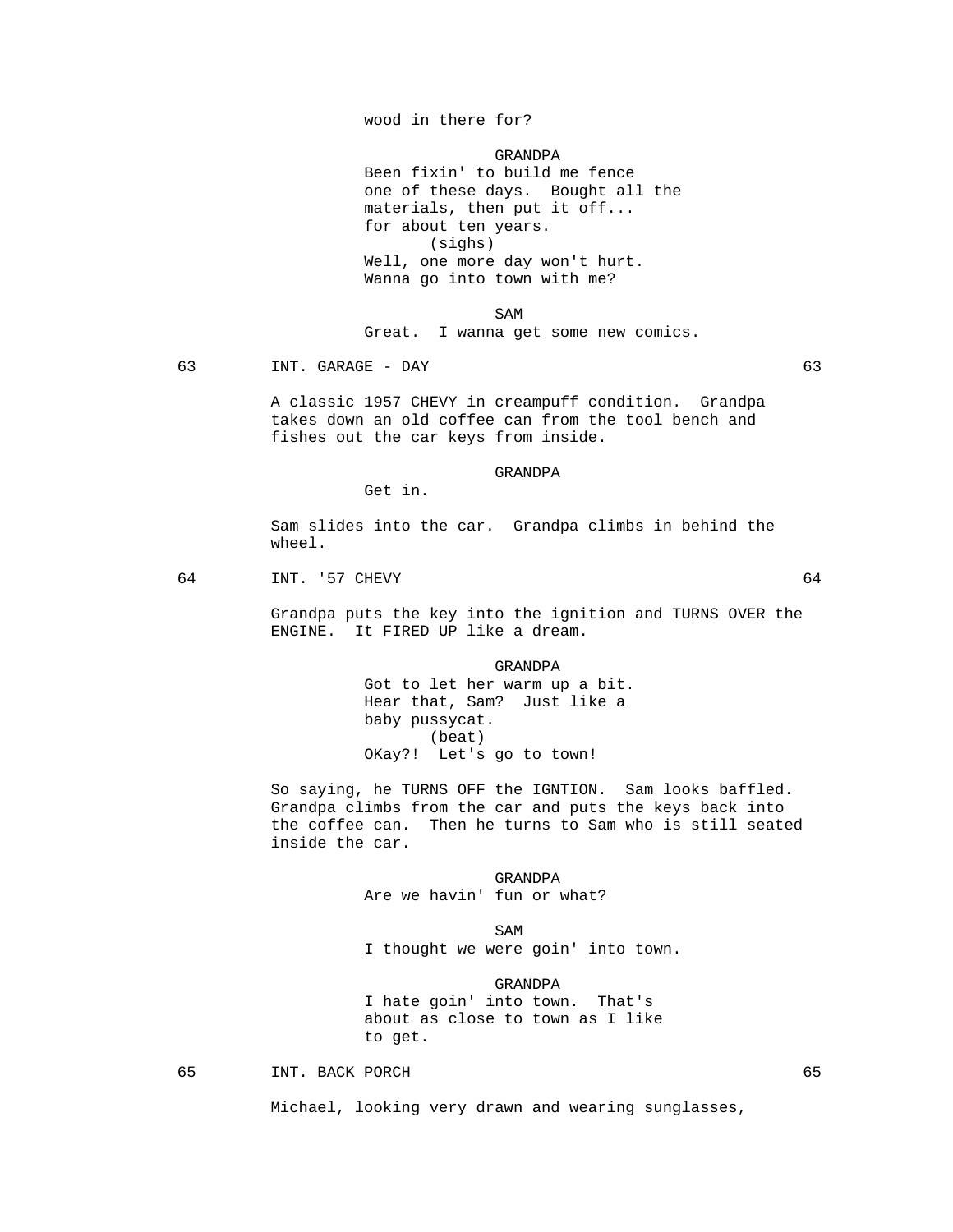stands before his barbells. He pumps them once, but can't complete a second rep. Exhausted, he drops them down.

66 INT. THE KITCHEN - DAY 66

 Sam is there, looking through the refrigerator. Michael enters from the service porch and plops down in a chair.

SAM SAME SAME SAME SAMPLE SAMPLE SAMPLE SAMPLE SAMPLE SAMPLE SAMPLE SAMPLE SAMPLE SAMPLE SAMPLE SAMPLE SAMPLE SAMPLE SAMPLE SAMPLE SAMPLE SAMPLE SAMPLE SAMPLE SAMPLE SAMPLE SAMPLE SAMPLE SAMPLE SAMPLE SAMPLE SAMPLE SAMPLE What did you do last night? You look wasted.

> MICHAEL I can't remember much after the Chinese food that looked like maggots.

That takes care of Sam's appetite.

SAM SAME SAME SAME SAMPLE SAMPLE SAMPLE SAMPLE SAMPLE SAMPLE SAMPLE SAMPLE SAMPLE SAMPLE SAMPLE SAMPLE SAMPLE SAMPLE SAMPLE SAMPLE SAMPLE SAMPLE SAMPLE SAMPLE SAMPLE SAMPLE SAMPLE SAMPLE SAMPLE SAMPLE SAMPLE SAMPLE SAMPLE You don't suppose Grandpa's an alien, do you?

> MICHAEL What would that make Mom?

SAM SAME SAME SAMPLE SAMPLE SAMPLE SAMPLE SAMPLE SAMPLE SAMPLE SAMPLE SAMPLE SAMPLE SAMPLE SAMPLE SAMPLE SAMPL You're right... not even to mention you and me.

> Nanook comes up to Michael and begins to lick the bottoms of his bare feet.

> > MICHAEL Beat it, Nanook.

Nanook continues to lick and lick.

 MICHAEL Sam. Make him stop.

 Sam pulls Nanook away. Then he takes a closer look at Michael's feet.

SAM SAME SAME SAME SAMPLE SAMPLE SAMPLE SAMPLE SAMPLE SAMPLE SAMPLE SAMPLE SAMPLE SAMPLE SAMPLE SAMPLE SAMPLE Did you spill something?

### MICHAEL

No. Why?

SAM SAME SAME SAME SAMPLE SAMPLE SAMPLE SAMPLE SAMPLE SAMPLE SAMPLE SAMPLE SAMPLE SAMPLE SAMPLE SAMPLE SAMPLE The bottoms of your feet are covered with salt.

> Michael gets up from the table and starts to leave the room.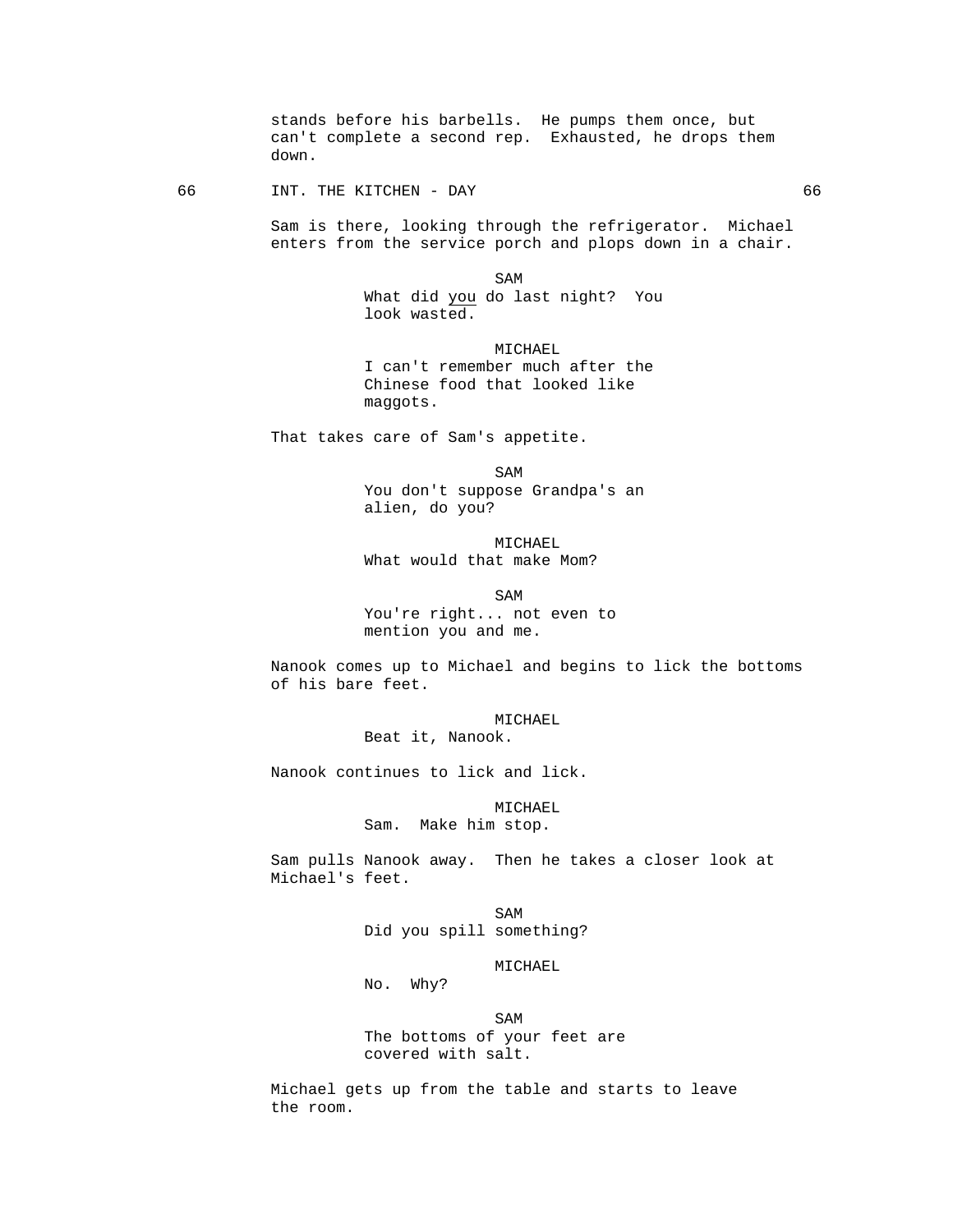# MICHAEL I told you it was pretty weird Chinese food.

SAM SAME SAME SAME SAMPLE SAMPLE SAMPLE SAMPLE SAMPLE SAMPLE SAMPLE SAMPLE SAMPLE SAMPLE SAMPLE SAMPLE SAMPLE SAMPLE SAMPLE SAMPLE SAMPLE SAMPLE SAMPLE SAMPLE SAMPLE SAMPLE SAMPLE SAMPLE SAMPLE SAMPLE SAMPLE SAMPLE SAMPLE Wanna go to the comic book store?

# MICHAEL

No.

# 67 INT. COMIC BOOK STORE - DAY (LATER) 67

 Sam parks his bike outside and enters. He begins looking around, when he sees the Frog Brothers at work as usual. They exchange glares and Sam goes to a section he likes.

 ALAN How do you like Santa Carla?

SAM SAME SAME SAME SAMPLE SAMPLE SAMPLE SAMPLE SAMPLE SAMPLE SAMPLE SAMPLE SAMPLE SAMPLE SAMPLE SAMPLE SAMPLE SAMPLE SAMPLE SAMPLE SAMPLE SAMPLE SAMPLE SAMPLE SAMPLE SAMPLE SAMPLE SAMPLE SAMPLE SAMPLE SAMPLE SAMPLE SAMPLE It's a pretty cool place if you're a Martian.

en de la contradición de la contradición de la contradición de la contradición de la contradición de la contradición de la contradición de la contradición de la contradición de la contradición de la contradición de la cont Or a vampire.

SAM SAME SAME SAMPLE SAMPLE SAMPLE SAMPLE SAMPLE SAMPLE SAMPLE SAMPLE SAMPLE SAMPLE SAMPLE SAMPLE SAMPLE SAMPL

 Are you guys sniffing old newsprint or something?

EDGAR

 You think you're cool, don't you? You think you know what's really happening, don't you? Well, you don't know shit, buddy.

ALAN

 Yeah, you think we just work in a comic book store for our dad, huh?

SAM SAME SAME SAME SAMPLE SAMPLE SAMPLE SAMPLE SAMPLE SAMPLE SAMPLE SAMPLE SAMPLE SAMPLE SAMPLE SAMPLE SAMPLE This isn't a comic book store, right. It's a bakery.

> EDGAR This is just our cover. We're dedicated to a higher purpose.

SAM SAME SAME SAME SAMPLE SAMPLE SAMPLE SAMPLE SAMPLE SAMPLE SAMPLE SAMPLE SAMPLE SAMPLE SAMPLE SAMPLE SAMPLE Now I get it... you're like those people in the airport trying to get you to give them money. You're part of a cult.

 ALAN We're fighters for Truth, Justice,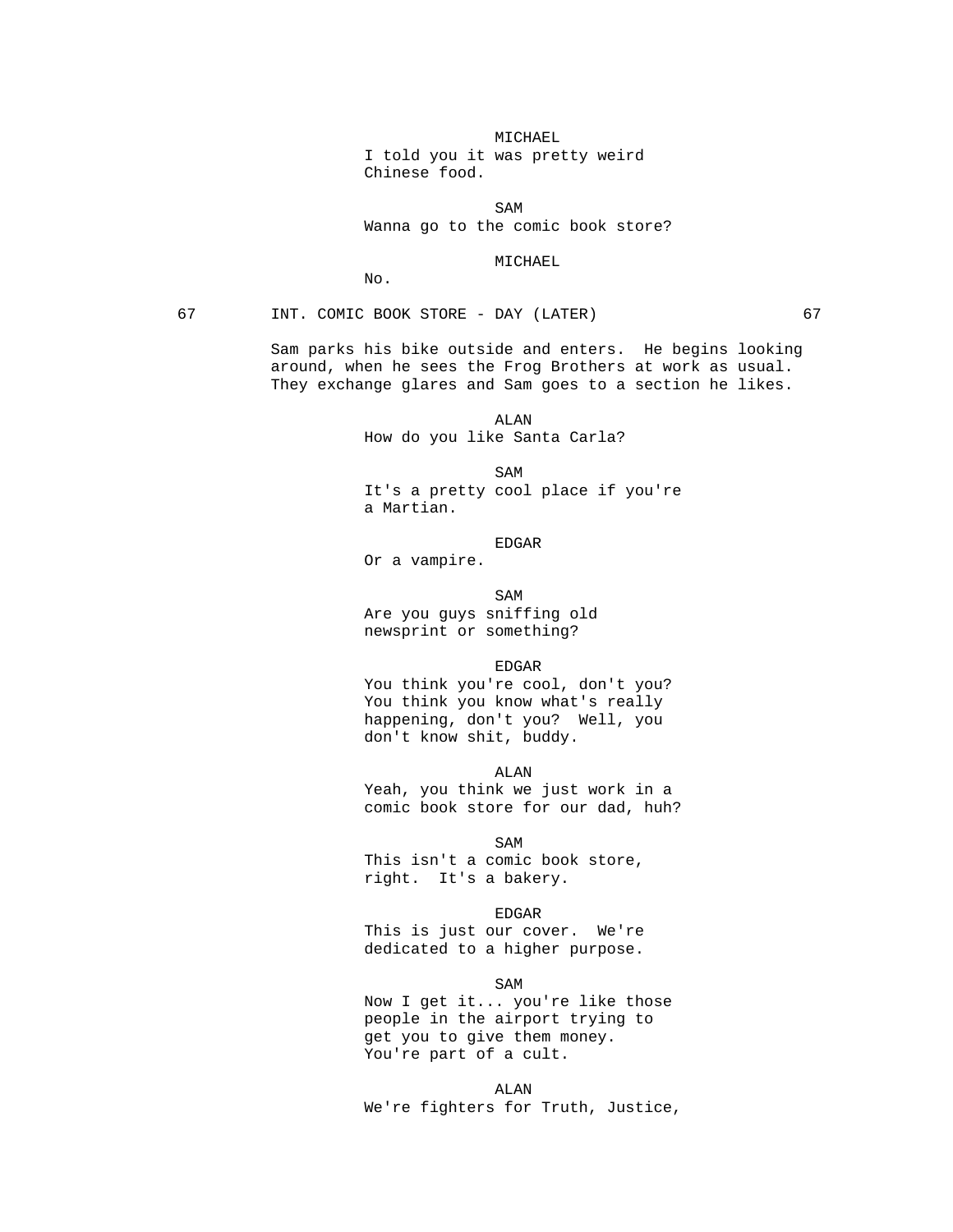and the American Way.

SAM SAME SAME SAME SAMPLE SAMPLE SAMPLE SAMPLE SAMPLE SAMPLE SAMPLE SAMPLE SAMPLE SAMPLE SAMPLE SAMPLE SAMPLE

You better get some fresh air.

en de la contradición de la contradición de la contradición de la contradición de la contradición de la contradición de la contradición de la contradición de la contradición de la contradición de la contradición de la cont Hey, man, take this... It's on the house.

He hands him a comic called Destroy All Vampires.

SAM SAME SAME SAME SAMPLE SAMPLE SAMPLE SAMPLE SAMPLE SAMPLE SAMPLE SAMPLE SAMPLE SAMPLE SAMPLE SAMPLE SAMPLE SAMPLE SAMPLE SAMPLE SAMPLE SAMPLE SAMPLE SAMPLE SAMPLE SAMPLE SAMPLE SAMPLE SAMPLE SAMPLE SAMPLE SAMPLE SAMPLE I don't like horror comics.

 ALAN Think of this more as a survival manual... there's our number on the back, and pray that you never need to call us.

SAM SAME SAME SAME SAMPLE SAMPLE SAMPLE SAMPLE SAMPLE SAMPLE SAMPLE SAMPLE SAMPLE SAMPLE SAMPLE SAMPLE SAMPLE SAMPLE SAMPLE SAMPLE SAMPLE SAMPLE SAMPLE SAMPLE SAMPLE SAMPLE SAMPLE SAMPLE SAMPLE SAMPLE SAMPLE SAMPLE SAMPLE I'm gonna pray that I never need to call you.

68 EXT. VIDEO STORE - EVENING 68

 Lucy emerged from the store just as Max drives up in his sports car. His dog, THORN, an Irish Setter, is in the seat next to him.

Max leaps from the car.

MAX NEWSFILM CONTROL IN THE MAX Say hello to Thorn.

**LUCY**  (pets him) Hi, Thorn.

Lucy begins to walk. Max falls into step with her.

**MAX**  You know, Lucy, this isn't working out like I planned.

Lucy looks alarmed.

**MAX**  (continuing) I never get to see you. (pause) Which is, of course, why I hired you in the first place. (beat) How about dinner one night this week?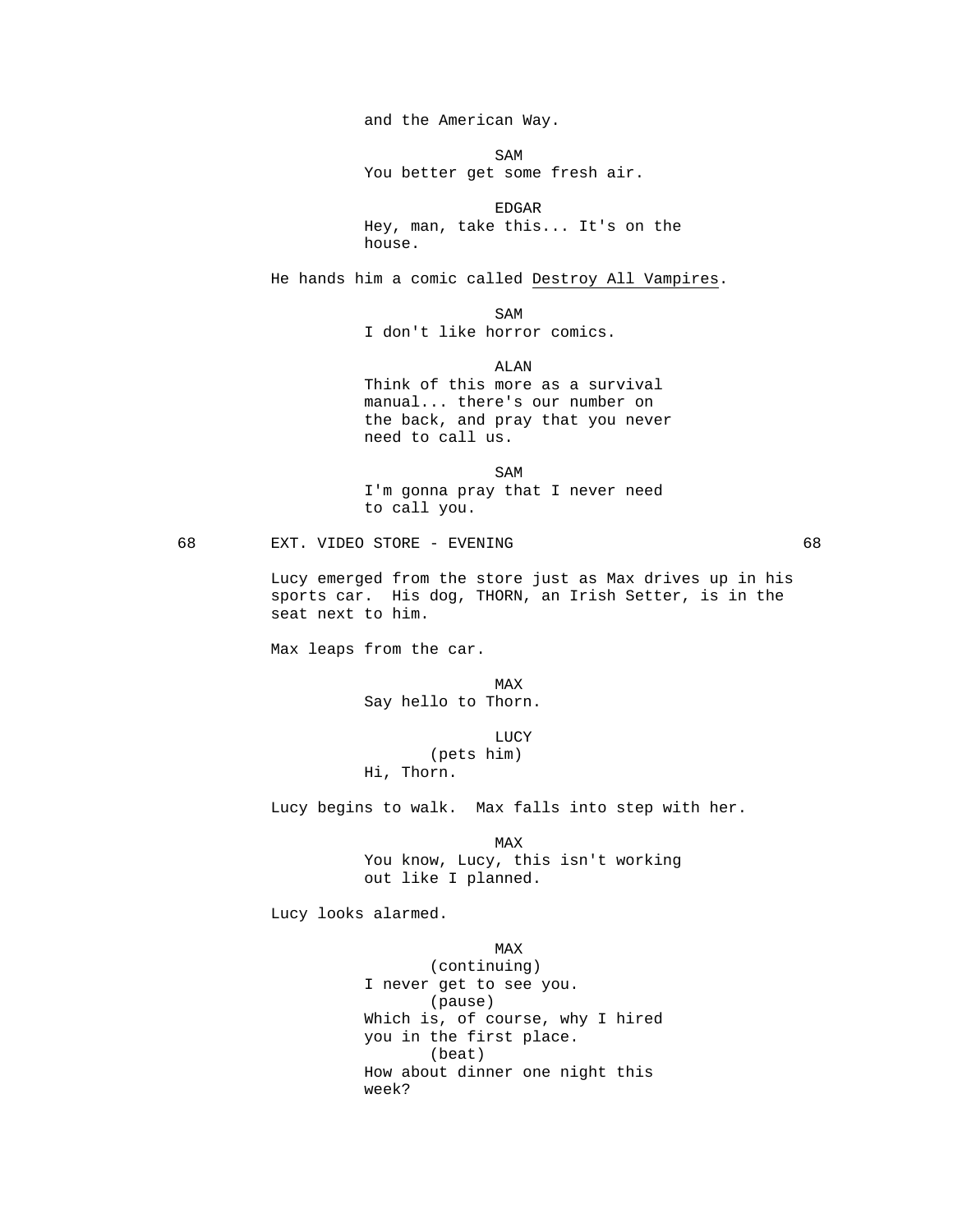Lucy's expression tells us that she finds Max charming, in an incorrigible sort of way.

**LUCY** 

You're cute, Max.

**MAX** 

 I know. It's so 'Eighties.' (opens her car door for her) It's the Cute Decade.

 69 EXT. OUTSIDE THE CAVE/LOBBY - CLOSE ON MICHAEL'S EAR - 69 NIGHT

As Star pierces it for him.

MICHAEL

Ouch.

**STAR**  Don't be a baby. That didn't hurt and you know it.

> A drop of blood appears on her finger. She reacts, restraining herself from tasting it. Quickly she wipes it off and inserts an earring in his ear. He looks more like the Lost Boys every minute. The ocean CRASHES against the rocks below them. The moon and stars are out.

> > MICHAEL

 I wouldn't have given my Mom such a hard time about moving here if I'd known I was going to meet you.

**STAR** 

 I used to fight with my family all the time... just got fed up and ran away.

MICHAEL

Now you and David...

STAR

 No. They've made me one of them, but I miss my family.

 MICHAEL Let's go see them.

**STAR**  No... no, everything's different now...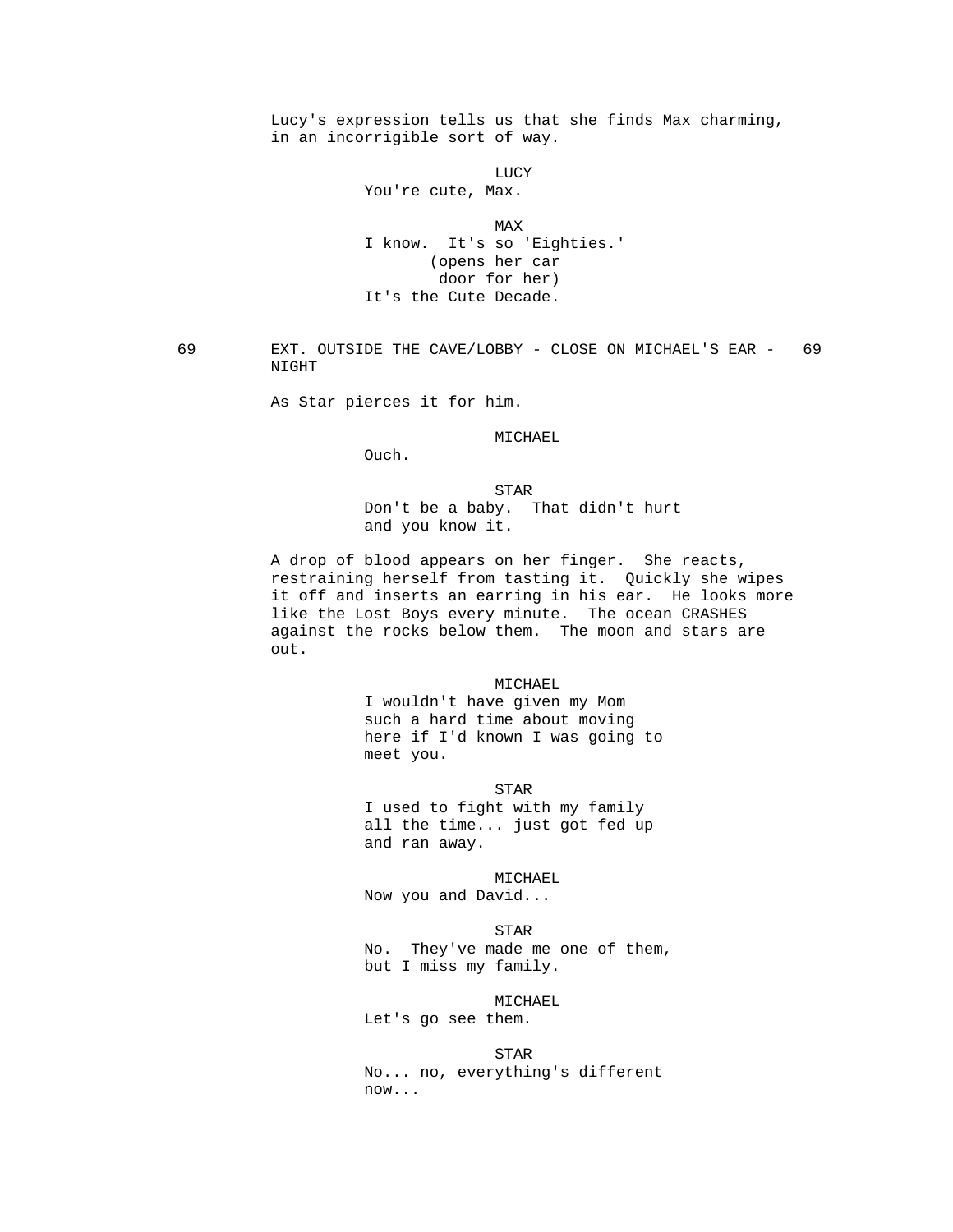She gets up and walks toward the water. Michael stops her and, pulling her toward him, kisses her, leaning against the white rocks.

**STAR** 

... Michael...

 Before she can say anything else he kisses her again. The kiss becomes more passionate -- more intense. SUDDENLY LONG DARK SHADOWS LOOM ACROSS THEM. They turn to see David, Dwayne, Paul, Marko and Laddie watching.

> DAVID Not interrupting anything, I hope.

Michael gets to his feet. He glares at David.

 STAR (indicating Michael's ear)

Look.

 DAVID You're almost one of us now, Michael.

MICHAEL

I'm my own man.

DAVID

 (smiles) Get your bike. We're going someplace.

Michael looks at Star.

 DAVID Don't worry... she'll be here when you get back.

 Michael hesitates, but is also drawn intensely to be a part of them. He leaves with the others as they climb over the rocks toward their bikes. Laddie has remained behind.

> LADDIE I had the dream again about them.

**STAR** 

Who, Laddie?

# LADDIE

 I know it was them, Star. I'm sure of it. He was working in the yard - hammering something. The yard was big with lots of grass. There was no boardwalk and no ocean. She was bringing him something cold to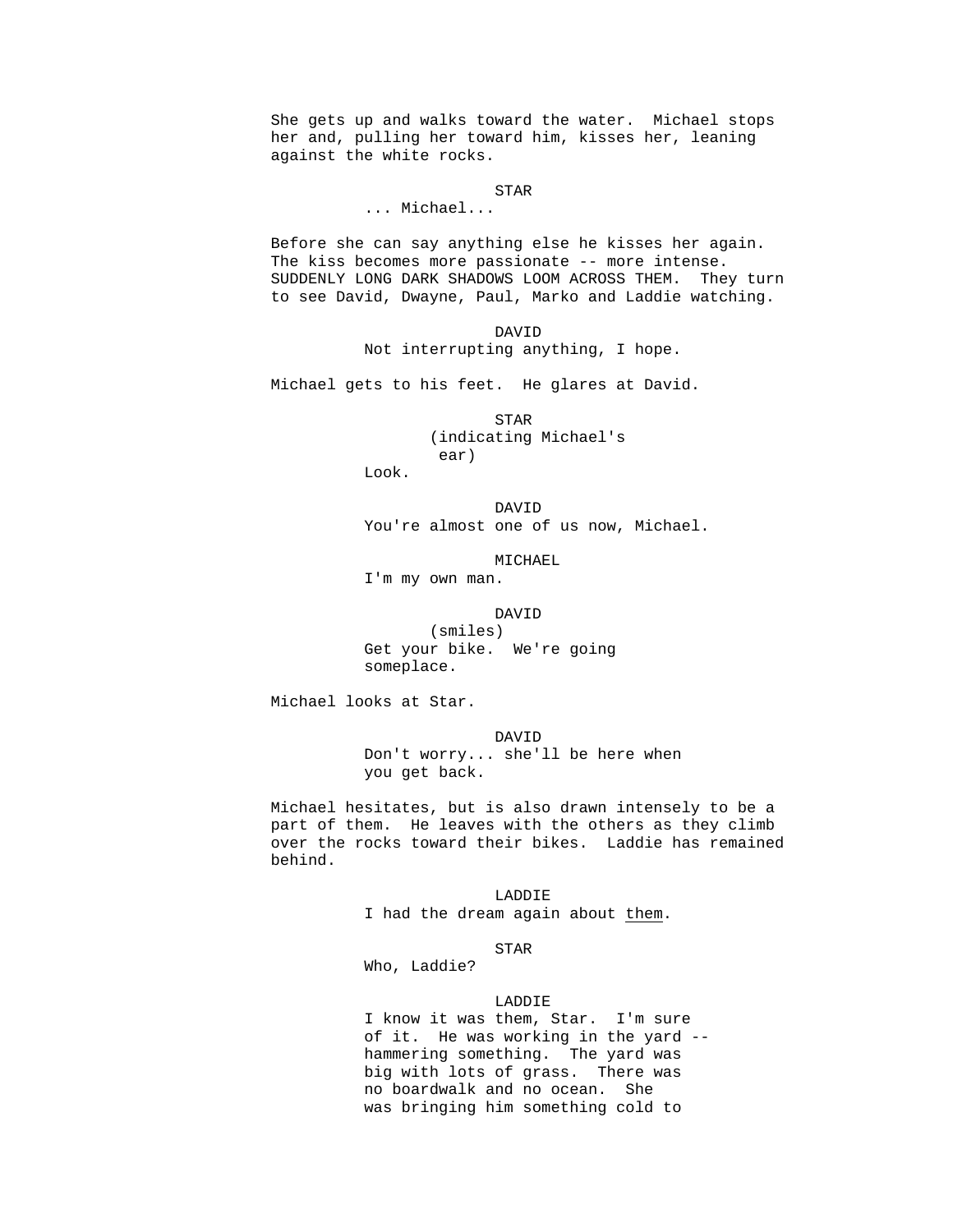drink... and had red hair. (beat) I was there, too. And a dog -- but I don't know its name. I was running and the dog was chasing me. Then I turned around and chased the dog. They were watching me. Drinking their cold drinks and laughing. And I was laughing, too.

**STAR**  Laddie... you can still remember. You can still remember home.

LADDIE

It was a dream, Star.

 STAR No, Laddie. It was a memory.

The SOUNDS OF THE BIKES FIRING UP.

 STAR You didn't tell David?

LADDIE

No. Just you.

**STAR**  Promise me you'll keep it that way. You're not like the others, Laddie. You're like me. (pause) I can still remember, too.

> She holds him as Michael and the Lost boys roar across the beach into the darkness.

> > LADDIE

You like Michael.

STAR

I like Michael.

 LADDIE (sweet, fearful) You better not like him too much.

As young as he is, Star knows he's right.

70 EXT. RAILROAD TRESTLE - NIGHT 70

The trestle spans a deep gorge, obscured IN fog. The boys arrive on their motorbikes.

DAVID

Perfect time.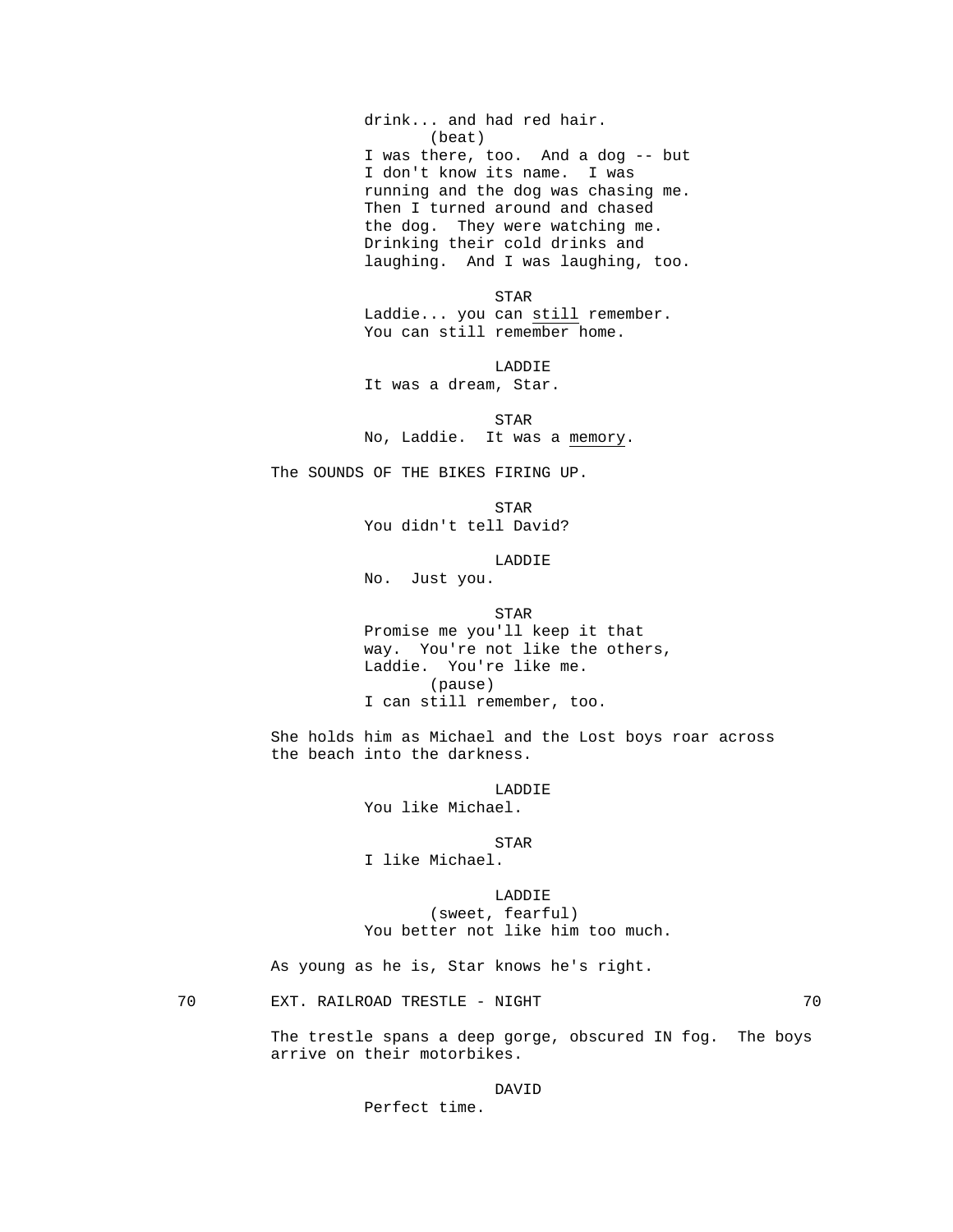They climb from their motorbikes as David walks onto the trestle.

> MICHAEL What's going' on?

 DAVID (smiling) What's goin' on, Marko?

**MARKO** I dunno. What's goin' on, Paul?

**PAUL** 

Who wants to know?

 DAVID Michael wants to know.

> The Lost Boys laugh. Michael looks irritated. He watches as Paul, Marko and Dwayne climb below the trestle, hold on with their hands and allow their bodies to dangle over the fog-shrouded gorge.

 DAVID Now you, Michael.

Michael hesitates.

 DAVID Do it, Michael. Now!

 Michael summons his courage and climbs down. David follows him.

71 ANGLE BENEATH THE TRESTLE **FOUR 1** 71

 All five boys hanging on. The fog billowing up beneath them. Michael starts to look down. Then, a RUMBLING is heard in the distance. Michael notices the look of excitement in the eyes of the other boys.

 A PASSENGER TRAIN is approaching. It's WHISTLE BLOWS. The trestle begins to shake. A look of terror comes into Michael's expression.

DAVID

Hang on!!

 The train THUNDERS across the trestle overhead, only a foot or two above them.

 The ROAR and the NOISE are tremendous. The heat. The smoke. The dust.

The boys grimace and hold on for dear life. Then,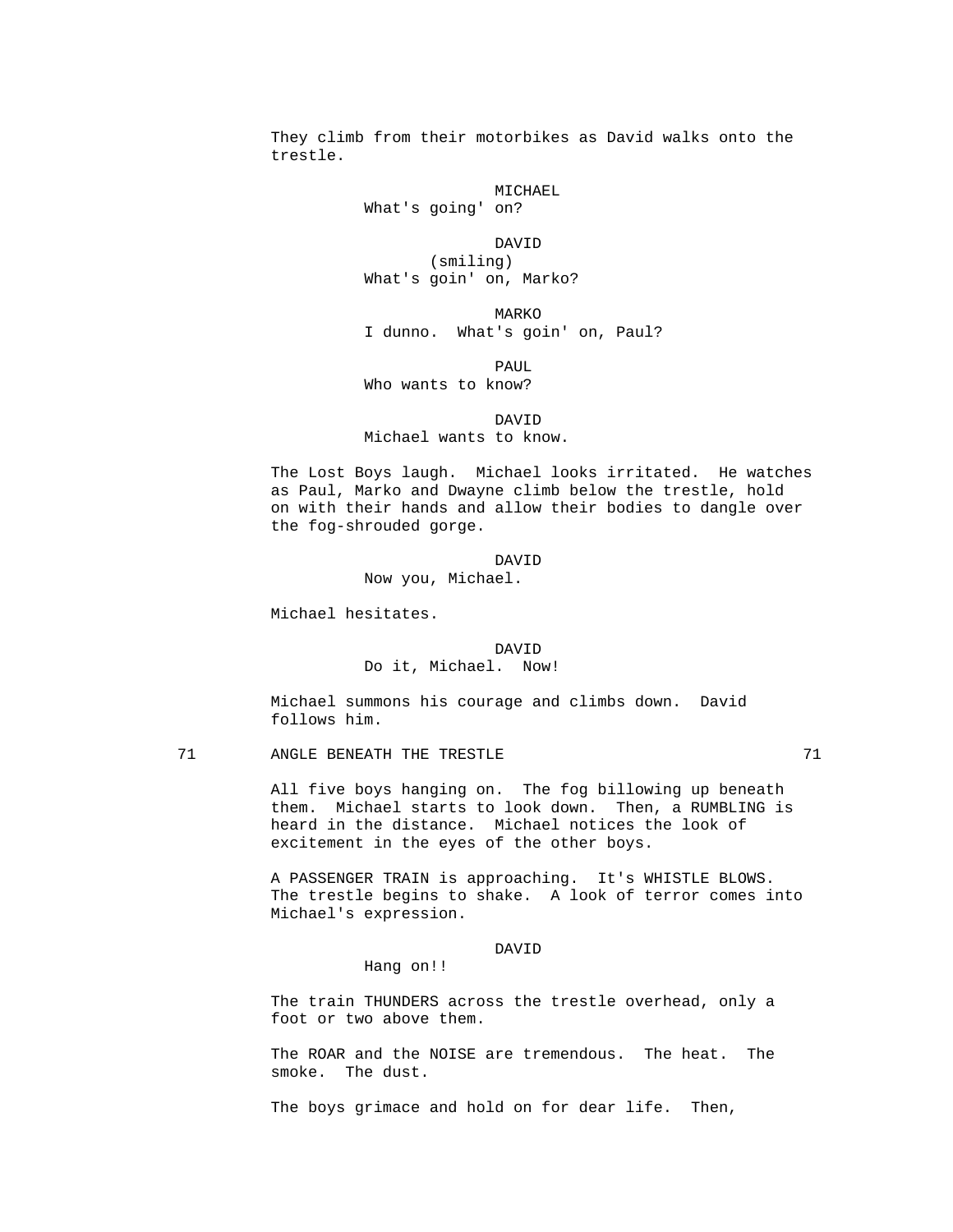Michael reacts in horror as:

PAUL

 releases his grip and falls, disappearing into the fog below.

 Then: Marko falls. Followed by Dwayne. Only David and Michael remain. David shouts over the DIN of the passing train.

 DAVID Let go, Michael! Let go!

> Michael can't believe what he's hearing. He's scared out of his wits.

DAVID

Do it!

David lets go with one hand, clings on with the other.

 DAVID Do it, Michael!!!

> David lets go. He drops from sight; vanishing into the fog below.

MICHAEL

 Sweat streaming down his face. The final car of the train passes overhead and the noise begins to fade. Then Michael hears: laughter from the fog below.

> LOST BOYS Drop, Michael. Let go! It's safe! Come on! Don't be such a baby!

 They WHISTLE and CAT CALL and do everything they can to goad him on. All the while invisible in the darkness below.

Michael lets go. He drops into the fog.

 His eyes widen with fright -- but -- for a moment he is buoyant -- suspended in mid-air -- floating!

 And then... he drops. With a WHOOSH. Like dead weight. The wind RUSHING around his ears. He loses consciousness.

DAVID

catches him in his arms.

DAVID

Almost.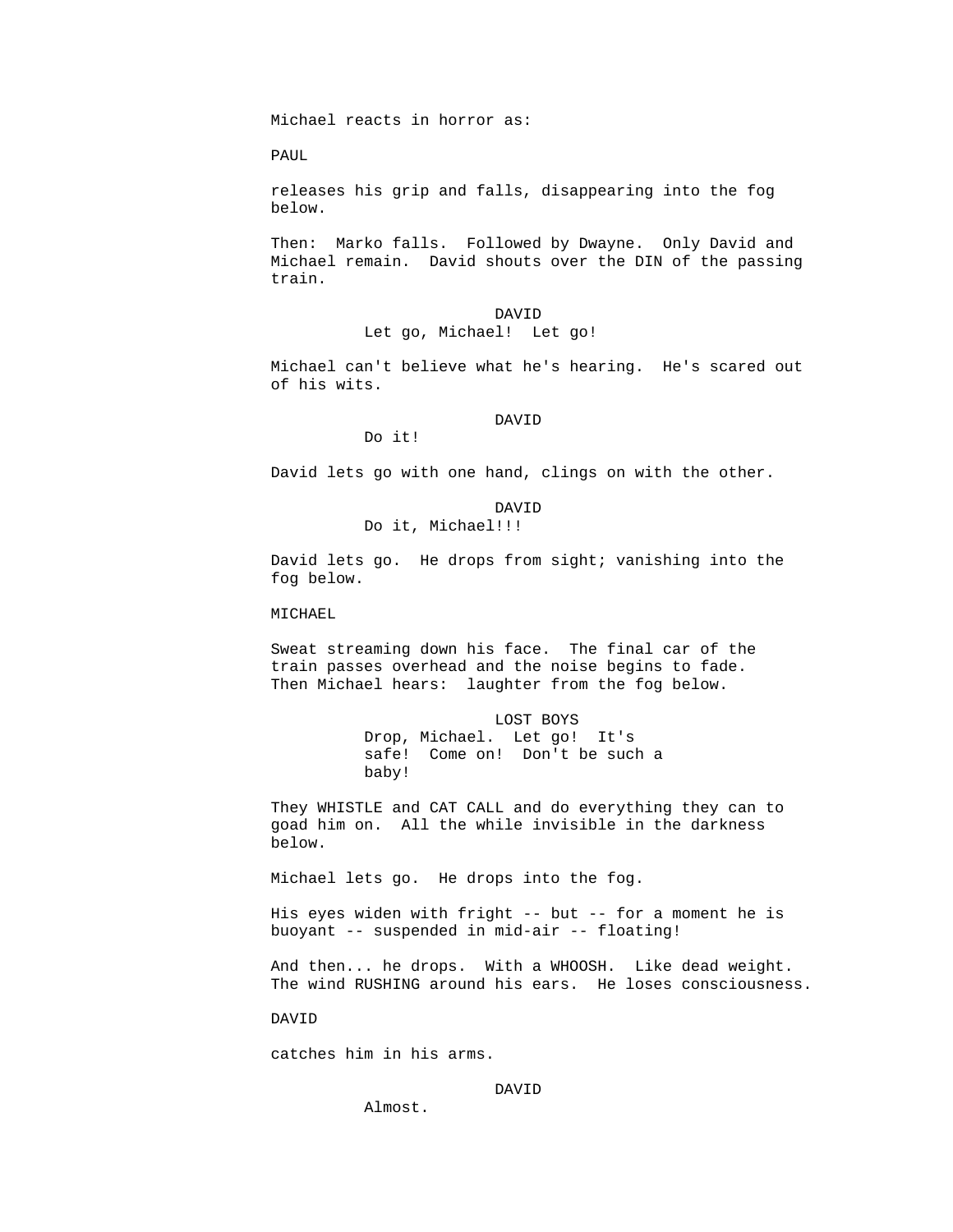The shakes are drawn and the room is dark. Sam rushes in.

SAM SAME SAME SAME SAMPLE SAMPLE SAMPLE SAMPLE SAMPLE SAMPLE SAMPLE SAMPLE SAMPLE SAMPLE SAMPLE SAMPLE SAMPLE SAMPLE SAMPLE SAMPLE SAMPLE SAMPLE SAMPLE SAMPLE SAMPLE SAMPLE SAMPLE SAMPLE SAMPLE SAMPLE SAMPLE SAMPLE SAMPLE Michael, wake up! It's Mom!

Michael stirs.

# MICHAEL

Mom's home?...

SAM SAME SAME SAME SAMPLE SAMPLE SAMPLE SAMPLE SAMPLE SAMPLE SAMPLE SAMPLE SAMPLE SAMPLE SAMPLE SAMPLE SAMPLE SAMPLE SAMPLE SAMPLE SAMPLE SAMPLE SAMPLE SAMPLE SAMPLE SAMPLE SAMPLE SAMPLE SAMPLE SAMPLE SAMPLE SAMPLE SAMPLE No. On the phone.

Michael glances at the clock. It's two in the afternoon.

### MICHAEL

Oh, shit...

 He fumbles for his sunglasses. Finds them and puts them on. Then he picks up the phone by his bed. Sam notices how long Michael's fingernails are.

SAM SAME SAME SAME SAMPLE SAMPLE SAMPLE SAMPLE SAMPLE SAMPLE SAMPLE SAMPLE SAMPLE SAMPLE SAMPLE SAMPLE SAMPLE Michael... are you freebasing? Inquiring minds want to know!

> Michael gives Sam a hostile look, then speaks into the phone.

### MICHAEL

Hi, Mom...

INTERCUT between Michael and Lucy

The Terms of the STORE of the STORE of the STORE of the STORE of the STORE of the STORE of the STORE of the STORE of the STORE of the STORE of the STORE of the STORE of the STORE of the STORE of the STORE of the STORE of t

**LUCY** Michael, are you still in bed?

#### MICHAEL

No. I'm up.

### **LUCY**

Michael, will you do me a favor this evening? Will you stay home with Sam tonight? I'm meeting Max for dinner after work.

# MICHAEL

 (very unsympathetic) I watch him all day. The only time I have more myself is at night. Let Grandpa watch him.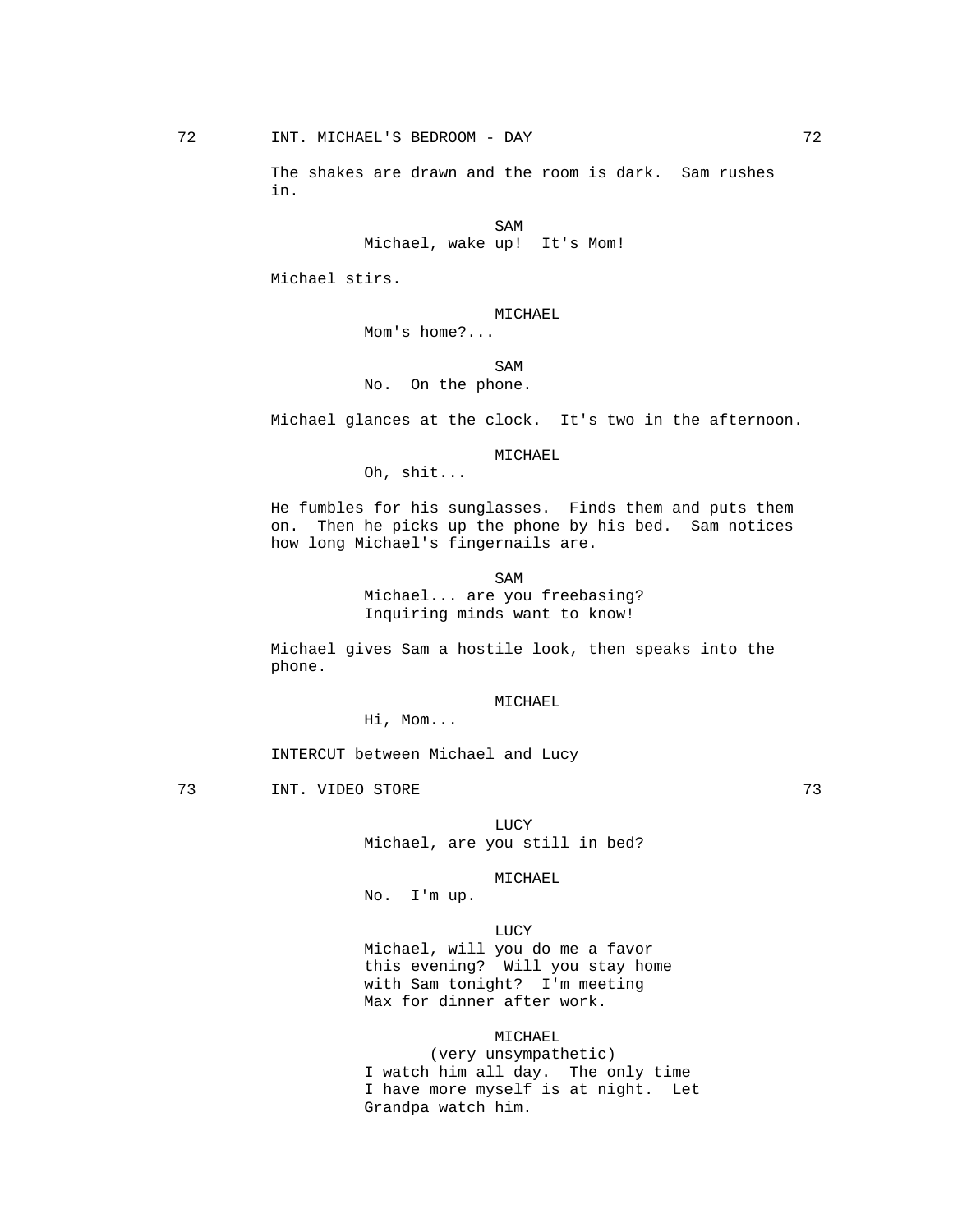LUCY Grandpa has plans of his own. (firmly) Michael, I want you to do this. Everybody has been bending over backwards for you. You come home late. You sleep in to the middle of the day -- Sam is always alone. You do exactly what you want... tonight do what I want for a change.

Michael is silent on the other end of the line.

LUCY

Okay?

 MICHAEL (sweet self) Okay.

 Michael hangs up the phone -- then notices his growing fingernails.

74 INT. BATHROOM 74

 Michael steps into the shower stall and turns on the water. He lets it beat against him. Suddenly, his expression turns to one of pain. The water burns.

 He reaches for the handles, turns down the hot, turns up the cold. It still burns.

 He turns the hot completely off. The cold water burns! He jumps from the shower in alarm.

75 EXT. GRANDPA'S HOUSE - ESTABLISHING - NIGHT 75

76 INT. KITCHEN - GRANDPA'S HOUSE - NIGHT 76

 Sam slaps together a couple of bologna sandwiches. Grandpa walks in wearing a suit and tie. He begins to bang around through the kitchen cupboards.

> GRANDPA Anything in here that might pass for after shave?

 Sam locates a bottle of Windex. Grandpa examines the bottle, squirts a little onto his hand and smells it. Then splashes it on.

### GRANDPA Thanks.

Michael enters looking drawn and tired. He still wears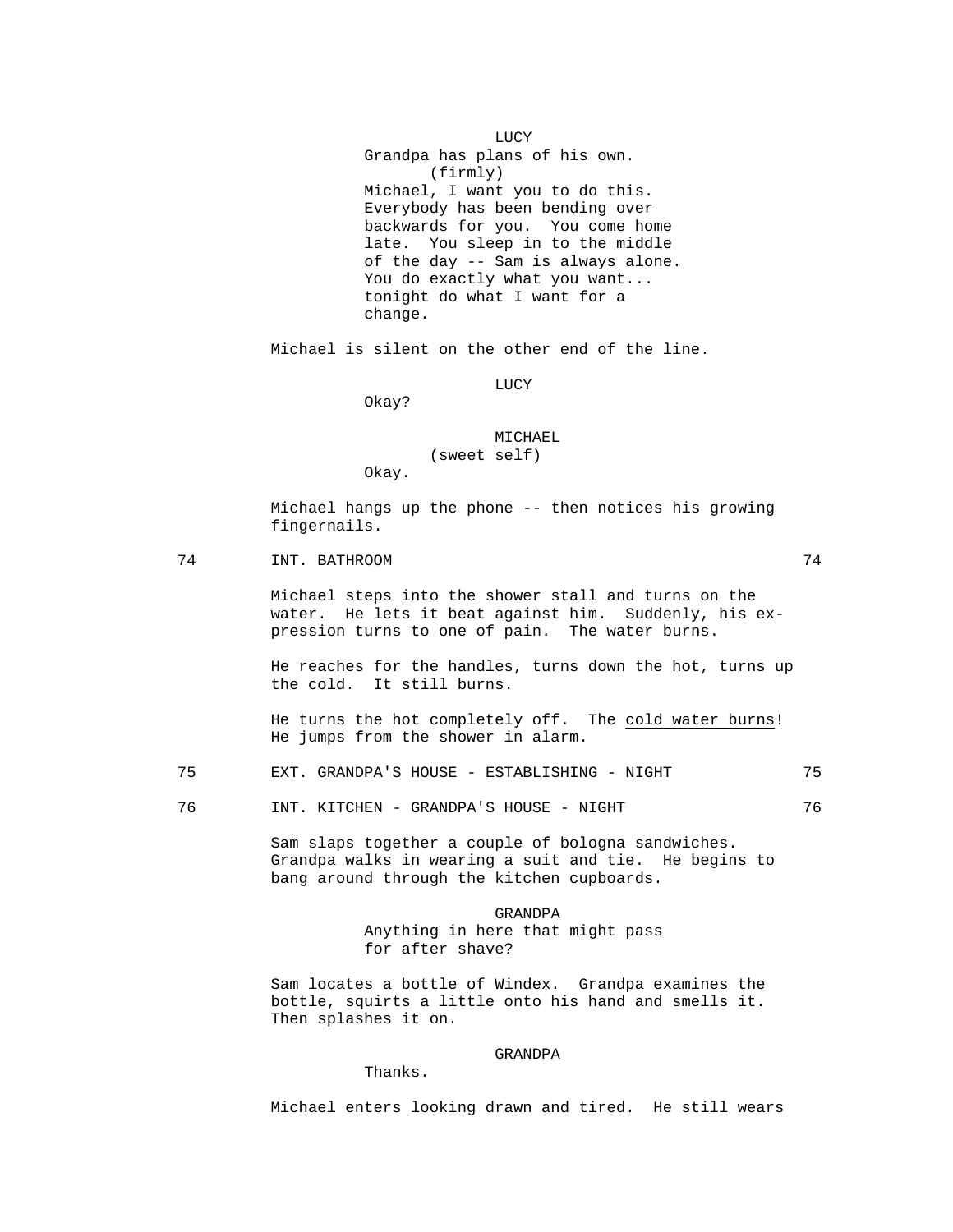his sunglasses. Grandpa is startled by his appearence but says nothing about it.

MICHAEL

Big date, Grandpa?

#### GRANDPA

 (slyly) Just dropping off some of my handiwork to the 'Widow' Johnson.

MICHAEL

 (nasty) Oh, yeah. What'd you stuff for her? Mr. Johnson?

Grandpa gives Michael a look of displeasure.

 GRANDPA See you laters, boys.

Grandpa goes out the door.

SAM SAME SAME SAMPLE SAMPLE SAMPLE SAMPLE SAMPLE SAMPLE SAMPLE SAMPLE SAMPLE SAMPLE SAMPLE SAMPLE SAMPLE SAMPL (to Michael) That wasn't funny.

77 EXT. GRANDPA'S HOUSE - NIGHT 77

Grandpa drives away from the house in his pickup truck.

78 INT. KITCHEN (CONTINUOUS) 78

SAM SAME SAME SAME SAMPLE SAMPLE SAMPLE SAMPLE SAMPLE SAMPLE SAMPLE SAMPLE SAMPLE SAMPLE SAMPLE SAMPLE SAMPLE SAMPLE SAMPLE SAMPLE SAMPLE SAMPLE SAMPLE SAMPLE SAMPLE SAMPLE SAMPLE SAMPLE SAMPLE SAMPLE SAMPLE SAMPLE SAMPLE I'm making you a sandwich.

MICHAEL

Don't bother.

Sam glances at Michael's ear.

SAM SAME SAME SAME SAMPLE SAMPLE SAMPLE SAMPLE SAMPLE SAMPLE SAMPLE SAMPLE SAMPLE SAMPLE SAMPLE SAMPLE SAMPLE Lose the earring, Michael. It's not happening. It's just not happening.

MICHAEL

Piss off.

SAM SAME SAME SAME SAMPLE SAMPLE SAMPLE SAMPLE SAMPLE SAMPLE SAMPLE SAMPLE SAMPLE SAMPLE SAMPLE SAMPLE SAMPLE (very pleasantly) You have such a great personality, Michael. You should open your own charm school.

> Headlight beams begin to shine in the kitchen windows, moving rapidly from one to the next.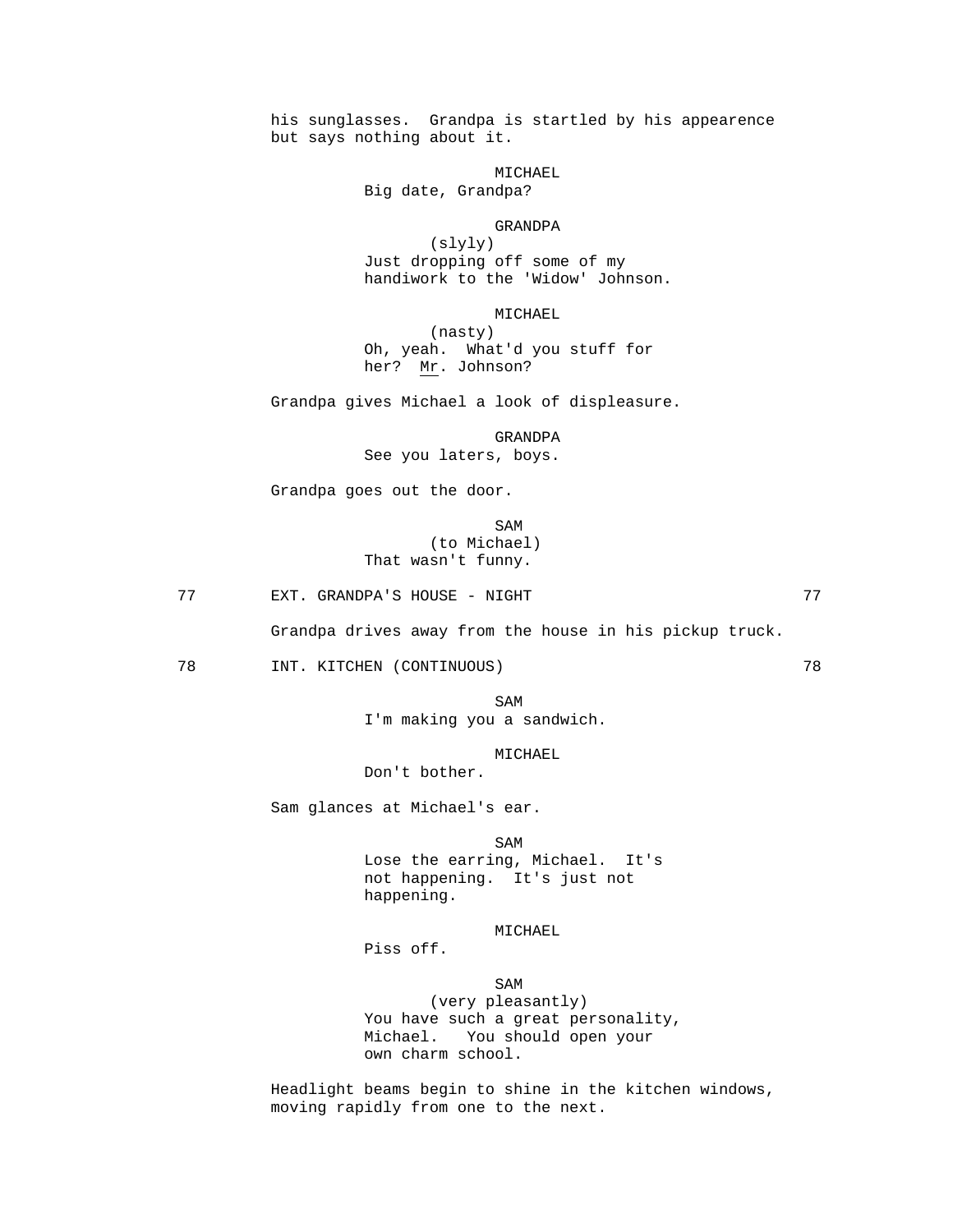### MICHAEL

# What's that?...

79 INT. THE LIVING ROOM 79

 As Michael arrives in the living room he can hear LOUD MUMBLED WHISPERING. Headlights flash across the window curtains, accompanied by the unmistakeable ROAR of MOTORBIKE ENGINES -- as if they were going around the house.

 The WHISPERING grows LOUDER. It seems to be saying "Michael, Michael, Michael." He goes for the front door.

### SAM SAME SAME SAME SAMPLE SAMPLE SAMPLE SAMPLE SAMPLE SAMPLE SAMPLE SAMPLE SAMPLE SAMPLE SAMPLE SAMPLE SAMPLE SAMPLE SAMPLE SAMPLE SAMPLE SAMPLE SAMPLE SAMPLE SAMPLE SAMPLE SAMPLE SAMPLE SAMPLE SAMPLE SAMPLE SAMPLE SAMPLE

Don't open it!

 The ROAR of the ENGINES CONTINUES from outside. He reaches for the doorknob.

SAM SAME SAME SAME SAMPLE SAMPLE SAMPLE SAMPLE SAMPLE SAMPLE SAMPLE SAMPLE SAMPLE SAMPLE SAMPLE SAMPLE SAMPLE SAMPLE SAMPLE SAMPLE SAMPLE SAMPLE SAMPLE SAMPLE SAMPLE SAMPLE SAMPLE SAMPLE SAMPLE SAMPLE SAMPLE SAMPLE SAMPLE

No!!

Michael throws open the door, and --

 Nothing. The front yard is empty. But a blast of cold air rushes into the house and a WEIRD ECHOING sound reverberates across the sky.

 A low ground fog is rolling in as well. Sam and Michael look bewildered.

### SAM SAME SAME SAME SAMPLE SAMPLE SAMPLE SAMPLE SAMPLE SAMPLE SAMPLE SAMPLE SAMPLE SAMPLE SAMPLE SAMPLE SAMPLE SAMPLE SAMPLE SAMPLE SAMPLE SAMPLE SAMPLE SAMPLE SAMPLE SAMPLE SAMPLE SAMPLE SAMPLE SAMPLE SAMPLE SAMPLE SAMPLE

Weird.

Michael closes the door and locks it. His face is ashen.

80 EXT. RESTAURANT - NIGHT 80

 Lucy pulls up to the restaurant in her Land Rover. Max pulls up immediately behind her in his sports car. He jumps out, hurries over to Lucy's car and opens the door for her with a galant flourish.

81 INT. SAM AND MICHAEL'S BATHROOM - NIGHT 81

 Sam is in the tub. Nanook is curled on the rug. A radio is BLASTING ROCK MUSIC.

 Sam lip synching to the music, uses soap and water to sculpt his hair into a variety of punkish styles. He's lost in the music, enjoying this activity immensely.

82 INT. THE KITCHEN - NIGHT 82

Michael goes to the refrigerator for some milk.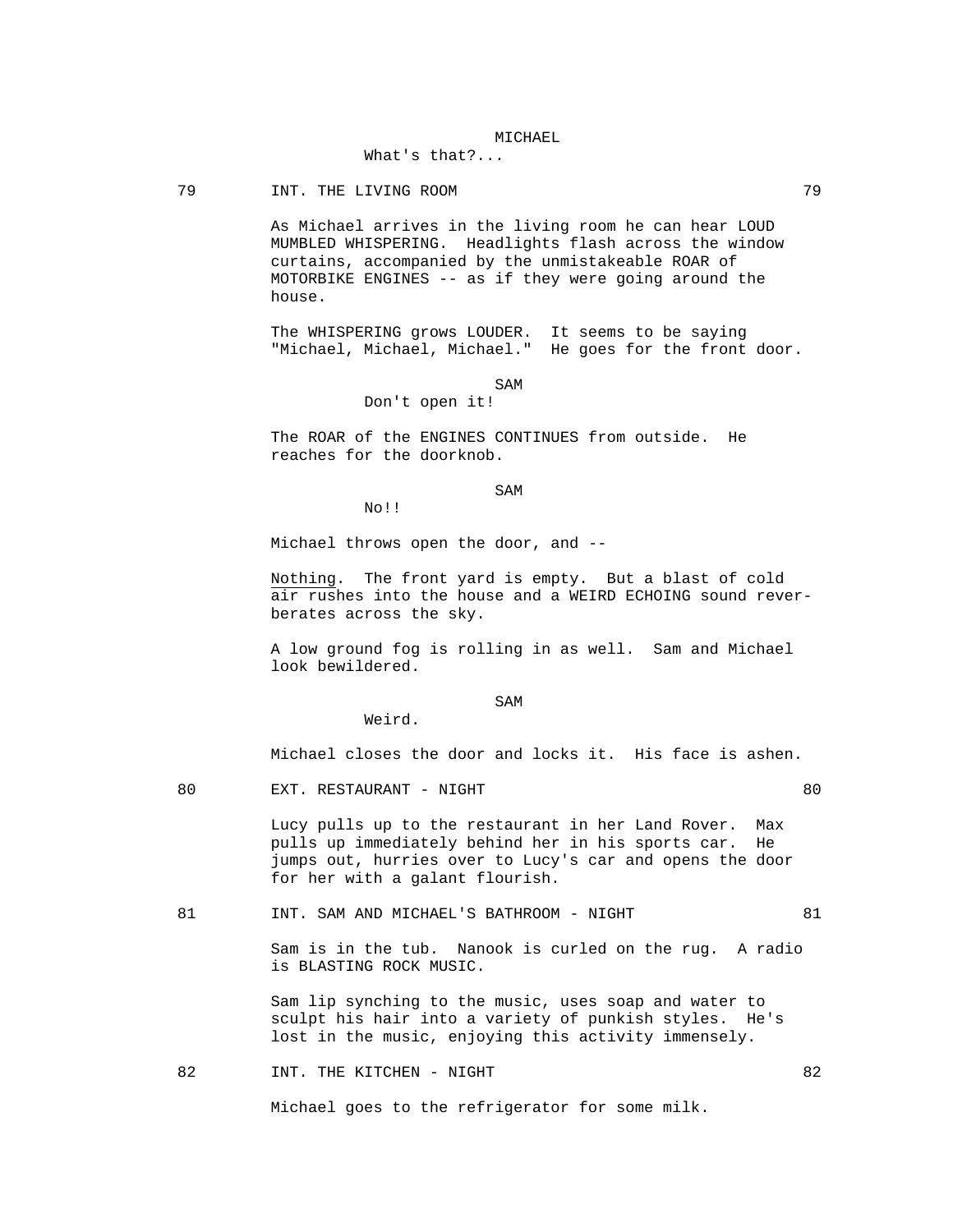Then Michael abruptly buckles over in pain. He drops the milk carton to the floor, where it BURSTS OPEN.

 He straightens up, sees the mess he's made and goes to the pantry for a mop.

83 INT. THE PANTRY 63

 Michael finds the mop -- but is then hit by another wave of pain. He grabs his stomach and doubles over. As he lifts his head, this is what he sees:

 The walls of the pantry begin to breathe! Soup cans puff out and suck in. Preserves seem to come alive. The light bulb expands. The floor ripples.

 Michael's HEART begins to POUND. Blood surges through his veins -- causing them to bulge and ripple.

84 CLOSE ON MICHAEL'S MOUTH 64

as his teeth begin to extend -- cutting his gums.

#### 85 INT. RESTAURANT 85

Lucy and Max have some wine before ordering dinner.

MAX NEWSFILM CONTROL IN THE MAX The video stores are a big success. Wait'll you see the one I'm opening in Los Gatos.

The WAITER arrives.

WAITER WALLER Ready to order now, sir?

LUCY

 (to Max) I'll just have the fillet of sole.

**MAX** 

 No you won't. (to Waiter) We'll start with caviar. Ceasar salad and your two biggest lobsters. (indicates empty bottle of wine) This wine as nice, but now I think some Dom Perignon.

# WAITER

Very good, sir.

 The Waiter departs. Max is not getting the expected reaction from Lucy.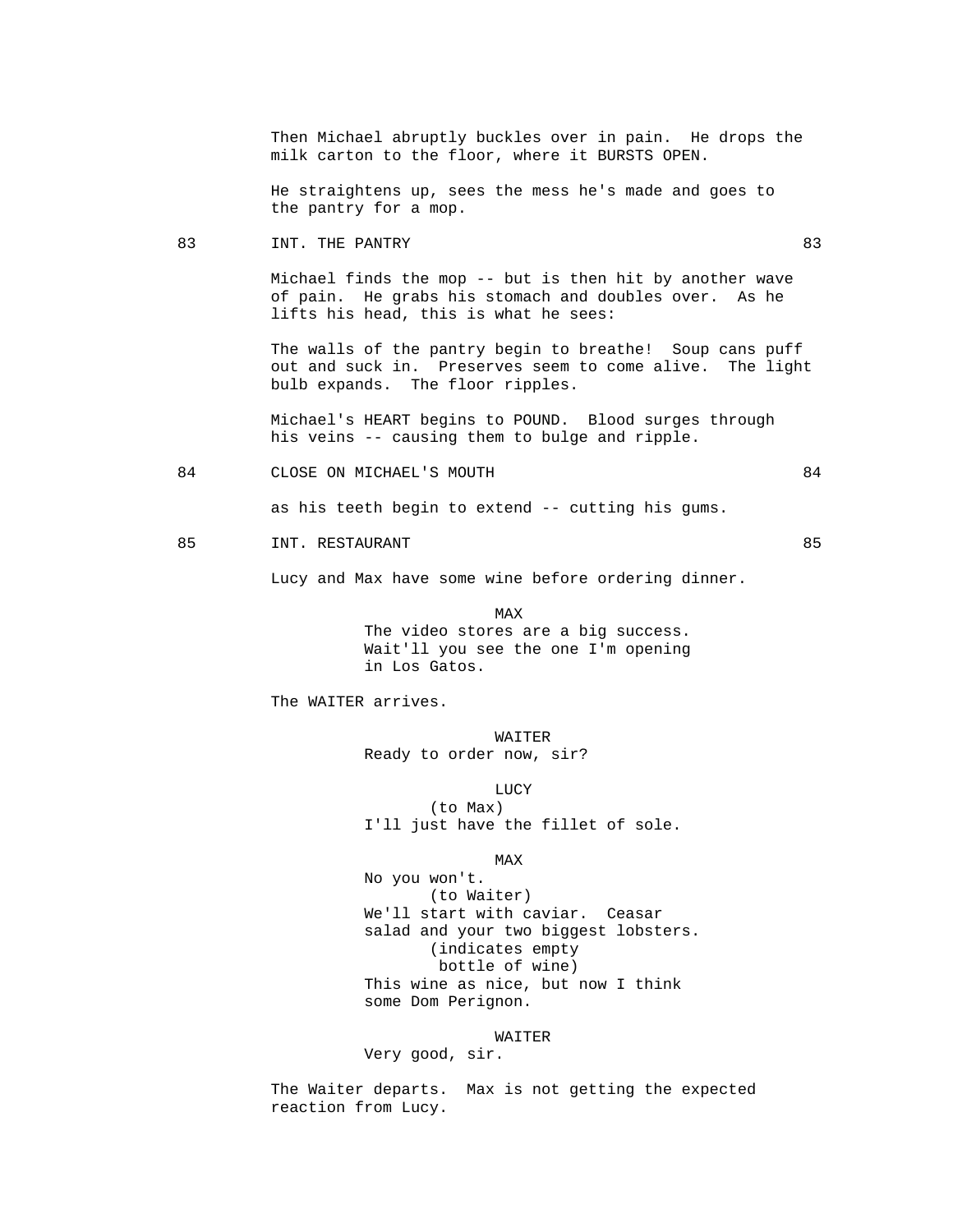**MAX** Not impressed, are you?

 LUCY Ohm I would have been... one marriage ago.

Max can't help but smile.

**MAX**  So, I've met the one woman on the planet who's going to hold my success against me.

 LUCY You seem like a terrific guy, Max, and I'm grateful for the job...

**MAX**  But I don't think it's what you really want to do, is it?

**LUCY**  I guess if I had my choice, I'd like to do something that involves children. Work with kids in some way. Teenagers, maybe. (beat) And Santa Carla seems to be full of them.

MAX NEWSFILM CONTROL IN THE MAX Yeah. Runaways, mostly. They come from all over. Attracted by the boardwalk and the ocean. Lucy... listen I know I have no right to ask you this... but don't look for another job just yet... I mean besides being the best employee I have... I think you're cute.

 LUCY I hear this is the decade for cute.

### 86 INT. SAM AND MICHAEL'S BATHROOM 86

 Sam continues to listen to ROCK BLASTING as he creates another hair style for himself.

### 87 INT. STAIRCASE 87 87

 Michael appears in the shadows. His veins have returned to normal, but he is possessed by a strange calm.

Michael begins to ascend the stairs. We hear the sound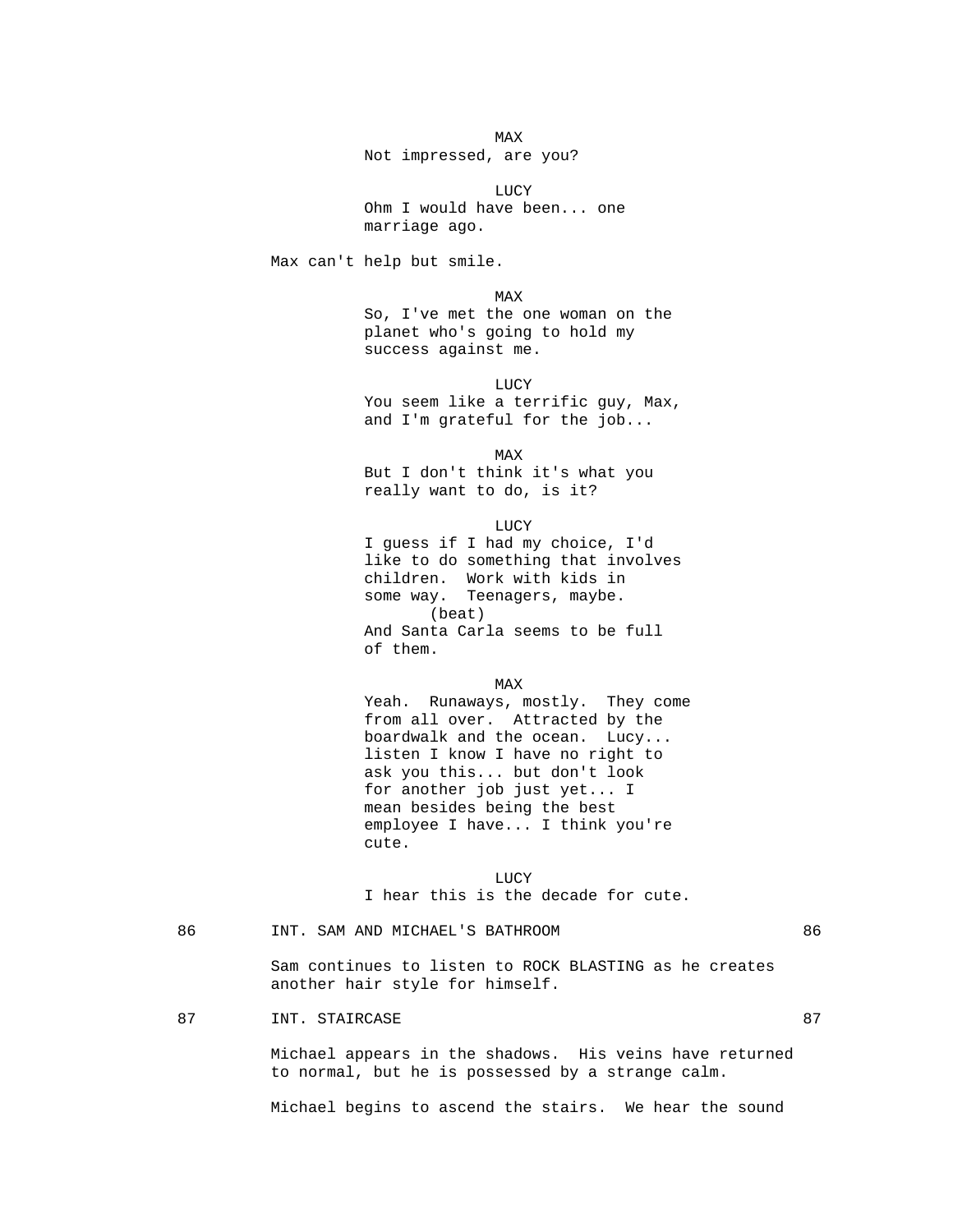of his HEARTBEAT.

 Michael reaches the second floor landing and moves slowly down the hallway toward the bathroom door. His HEART POUNDS even LOUDER in his chest.

88 INT. BATHROOM 88

Sam is in the tub. MUSIC blaring. Sculpting his hair.

89 INT. HALLWAY 89

 Michael stands outside the bathroom door. His HEART POUNDING in his chest. His face white as snow. He reaches for the doorknob, then withdraws his hand. A battle is raging within him.

90 INT. BATHROOM 90

NONOOK raises his head and begins to WHINE.

91 INT. HALLWAY 91

 Michael has his back pressed against the bathroom door, fighting his urge and desire to enter. LOUD, POUNDING HEARTBEAT!

92 INT. BATHROOM 92

 Sam, unaware of Nanook's nervous behavior, disappears under the water to rinse his hair.

NONOOK sits up and HOWLS -- and Michael bursts in!

 Michael and Nanook lock eyes. NANOOK begins to GROWL softly. A deep, primordial GROWL of warning.

CLOSE ON MICHAEL

His lips peel back, revealing his teeth.

NANOOK

 lunges at Michael, propelling both of them into the hallway. The DOOR SLAMS shut behind them.

93 SAM 93

 surfaces for air, hears a tremendous FIGHT going on in the hallway. THUDDING, BANGING, GROWLING and HOWLING. Tumbling downstairs followed abruptly by silence.

94 INT. HALLWAY 94

Sam steps cautiously into the hallway. It is dark.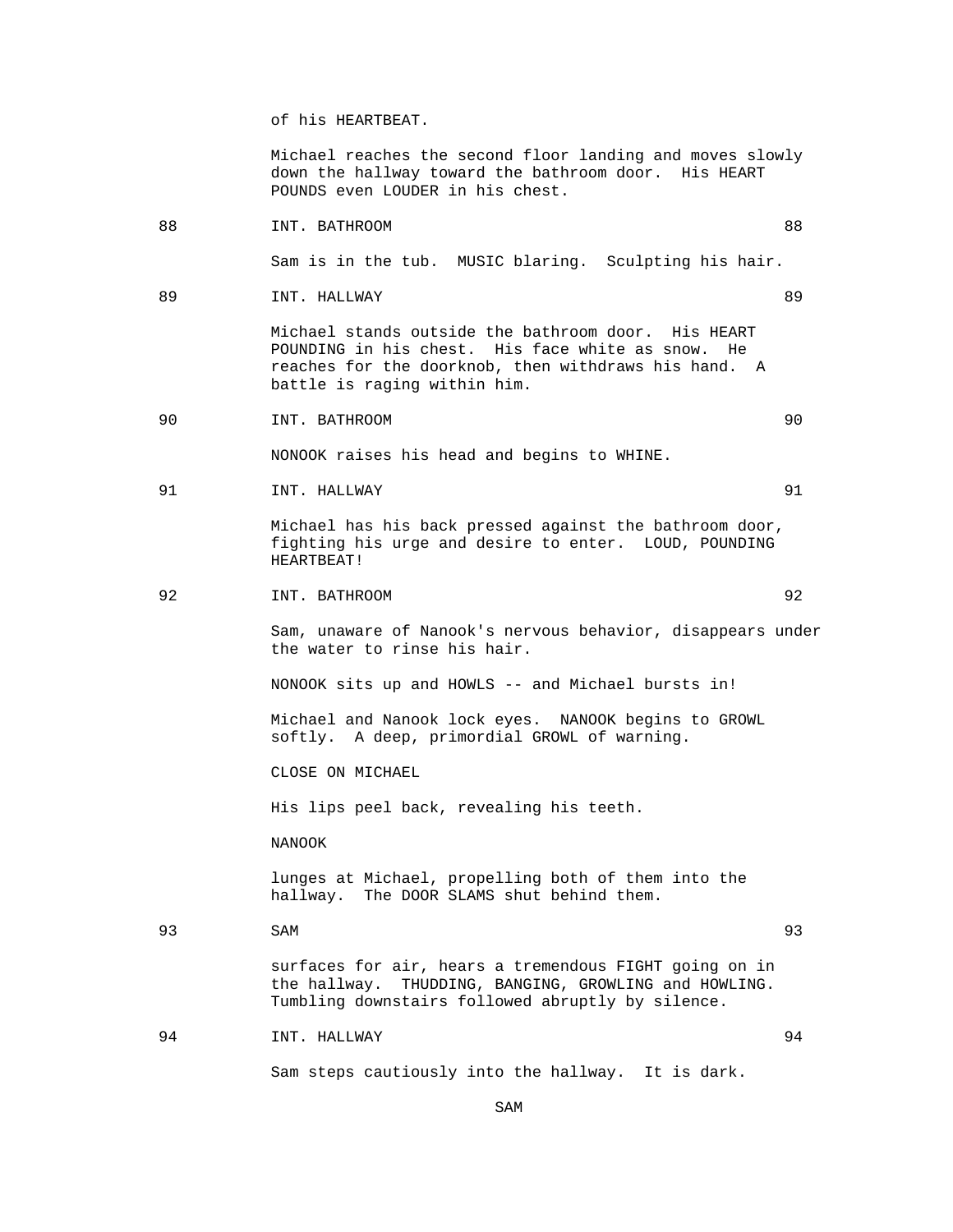# Michael? Are you there, Nanook?

 No response whatsoever. Sam swallows hard and begins to walk down the hallway.

 Then -- he hears HEAVY BREATHING and stops in his tracks. He looks down the dark staircase.

SAM SAME SAME SAME SAMPLE SAMPLE SAMPLE SAMPLE SAMPLE SAMPLE SAMPLE SAMPLE SAMPLE SAMPLE SAMPLE SAMPLE SAMPLE

### Michael?

# MICHAEL (softly) Don't turn on the light.

Sam turns on the light -- and SCREAMS!

95 MICHAEL 95

 is huddled at the bottom of staircase, his face and hands covered in blood.

SAM SAME SAME SAME SAMPLE SAMPLE SAMPLE SAMPLE SAMPLE SAMPLE SAMPLE SAMPLE SAMPLE SAMPLE SAMPLE SAMPLE SAMPLE What happened, Michael!?

### MICHAEL

Nanook...

SAM SAME SAME SAMPLE SAMPLE SAMPLE SAMPLE SAMPLE SAMPLE SAMPLE SAMPLE SAMPLE SAMPLE SAMPLE SAMPLE SAMPLE SAMPL

 What about Nonook? What have you done to Nanook?! What have you done to my dog, you asshole?!

 MICHAEL Nothing! I didn't hurt him. He bit me! This is my blood!

 Michael shows Sam the gash across the palm of his hand. Sam reacts. Nanook appears protectively beside Sam.

SAM SAME SAME SAME SAMPLE SAMPLE SAMPLE SAMPLE SAMPLE SAMPLE SAMPLE SAMPLE SAMPLE SAMPLE SAMPLE SAMPLE SAMPLE What did you to do him, Michael? Why did he bite you?

# MICHAEL

He was protecting you!

 Sam is shocked to hear this. But gets an even greater shock when he looks at the mirror in the hallway. He GASPS out loud.

# MICHAEL

What??

SAM SAME SAME SAME SAMPLE SAMPLE SAMPLE SAMPLE SAMPLE SAMPLE SAMPLE SAMPLE SAMPLE SAMPLE SAMPLE SAMPLE SAMPLE Look at your reflection in the mirror!!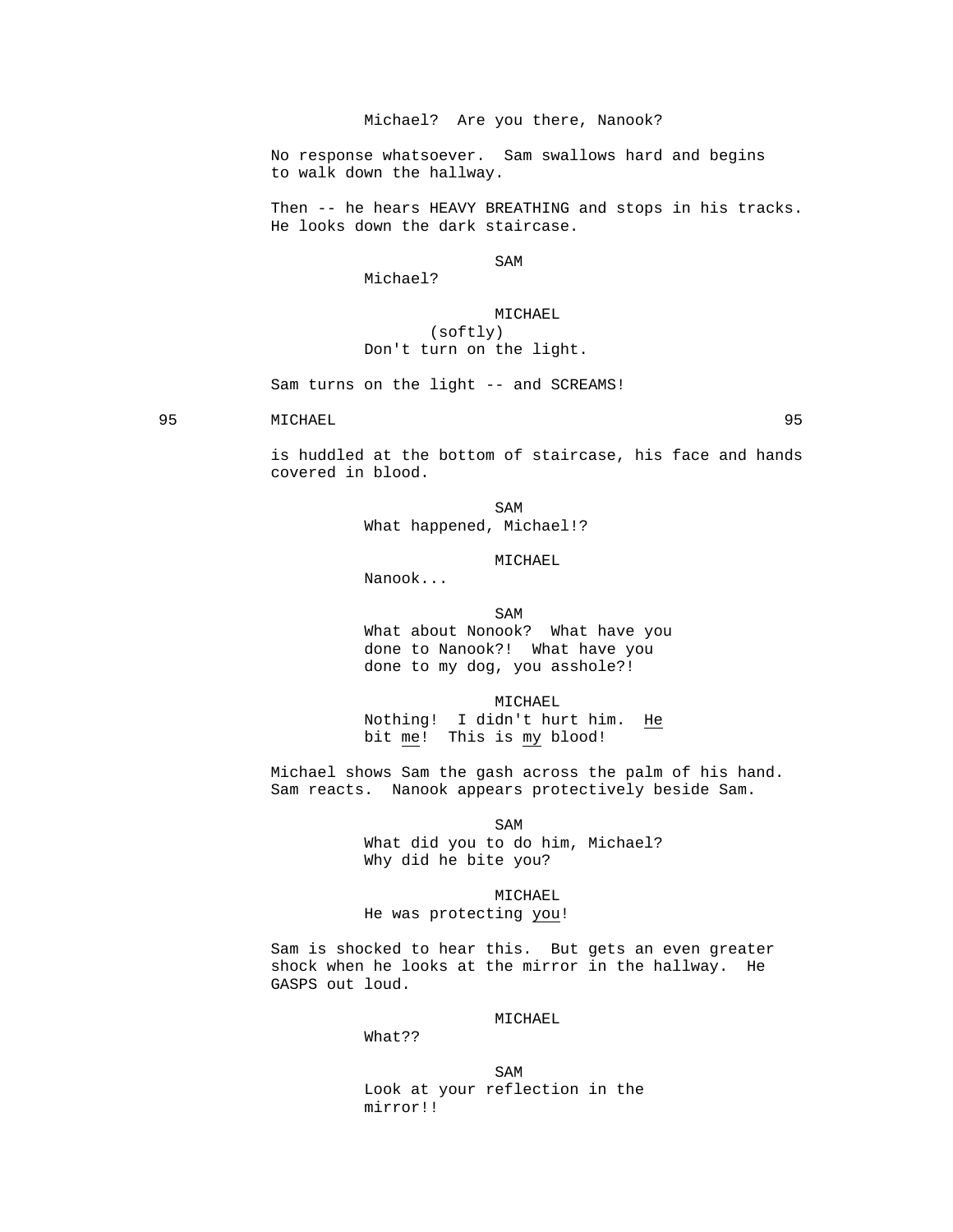Michael looks, is startled to see that he is nearly invisible.

SAM SAME SAME SAME SAMPLE SAMPLE SAMPLE SAMPLE SAMPLE SAMPLE SAMPLE SAMPLE SAMPLE SAMPLE SAMPLE SAMPLE SAMPLE SAMPLE SAMPLE SAMPLE SAMPLE SAMPLE SAMPLE SAMPLE SAMPLE SAMPLE SAMPLE SAMPLE SAMPLE SAMPLE SAMPLE SAMPLE SAMPLE You're a creature of the night, Michael! Just like the comic book... You're a vampire, Michael! My own brother -- a godamn shit-sucking vampire! (beat) Wait'll Mom finds out!

> Michael looks confused and bewildered. He moves toward the staircase.

SAM SAME SAME SAME SAMPLE SAMPLE SAMPLE SAMPLE SAMPLE SAMPLE SAMPLE SAMPLE SAMPLE SAMPLE SAMPLE SAMPLE SAMPLE SAMPLE SAMPLE SAMPLE SAMPLE SAMPLE SAMPLE SAMPLE SAMPLE SAMPLE SAMPLE SAMPLE SAMPLE SAMPLE SAMPLE SAMPLE SAMPLE Stay back! Stay back!

He makes a cross with his fingers and runs for his room.

96 INT. SAM'S ROOM 96

 Sam and Nanook dash in as Sam locks the door and the bathroom door. He scrambles for the comic with the Frogs' number on it.

#### 97 INT. MICHAEL'S BEDROOM 97

 Michael walks in wearing a dazed expression. He flops down on his bed.

98 INT. COMIC BOOK STORE 98

 Hiding the phone and the conversation from the clientele, the Frogs walk to Sam.

> EDGAR You did the right thing, calling us. Does your brother sleep a lot?

99 INT. SAM'S BEDROOM 99

INTERCUT between Sam and Frogs.

SAM SAME SAME SAME SAMPLE SAMPLE SAMPLE SAMPLE SAMPLE SAMPLE SAMPLE SAMPLE SAMPLE SAMPLE SAMPLE SAMPLE SAMPLE

All day.

 ALAN Can't stand light?

SAM SAME SAME SAME SAMPLE SAMPLE SAMPLE SAMPLE SAMPLE SAMPLE SAMPLE SAMPLE SAMPLE SAMPLE SAMPLE SAMPLE SAMPLE SAMPLE SAMPLE SAMPLE SAMPLE SAMPLE SAMPLE SAMPLE SAMPLE SAMPLE SAMPLE SAMPLE SAMPLE SAMPLE SAMPLE SAMPLE SAMPLE Wears sunglasses in the house.

en de la contradición de la contradición de la contradición de la contradición de la contradición de la contradición de la contradición de la contradición de la contradición de la contradición de la contradición de la cont Bad breath? Long fingernails?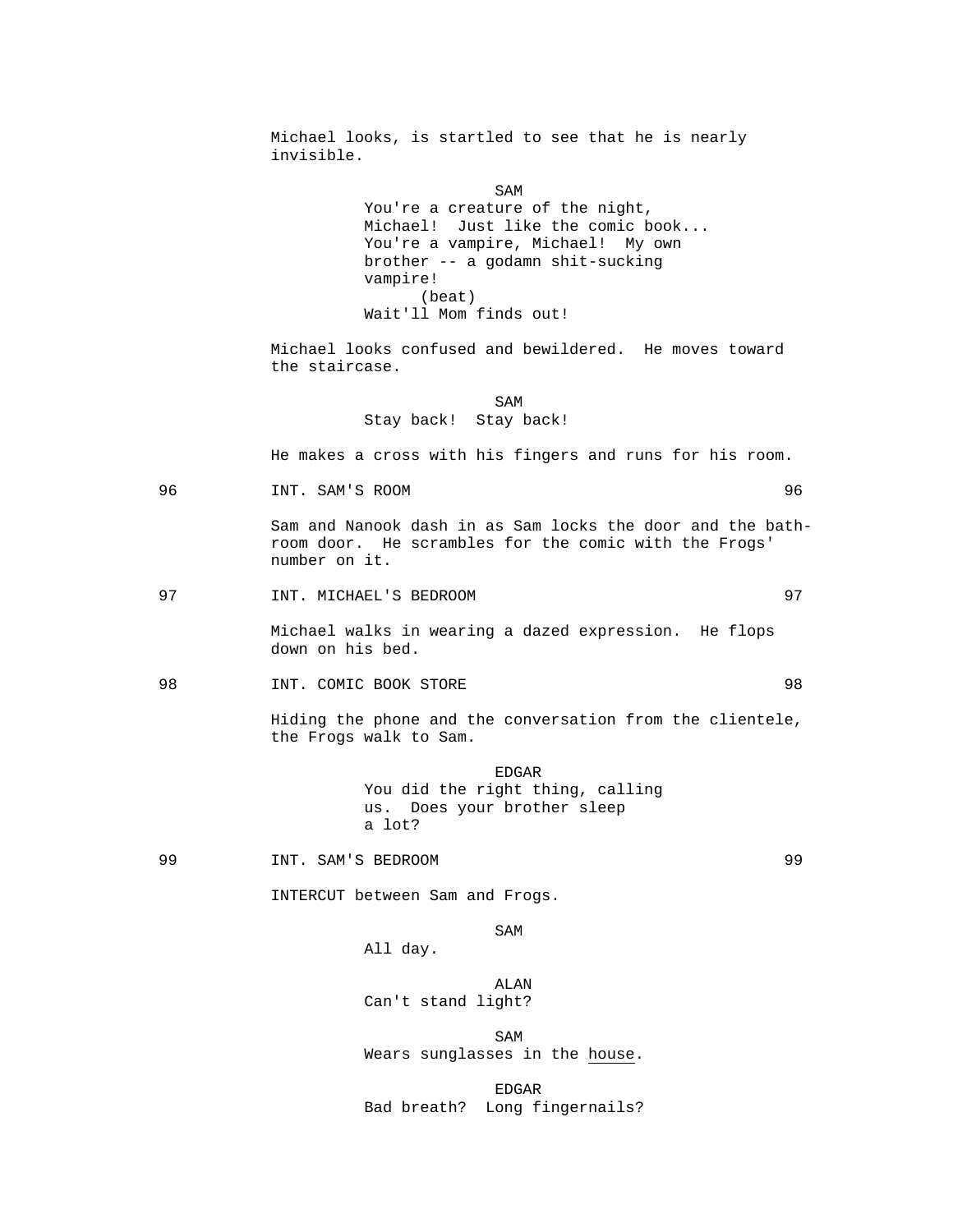SAM SAME SAME SAME SAMPLE SAMPLE SAMPLE SAMPLE SAMPLE SAMPLE SAMPLE SAMPLE SAMPLE SAMPLE SAMPLE SAMPLE SAMPLE SAMPLE SAMPLE SAMPLE SAMPLE SAMPLE SAMPLE SAMPLE SAMPLE SAMPLE SAMPLE SAMPLE SAMPLE SAMPLE SAMPLE SAMPLE SAMPLE His fingernails are longer, but he always has bad breath.

 ALAN Salt sticks to the bottom of his feet.

SAM SAME SAME SAME SAMPLE SAMPLE SAMPLE SAMPLE SAMPLE SAMPLE SAMPLE SAMPLE SAMPLE SAMPLE SAMPLE SAMPLE SAMPLE SAMPLE SAMPLE SAMPLE SAMPLE SAMPLE SAMPLE SAMPLE SAMPLE SAMPLE SAMPLE SAMPLE SAMPLE SAMPLE SAMPLE SAMPLE SAMPLE

Yeah.

 ALAN He's a vampire alright.

> EDGAR Get yourself a good sharp stake and drive it through his heart.

SAM SAME SAME SAME SAMPLE SAMPLE SAMPLE SAMPLE SAMPLE SAMPLE SAMPLE SAMPLE SAMPLE SAMPLE SAMPLE SAMPLE SAMPLE SAMPLE SAMPLE SAMPLE SAMPLE SAMPLE SAMPLE SAMPLE SAMPLE SAMPLE SAMPLE SAMPLE SAMPLE SAMPLE SAMPLE SAMPLE SAMPLE

I can't do that!

ALAN

Why not?

SAM SAME SAME SAME SAMPLE SAMPLE SAMPLE SAMPLE SAMPLE SAMPLE SAMPLE SAMPLE SAMPLE SAMPLE SAMPLE SAMPLE SAMPLE SAMPLE SAMPLE SAMPLE SAMPLE SAMPLE SAMPLE SAMPLE SAMPLE SAMPLE SAMPLE SAMPLE SAMPLE SAMPLE SAMPLE SAMPLE SAMPLE

He's my brother.

# ALAN

You better get a garlic T-shirt, buddy.

en de la contradición de la contradición de la contradición de la contradición de la contradición de la contradición de la contradición de la contradición de la contradición de la contradición de la contradición de la cont

Or it's your funeral.

 CLICK. The Frogs hang up. Sam looks even more worried than before.

100 INT. MICHAEL'S BEDROOM - CLOSE ON MICHAEL 100

 Something is happening, but we can't tell what. Yet we feel the distinct sensation of movement.

 BANG. Michael's nose makes contact with a hard white surface. It's as if something is pressing down on him.

CAMERA PULLS BACK

 and we realize that Michael is floating above his bed! Completely weightless. Gravity-free. The white surface is the ceiling.

 Michael looks scared and confused. He's out of control. Floating aimlessly near the ceiling like a helium balloon.

 He wants desperately to get back down. He tries to maneuver himself toward his bed. He grabs hold of the blind cord.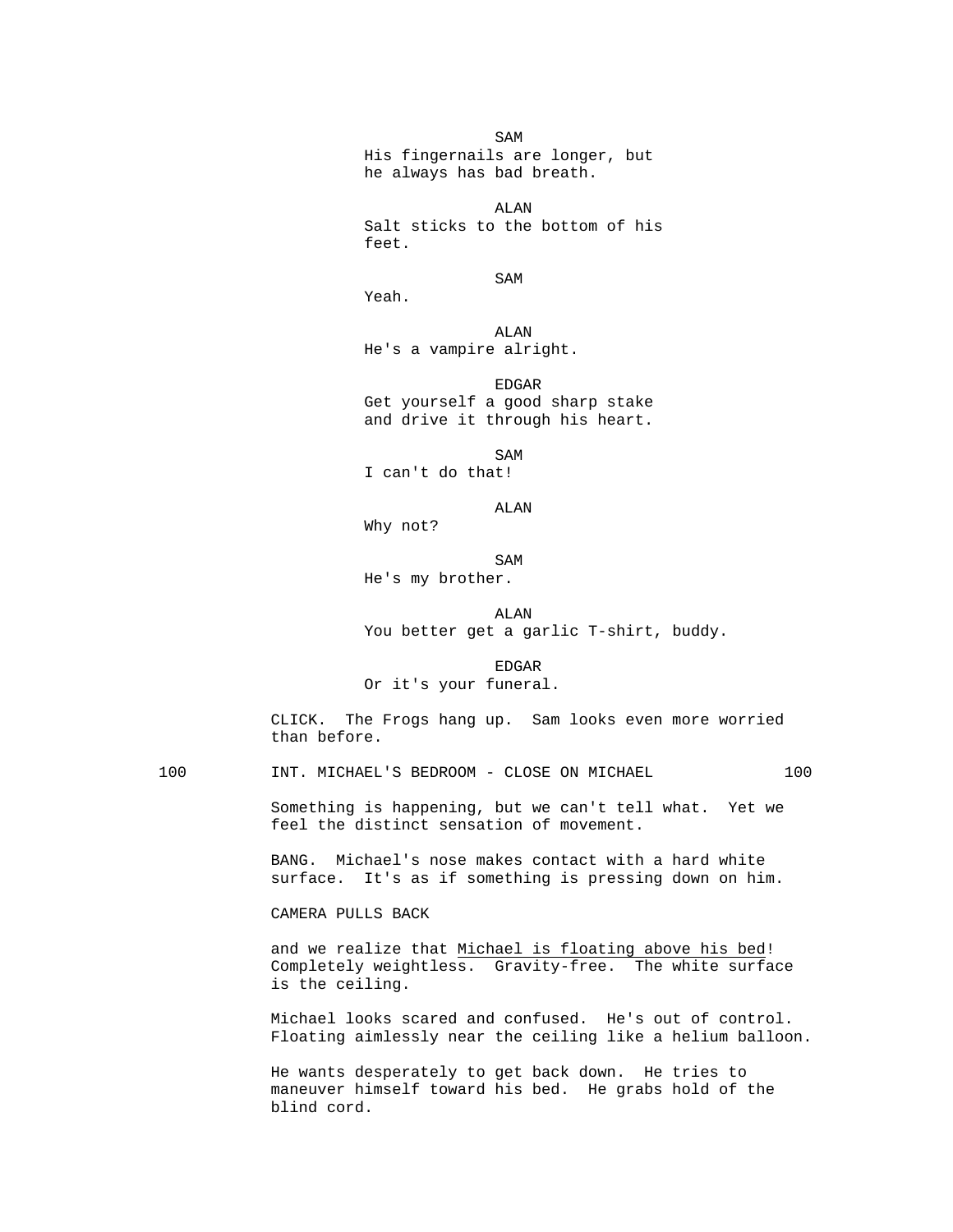But the window is open and Michael's feet float out - and the rest of him soon follows.

101 101 INT. SAM'S BEDROOM 101

The phone RINGS. Sam jumps and grabs it.

SAM SAME SAME SAME SAMPLE SAMPLE SAMPLE SAMPLE SAMPLE SAMPLE SAMPLE SAMPLE SAMPLE SAMPLE SAMPLE SAMPLE SAMPLE

Hello!

102 INT. RESTAURANT 102

Lucy on the phone. She hears the panic in Sam's voice.

 LUCY Sam. Is everything all right?

SAM SAME SAME SAMPLE SAMPLE SAMPLE SAMPLE SAMPLE SAMPLE SAMPLE SAMPLE SAMPLE SAMPLE SAMPLE SAMPLE SAMPLE SAMPL Mom. I think we've got to have a long talk about something?

**LUCY** What's wrong? Tell me.

SAM SAME SAME SAME SAMPLE SAMPLE SAMPLE SAMPLE SAMPLE SAMPLE SAMPLE SAMPLE SAMPLE SAMPLE SAMPLE SAMPLE SAMPLE SAMPLE SAMPLE SAMPLE SAMPLE SAMPLE SAMPLE SAMPLE SAMPLE SAMPLE SAMPLE SAMPLE SAMPLE SAMPLE SAMPLE SAMPLE SAMPLE We can't talk about it on the phone.

> Then Sam sees Michael floating in mid-air outside his bedroom window.

SAM SAME SAME SAMPLE SAMPLE SAMPLE SAMPLE SAMPLE SAMPLE SAMPLE SAMPLE SAMPLE SAMPLE SAMPLE SAMPLE SAMPLE SAMPL Oh, no! Oh, God! He's coming to get me! Mom!!!

> Lucy hears this. She drops the phone and runs from the restaurant.

ANOTHER PART OF THE RESTAURANT

 The waiter arrives at Max's table with two huge lobster dinners and more Dom Perignon, just as Max sees Lucy jump into her Land Rover and burn rubber away from the restaurant. Max is totally confused.

103 EXT. GRANDPA'S HOUSE - NIGHT 103

 Michael rises into the night sky as far as the cord will allow.

104 INT. SAM'S BEDROOM 104 104

 Sam backs away from the window with a terrified expression.

Michael is bobbing helplessly in the air outside the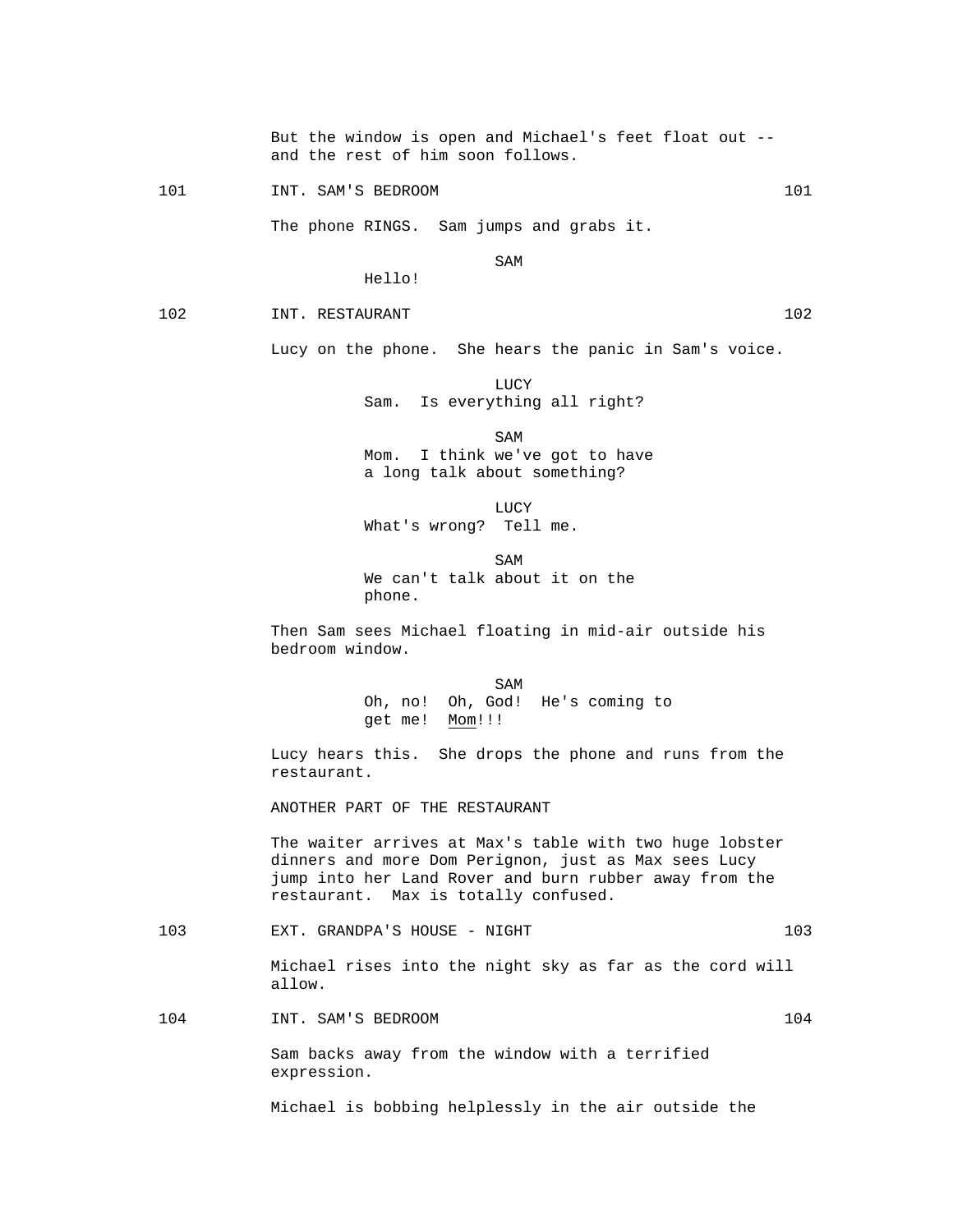window. He's yelling something but we can't hear what it is. Then, Michael's foot CRASHES through the window and we HEAR: MICHAEL Help me! Sam -- help me! I'm your brother! SAM is shaken back into reality by Michael's cry. He puts his fear aside and acts on instinct to save his brother. He rushes out of his room and into: 105 MICHAEL'S BEDROOM 105 105 where he is greeted by a chilling wind that blows in through the opened window. Sam almost has to fight his way toward the window, that's how strong the wind is. But he gets there and begins to reel Michael back inside. As Michael climbs back inside, he immediately anchors himself to the bed with the blind cord. MICHAEL We've got to stick together, Sam. You've got to help me. SAM SAME SAME SAMPLE SAMPLE SAMPLE SAMPLE SAMPLE SAMPLE SAMPLE SAMPLE SAMPLE SAMPLE SAMPLE SAMPLE SAMPLE SAMPL What about Mom? MICHAEL No! We can't tell Mom! (beat) Please, Sam. Don't tell her. SAM SAME SAME SAME SAMPLE SAMPLE SAMPLE SAMPLE SAMPLE SAMPLE SAMPLE SAMPLE SAMPLE SAMPLE SAMPLE SAMPLE SAMPLE I don't know, Michael. This is not like breaking a lamp or getting a 'D'. MICHAEL Just for a few days, Sam. Give me a chance to work this out by myself. 106 EXT. GRANDPA'S HOUSE - NIGHT 106 Lucy speeds up in her Land Rover. She practically jumps out before the car has come to a full stop. She runs into the house. 107 1NT. THE HOUSE 107 107 Lucy rushes in to find Sam walking calmly down the stairs. **LUCY** Sam! What happened!? You had me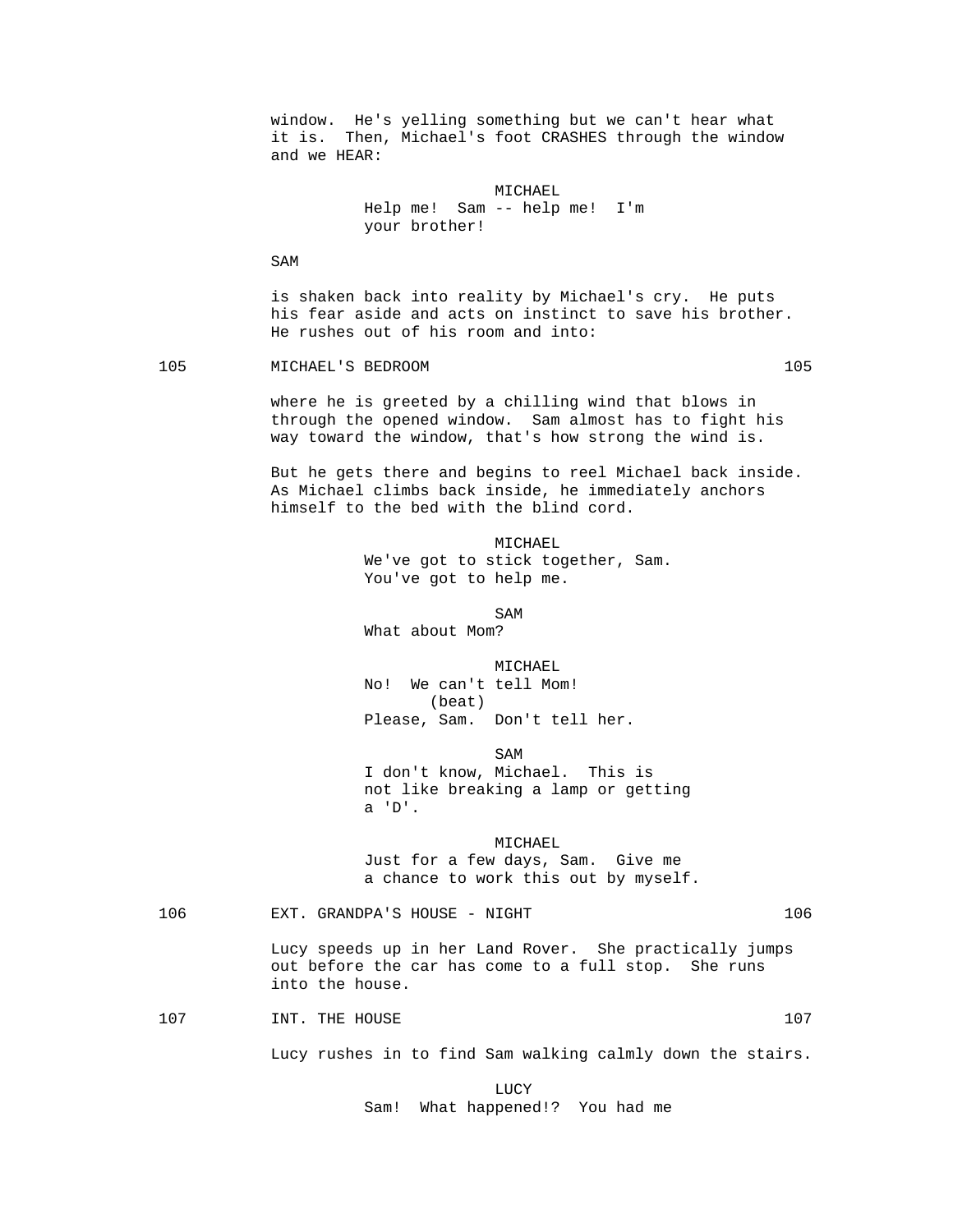scared to death. Are you all right? SAM SAME SAME SAME SAMPLE SAMPLE SAMPLE SAMPLE SAMPLE SAMPLE SAMPLE SAMPLE SAMPLE SAMPLE SAMPLE SAMPLE SAMPLE Sorry, Mom. It was a mistake. I thought I saw something out the window. (beat) I was reading this horror comic and I guess I go a little carried away... Lucy looks at him with a good deal of skepticism. LUCY Where's Michael? SAM SAME SAME SAME SAMPLE SAMPLE SAMPLE SAMPLE SAMPLE SAMPLE SAMPLE SAMPLE SAMPLE SAMPLE SAMPLE SAMPLE SAMPLE He's already gone to bed. 108 INT. MICHAEL'S BEDROOM 108 Michael lies on his bed, totally freaked out. 109 INT. THE RESTAURANT 109 109 The MAITRE 'D is on the phone. MAITRE 'D I am very sorry. But he is no longer here. In the b.g. we see that the table once occupied by Max and Lucy us now empty. 110 INT. THE KITCHEN 110 110 Lucy is on the phone with the restaurant. **LUCY**  Well, thank you, anyway. She sighs to herself and hangs up the phone. Then she casts a weary glance at the spilled milk carton on the floor next to the refrigerator. She grabs a dish towel and begins to mop up the milk, placing the ruptured carton on the counter in the process. CAMERA MOVES IN CLOSE ON MILK CARTON: We see A PICTURE OF LADDIE on the carton's side. And the bold letter that exclaim: MISSING CHILD!

111 INT. LUCY'S BEDROOM 111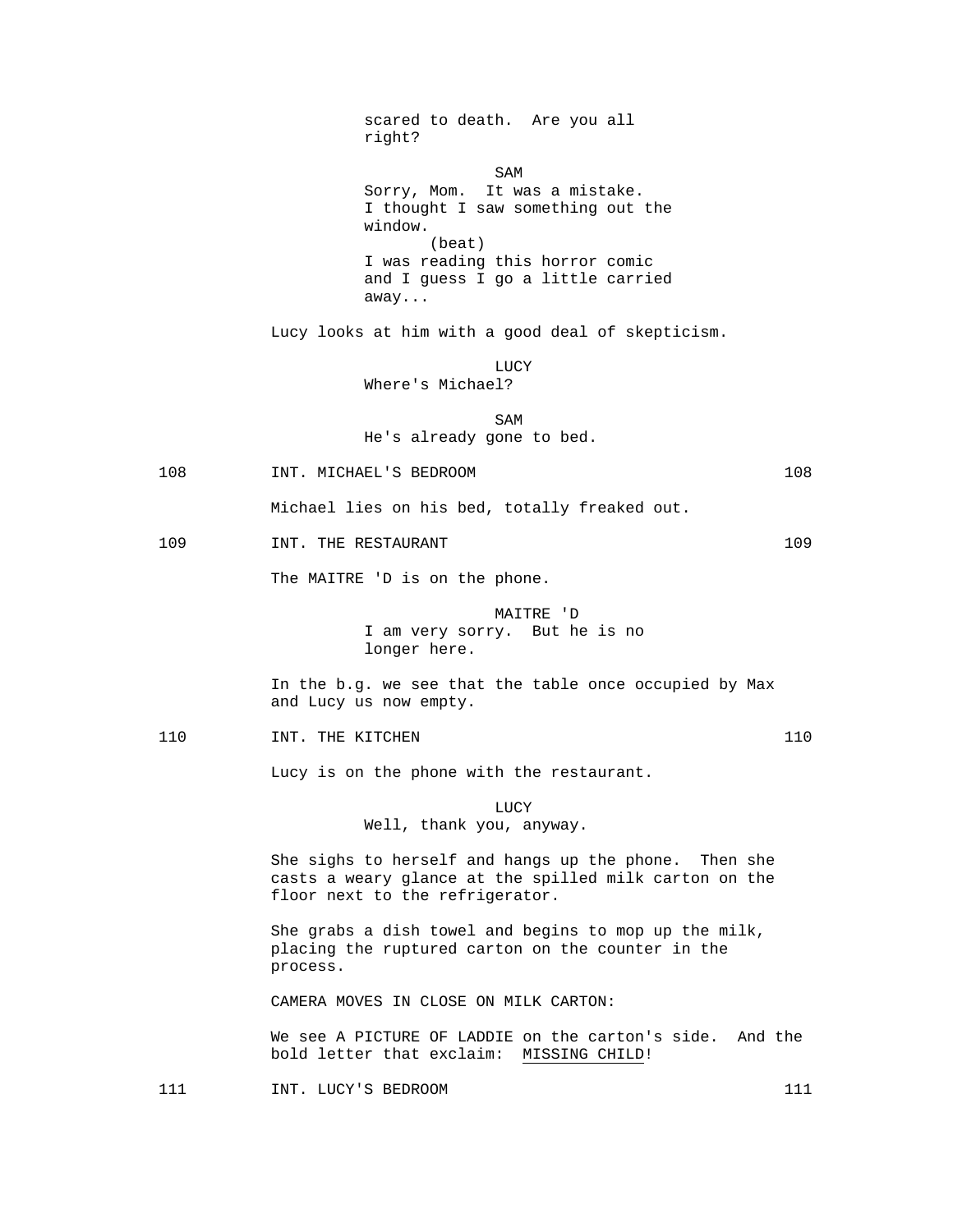Lucy enters the bedroom. Sam comes in right behind her, buttoning p.j.s SAM SAME SAME SAME SAMPLE SAMPLE SAMPLE SAMPLE SAMPLE SAMPLE SAMPLE SAMPLE SAMPLE SAMPLE SAMPLE SAMPLE SAMPLE Can I sleep in here with you tonight? **LUCY**  In here? SAM SAME SAME SAME SAMPLE SAMPLE SAMPLE SAMPLE SAMPLE SAMPLE SAMPLE SAMPLE SAMPLE SAMPLE SAMPLE SAMPLE SAMPLE SAMPLE SAMPLE SAMPLE SAMPLE SAMPLE SAMPLE SAMPLE SAMPLE SAMPLE SAMPLE SAMPLE SAMPLE SAMPLE SAMPLE SAMPLE SAMPLE Do you mind? It was a real scary comic. LUCY Okay. (sniffs) Have you been eating pizza? You smell like garlic. 112 EXT. GRANDPA'S HOUSE - NIGHT 112 All the lights are out. FANTASTIC SONG BEGINS. 113 INT. LUCY'S BEDROOM - NIGHT 113 113 Lucy & Sam sleep. We HEAR the distant sound of a MOTOR- BIKE driving off, Sam's eyes blink wide open. 114 EXT. ROAD NEAR HOUSE - NIGHT 114 114 Michael speed away on his motorbike. He sees approaching headlights -- decides to pull off and kill his engine. Then, Grandpa drives by in his pickup truck returning from the Widow Johnson's. SONG CONTINUES. 115 1NT. CAB OF PICKUP TRUCK 115 Grandpa is singing merrily to himself as he drives. 116 EXT. THE ROAD 116 Michael waits for Grandpa to pass, then ROARS off in the opposite direction. 117 EXT. BOARDWALK - NIGHT 117 117 Michael travels the length of the boardwalk on his bike. Every attraction and booth is shut down for the night, and the place is deserted. Bonfires burn on the beaches. SONG CONTINUES. 118 EXT. CLIFF - NIGHT 118 118 Michael arrives at the cliff where the lobby/cave is located. No one is there. He decides to enter the cave.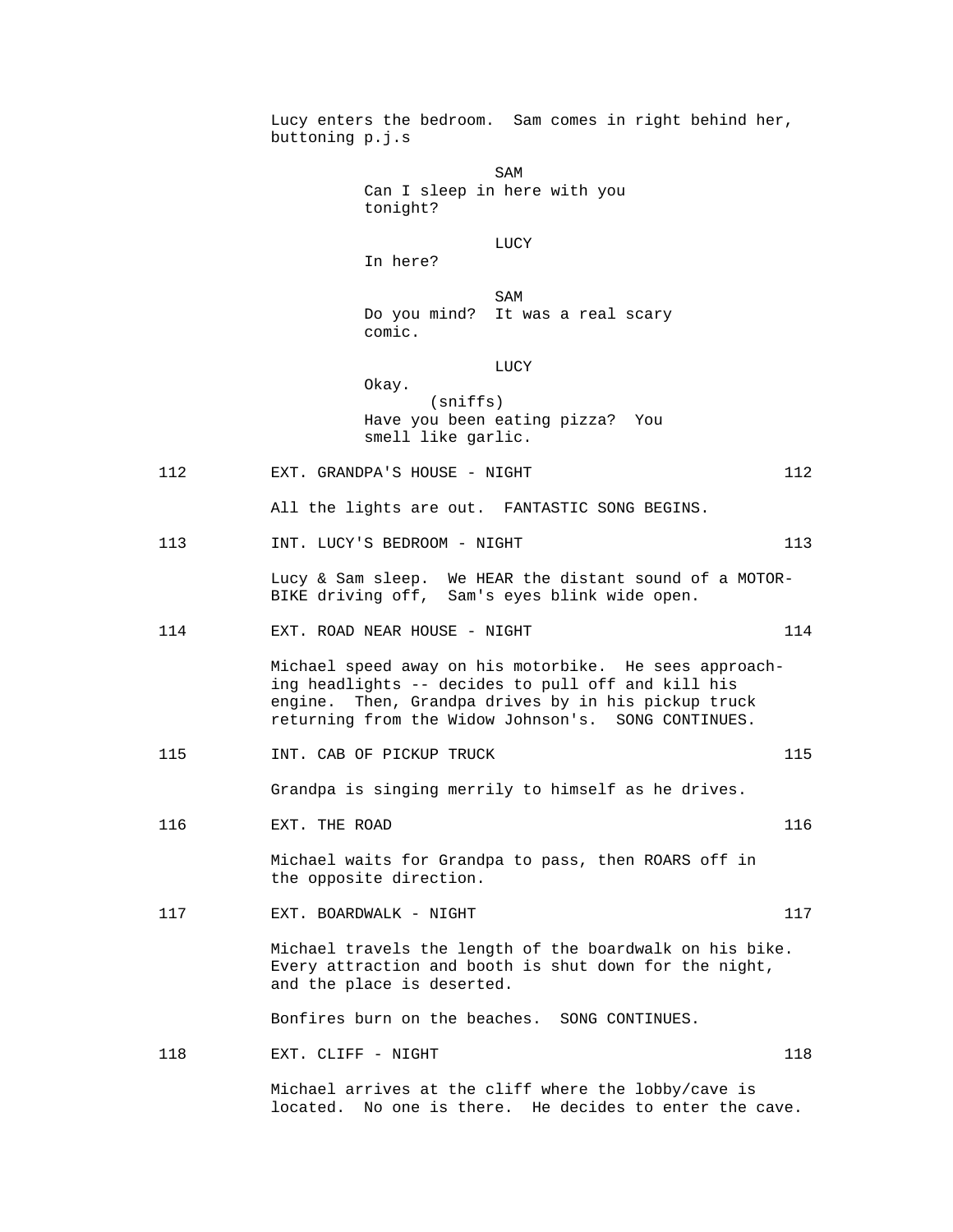# 119 119 INT. LOBBY/CAVE - NIGHT 119 119

Michael enters. The place is deserted.

MICHAEL

Star?

 He waits for a reply -- but there isn't one. Now Michael notices and empty bottle of wine -- the same "wine" he drank before. He smells the bottle and recoils. It smells of blood. SONG CONTINUES.

 Michael hurls the bottle across the lobby where it CRASHES against the wall and shatters.

120 VARIOUS IMAGES 120

 begin to rush through his mind. The motorbike "rave-up" on the beach.

121 ANOTHER IMAGE 121

Drinking blood from the wine bottle.

122 ANOTHER IMAGE 122

The ear-piercing ritual and kiss with Star.

123 ANOTHER IMAGE 123

The "trestle-hanging" episode.

124 BACK TO MICHAEL 124 124

 As the IMAGES FADE, Michael finds himself standing in the far corner of the lobby. Something belonging to Star lets him know that this is where she sleeps. SONG CONTINUES.

 He sits down on the bed, and soon he is curled up, falling asleep.

DISSOLVE TO:

125 SOME IMAGES WE HAVE NOT ALREADY SEEN 125

 Michael and Star together. She's on the back of his bike, her arms tightly-wrapped around his waist. They are speeding along a moon-lit beach -- or some equally romantic location. Michael is as happy as any young man has the right to be. SONG CONTINUES.

DISSOLVE TO:

126 EXT. THE CLIFF - NEAR DAWN 126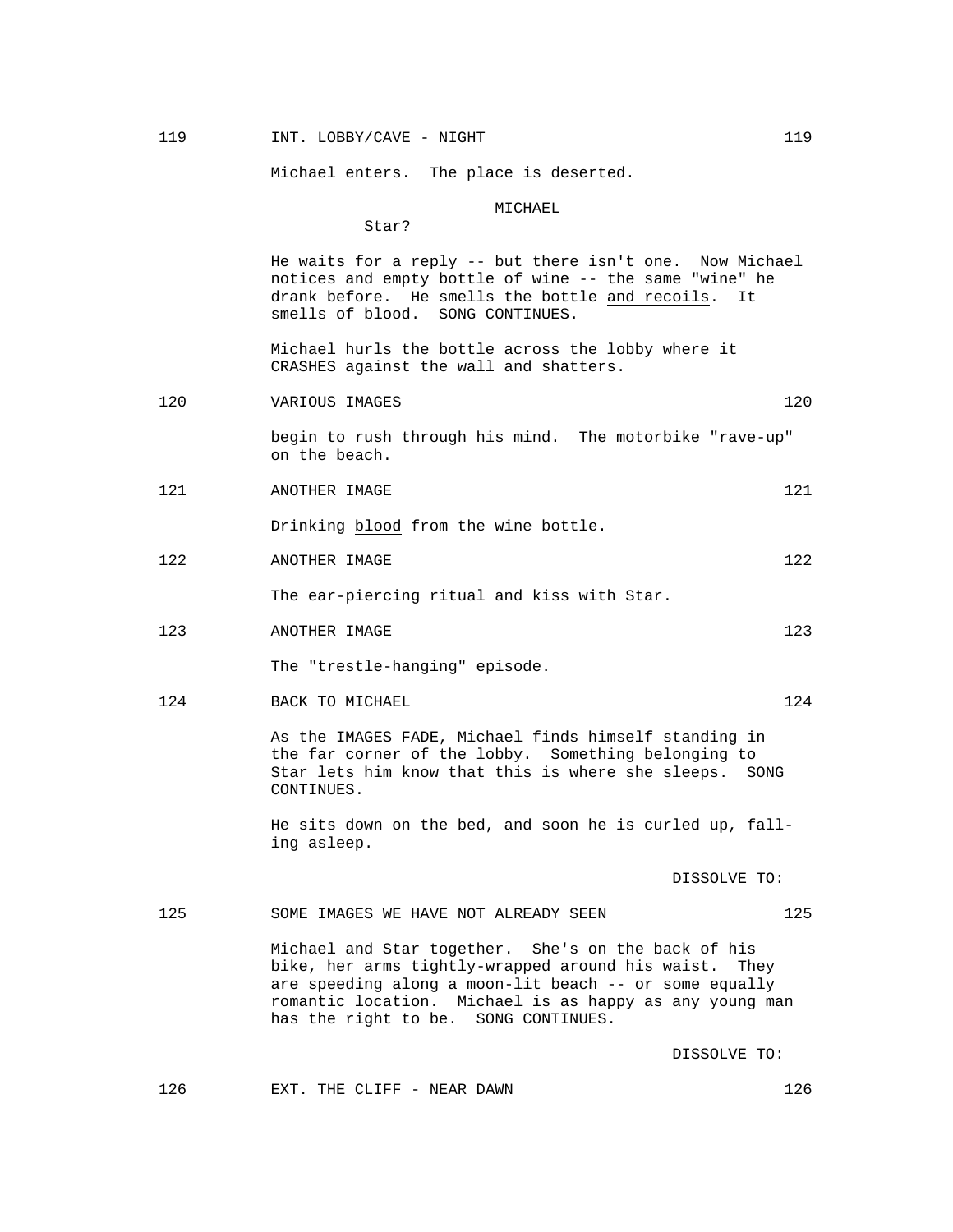Firt light begins to show in the sky.

127 FLYING POV 127

 Speeding across the ocean, heading for the cave. Much NOISE. WHISTLING wind. FLAPPING wings. WHISPERING. SONG CONTINUES.

128 INT. LOBBY/CAVE 228

 Michael is curled up on Star's bed. The NOISE sweeps into the cave on a cold rush of air. Michael stirs. He hears voices. Then looks up to see Star coming to lie next to him.

# MICHAEL Star. I have to talk to you.

 Star doesn't respond. She's fallen right to sleep. Michael tries to awaken her.

> MICHAEL I have to talk to you. Please wake up.

**STAR**  Have to sleep. Have to sleep, Michael.

MICHAEL

When?

**STAR** Tonight. At the boardwalk...

> She almost doesn't get the last word out before falling back to sleep. Michael gets to his feet and staggers away from Star's bed. He notices Laddie sleeping nearby. But there is no sign of the other Lost Boys. SONG ENDS.

129 EXT. GRANDPA'S HOUSE - MORNING 129

 Michael drives up on his Honda. He approaches the house. Lucy is on the porch, drinking coffee.

**LUCY** 

Hi.

Michael nods and keeps walking.

**LUCY**  What's the matter, Michael? Aren't we friends anymore?

He stops.

MICHAEL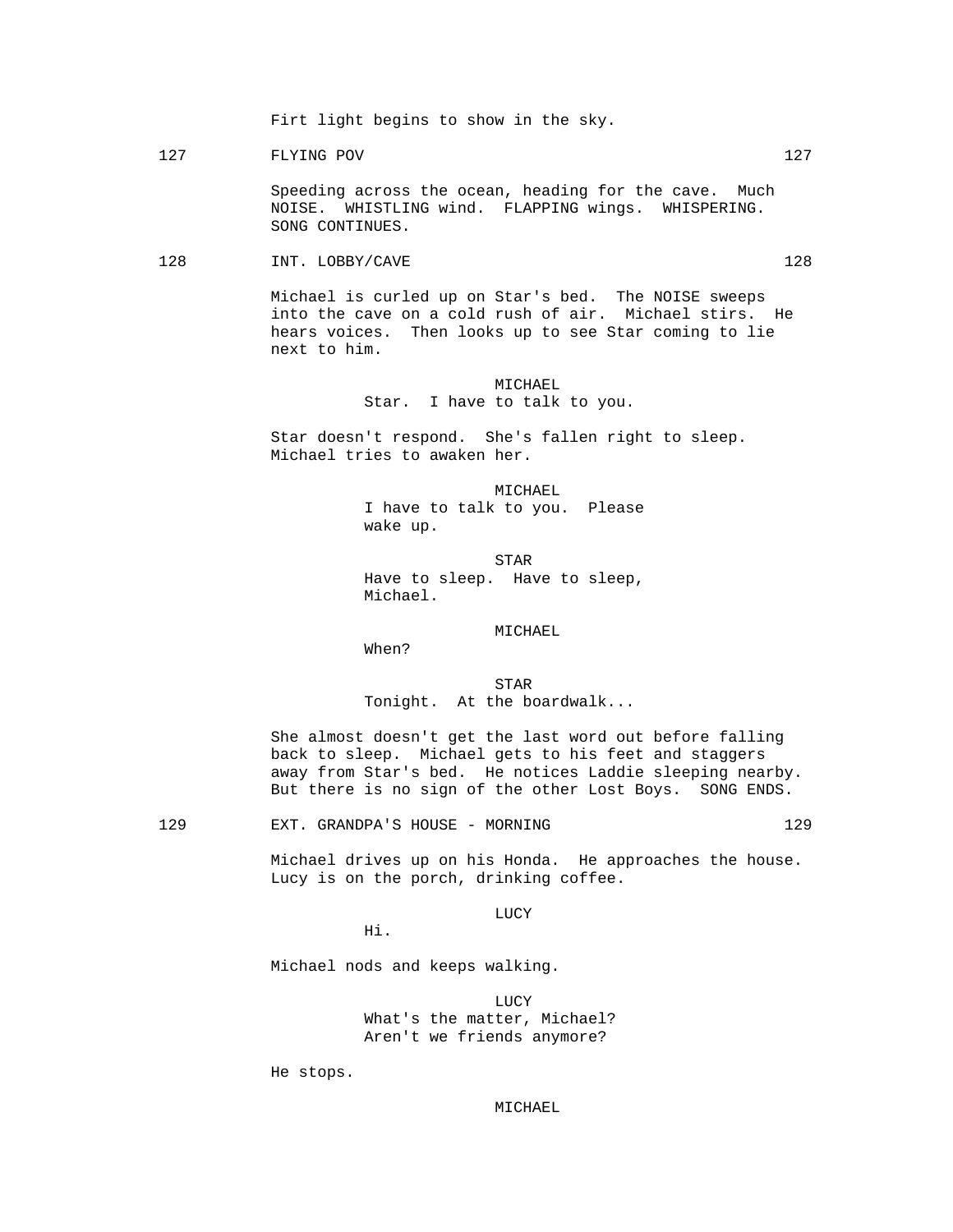(mumbling) Sure. **LUCY**  Does that mean we are, or we aren't? MICHAEL We are... LUCY Then let's act like friends. Let's talk. I know this is a new place, and -- Michael begins to roll his eyes impatiently. **LUCY**  -- If there's a girl, we could talk about her. MICHAEL (moving away) I'm tired now. LUCY Wait a minute, kiddo. MICHAEL Mom... please. Michael heads into the house. Lucy tugs on her own earlobe to indicate Michael's earring. LUCY We haven't even gotten around to this yet! Michael walks into the house without saying another word. Lucy looks frustrated and concerned. 130 INT. THE KITCHEN 230 Sam is at the table eating breakfast and reading a vampire comic. Grandpa is pouring a cup of coffee. The two brothers exchange a look, but say nothing. GRANDPA Looks like I wasn't the only one got lucky last night. Michael doesn't reply. He glances down at the comic that

Sam is reading.

INSERT - VAMPIRE COMIC BOOK

A very bloody drawing of a vampire being staked through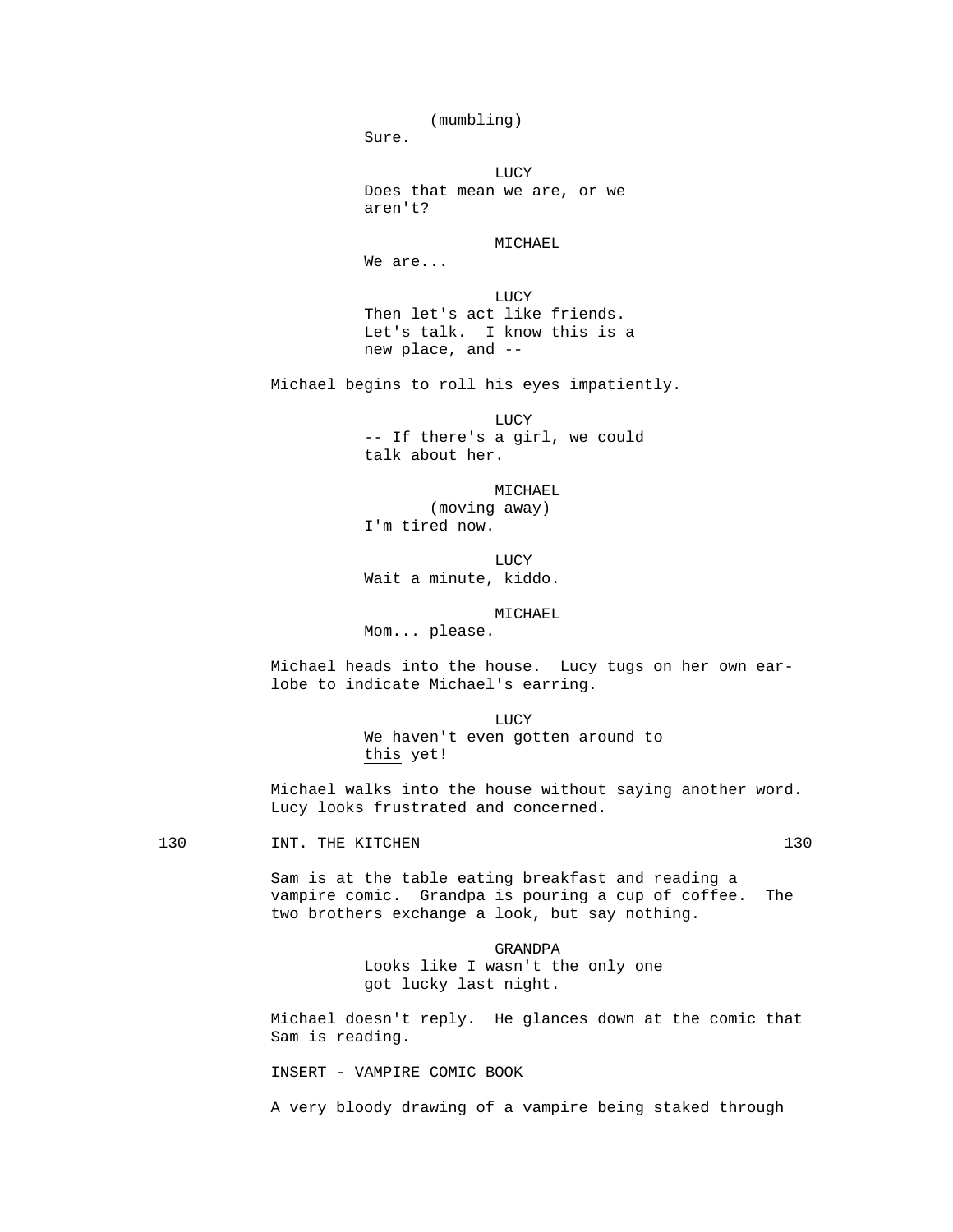the heart.

MICHAEL

walks away looking ill.

131 EXT. IMPRESSIVE HOUSE, SANTA CARLA - MORNING 131

Lucy and Sam pull up in the Land Rover.

### SAM SAME SAME SAME SAMPLE SAMPLE SAMPLE SAMPLE SAMPLE SAMPLE SAMPLE SAMPLE SAMPLE SAMPLE SAMPLE SAMPLE SAMPLE SAMPLE SAMPLE SAMPLE SAMPLE SAMPLE SAMPLE SAMPLE SAMPLE SAMPLE SAMPLE SAMPLE SAMPLE SAMPLE SAMPLE SAMPLE SAMPLE

# That it?

Lucy checks the address she has written down.

### LUCY

# Yeah. Not bad, huh?

 Lucy reaches for a wine bottle with a note attached as she gets out of the Rover.

 LUCY An apology for running out on Max last night... Actually you should be making this apology.

132 ANOTHER ANGLE 132

She tries the main gate, but finds it locked.

**LUCY**  I better leave this on the front porch or someone's just going to take it...

She climbs over a low portion of the fence.

 Lucy approaches the house. She sees Thorn sleeping on the porch.

### **LUCY**

Suddenly, unexpectedly...

Hi, Thorn...

THORN ATTACKS!

 Leaping to his feet -- charging from the porch -- GROWL - ING viciously -- ribbons of saliva trailing from his mouth.

LUCY

turns and charges back toward the fence.

SAM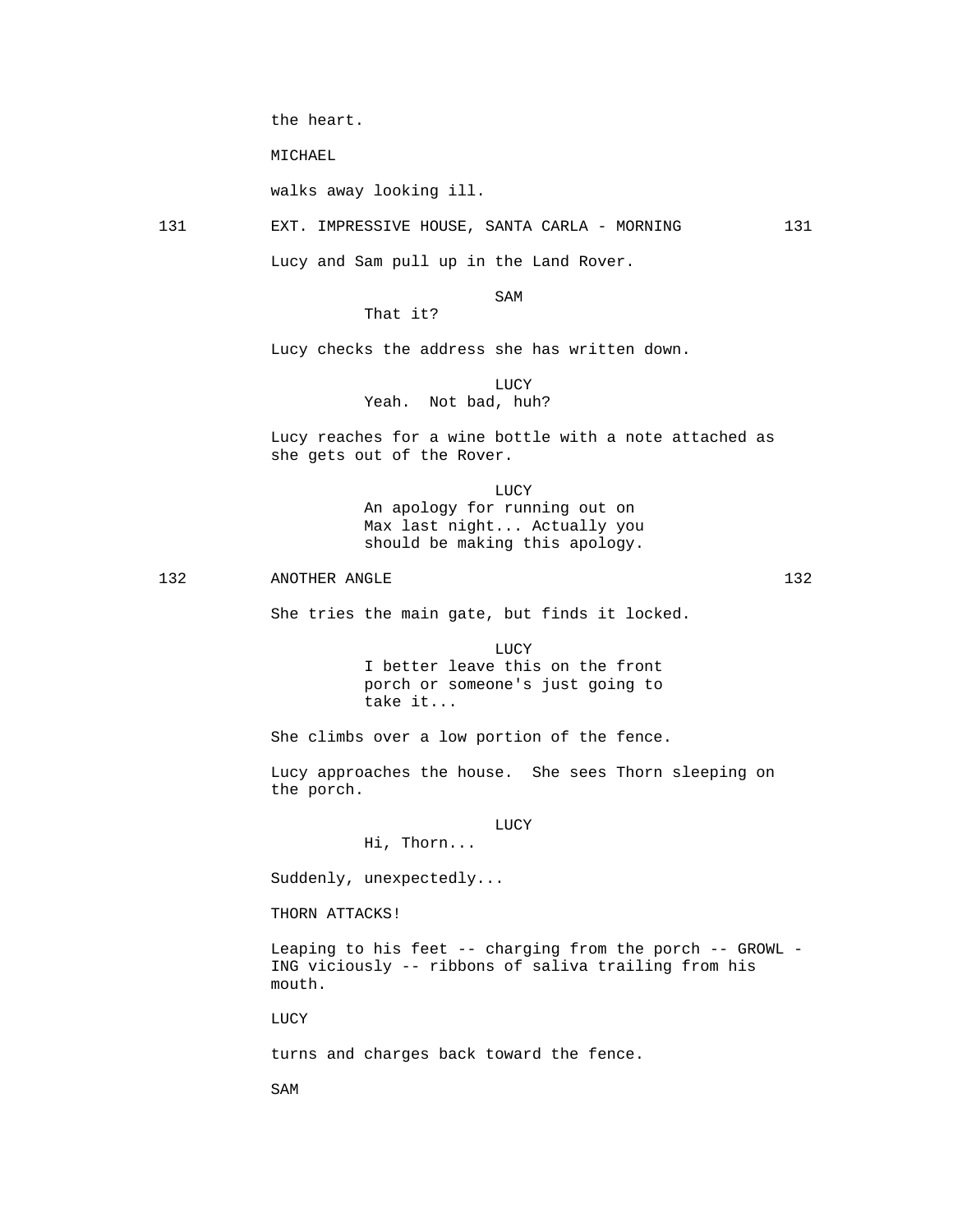jumps from the car.

Mom!!

SAM SAME SAME SAME SAMPLE SAMPLE SAMPLE SAMPLE SAMPLE SAMPLE SAMPLE SAMPLE SAMPLE SAMPLE SAMPLE SAMPLE SAMPLE

LUCY

 drops the wine. It smashes on the sidewalk. She just makes it safely over the fence, as...

THORN

 CRASHES into it -- bending the bars to conform to the contours of his head. Thorn reels back, stunned -- but finds his footing and begins to BARK at Sam and Lucy.

SAM

comes to his mother's side.

SAM SAME SAME SAME SAMPLE SAMPLE SAMPLE SAMPLE SAMPLE SAMPLE SAMPLE SAMPLE SAMPLE SAMPLE SAMPLE SAMPLE SAMPLE SAMPLE SAMPLE SAMPLE SAMPLE SAMPLE SAMPLE SAMPLE SAMPLE SAMPLE SAMPLE SAMPLE SAMPLE SAMPLE SAMPLE SAMPLE SAMPLE

You okay, Mom?

 Lucy has skinned her knees landing on the sidewalk. But she is more shaken than hurt -- and she feels very foolish.

**LUCY** I'm okay, Sam. I'm okay...

133 EXT. BOARDWALK - DAY (LATER) 133

Sam and the Frogs walk toward the beach with their comics.

en de la contradición de la contradición de la contradición de la contradición de la contradición de la contradición de la contradición de la contradición de la contradición de la contradición de la contradición de la cont

 We've been aware of some very serious vampire activity in this town for a long time.

 ALAN Santa Carla has become a haven for the undead.

en de la contradición de la contradición de la contradición de la contradición de la contradición de la contradición de la contradición de la contradición de la contradición de la contradición de la contradición de la cont As a matter of fact, we're almost certain that ghouls and werewolves occupy high positions at City Hall.

They sit on the boardwalk steps.

SAM SAME SAME SAME SAMPLE SAMPLE SAMPLE SAMPLE SAMPLE SAMPLE SAMPLE SAMPLE SAMPLE SAMPLE SAMPLE SAMPLE SAMPLE I have something to tell you guys. (pause) Not only is my own brother showing systems of being a vampire... but now I'm convinced my mother's dating one!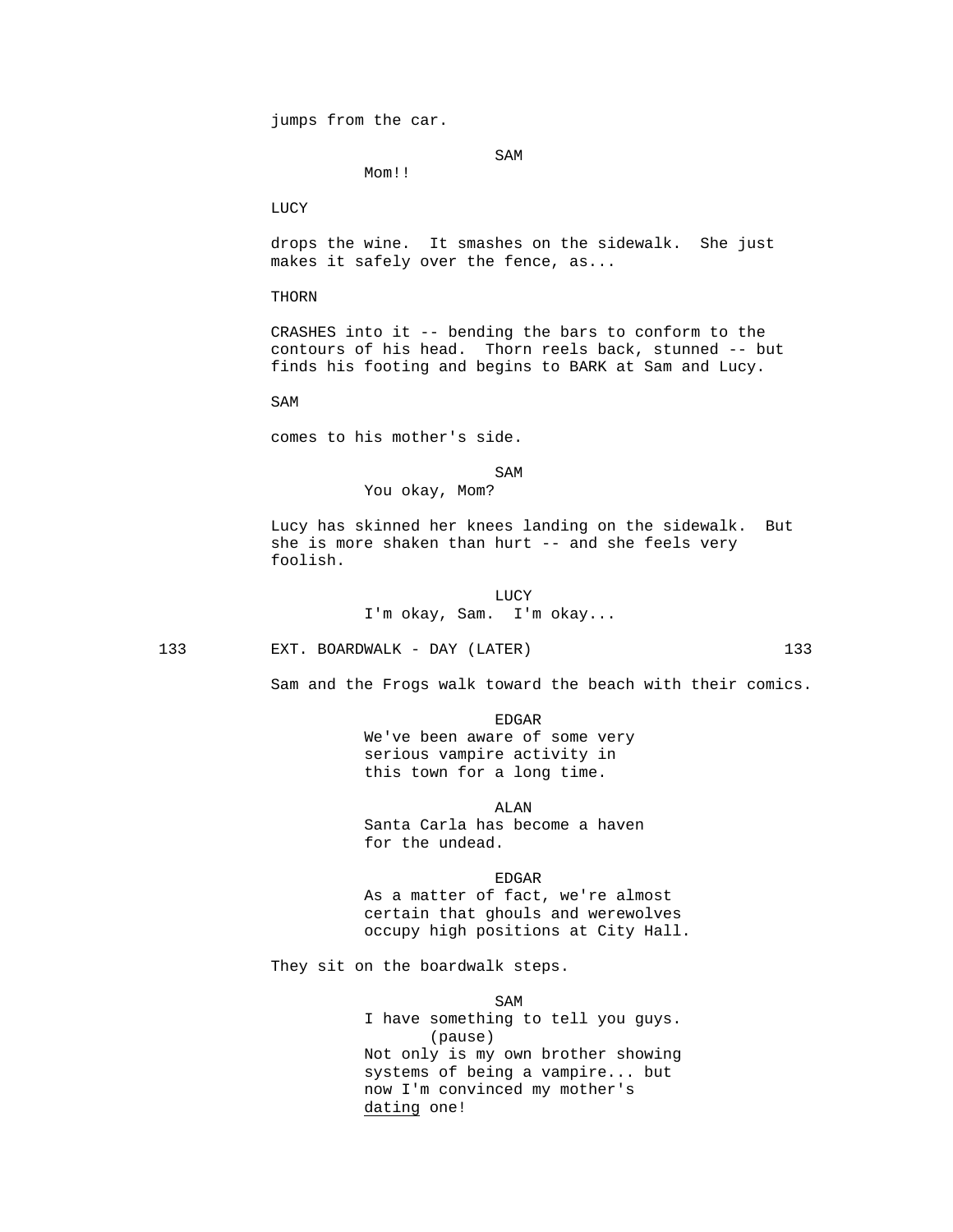en de la contradición de la contradición de la contradición de la contradición de la contradición de la contradición de la contradición de la contradición de la contradición de la contradición de la contradición de la cont That is very probable. What's your reasoning? SAM SAME SAME SAME SAMPLE SAMPLE SAMPLE SAMPLE SAMPLE SAMPLE SAMPLE SAMPLE SAMPLE SAMPLE SAMPLE SAMPLE SAMPLE SAMPLE SAMPLE SAMPLE SAMPLE SAMPLE SAMPLE SAMPLE SAMPLE SAMPLE SAMPLE SAMPLE SAMPLE SAMPLE SAMPLE SAMPLE SAMPLE Well... he only shows up at the store after dark. And today, his dog attacked my mom. (whips a comic from his back pocket) Listen to this. From Vampires Everywhere... (he reads) 'Vampires require a daytime protector -- a Guardian -- to watch over them as they sleep. For it is during the day that the vampire is most vulnerable.

Since they hold sway over animals, fierce dogs -- the hounds of Hell -- are often employed for this purpose.'

The Frogs are completely convinced.

en de la contradición de la contradición de la contradición de la contradición de la contradición de la contradición de la contradición de la contradición de la contradición de la contradición de la contradición de la cont I told you that comic would save your life.

> Suddenly Greg and the Surf Nazis appear and grab their comics. In a flash they tear them to shreds and sprinkle the pieces over their heads onto the sand. The Frogs and Sam are enraged as the Surf Nazis walk off laughing to themselves.

en de la contradición de la contradición de la contradición de la contradición de la contradición de la contradición de la contradición de la contradición de la contradición de la contradición de la contradición de la cont I wish they were vampires so I could nuke them in their hearts.

SAM SAME SAME SAME SAMPLE SAMPLE SAMPLE SAMPLE SAMPLE SAMPLE SAMPLE SAMPLE SAMPLE SAMPLE SAMPLE SAMPLE SAMPLE How do you know they're not?

 ALAN They wouldn't be out in the daytime.

SAM SAME SAME SAME SAMPLE SAMPLE SAMPLE SAMPLE SAMPLE SAMPLE SAMPLE SAMPLE SAMPLE SAMPLE SAMPLE SAMPLE SAMPLE SAMPLE SAMPLE SAMPLE SAMPLE SAMPLE SAMPLE SAMPLE SAMPLE SAMPLE SAMPLE SAMPLE SAMPLE SAMPLE SAMPLE SAMPLE SAMPLE Exactly how many vampires have you actually destroyed?

en de la contradición de la contradición de la contradición de la contradición de la contradición de la contradición de la contradición de la contradición de la contradición de la contradición de la contradición de la cont

All together?

ALAN

Zero.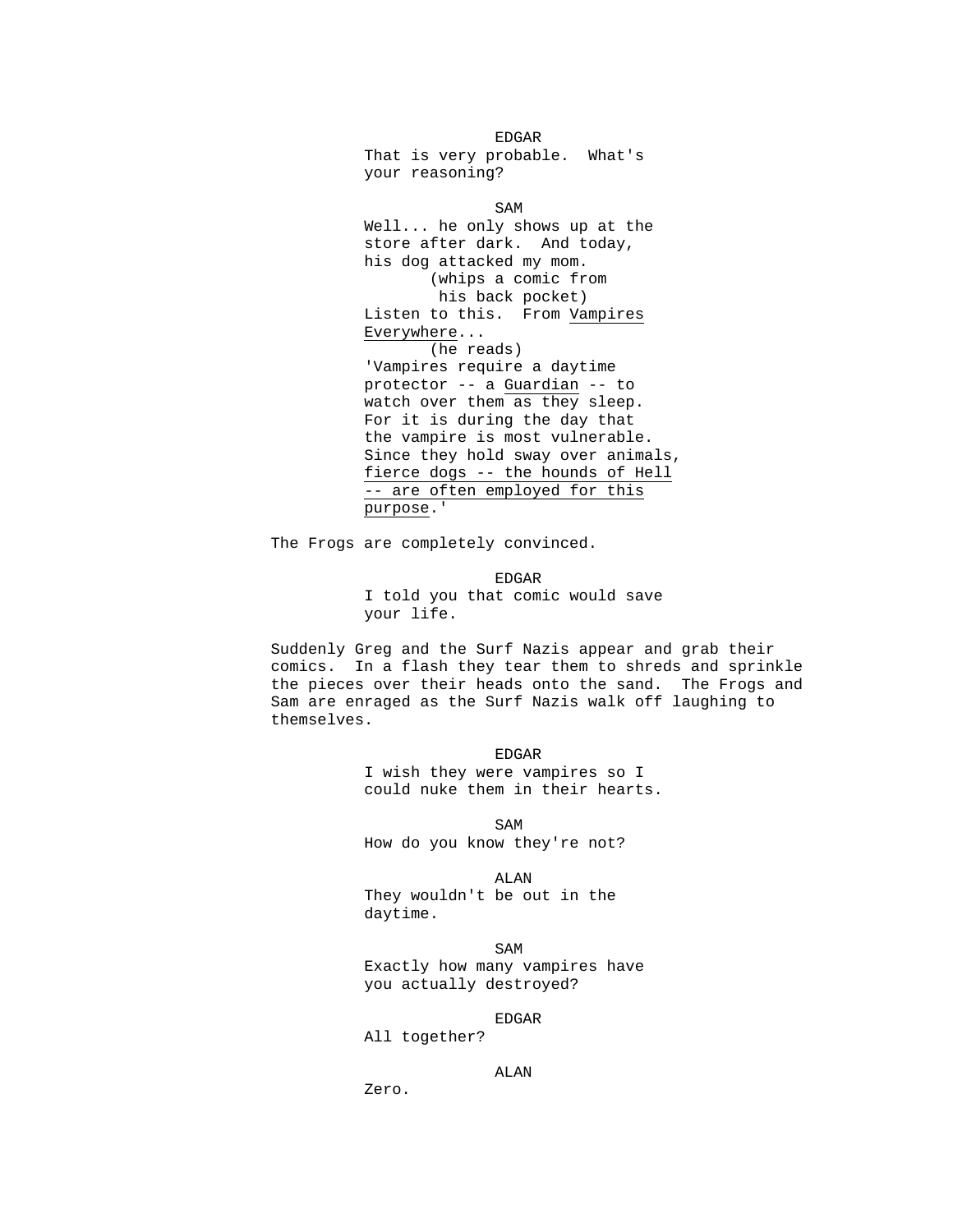Sam looks at them like they've been putting him on.

EDGAR

 Hey, just because a Marine hasn't seen combat, doesn't mean he still isn't a Marine. Let's check out your mother's boy friend.

 They leave as CAMERA FOCUSES on shreds of vampire comics in the sand.

134 EXT. GRANDPA'S HOUSE - EVENING 134

135 INT. MICHAEL'S BEDROOM 135

 Michael is getting dressed to go out. More and more he is looking like one of the Lost Boys.

136 INT. THE KITCHEN 136 2136

Lucy is making dinner. Grandpa sniffs the pots.

 GRANDPA Smells good. When do we eat?

 LUCY I told Max eight o'clock.

> GRANDPA Max? You men we're having company again?

**LUCY** 'Again'? Dad... you haven't

 had company in this house since Mom died eight years ago.

 GRANDPA Right. An' now we're having company again. I'll take mine to go.

Michael enters.

**LUCY**  Max is coming for dinner, Michael. I'd like you to meet him.

> MICHAEL Can't. Got plans of my own.

**LUCY**  There's only three weeks left of summer, Michael. Things are going to change around here when school starts.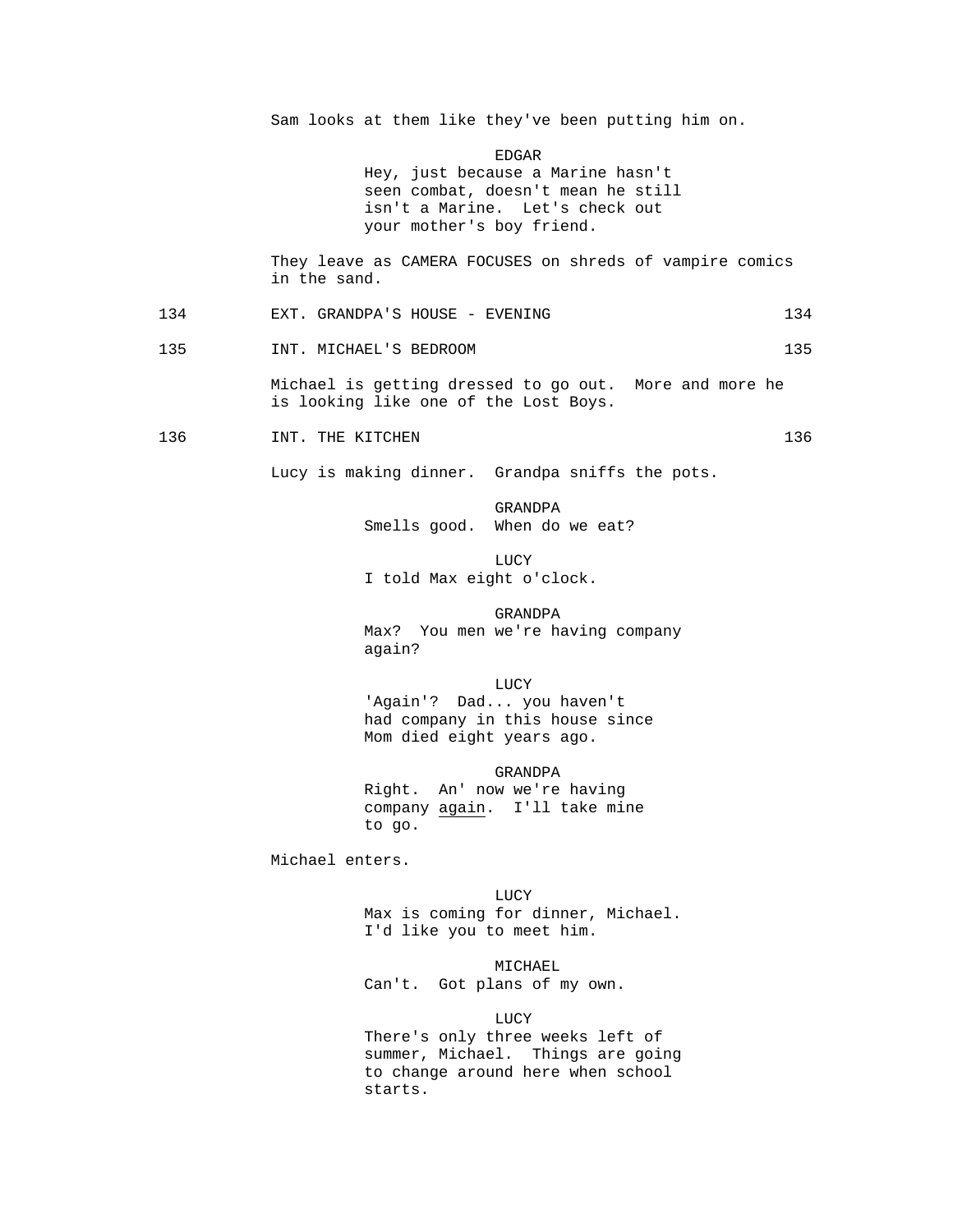Gotta go, Mom.

137 INT. THE LIVING ROOM 137

 Michael heads for the front door. He opens it to find Max just preparing to ring the bell.

**MAX**  Hey. How ya doin'? Michael, right?

> MICHAEL Yeah. Max... right?

An awkward silence as Max just stands there.

**MAX**  You're the man of the house, Michael. I'm not coming in unless you invite me.

Michael thinks this is rather strange, but shrugs it off.

 MICHAEL Come in, come in. I'm inviting you.

MAX NEWSFILM CONTROL IN THE MAX

Thank you very much.

 Max steps across the threshold -- but is surprised to see Michael continue out the door.

MICHAEL

138 EXT. THE HOUSE 2008 EXT. THE HOUSE

 Michael takes special note of Max's sports car as he gets on his bike. He thinks it's pretty cool.

139 INT. THE KITCHEN 139 239

Max enters, surprising Lucy.

See ya.

**MAX** 

Hello.

Lucy jumps.

**MAX**  Is it okay for the guest to see the food before the dinner?

**LUCY** You're thinking of the groom not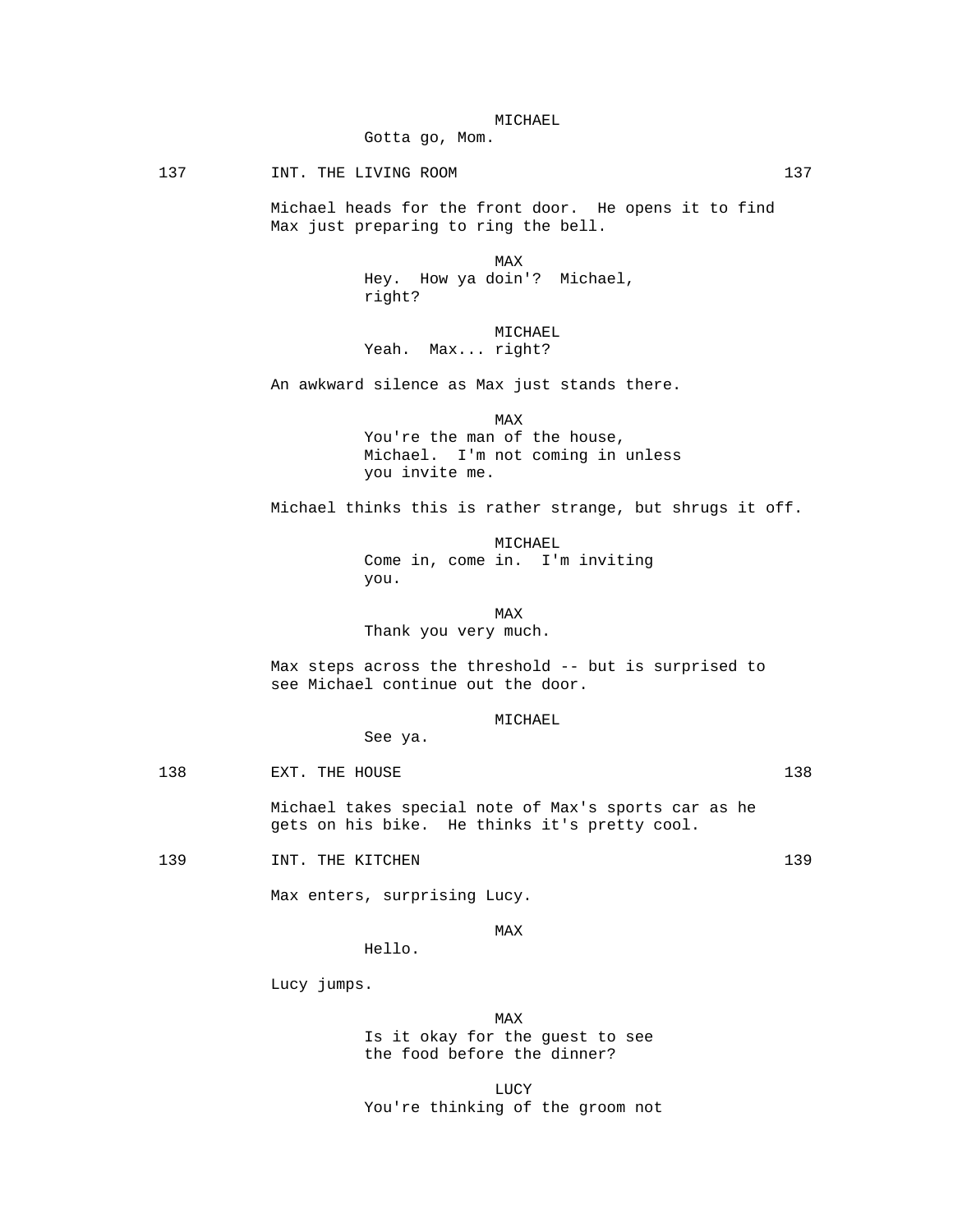seeing the bride before the wedding.

**MAX**  Oh, right. I always gets those two confused.

He follows her into:

140 THE DINING ROOM 140

 The table is set. Lucy sets down the bread. Max comes up behind her, puts his arms around her waist and nuzzles her neck. She turns her face to his. Max is about to kiss her when:

SAM SAME SAME SAME SAMPLE SAMPLE SAMPLE SAMPLE SAMPLE SAMPLE SAMPLE SAMPLE SAMPLE SAMPLE SAMPLE SAMPLE SAMPLE SAMPLE SAMPLE SAMPLE SAMPLE SAMPLE SAMPLE SAMPLE SAMPLE SAMPLE SAMPLE SAMPLE SAMPLE SAMPLE SAMPLE SAMPLE SAMPLE

Mom...

 Max and Lucy look to see Sam standing there with the Frogs beside him.

SAM SAME SAME SAME SAMPLE SAMPLE SAMPLE SAMPLE SAMPLE SAMPLE SAMPLE SAMPLE SAMPLE SAMPLE SAMPLE SAMPLE SAMPLE These are my dinner guests. Edgar and Alan. The Frog Brothers.

**LUCY** 

 (thrown) Ah... I didn't know you were having guests...

SAM SAME SAME SAME SAMPLE SAMPLE SAMPLE SAMPLE SAMPLE SAMPLE SAMPLE SAMPLE SAMPLE SAMPLE SAMPLE SAMPLE SAMPLE

 Well if we're in your way we can just eat peanut butter out of the jar in the kitchen.

**LUCY**  No, no... there's plenty for everybody... Oh, Max, this is Sam... and the Frog Brothers...

> She looks them over strangely but The Frogs and Sam only have eyes for Max.

141 INT. THE DINING ROOM - NIGHT 141

 Everyone is seated around the dinner table. Edgar and Alan concentrate on Max's behavior. Lucy serves spaghetti from a large plate.

**MAX** This looks terrific, Lucy.

 LUCY Boy! Somebody areound here sure has bad breath!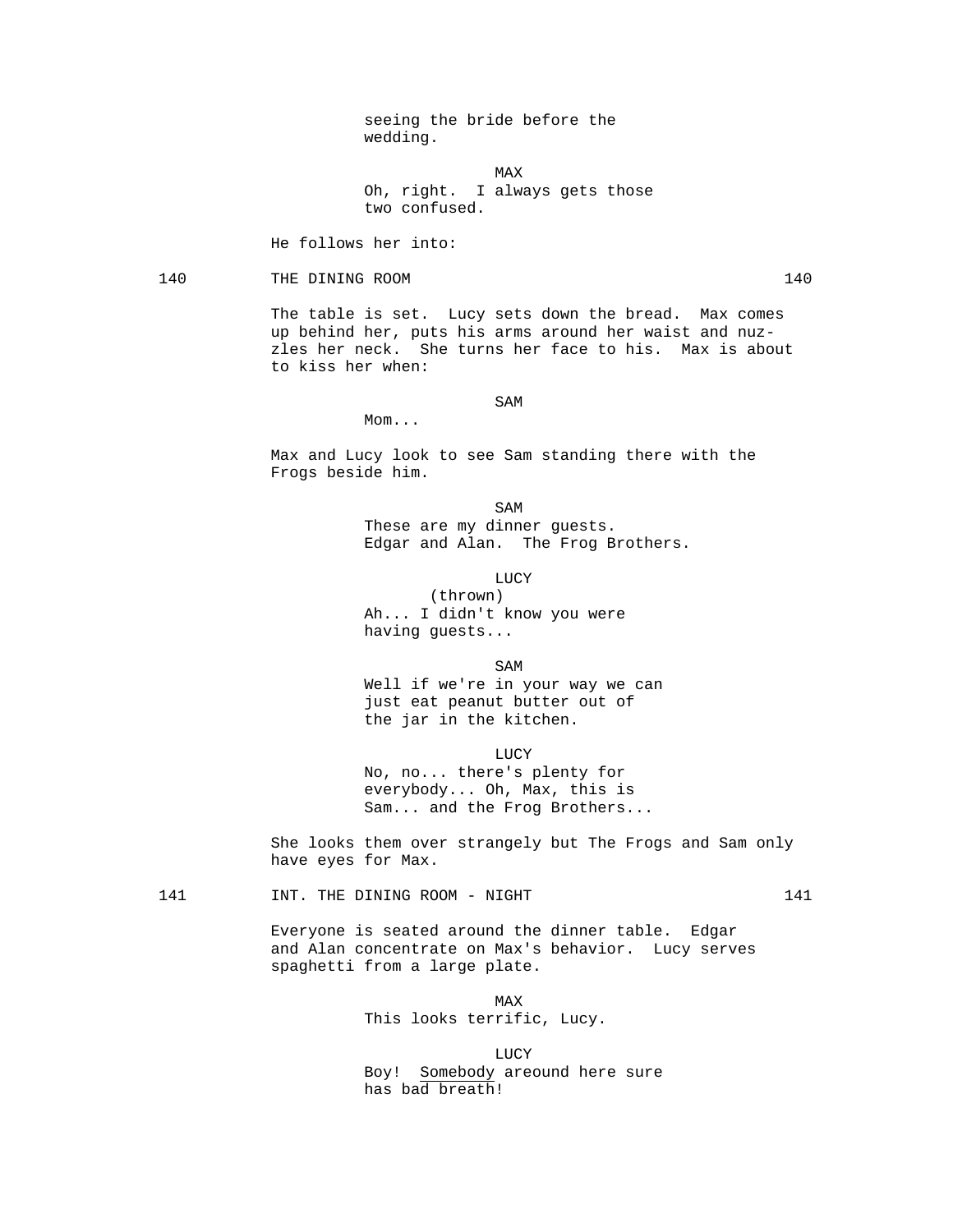The boys all look directly at MAx. But Lucy means Nanook who is on her case.

**LUCY** Nanook, stop breathin' on me.

SAM SAME SAME SAME SAMPLE SAMPLE SAMPLE SAMPLE SAMPLE SAMPLE SAMPLE SAMPLE SAMPLE SAMPLE SAMPLE SAMPLE SAMPLE SAMPLE SAMPLE SAMPLE SAMPLE SAMPLE SAMPLE SAMPLE SAMPLE SAMPLE SAMPLE SAMPLE SAMPLE SAMPLE SAMPLE SAMPLE SAMPLE

# C'mere, Nanook.

The Frogs exchange disappointed expressions.

Sam indicates Max's large plate of spaghetti.

SAM SAME SAME SAME SAMPLE SAMPLE SAMPLE SAMPLE SAMPLE SAMPLE SAMPLE SAMPLE SAMPLE SAMPLE SAMPLE SAMPLE SAMPLE How about a little Parmesan cheese on that?

**MAX** Okay, Sam. Thanks.

> Max takes the container and sprinkles some of the grated cheese onto his spaghetti. Sam and the Frogs exchange a conspiratorial look.

Max takes a mouthful of spaghetti and nearly spits it out.

**LUCY** Max! What's wrong?

**MAX** It's garlic!! I like garlic, but...

He sputters.

SAM SAME SAME SAME SAMPLE SAMPLE SAMPLE SAMPLE SAMPLE SAMPLE SAMPLE SAMPLE SAMPLE SAMPLE SAMPLE SAMPLE SAMPLE SAMPLE SAMPLE SAMPLE SAMPLE SAMPLE SAMPLE SAMPLE SAMPLE SAMPLE SAMPLE SAMPLE SAMPLE SAMPLE SAMPLE SAMPLE SAMPLE Quick -- drink some water!

Sam intentionally spills a glass of water onto Max's lap.

### **MAX**

Hey! Easy!

 He jumps from his seat, tries to mop up the spill with his napkin.

SAM SAME SAME SAME SAMPLE SAMPLE SAMPLE SAMPLE SAMPLE SAMPLE SAMPLE SAMPLE SAMPLE SAMPLE SAMPLE SAMPLE SAMPLE

Does it burn?

**MAX**  Burn?? Are you kidding? It's freezing!

LUCY

Max, I'm so sorry.

 Then, very casually, Edgar leans back in his chair and flips off the lights. The room goes dark.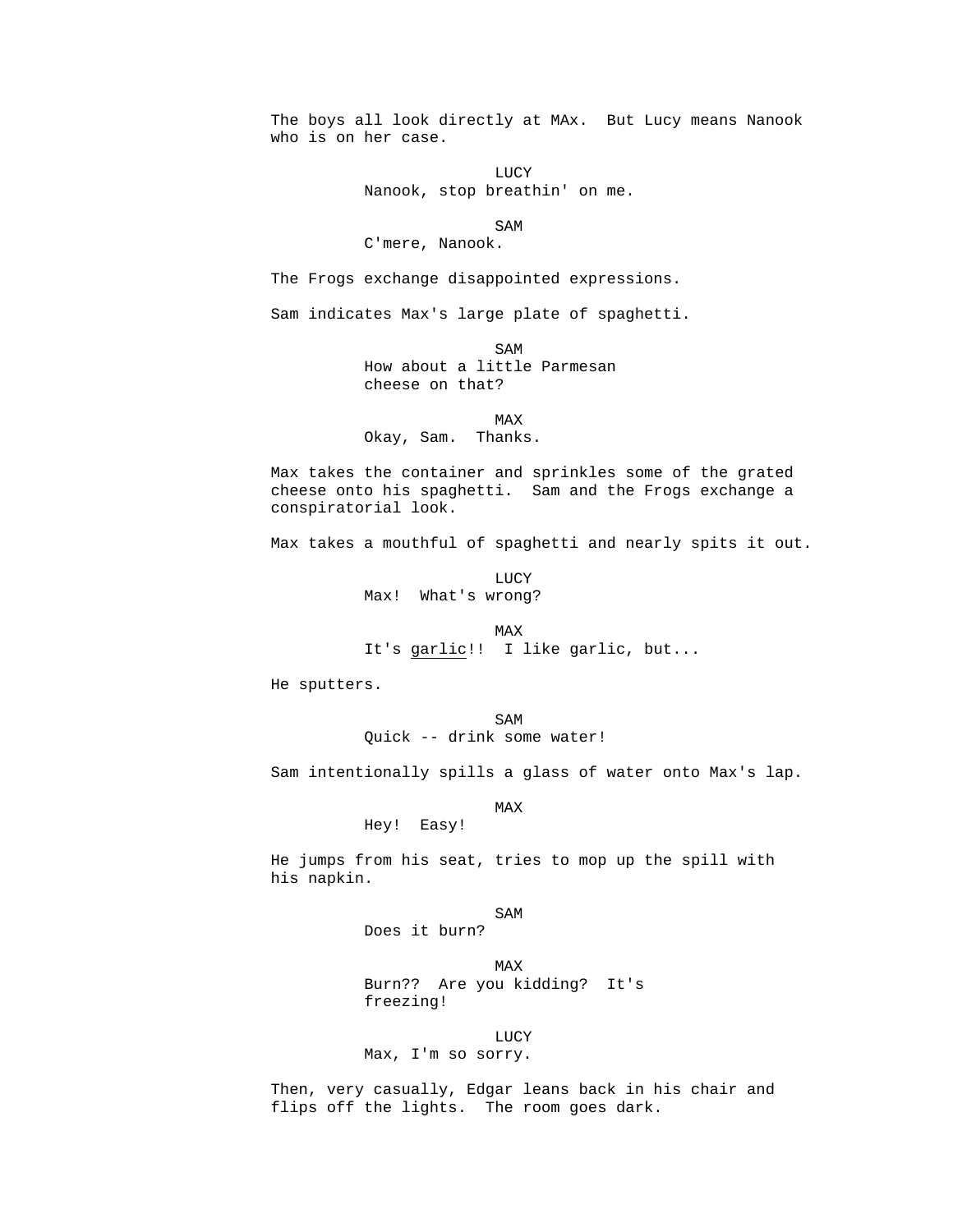LUCY Oh, no. Now what?

SAM SAME SAME SAME SAMPLE SAMPLE SAMPLE SAMPLE SAMPLE SAMPLE SAMPLE SAMPLE SAMPLE SAMPLE SAMPLE SAMPLE SAMPLE SAMPLE SAMPLE SAMPLE SAMPLE SAMPLE SAMPLE SAMPLE SAMPLE SAMPLE SAMPLE SAMPLE SAMPLE SAMPLE SAMPLE SAMPLE SAMPLE Must be a circuit breaker.

> We hear SCUFFLING of FEET, CHAIRS MOVING, people BUMPING into each other in the dark.

en de la contradición de la contradición de la contradición de la contradición de la contradición de la contradición de la contradición de la contradición de la contradición de la contradición de la contradición de la cont (in a whisper) He's not glowing.

SAM SAME SAME SAME SAMPLE SAMPLE SAMPLE SAMPLE SAMPLE SAMPLE SAMPLE SAMPLE SAMPLE SAMPLE SAMPLE SAMPLE SAMPLE SAMPLE SAMPLE SAMPLE SAMPLE SAMPLE SAMPLE SAMPLE SAMPLE SAMPLE SAMPLE SAMPLE SAMPLE SAMPLE SAMPLE SAMPLE SAMPLE (whispering) Hit the lights again.

> And when the lights come back... Sam is holding a mirror to Max's face.

 Startled at being confronted unexpectedly with his own reflection, Max YELLS. Sam and the Frogs all look into the mirror -- annoyed to see that Max is producing a reflection.

**LUCY**  Sam! What's gotten into you tonight?!

Max gets up from the table.

MAX NEWSFILM CONTROL IN THE MAX I think I know what's going on here.

EDGAR

You do?!

**MAX**  Sure. I understand what you're thinking, Sam. But you're wrong.

SAM SAME SAME SAME SAMPLE SAMPLE SAMPLE SAMPLE SAMPLE SAMPLE SAMPLE SAMPLE SAMPLE SAMPLE SAMPLE SAMPLE SAMPLE SAMPLE SAMPLE SAMPLE SAMPLE SAMPLE SAMPLE SAMPLE SAMPLE SAMPLE SAMPLE SAMPLE SAMPLE SAMPLE SAMPLE SAMPLE SAMPLE

I am?

**MAX**  Yeah. I'm not trying to replace your Dad... or steal your Mom. I just want to be your friend.

> Sam looks a little shame-faced. But not the Frogs. Lucy follows Max to the:

142 ENTRYWAY 142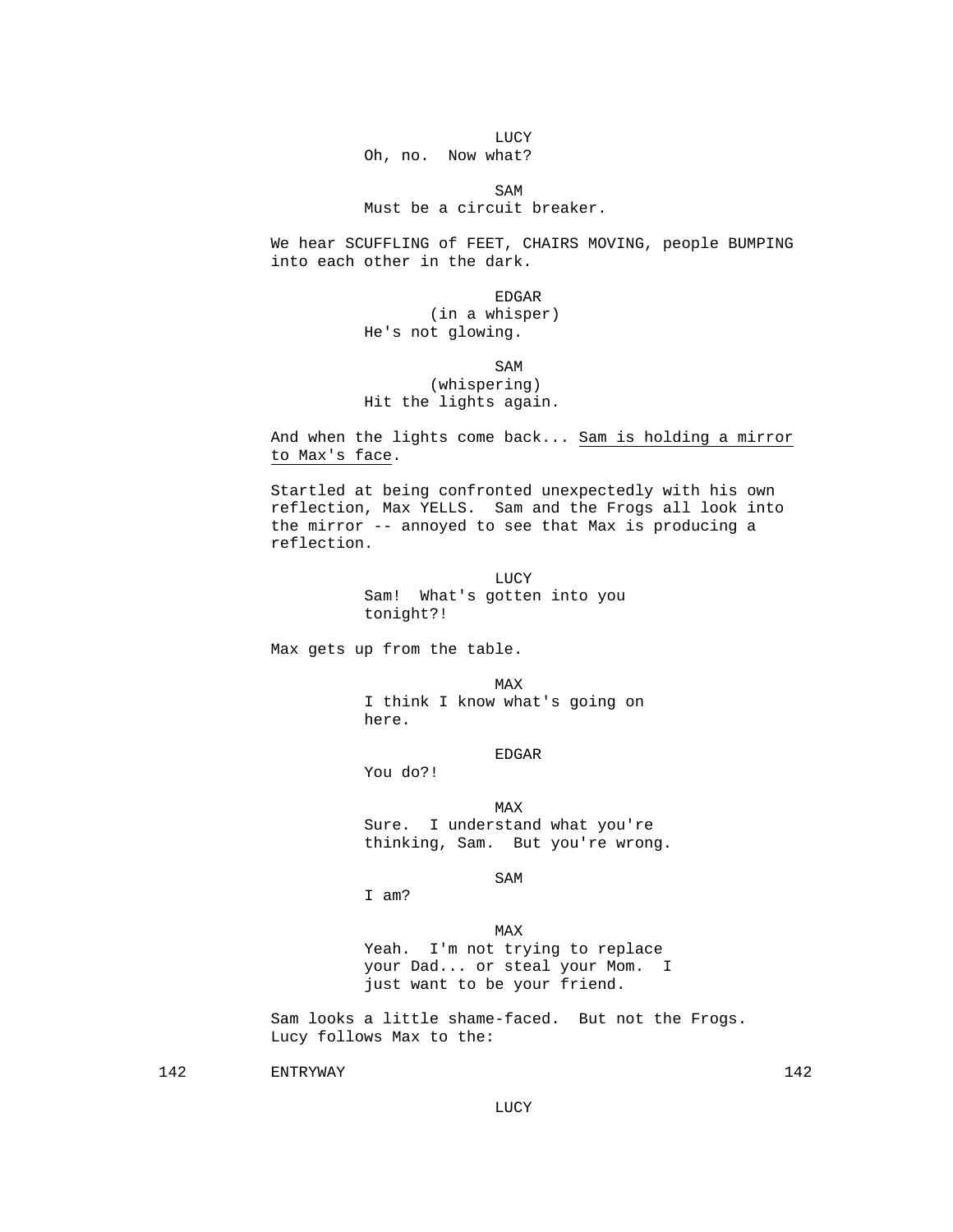I'm really sorry, Max.

for two.

**MAX**  Our batting average isn't very good is it? So far we're zero

**LUCY**  I don't understand Sam. He's just not like this.

**MAX**  Boys Sam's age need a good deal of discipline, or they walk all over you.

 LUCY (defensively) He doesn't walk all over me.

**MAX** 

 (sweetly) I don't want to fight with you, Lucy. Come on. Let's give it one more try. (beat) Dinner at my house, tomorrow night. I'm cooking.

143 EXT. BOARDWALK - NIGHT 143 143

 Michael is looking for Star, but he chances upon the Lost Boys instead. David has his back to him. Michael comes up behind him and spins David forcefully around.

MICHAEL

Where is she?!

DAVID

Hey, take it easy.

 MICHAEL Where's Star, David?!

 DAVID If you ever want to see Star again, then you better come with us.

David gets on his bike. Michael is forced to follow.

144 EXT. WOODS - NIGHT

 The motorbikes pull up and park. Everyone climbs off and begins to climb the high trees. David waits to be last. He gestures for Michael to climb.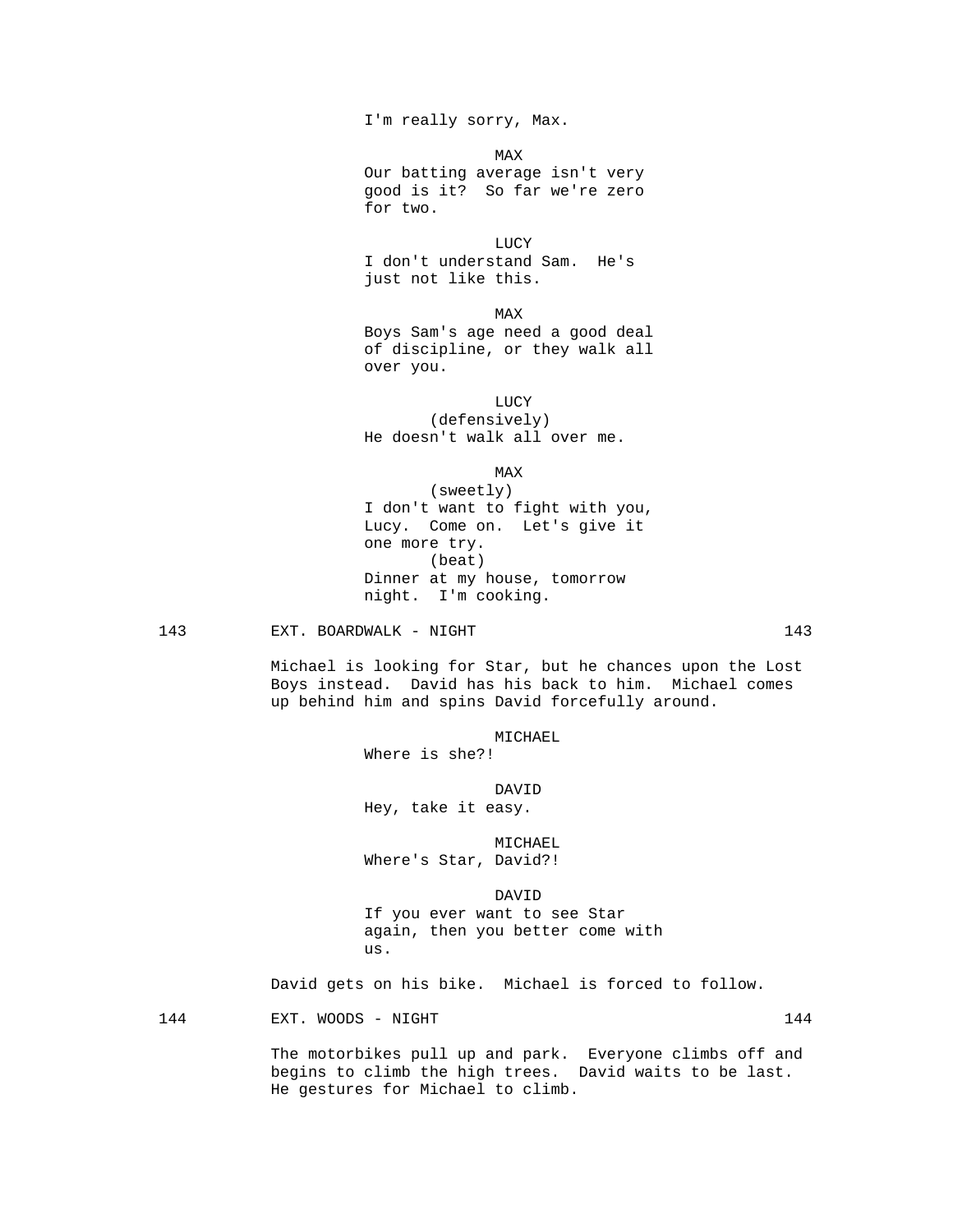# MICHAEL What is this, David?

 DAVID You're one of us, now -- aren't you?

Michael hesitates.

 DAVID You'll never see Star again if you're not.

> Michael looks at David for a beat, then begins to climb the tree. David follows him up.

145 CAMERA RISES OVER THE TREE TOPS 145

 to reveal Greg and the Surf Nazis camping in the distance. They have a fire going. They're drinking beer and smoking dope and laughing with their girlfriends.

THE LOST BOYS

watch them from their vantage point high up in the tree.

What happens next happens fast. It's confusing and disorienting. Much is suggested, but little is shown.

### 146 ANOTHER ANGLE 146

 The Lost Boys swoop out of the trees and attach the Surf Nazis. Mostly, we just HEAR the NOISE and see shadows.

THE SURF NAZIS

 react in horror and confusion. CAMERA FINDS Greg running into the water. David attacks viciously.

 DAVID Hey, dude. My beach, my wave.

147 MICHAEL 147

 stay behind in the tree. He witnesses the attack, but doesn't join in. From the expression on his face, we know that it is a horrible spectacle to behold.

 He turns his face away. He looks like he wants to puke. Sweat beads up on his forehead and the color drains from his face. His breathing becomes heavy and his heart begins to POUND POWERFULLY in his chest. The vampire in him takes over and as the Lost Boys shout his name, he feels compelled to join them, but he resists with all his strength.

Dazed and frightened, he tries to escape down the tree.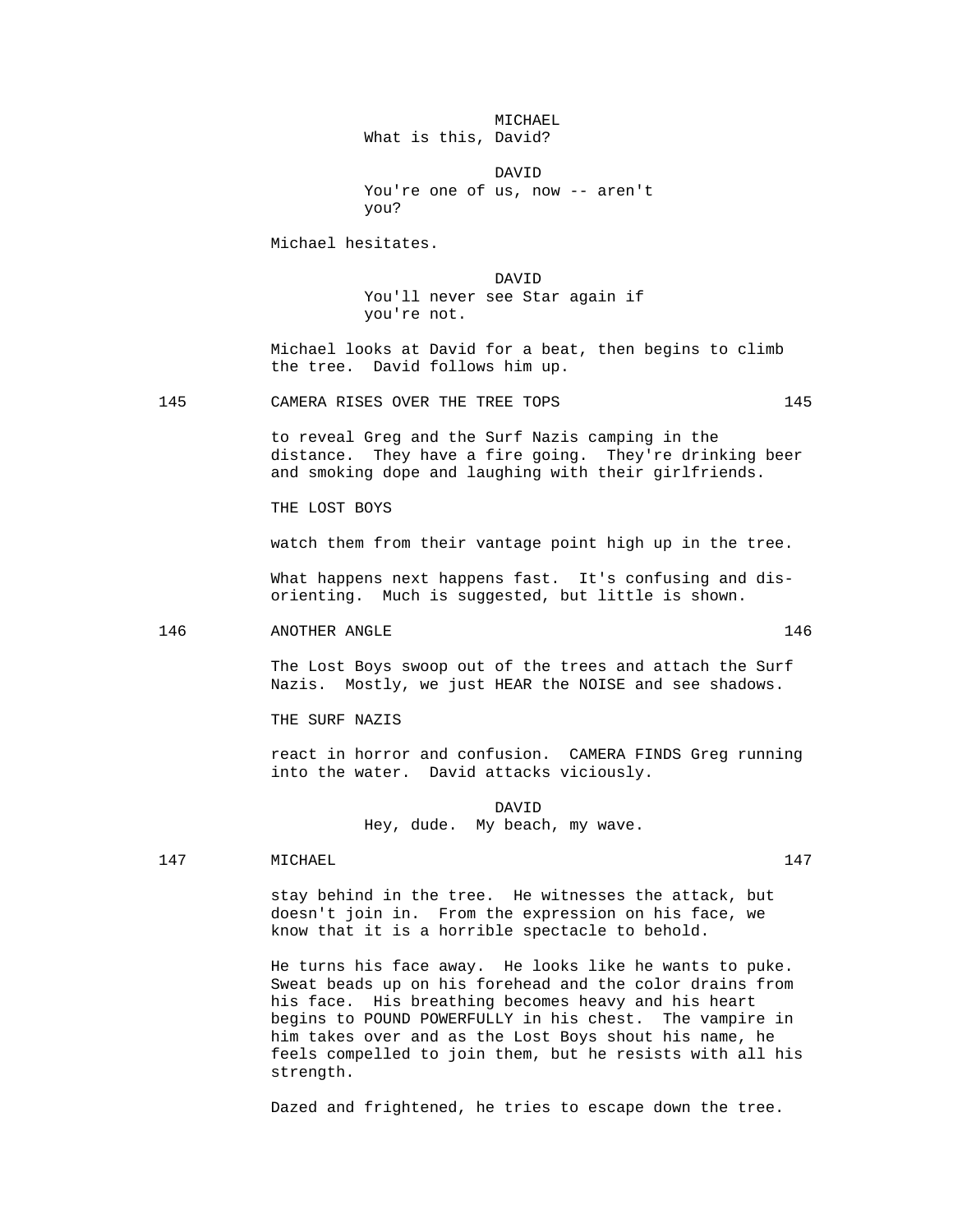All the while the SOUND of the VAMPIRE MASSACRE continues in the distance. He slides gasping and sweating onto the forest floor.

 For a moment, he just lies there looking bewildered. Then: SILENCE. The attack is over.

 Approaching FOOTSTEPS CRUSH leaves and SNAP twigs. Michael waits, unable to move. And...

THE LOST BOYS

 emerge from the shadows wearing eerie, satiated expressions, their eyes glowing dimly. They approach Michael.

> DAVID No you know who we are, Michael... and who you are, too.

David's expression is calm and reassuring.

 DAVID You'll never grow old and you'll never die. (pause) But you must feed.

> Michael glances in horror toward the direction of the Surf Nazi attack. David, Paul, Dwayne, and Marko walk off.

### 148 INT. SAM'S BEDROOM - NIGHT 148

Michael..?

 All is dark. CAMERA IS CLOSE ON A PAIR OF BEADY EYES which now reflect the opening of the bedroom door and the entrance of a human form. It comes closer.

### SAM SAME SAME SAMPLE SAMPLE SAMPLE SAMPLE SAMPLE SAMPLE SAMPLE SAMPLE SAMPLE SAMPLE SAMPLE SAMPLE SAMPLE SAMPL

 Sam turns on the light -- and we see that the "beady eyes" belong to one of Grandpa's mounted owls.

SAM SAME SAME SAME SAMPLE SAMPLE SAMPLE SAMPLE SAMPLE SAMPLE SAMPLE SAMPLE SAMPLE SAMPLE SAMPLE SAMPLE SAMPLE SAMPLE SAMPLE SAMPLE SAMPLE SAMPLE SAMPLE SAMPLE SAMPLE SAMPLE SAMPLE SAMPLE SAMPLE SAMPLE SAMPLE SAMPLE SAMPLE I wish he'd stop giving me these things.

> Sam opens the closet, we see about a half-dozen other mounted creatures on the shelves. He tosses in the owl.

> > MICHAEL

I know everything.

Then: From outside the window --

STAR

Michael! Michael!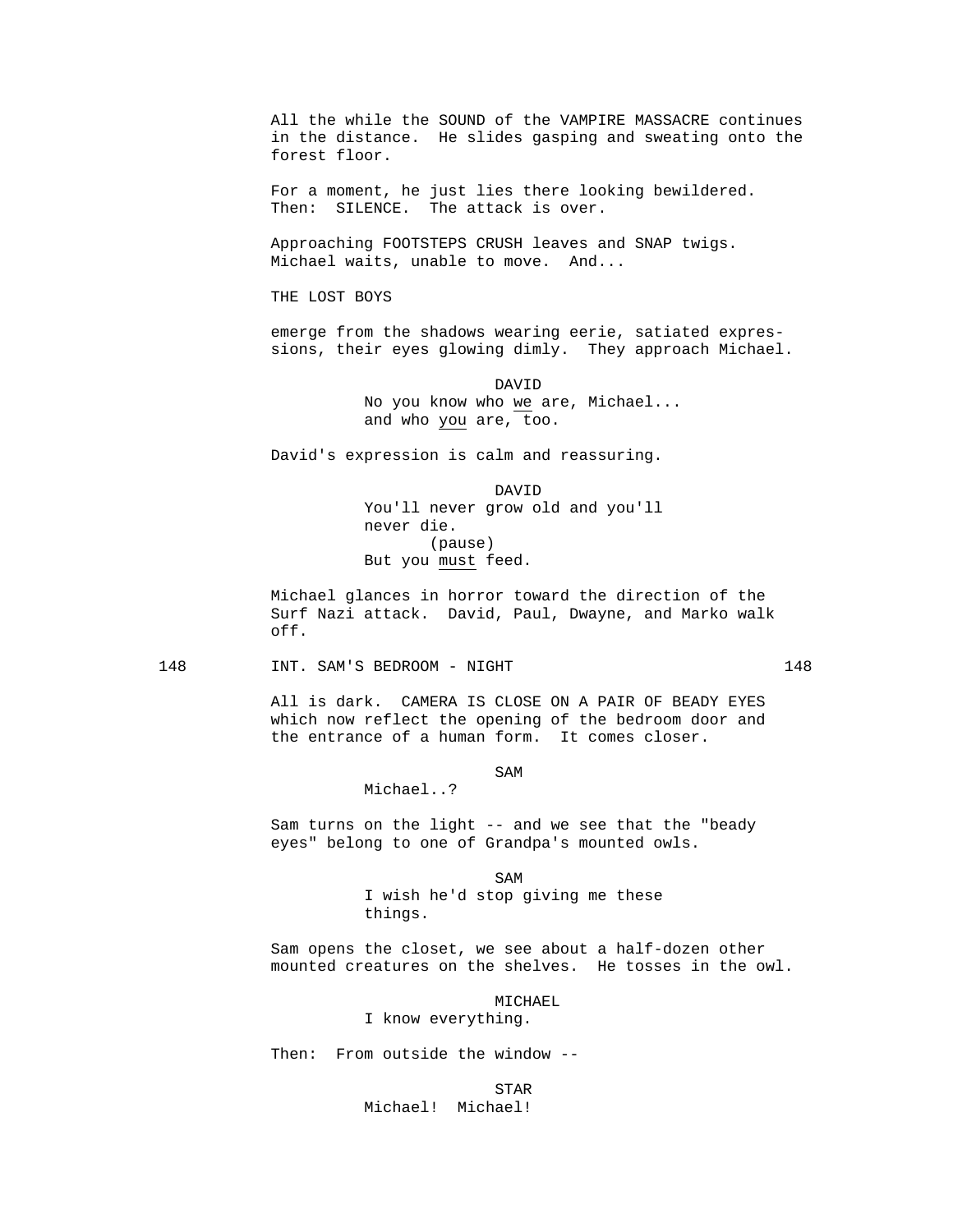Sam and Michael go to the window and look out. Star is standing in the yard, in the moonlight.

SAM SAME SAME SAME SAMPLE SAMPLE SAMPLE SAMPLE SAMPLE SAMPLE SAMPLE SAMPLE SAMPLE SAMPLE SAMPLE SAMPLE SAMPLE SAMPLE SAMPLE SAMPLE SAMPLE SAMPLE SAMPLE SAMPLE SAMPLE SAMPLE SAMPLE SAMPLE SAMPLE SAMPLE SAMPLE SAMPLE SAMPLE It's that girl from the boardwalk. Is she one of them?

MICHAEL

I don't know.

Okay.

**STAR**  I have to talk to you. Can I come up?

MICHAEL

Michael turns from the window, races out the door into

the hallway. He is about to go down the stairs when:

SAM SAME SAME SAME SAMPLE SAMPLE SAMPLE SAMPLE SAMPLE SAMPLE SAMPLE SAMPLE SAMPLE SAMPLE SAMPLE SAMPLE SAMPLE SAMPLE SAMPLE SAMPLE SAMPLE SAMPLE SAMPLE SAMPLE SAMPLE SAMPLE SAMPLE SAMPLE SAMPLE SAMPLE SAMPLE SAMPLE SAMPLE She's one of them!

> Michael turns -- and sees Star standing in the bedroom doorway. She has obviously flown up and Sam is freaked.

> > MICHAEL Do you know where David took me tonight, Star? Do you?!

STAR

 Yes... and I'm to blame for it. If you hadn't met me... if I hadn't liked you... I tried to warn you...

 MICHAEL That night in the cave -- that wasn't wine they gave me to drink... it was blood! David's blood. (beat) I'm one of them, Star! I'm just like them!

 STAR Not yet... You're like Laddie and me... Half-vampires... You're not a full vampire until you've made your first kill... You were supposed to be mine... but I couldn't, Michael.

MICHAEL

Why not?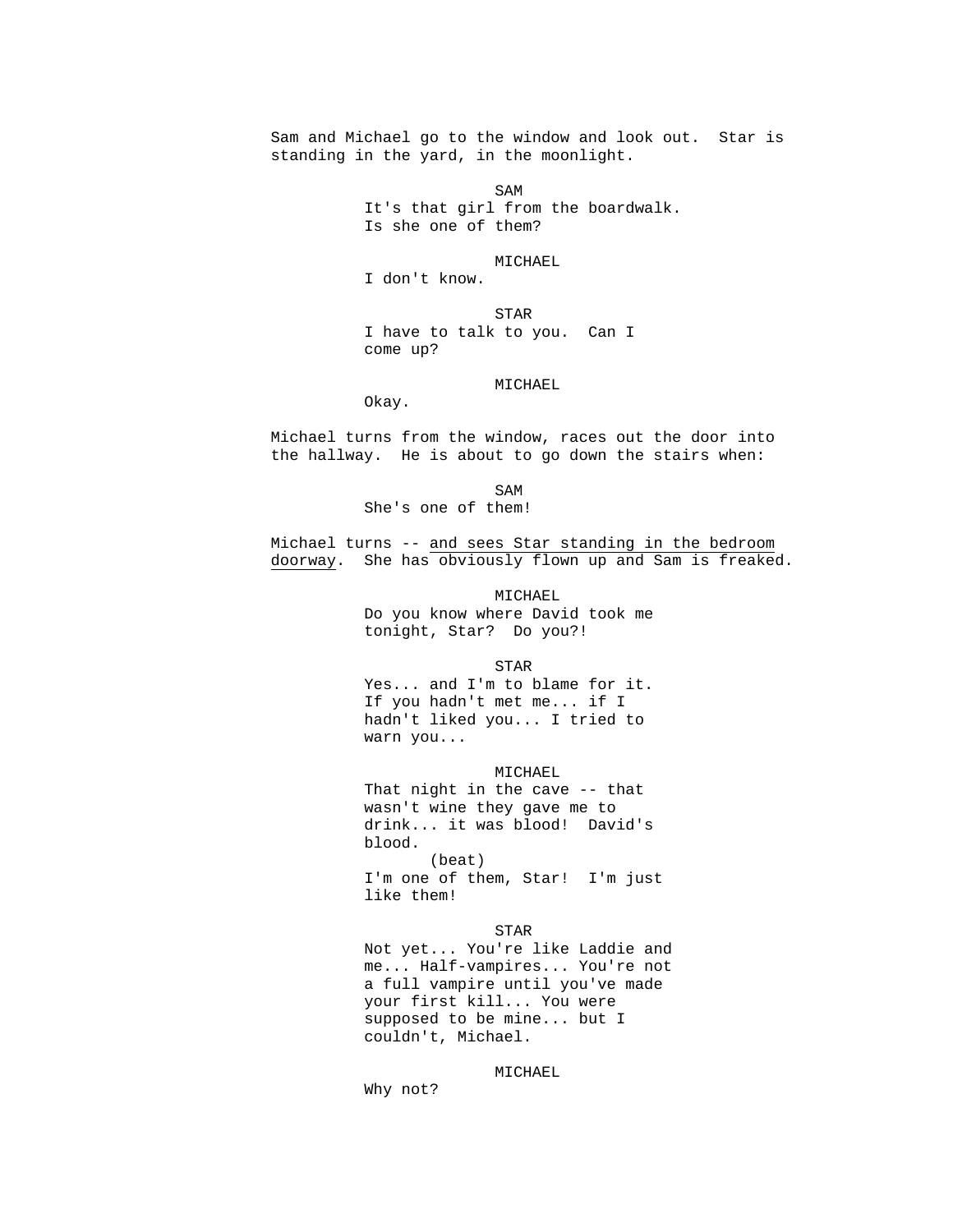**STAR**  Because I love you... MICHAEL Then it's not too late for us... **STAR**  It's not too late for you to be saved... but each night... it becomes harder and harder for me to resist killing... MICHAEL I know, I've felt it... **STAR**  I'm weak... Soon I'll need to feed. Sam gulps as Michael kisses her. Star senses something and gets frightened. STAR David's looking for me... I have to go. MICHAEL You're not going anywhere... (turning) Sam... In a wink, Star is gone... out the window. We don't even see her leave. Michael and Sam lean out after her. MICHAEL Star. SAM SAME SAME SAMPLE SAMPLE SAMPLE SAMPLE SAMPLE SAMPLE SAMPLE SAMPLE SAMPLE SAMPLE SAMPLE SAMPLE SAMPLE SAMPL (calling after her) Don't kill anybody until we get back to you... Sam goes for the phone. MICHAEL Who are you calling? SAM SAME SAME SAME SAMPLE SAMPLE SAMPLE SAMPLE SAMPLE SAMPLE SAMPLE SAMPLE SAMPLE SAMPLE SAMPLE SAMPLE SAMPLE SAMPLE SAMPLE SAMPLE SAMPLE SAMPLE SAMPLE SAMPLE SAMPLE SAMPLE SAMPLE SAMPLE SAMPLE SAMPLE SAMPLE SAMPLE SAMPLE The Marines. 149 INT. LIVING ROOM - NEXT MORNING 149 Sam opens the door and the Frogs enter.

> EDGAR Okay. Where's Nosferatu?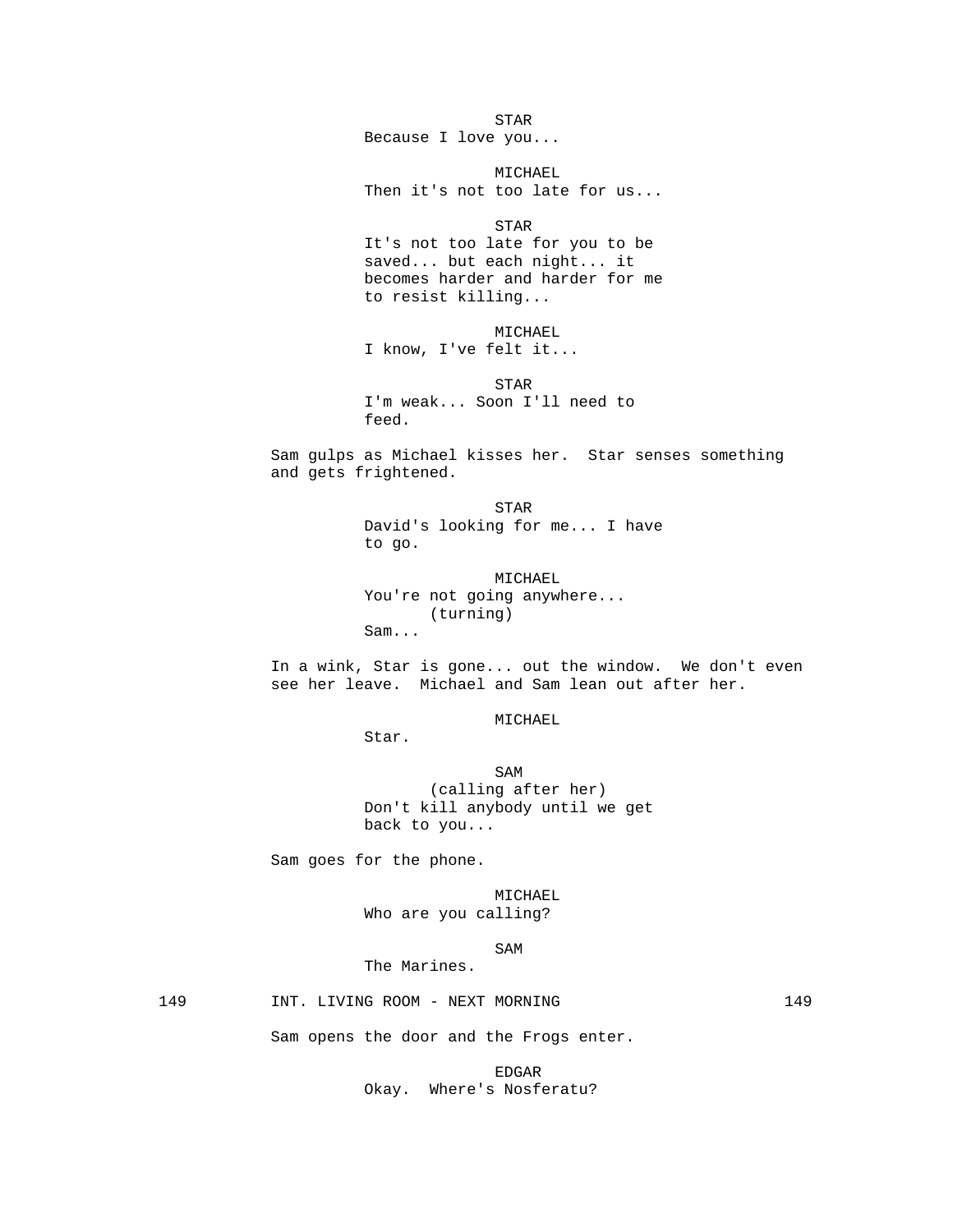en de la contradición de la contradición de la contradición de la contradición de la contradición de la contradición de la contradición de la contradición de la contradición de la contradición de la contradición de la cont The Prince of Darkness.

 ALAN The nightcrawler. The bloodsucker.

en de la contradición de la contradición de la contradición de la contradición de la contradición de la contradición de la contradición de la contradición de la contradición de la contradición de la contradición de la cont

El Vampiro.

SAM SAME SAME SAME SAMPLE SAMPLE SAMPLE SAMPLE SAMPLE SAMPLE SAMPLE SAMPLE SAMPLE SAMPLE SAMPLE SAMPLE SAMPLE SAMPLE SAMPLE SAMPLE SAMPLE SAMPLE SAMPLE SAMPLE SAMPLE SAMPLE SAMPLE SAMPLE SAMPLE SAMPLE SAMPLE SAMPLE SAMPLE

 (shouting) They're here Michael, come down here!

 Michael comes down the stairs looking weak and fragile. Dark glasses perched upon an ashen face.

> EDGAR This guy looks more like a zombie.

 Alan reaches into his backpack and pulls out a sharpened stake.

 ALAN Should I run him through?

en de la contradición de la contradición de la contradición de la contradición de la contradición de la contradición de la contradición de la contradición de la contradición de la contradición de la contradición de la cont I've only got one question for you, and I want an honest answer. Have you taken any human victims yet?

> MICHAEL Of course not!

 EDGAR If you're telling the truth, it means we can save you.

SAM SAME SAME SAME SAMPLE SAMPLE SAMPLE SAMPLE SAMPLE SAMPLE SAMPLE SAMPLE SAMPLE SAMPLE SAMPLE SAMPLE SAMPLE SAMPLE SAMPLE SAMPLE SAMPLE SAMPLE SAMPLE SAMPLE SAMPLE SAMPLE SAMPLE SAMPLE SAMPLE SAMPLE SAMPLE SAMPLE SAMPLE He's telling the truth! (beat)

Aren't you, Michael?

en de la contradición de la contradición de la contradición de la contradición de la contradición de la contradición de la contradición de la contradición de la contradición de la contradición de la contradición de la cont To free you, we must destroy the leader of the vampires.

David.

MICHAEL

 EDGAR I don't want names! Just lead me to him. Where's their nest?

 MICHAEL I'll take you there.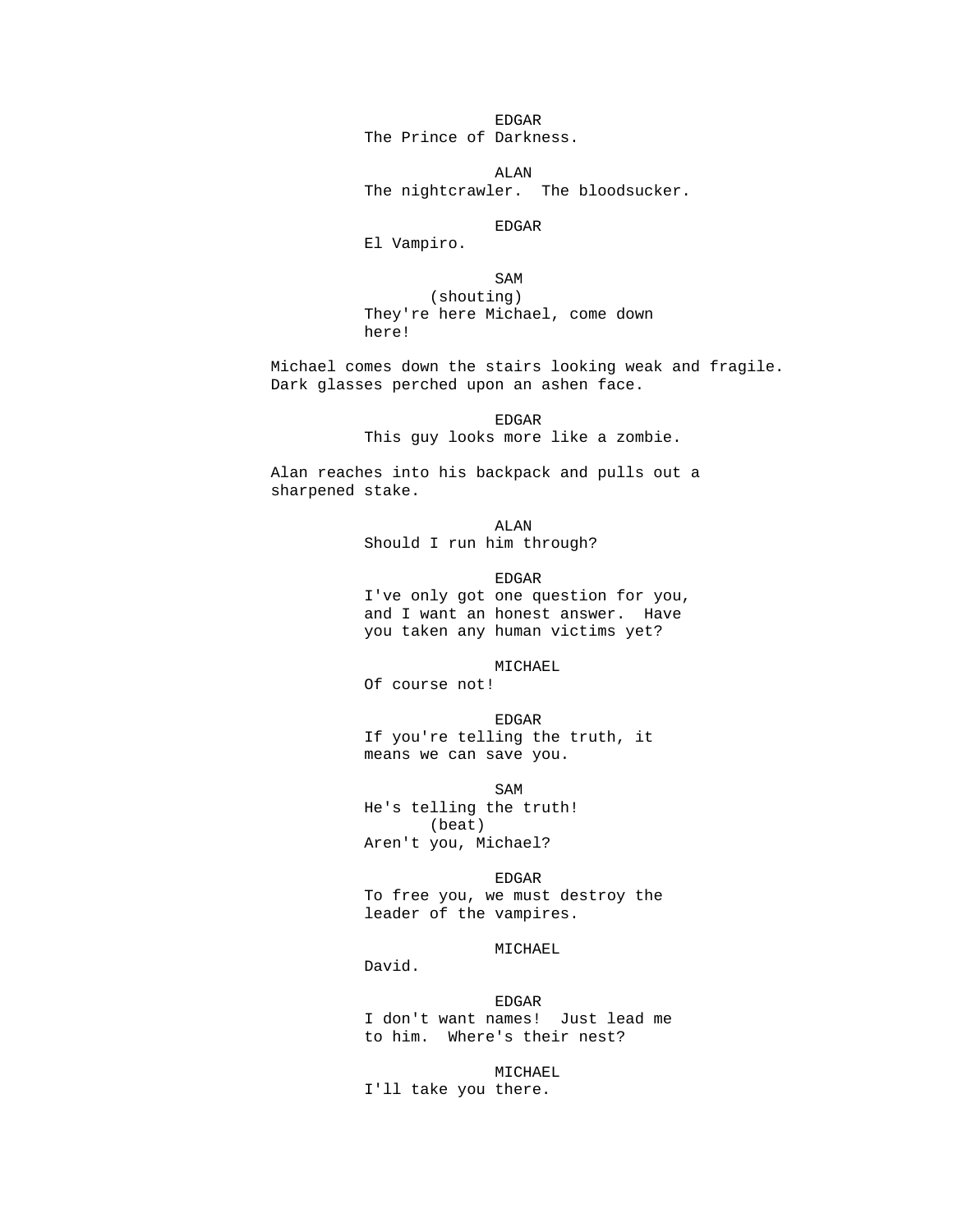ALAN You can barely stand up. Besides... We can't trust you. You're practically one of them.

Michael grabs Edgar by the arm.

 MICHAEL I said, I'll take you there. Nobody's going near Star without me.

 EDGAR Okay, okay.

Michael releases his grip. Edgar rubs his arm.

en de la contradición de la contradición de la contradición de la contradición de la contradición de la contradición de la contradición de la contradición de la contradición de la contradición de la contradición de la cont Vampires have such rotten tempers.

150 EXT. GRANDPA'S HOUSE - DAY 150

 We are far out in the fields as Grandpa puts in fence posts from the back of his pickup. He turns as he hears his prize Chevy SQUEEL BACKWARD OUT OF THE GARAGE. Sam leans out of the car yelling.

SAM SAME SAME SAMPLE SAMPLE SAMPLE SAMPLE SAMPLE SAMPLE SAMPLE SAMPLE SAMPLE SAMPLE SAMPLE SAMPLE SAMPLE SAMPL Grandpa, okay if we borrow the car?

Before he can answer, the CAR SHOOTS OFF TOWARD TOWN.

151 EXT. SANTA CARLA STREET - MIDDLE OF TOWN - DAY 151

The Chevy pulls up to a stop sign -- then doesn't move.

152 INT. THE CHEVY 152

 This is why: Michael has fallen asleep at the wheel, his chin touches his chest.

 A car behind HONKS. Michael wakes up an continues driving. Edgar warns Michael.

> EDGAR Just so you know: If you try to stop us, or vamp-out in any way, I'll stake you without thinking twice about it.

SAM SAME SAME SAME SAMPLE SAMPLE SAMPLE SAMPLE SAMPLE SAMPLE SAMPLE SAMPLE SAMPLE SAMPLE SAMPLE SAMPLE SAMPLE

Chill out Edgar.

153 EXT. CAVE/LOBBY ENTRANCE - DAY 153

The Chevy pulls up an parks. Everyone piles out. The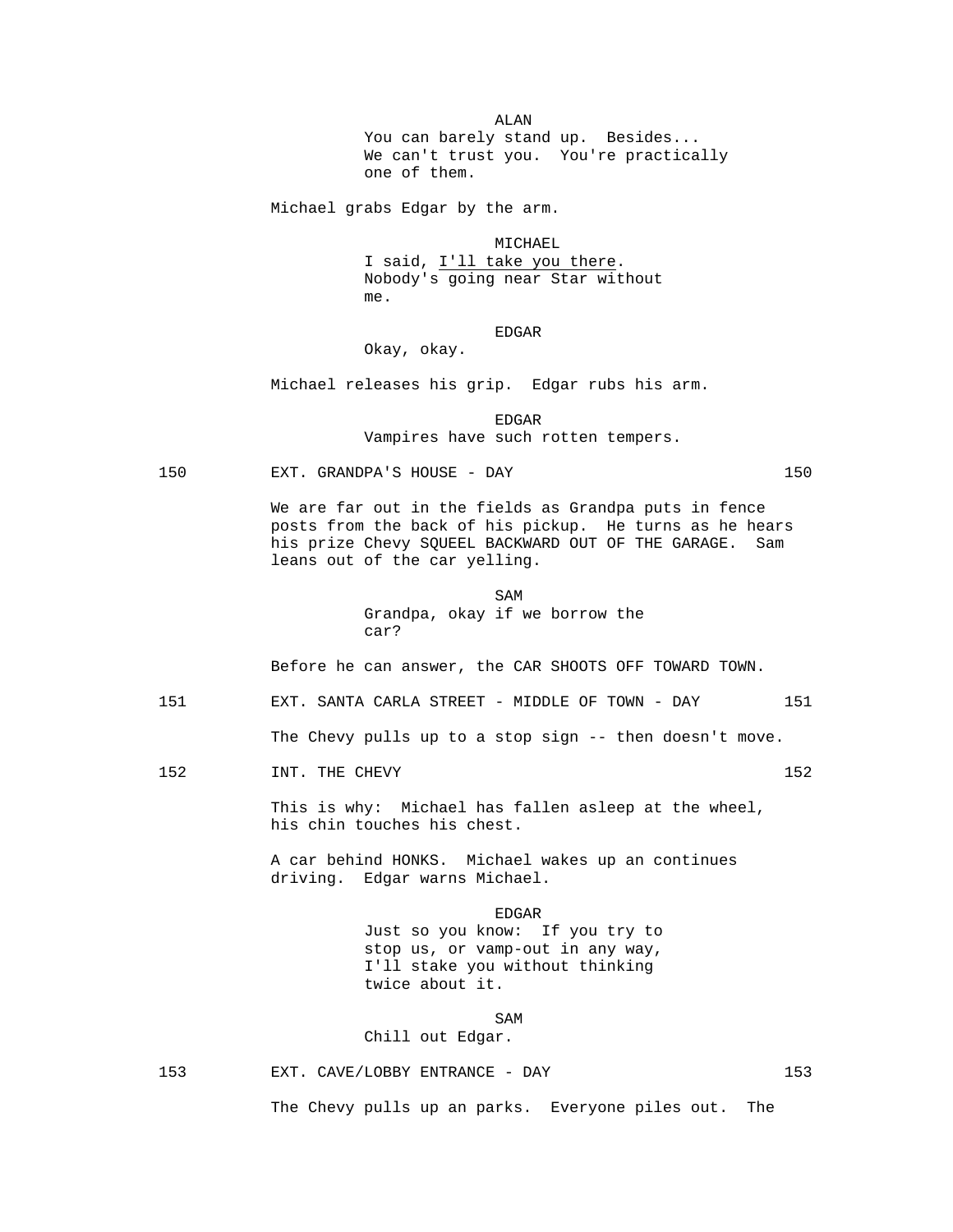Frogs wear knapsacks in which they carry flashlights and stakes.

### MICHAEL

Down there.

 The Frogs charge ahead down the old stairs. Michael seems to stumble. Sam supports him.

> MICHAEL Sam... if something happens to me. If I don't have the strength to go on, promise me you won't let them hurt Star.

 Sam swallows hard -- overwhelmed by the possibility of such a responsibility.

154 INT. THE LOBBY/CAVE - DAY 154

 Edgar and Alan step into the lobby and look around with wide-eyed wonderment. A moment later, Michael and Sam come up behind them. Sam is also amazed by what he sees.

en de la contradición de la contradición de la contradición de la contradición de la contradición de la contradición de la contradición de la contradición de la contradición de la contradición de la contradición de la cont There's got to be a sleeping chamber around here someplace...

> As they search for the entrance to the sleep chamber, Michael goes to the spot where he knows Star will be in the far corner of the lobby.

 Michael bends down to her. She looks like a sleeping angel. He shakes her gently.

> MICHAEL Star. You're coming with me.

 She opens her eyes -- is surprised to see him, but hardly has the strength to show it.

# STAR

 He looks around, sees a long hooded cape draped on the bed.

> MICHAEL You've got to put this on.

STAR

Take laddie.

Michael?

MICHAEL

Huh?

STAR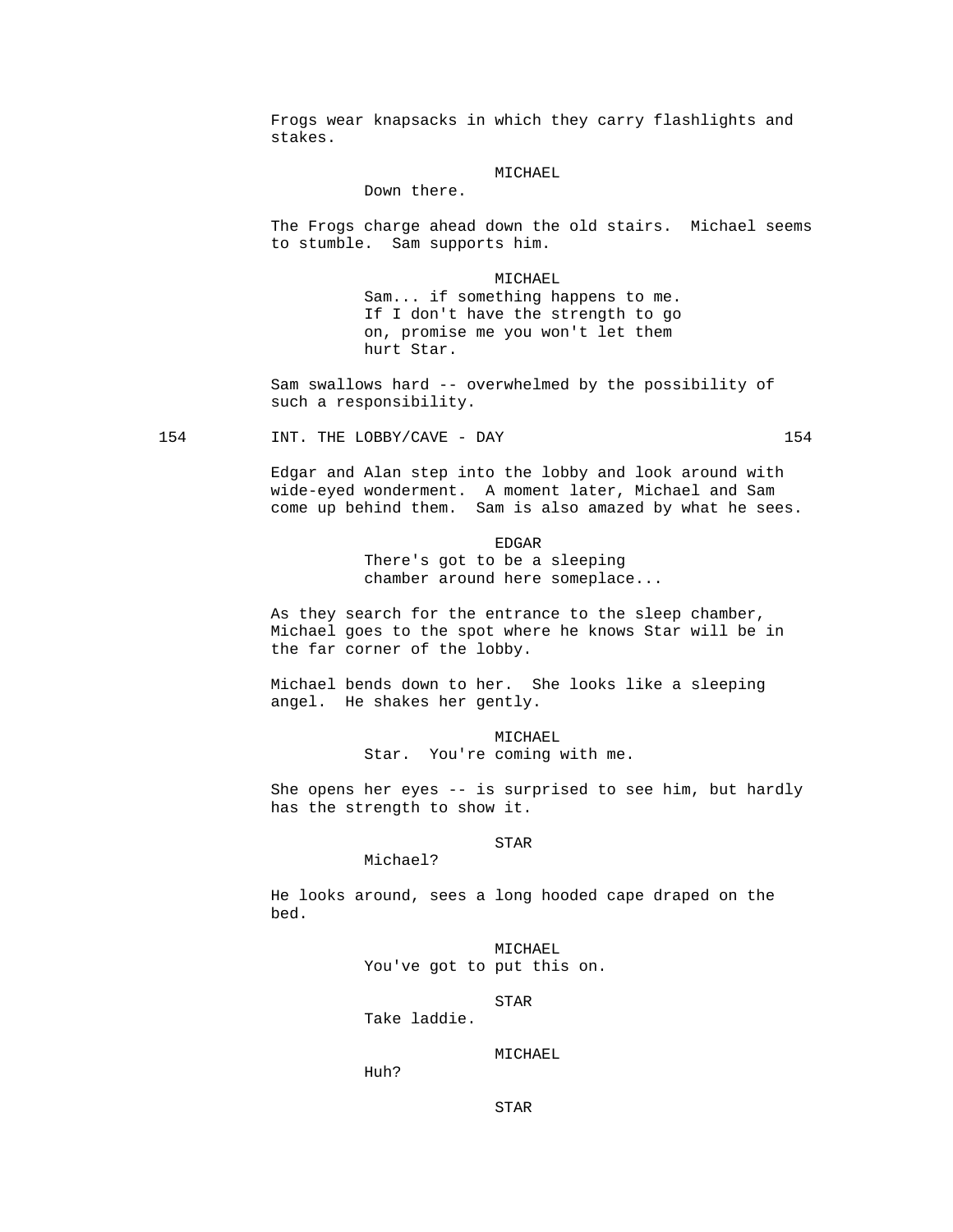### Save Laddie first.

 Michael glances over to where Laddie is sleeping. Star's eyes beseech him. Michael gives in to her wishes. He begins to wrap Laddie (who doesn't awaken) in a blanket.

#### 155 ANOTHER PART OF THE LOBBY 155

 Alan has found something and called Edgar and Sam over. He's pointing to an opening in the top of the grated elevator.

# ALAN Feel it? Feel the draft?

Edgar shines a flashlight up there.

en de la contradición de la contradición de la contradición de la contradición de la contradición de la contradición de la contradición de la contradición de la contradición de la contradición de la contradición de la cont It's an opening, all right. Let's try it. Somebody give me a boost.

156 EXT. THE CAVE - DAY 156

 Michael emerges from the cave with a bundled Laddie in his arms. The sun beats down. Laddie awakens. He looks around with uncomprehending eyes. Michael adjusts the blanket to keep the sun off Laddie's face.

Michael staggers up the old stairs.

# 157 157 INT. TUNNEL WITHIN THE CAVE

 Sam, Edgar and Alan have all entered the tunnel via the elevator and now make their way down its long, dark length.

 FLIES begins to BUZZ around. Sam tries to swat them away.

en de la contradición de la contradición de la contradición de la contradición de la contradición de la contradición de la contradición de la contradición de la contradición de la contradición de la contradición de la cont We're on the right trail. Flies and the undead go together like ham and eggs.

> Alan pulls a can of bug spray from his backpack and sprays the air. Sam coughs.

158 EXT. CAVE - DAY 158

 Michael arrives at the Chevy with Laddie in his arms. He opens the back door and places Laddie on the seat. Laddie remains sound asleep as Michael makes certain that his face is covered and away from the sun.

 Then, turning away from the car, he heads back toward the cave. It is obvious that he is becoming extremely exhausted and rapidly losing strength.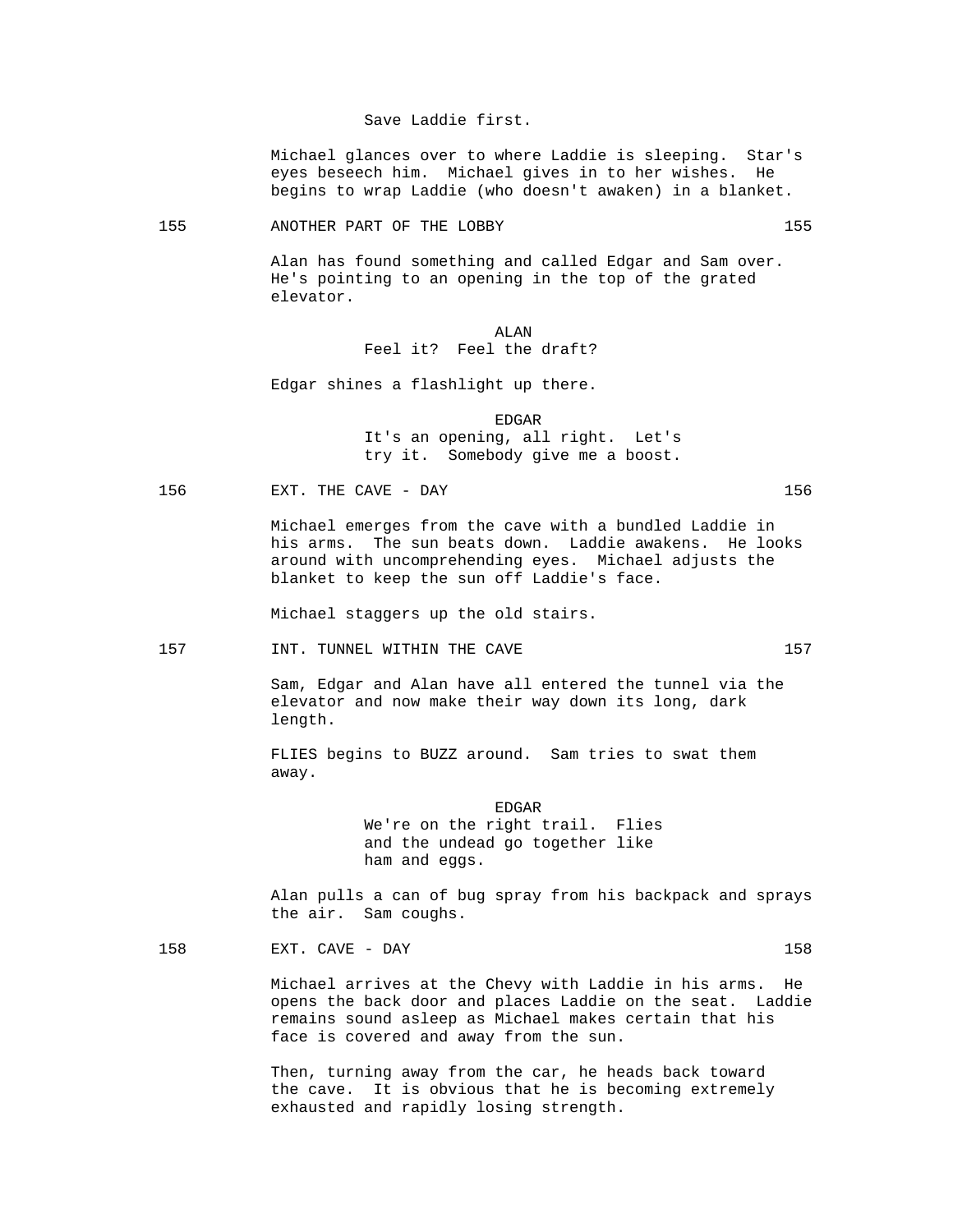# 159 INT. CAVE TUNNEL 2008 159

 Edgar, Alan and Sam are frozen in place with mouths hanging open. We don't know why until the CAMERA PANS DOWN and we see:

#### SKELETONS

 of dead hotel guests, killed in the earthquake. They still wear their period clothes. One holds a suitcase. One wears the bellman's uniform.

THE BOYS

summon their courage and continue on.

160 INT. LOBBY/CAVE 160

 Michael returns for Star. He looks awful. Star reaches out and touches his hand. Michael wraps her in the hooded cape and lifts her.

161 INT. THE TUNNEL 161 NOTE: 161

 The boys reach the end of the tunnel where a large opening awaits them. A biting cold wind blows through the opening and flies BUZZ angrily.

SAM SAME SAME SAME SAMPLE SAMPLE SAMPLE SAMPLE SAMPLE SAMPLE SAMPLE SAMPLE SAMPLE SAMPLE SAMPLE SAMPLE SAMPLE SAMPLE SAMPLE SAMPLE SAMPLE SAMPLE SAMPLE SAMPLE SAMPLE SAMPLE SAMPLE SAMPLE SAMPLE SAMPLE SAMPLE SAMPLE SAMPLE What's that smell!?

en de la contradición de la contradición de la contradición de la contradición de la contradición de la contradición de la contradición de la contradición de la contradición de la contradición de la contradición de la cont Vampires, my friend. Vampires.

They step through the opening into a small cavernous area.

162 INT. PITCH BLACK AREA 162

 Sharp, jagged rock formations protrude up from the chamber floor. A network of webs and mossy vines hang from the ceiling. Somewhere in the distance is the HOLLOW SOUND OF DRIPPING WATER.

THE BOYS

pan their flashlights across the scene -- but find no one.

163 EXT. CAVE - DAY 163

Michael carries Star towards the car. He is weakening.

 His legs buckle and he sinks to his knees. Star's hood falls back revealing her face. Michael finds inspiration in her beauty and struggles to his feet, lurching toward the Chevy.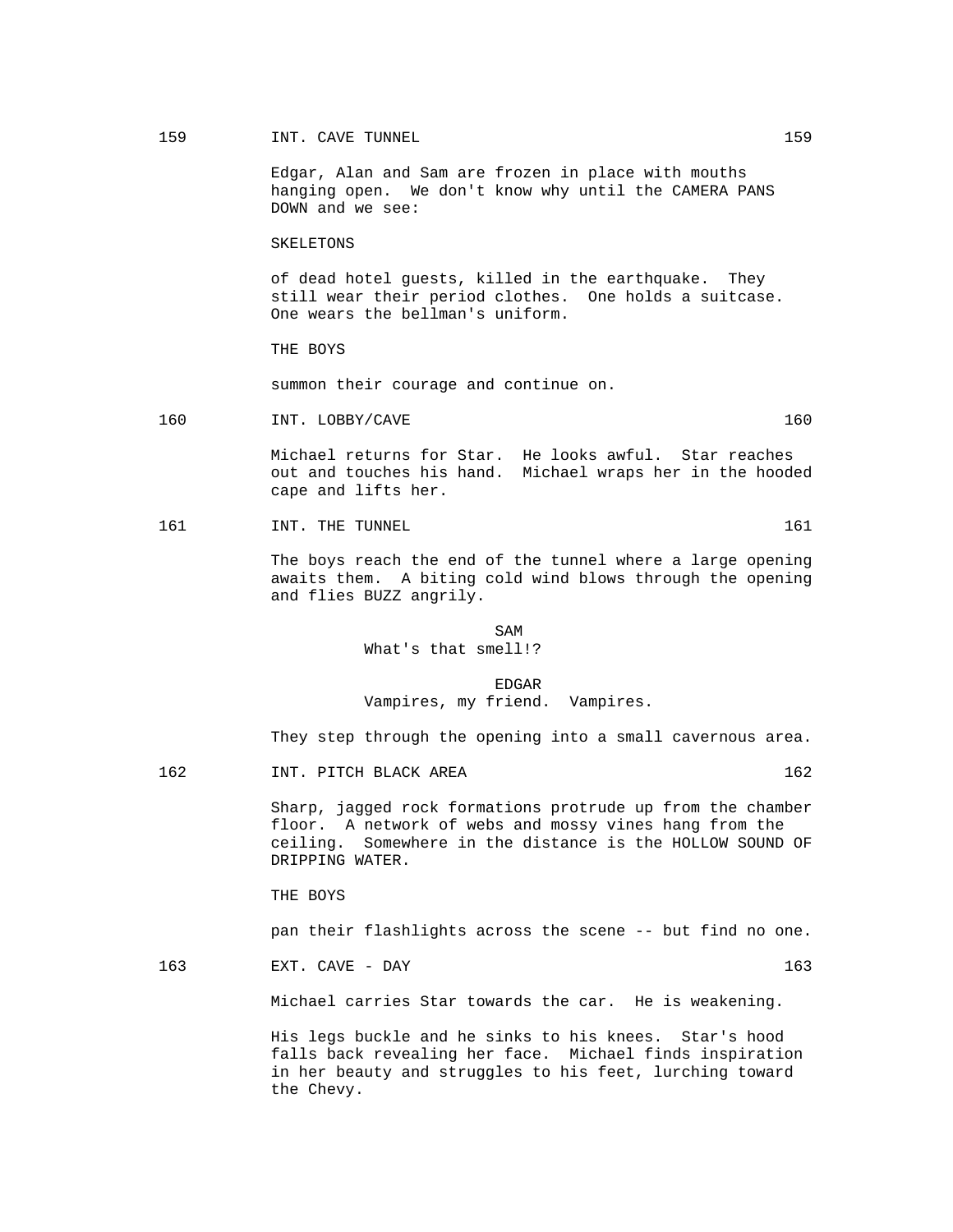Sam and the Frogs find nothing until they shoot their flashlight beams UPWARD. And what they see causes their hearts to skip a beat.

THE LOST BOYS

 hang upside down from the ceiling like great human bats. David is in front, with the others behind him.

ON SAM, EDGAR AND ALAN

SAM SAME SAME SAME SAMPLE SAMPLE SAMPLE SAMPLE SAMPLE SAMPLE SAMPLE SAMPLE SAMPLE SAMPLE SAMPLE SAMPLE SAMPLE I thought they'd be in coffins.

> EDGAR That's exactly what this place is. One great big coffin. (starting to climb) Let's stake 'em.

DAVID'S EYES

 roll open. Yellow and glassy. His voice is from hell. The whole cave shakes.

 DAVID You're all dead! YOU'RE DEAD MEAT!

THE BOYS

 SCREAM and run for their lives. They scramble down the rocky ledge. They cause such a commotion, that the other Lost Boys open their eyes one by one -- glowing red in the darkness of the chamber.

165 THE TUNNEL 2008 THE TUNNEL

 The boys run through the tunnel, past the hotel guest skeletons.

166 LOBBY/CAVE 166

They dash across the lobby.

167 EXT. CAVE 2002 EXT. CAVE

They scramble up the stairs toward the car.

### SAM SAME SAME SAME SAMPLE SAMPLE SAMPLE SAMPLE SAMPLE SAMPLE SAMPLE SAMPLE SAMPLE SAMPLE SAMPLE SAMPLE SAMPLE Michael! Start the car!

168 EXT. BLUFF 2008 EXT. BLUFF 2008 EXT. 2008 EXT. 2008 EXT. 2008 2012 2013

They arrive to find Michael passed out beside the car.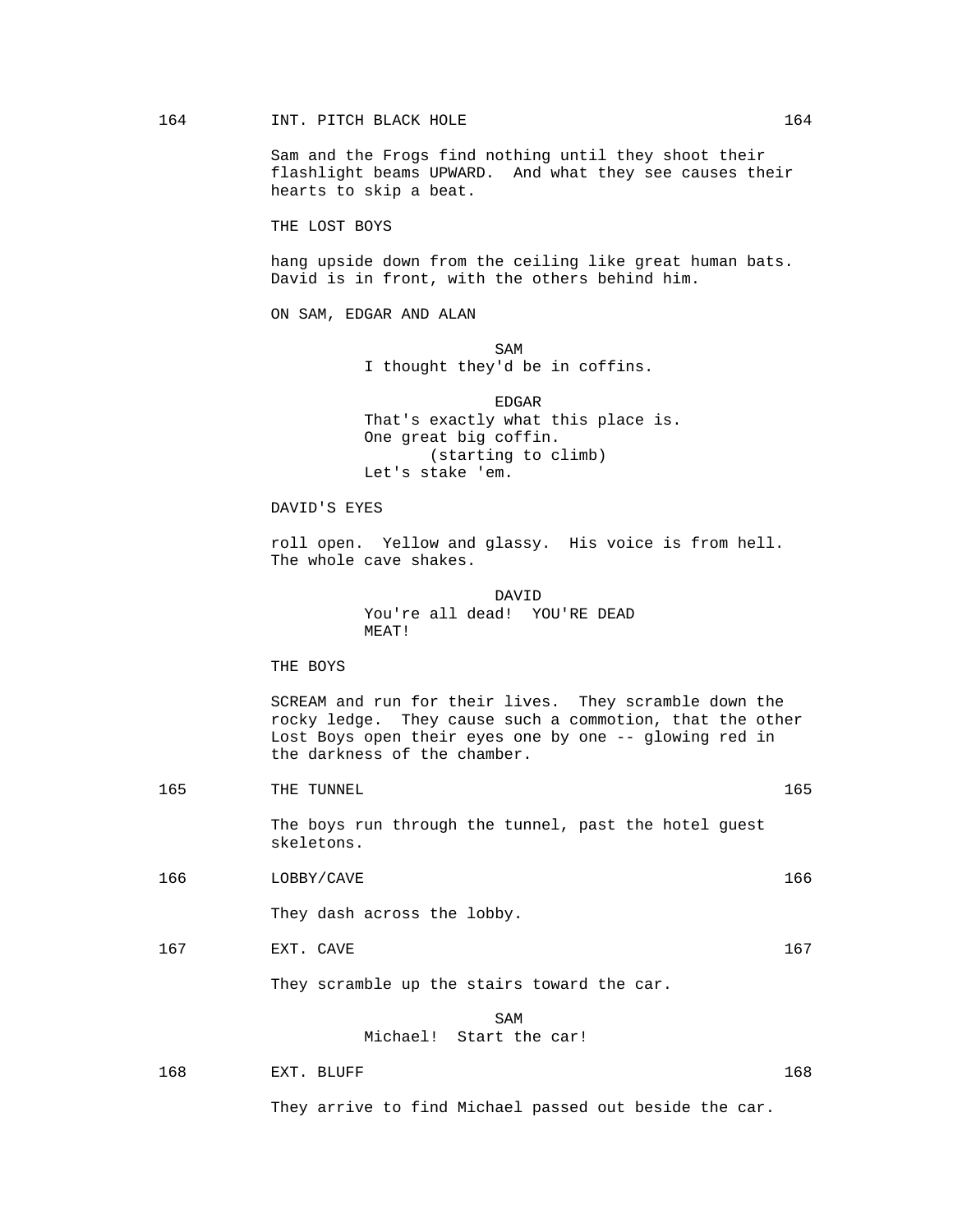Sam and the Frogs shove Michael into the front seat.

SAM SAME SAME SAME SAMPLE SAMPLE SAMPLE SAMPLE SAMPLE SAMPLE SAMPLE SAMPLE SAMPLE SAMPLE SAMPLE SAMPLE SAMPLE I'll have to drive!

 ALAN We don't ride with vampires.

SAM SAME SAME SAME SAMPLE SAMPLE SAMPLE SAMPLE SAMPLE SAMPLE SAMPLE SAMPLE SAMPLE SAMPLE SAMPLE SAMPLE SAMPLE SAMPLE SAMPLE SAMPLE SAMPLE SAMPLE SAMPLE SAMPLE SAMPLE SAMPLE SAMPLE SAMPLE SAMPLE SAMPLE SAMPLE SAMPLE SAMPLE Fine! Stay here!

> Sam hops in behind the wheel. The Frogs look back toward the cave, exchange a look, and decide to make an exception just this once. They leap in.

169 1NT. THE CHEVY 169

 Edgar gets in front next to Michael. Alan gets in back next to Star and Laddie. They find it very distasteful to be this close to vampires.

Sam turns the ignition and the car FIRES UP. Hesitates.

en de la contradición de la contradición de la contradición de la contradición de la contradición de la contradición de la contradición de la contradición de la contradición de la contradición de la contradición de la cont Come on. Burn rubber.

Edgar STOMPS down hard on the gas pedal.

170 EXT. HUDSON'S BLUFF 170 2001 170

 The Chevy ROCKETS backwards toward the cliff. Sam stomps on the brakes.

 TIRES SCREECH. The car comes to a skidding stop in a cloud of dust -- its back fender hanging precariously over the cliff.

171 171 INT. THE CHEVY 171

SAM SAME SAME SAME SAMPLE SAMPLE SAMPLE SAMPLE SAMPLE SAMPLE SAMPLE SAMPLE SAMPLE SAMPLE SAMPLE SAMPLE SAMPLE Burn rubber does not mean warp speed!

INT. THE CHEVY - TRAVELING (LATER)

 ALAN We blew it, Edgar! We lost it!

EDGAR

Shut up!

 ALAN We unraveled in the face of the enemy!

en de la contradición de la contradición de la contradición de la contradición de la contradición de la contradición de la contradición de la contradición de la contradición de la contradición de la contradición de la cont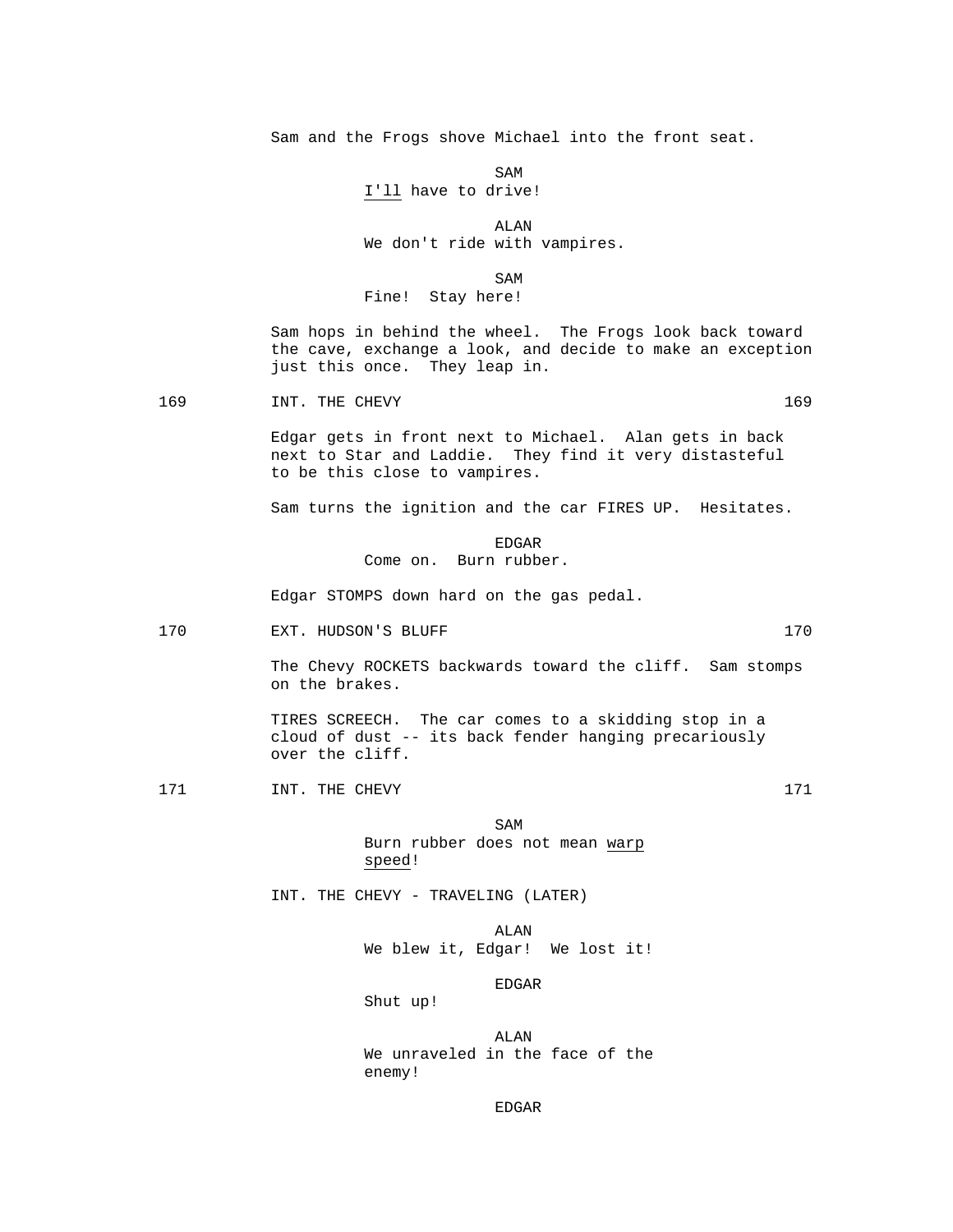They pulled a mind-scramble on us, man! It wasn't our fault! They opened their eyes and talked!

SAM SAME SAME SAME SAMPLE SAMPLE SAMPLE SAMPLE SAMPLE SAMPLE SAMPLE SAMPLE SAMPLE SAMPLE SAMPLE SAMPLE SAMPLE SAMPLE SAMPLE SAMPLE SAMPLE SAMPLE SAMPLE SAMPLE SAMPLE SAMPLE SAMPLE SAMPLE SAMPLE SAMPLE SAMPLE SAMPLE SAMPLE (looking in the rearview) Oh, no...

en de la contradición de la contradición de la contradición de la contradición de la contradición de la contradición de la contradición de la contradición de la contradición de la contradición de la contradición de la cont

What?

SAM SAME SAME SAME SAMPLE SAMPLE SAMPLE SAMPLE SAMPLE SAMPLE SAMPLE SAMPLE SAMPLE SAMPLE SAMPLE SAMPLE SAMPLE There's a cop behind us.

 ALAN Quick! Look older!

Sam gives Alan a look.

 EDGAR This is all we need! To be caught driving without a license... and in the possession of vampires!

 Michael's head slumps against Edgar's shoulder. Edgar pushes him away -- and Michael awakens.

SAM SAME SAME SAMPLE SAMPLE SAMPLE SAMPLE SAMPLE SAMPLE SAMPLE SAMPLE SAMPLE SAMPLE SAMPLE SAMPLE SAMPLE SAMPL Michael! Get behind the wheel.

MICHAEL

Huh?...

 ALAN They're gaining on us!

SAM SAME SAME SAMPLE SAMPLE SAMPLE SAMPLE SAMPLE SAMPLE SAMPLE SAMPLE SAMPLE SAMPLE SAMPLE SAMPLE SAMPLE SAMPL (to Michael) You gotta drive!

> As the Chevy barrels down the highway, Sam and Edgar assist Michael into the driver's seat. There is some pretty dangerous climbing going on in the front seat - and for a moment it appears that no one has actual control of the car.

#### ALAN

Red light!!

 Michael, Sam and Edgar look up to see the stoplight. The Chevy rushes toward it.

SAM SAME SAME SAME SAMPLE SAMPLE SAMPLE SAMPLE SAMPLE SAMPLE SAMPLE SAMPLE SAMPLE SAMPLE SAMPLE SAMPLE SAMPLE Brake, Michael! Brake!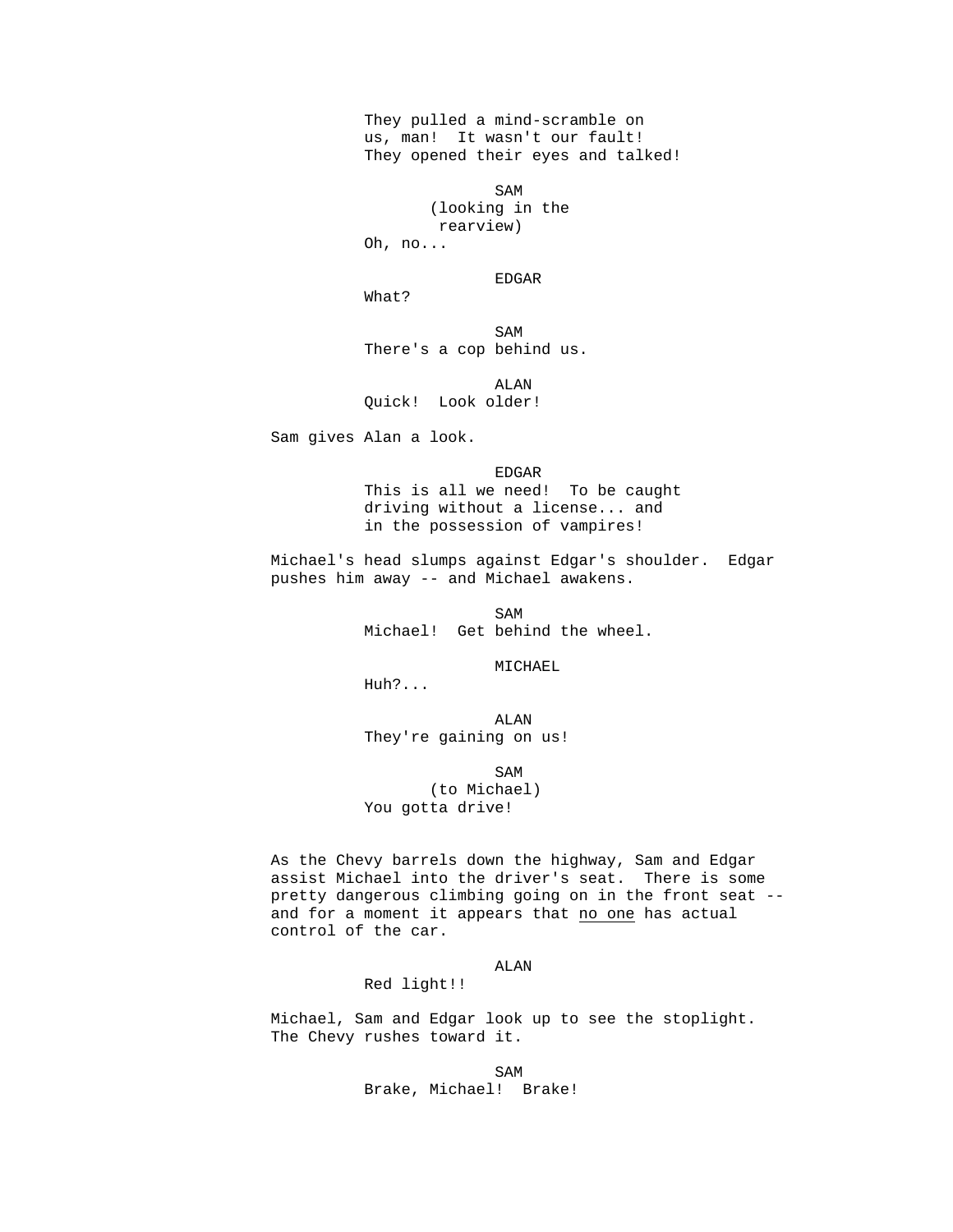Michael -- acting very dopey -- finally hits the brake. But Sam must take control of the steering wheel because Michael's hands keep slipping off.

# 172 THE POLICE CAR PULLS UP BESIDE THEM 172

 The cops look over at the Chevy with a good deal of suspicion.

en de la contradición de la contradición de la contradición de la contradición de la contradición de la contradición de la contradición de la contradición de la contradición de la contradición de la contradición de la cont They're looking at us.

 ALAN They're gonna book us.

#### SAM SAME SAME SAME SAMPLE SAMPLE SAMPLE SAMPLE SAMPLE SAMPLE SAMPLE SAMPLE SAMPLE SAMPLE SAMPLE SAMPLE SAMPLE SAMPLE SAMPLE SAMPLE SAMPLE SAMPLE SAMPLE SAMPLE SAMPLE SAMPLE SAMPLE SAMPLE SAMPLE SAMPLE SAMPLE SAMPLE SAMPLE

 (to Edgar and Alan) Shut up. (to the cops) Uh... excuse me... which way to the Punk Rock Festival? We're the opening act.

 The cops just smile and shake their heads in dismay. The light changes, and the cops speed off.

Everyone in the Chevy breathes a deep sigh of relief.

#### 173 INT. GRANDPA'S HOUSE 173

 All enter. Michael carries Star in his arms. Sam and the Frogs carry Laddie. As they approach the stairs, Nanook comes racing up to them, BARKING loudly.

SAM SAME SAME SAME SAMPLE SAMPLE SAMPLE SAMPLE SAMPLE SAMPLE SAMPLE SAMPLE SAMPLE SAMPLE SAMPLE SAMPLE SAMPLE SAMPLE SAMPLE SAMPLE SAMPLE SAMPLE SAMPLE SAMPLE SAMPLE SAMPLE SAMPLE SAMPLE SAMPLE SAMPLE SAMPLE SAMPLE SAMPLE No, Nanook! Quiet!

> EDGAR Your dog knows flesh-eaters when he smells 'em!

Nanook continues to BARK.

## MICHAEL

Take him outside, Sam!

 Sam grabs Nanook by the collar and leads him away. The others begin to climb the stairs -- when Grandpa appears.

#### GRANDPA

## Michael!

 Everyone freezes in place. Grandpa looks the over. They must certainly be the most curious group of people he's ever seen going up the staircase.

GRANDPA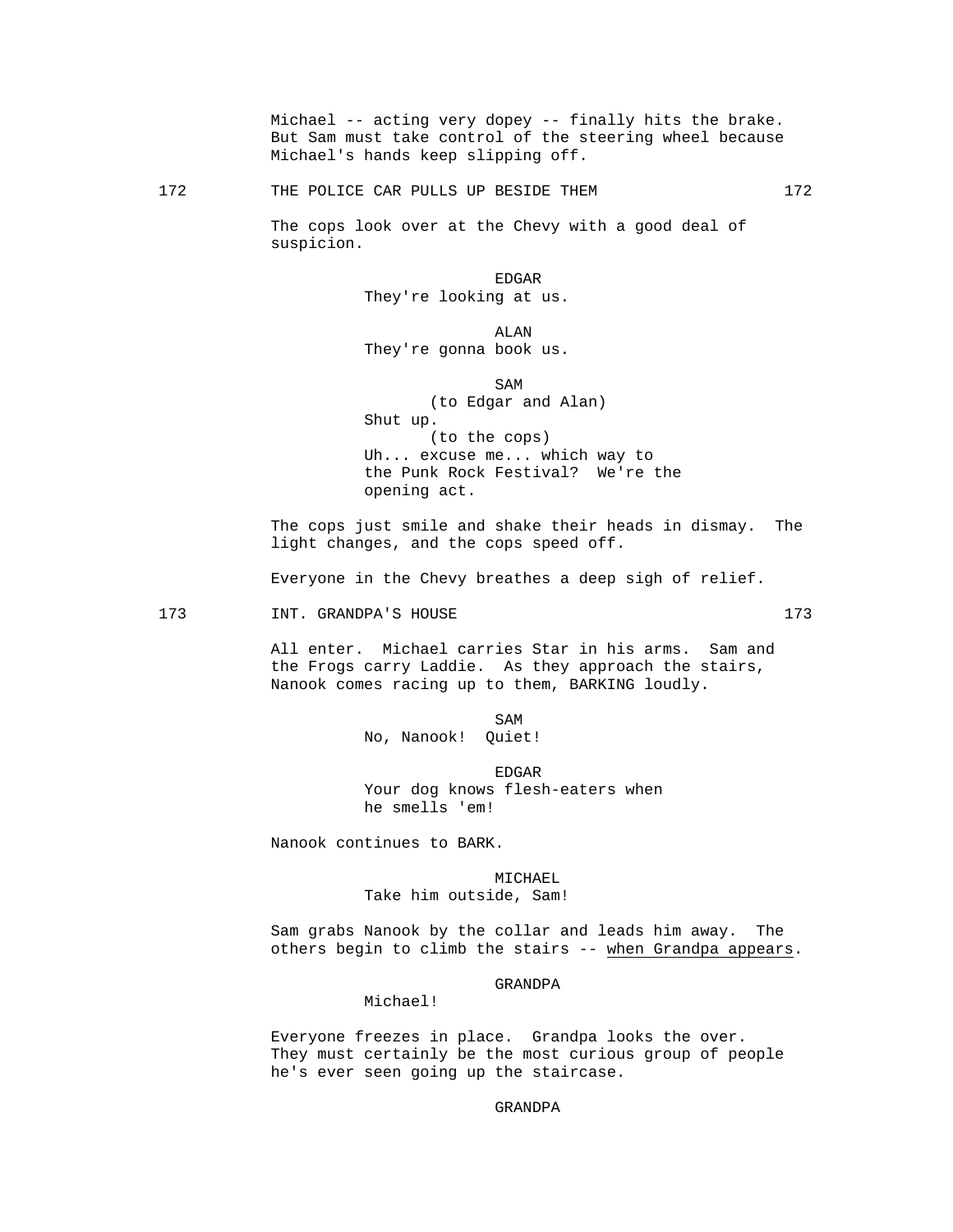(to Michael; continuing) Do you know the rule about filling the car up with gas when you take it without askin'?

MICHAEL

No, Grandpa...

 GRANDPA Well, now you know.

 Grandpa departs. It takes a moment to register, then everyone hurries up the staircase.

174 INT. UPSTAIRS HALLWAY AND BEDROOMS 174

 Edgar and Alan watch from the hallway as Michael makes Star and Laddie comfortable on his bed. Sam comes up the stairs, looks into the bedroom, then turns to the Frogs.

SAM SAME SAME SAME SAMPLE SAMPLE SAMPLE SAMPLE SAMPLE SAMPLE SAMPLE SAMPLE SAMPLE SAMPLE SAMPLE SAMPLE SAMPLE SAMPLE SAMPLE SAMPLE SAMPLE SAMPLE SAMPLE SAMPLE SAMPLE SAMPLE SAMPLE SAMPLE SAMPLE SAMPLE SAMPLE SAMPLE SAMPLE Well... we blew Plan A.

 ALAN Time to activate Plan B.

SAM SAME SAME SAMPLE SAMPLE SAMPLE SAMPLE SAMPLE SAMPLE SAMPLE SAMPLE SAMPLE SAMPLE SAMPLE SAMPLE SAMPLE SAMPL What's Plan B?

en de la contradición de la contradición de la contradición de la contradición de la contradición de la contradición de la contradición de la contradición de la contradición de la contradición de la contradición de la cont We don't have one yet. (looks at his watch) And we only have two and a half hours to come up with one.

SAM SAME SAME SAME SAMPLE SAMPLE SAMPLE SAMPLE SAMPLE SAMPLE SAMPLE SAMPLE SAMPLE SAMPLE SAMPLE SAMPLE SAMPLE What happens in tow and a half hours?

en de la contradición de la contradición de la contradición de la contradición de la contradición de la contradición de la contradición de la contradición de la contradición de la contradición de la contradición de la cont The dun goes down and they'll be comin' for us.

175 EXT. A SANTA CARLA CHURCH 175

 The sun begins to sink behind the archway cross. CAMERA PANS DOWN to find Sam and the Frogs charging in on their bikes. They drop them, run up the steps into the church.

176 1NT. VESTIBULE OF CHURCH 176

 The boys enter. A christening is taking place within the church, but nobody notices as the Frogs pour the holy water from the bowls near the doorways into their canteens.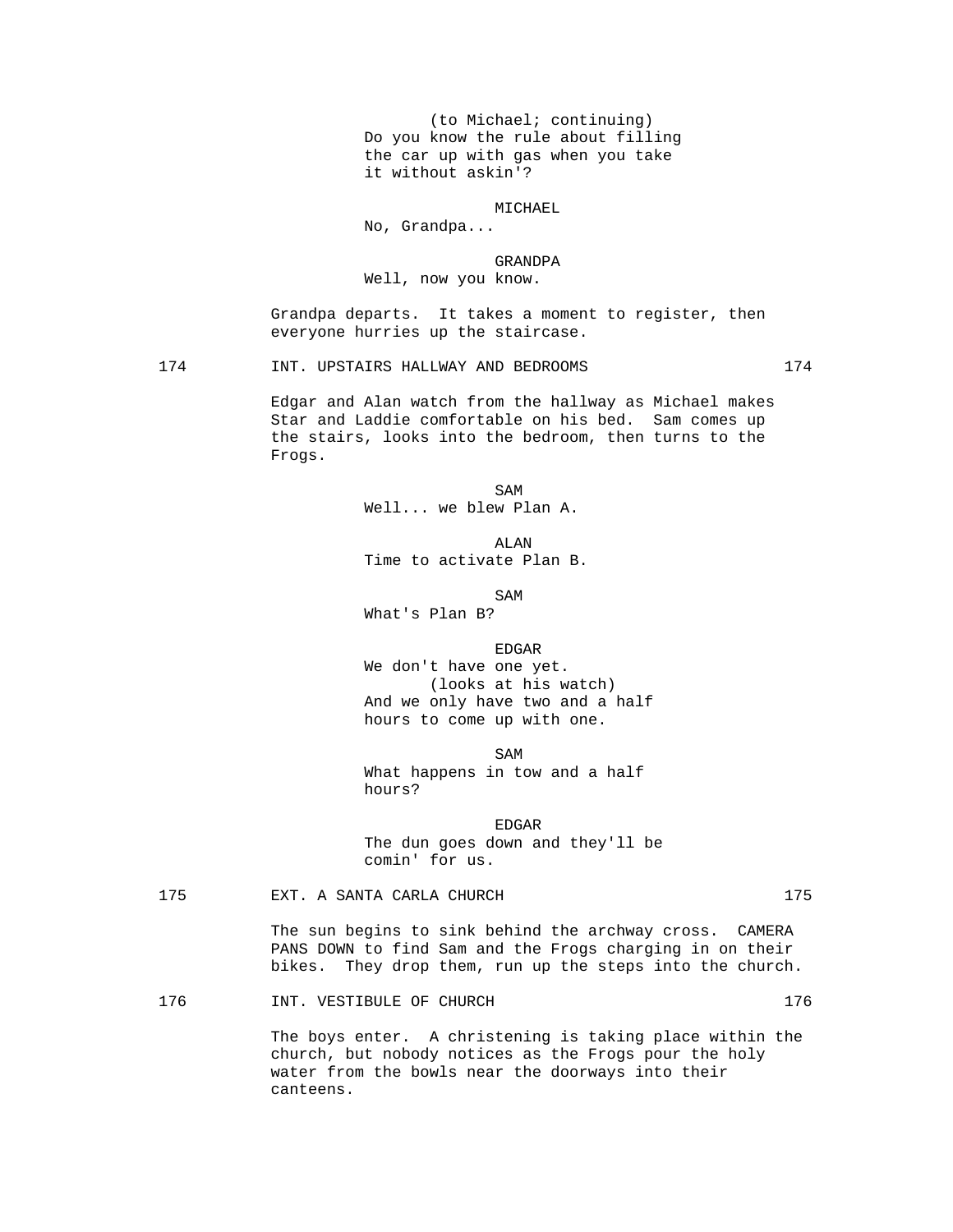The sun begins to set.

## 178 1NT. VIDEO STORE 178

Sam enters and goes running up to Lucy.

SAM SAME SAME SAME SAMPLE SAMPLE SAMPLE SAMPLE SAMPLE SAMPLE SAMPLE SAMPLE SAMPLE SAMPLE SAMPLE SAMPLE SAMPLE Mom! Listen to me! This is very important! Santa Carla is crawling with vampires!

> Lucy reacts. A customer looks over at Sam. Lucy takes Sam aside.

 LUCY What did you say?

SAM SAME SAME SAME SAMPLE SAMPLE SAMPLE SAMPLE SAMPLE SAMPLE SAMPLE SAMPLE SAMPLE SAMPLE SAMPLE SAMPLE SAMPLE SAMPLE SAMPLE SAMPLE SAMPLE SAMPLE SAMPLE SAMPLE SAMPLE SAMPLE SAMPLE SAMPLE SAMPLE SAMPLE SAMPLE SAMPLE SAMPLE

 Vampires, Mom! Everywhere! You've got to tell the police! The newspapers! The TV stations! They'll listen to you. They'll believe you... you're a mom!

**LUCY** 

Not funny, Sam!

SAM SAME SAME SAME SAMPLE SAMPLE SAMPLE SAMPLE SAMPLE SAMPLE SAMPLE SAMPLE SAMPLE SAMPLE SAMPLE SAMPLE SAMPLE SAMPLE SAMPLE SAMPLE SAMPLE SAMPLE SAMPLE SAMPLE SAMPLE SAMPLE SAMPLE SAMPLE SAMPLE SAMPLE SAMPLE SAMPLE SAMPLE This is not a joke. They know that we know about them. They're coming to the house as soon as it gets dark!

**LUCY** Stop it, Sam. Stop it right now!

SAM SAME SAME SAME SAMPLE SAMPLE SAMPLE SAMPLE SAMPLE SAMPLE SAMPLE SAMPLE SAMPLE SAMPLE SAMPLE SAMPLE SAMPLE SAMPLE SAMPLE SAMPLE SAMPLE SAMPLE SAMPLE SAMPLE SAMPLE SAMPLE SAMPLE SAMPLE SAMPLE SAMPLE SAMPLE SAMPLE SAMPLE

But, Mom...

**LUCY** 

 Not another word! I can't believe you're doing this. I'm going to see Max tonight and you're trying to ruin it for me again.

SAM SAME SAME SAME SAMPLE SAMPLE SAMPLE SAMPLE SAMPLE SAMPLE SAMPLE SAMPLE SAMPLE SAMPLE SAMPLE SAMPLE SAMPLE SAMPLE SAMPLE SAMPLE SAMPLE SAMPLE SAMPLE SAMPLE SAMPLE SAMPLE SAMPLE SAMPLE SAMPLE SAMPLE SAMPLE SAMPLE SAMPLE

No, I'm not...

**LUCY**  There's nothing wrong with Max. I don't know why you don't --

SAM SAME SAME SAME SAMPLE SAMPLE SAMPLE SAMPLE SAMPLE SAMPLE SAMPLE SAMPLE SAMPLE SAMPLE SAMPLE SAMPLE SAMPLE (exploding) -- I'm not talking about Max! To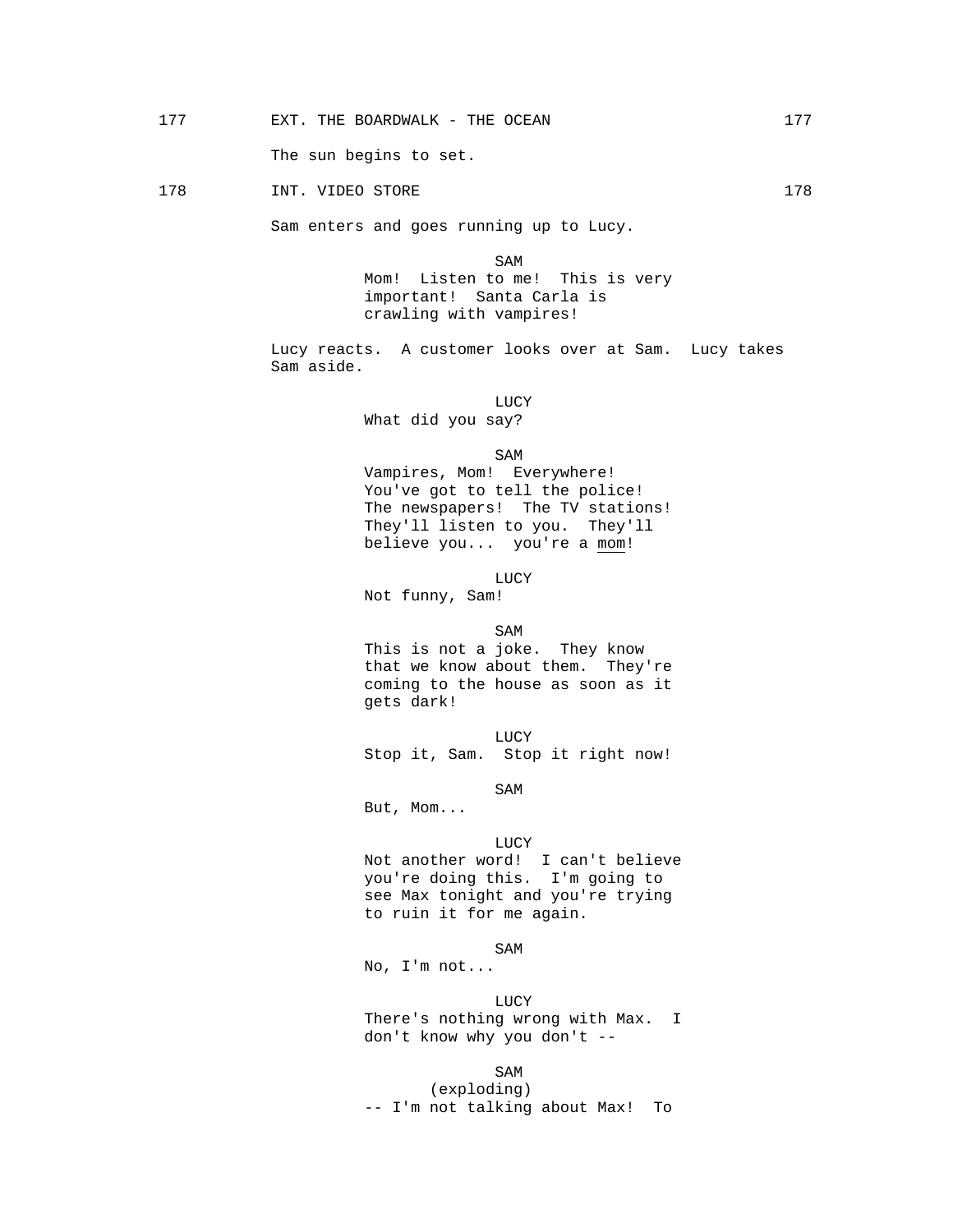## hell with Max!

Lucy reacts. More customers look over. Sam winces.

 LUCY I'll deal with you later, young man.

179 EXT. VIDEO STORE 2008 2009 179

 Sam emerges from the store. The Frogs are waiting for him.

SAM SAME SAME SAME SAMPLE SAMPLE SAMPLE SAMPLE SAMPLE SAMPLE SAMPLE SAMPLE SAMPLE SAMPLE SAMPLE SAMPLE SAMPLE We're on our own.

Edgar and Alan exchange a look.

ALAN

en de la contradición de la contradición de la contradición de la contradición de la contradición de la contradición de la contradición de la contradición de la contradición de la contradición de la contradición de la cont

That's just the way we like it.

# 180 INT. GRANDPA'S WORK ROOM 180

Good.

 Sam comes in to find Grandpa working on one of his mounted animals.

SAM SAME SAME SAME SAMPLE SAMPLE SAMPLE SAMPLE SAMPLE SAMPLE SAMPLE SAMPLE SAMPLE SAMPLE SAMPLE SAMPLE SAMPLE SAMPLE SAMPLE SAMPLE SAMPLE SAMPLE SAMPLE SAMPLE SAMPLE SAMPLE SAMPLE SAMPLE SAMPLE SAMPLE SAMPLE SAMPLE SAMPLE Grandpa, the Widow Johnson called. She said to pick her up a seven instead of eight.

> GRANDPA (confused) Did we have a date tonight?

SAM SAME SAME SAME SAMPLE SAMPLE SAMPLE SAMPLE SAMPLE SAMPLE SAMPLE SAMPLE SAMPLE SAMPLE SAMPLE SAMPLE SAMPLE SAMPLE SAMPLE SAMPLE SAMPLE SAMPLE SAMPLE SAMPLE SAMPLE SAMPLE SAMPLE SAMPLE SAMPLE SAMPLE SAMPLE SAMPLE SAMPLE I guess so. She said not to be late.

> GRANDPA I better get cleaned up, then.

181 **EXT. GRANDPA'S HOUSE - FEW MINUTES LATER** 181

 Grandpa takes off in his pickup truck as the sun sinks lower.

## MONTAGE SEQUENCE

| 182 | Michael locks doors and windows, boarding some up.  | 182 |
|-----|-----------------------------------------------------|-----|
| 183 | Sam prepares bowls of garlic in the kitchen.        | 183 |
| 184 | The Frogs pour some holy water into a full bathtub. | 184 |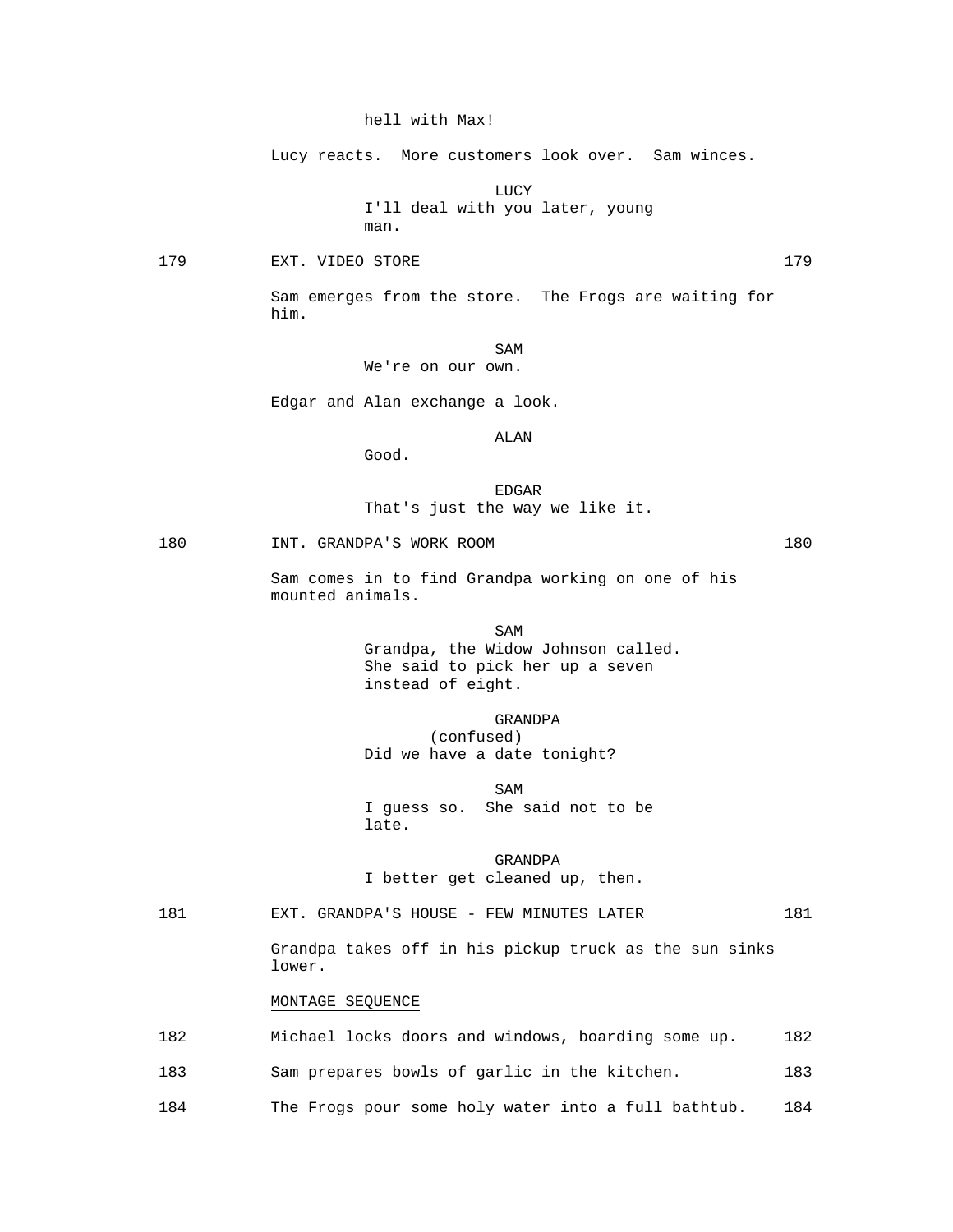- 185 They fill water guns with holy water. 185
- 186 Edgar and Alan supply camouflage makeup using a photo 186 in Soldier of Fortune magazine as their guide.
- 187 INT. MICHAEL'S BEDROOM 187

 Michael goes to the window. It looks as if his strength is returning.

 He pulls back the curtain and looks out. He has a commanding view of Santa Carla. The sun has just dropped below the horizon.

 Michael turns to Laddie and Star who begin to stir from their resting place on the bed. Star and Michael exchange an anxious expression.

**STAR**  They'll be coming for Laddie and me, won't they?

> MICHAEL They'll be coming for all of us.

 Then Michael goes to his closet and takes out a very serious-looking hunting bow and arrow quiver.

188 EXT. MAX'S HOUSE - EVENING 188

Max opens the door to Lucy and ushers her in.

**MAX**  Maybe this is the night where everything finally goes right for a change.

LUCY

I hope so.

Max picks up a note of concern in Lucy's voice.

**MAX** Something the matter?

**LUCY**  No, no. Just worrying about my boys -- as usual.

**MAX**  (getting her some wine) Let me tell you something about boys. They're like weeds. They grow best when they're ignored.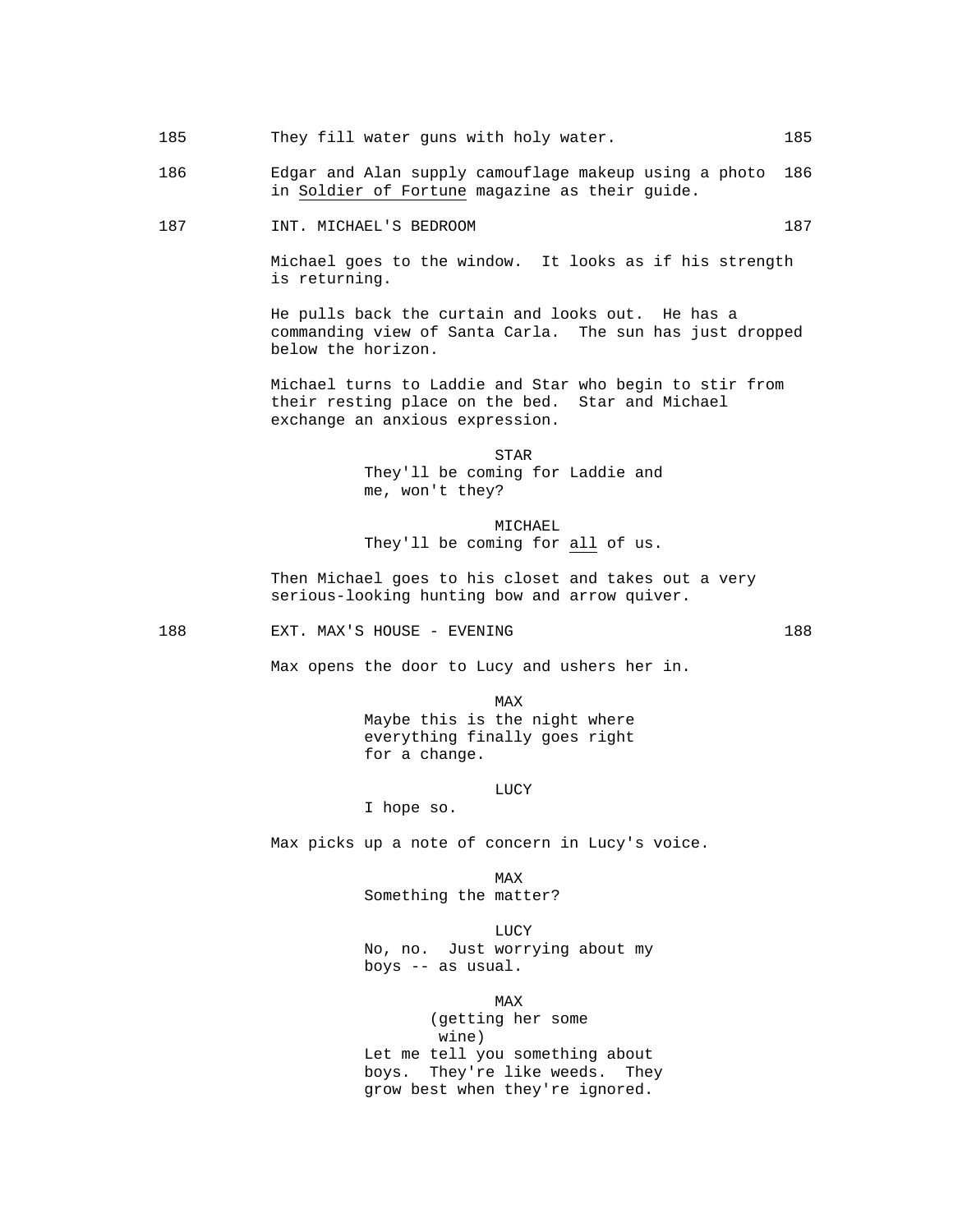LUCY (taking the wine glass) I thought you said they needed discipline? **MAX**  Well... what do I know? I'm a bachelor. (pause) Lucy... this is going to be a very special night, I promise you. He starts to go, but she stops him. He looks confused, then sees what she has in mind. She kisses him on the lips. It last a long time. 189 INT/EXT. THE CAVE - NIGHTFALL 189 190 THE LOST BOYS' POV 190 Exiting the cave, and suddenly... we are flying! OVER THE OCEAN OVER THE BEACH OVER THE BOARDWALK OVER THE TOWN 191 INT. MAX'S HOUSE 191 Max and Lucy are kissing passionately on the sofa when a DISTANT NOISE is HEARD in the sky overhead. Lucy notices, but Max is too involved to hear anything. Thorn, however, sits up and begins to HOWL. 192 INT. GRANDPA'S HOSUE - THE LIVING ROOM 192 Sam, Michael, Edgar, Alan, Star and Laddie are assembled for final instructions. Sam and the Frogs carry loaded water guns. Michael has his bow and arrow. en de la contradición de la contradición de la contradición de la contradición de la contradición de la contradición de la contradición de la contradición de la contradición de la contradición de la contradición de la cont I think I should warn you all: It's never pretty when a vampire buys it. No two bloodsuckers ever go out the same way. Some scream and yell. Some go quietly. Some explode. Some implode. But all

> Michael and Sam exchange a look. Then, Nanook begins to BARK from outside.

will try to take you with them.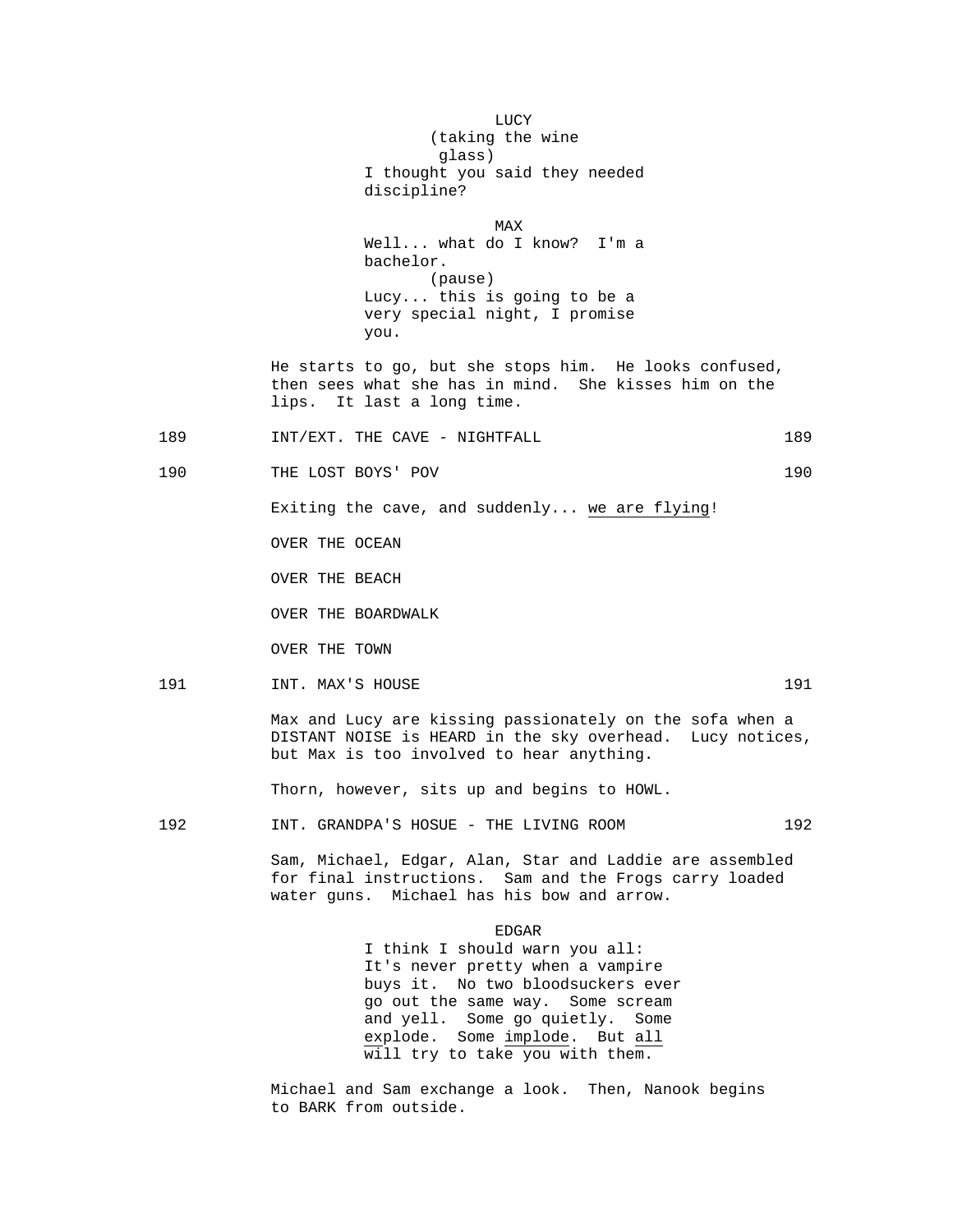SAM SAME SAME SAME SAMPLE SAMPLE SAMPLE SAMPLE SAMPLE SAMPLE SAMPLE SAMPLE SAMPLE SAMPLE SAMPLE SAMPLE SAMPLE SAMPLE SAMPLE SAMPLE SAMPLE SAMPLE SAMPLE SAMPLE SAMPLE SAMPLE SAMPLE SAMPLE SAMPLE SAMPLE SAMPLE SAMPLE SAMPLE Nanook! I left him tied up in the yard.

Sam rushes to the door.

en de la contradición de la contradición de la contradición de la contradición de la contradición de la contradición de la contradición de la contradición de la contradición de la contradición de la contradición de la cont Don't go out there! Stop him!

#### MICHAEL

Sam, don't --

193 EXT. GRANDPA'S HOUSE 193

 Sam races across the lawn in the moonlight toward Nanook, tied up near Grandpa's vegetable garden.

EXT. VAMPIRE POV - FLYING OVER THE TREE TOPS

 Moving toward Grandpa's house far in the distance. Sam can be seen running toward Nanook.

EXT. THE YARD

 Sam reaches Nanook, who is now BARKING frantically. Sam tries to untie him. Has difficulty with the knot.

EXT. VAMPIRE POV

Rushing in toward Sam and Nanook.

EXT. THE YARD

Sam frees Nanook. The two of them run toward the house.

EXT. VAMPIRE POV

Sweeping in toward the yard. Sam running below.

CLOSE ON SAM

 dashing toward the house as VAMPIRE SOUNDS fill the air behind him.

VAMPIRE POV

 Now skimming over the grass -- speeding toward Sam and Nanook. Getting closer... closer... closer.

SAM

arrives at the door. Runs into the house as:

VAMPIRE POV

has door SLAMMED in its face.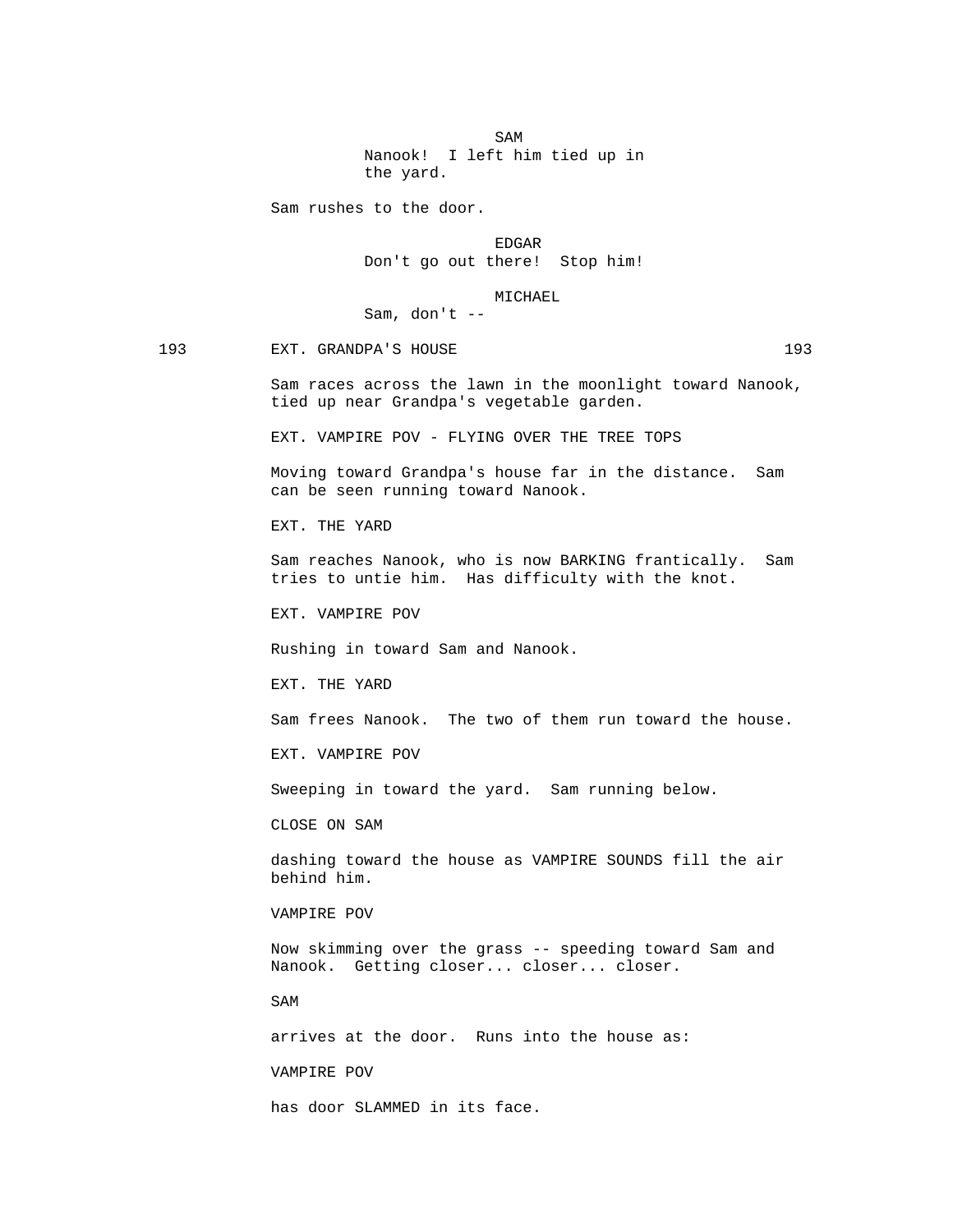# 194 INT. THE HOUSE 2012 194

 Sam leans against the front door, totally out of breath. Everyone is relieved to have him back safely.

Then...

DWAYNE

 EXPLODES from out of the fireplace! Everyone SCREAMS. Dwayne flies across the room kicking Michael in the face. Michael goes down as Dwayne grabs Sam and lifts him into the air.

Star grabs Laddie and rushes him up the stairs to safety.

Alan and Edgar swat baseball bats at Dwayne --

 Dwayne, mid-air above them, still has Sam by the arm. But Sam uses his free hand to draw his water gun and spray Dwayne in the face.

 Dwayne falls and CRASHES into the stereo, turning it on. LOUD ROCK MUSIC begins to BLAST.

195 195 INT. SAM'S BEDROOM

 Star hides Laddie under the bed. She notices that the bedroom window is not closed. She moves to close it when it EXPLODES in her face and:

PAUL

flies into the bedroom. Star SCREAMS.

196 INT. LIVING ROOM 196

 The boys hear Star's scream. The Frogs rush up the stairs. Dwayne BELLOWS in protest -- and a beam of light shoots out from his mouth. Sam continues to squirt him in the face. The water burns his eyes, blinding him.

 Enraged, Dwayne becomes a disgusting and hideous sight with flashing fangs and purple face.

197 197 INT. UPSTAIRS HALLWAY 197

The Frogs and Star collide in the hallway.

STAR

It's Paul...

en de la contradición de la contradición de la contradición de la contradición de la contradición de la contradición de la contradición de la contradición de la contradición de la contradición de la contradición de la cont

STAR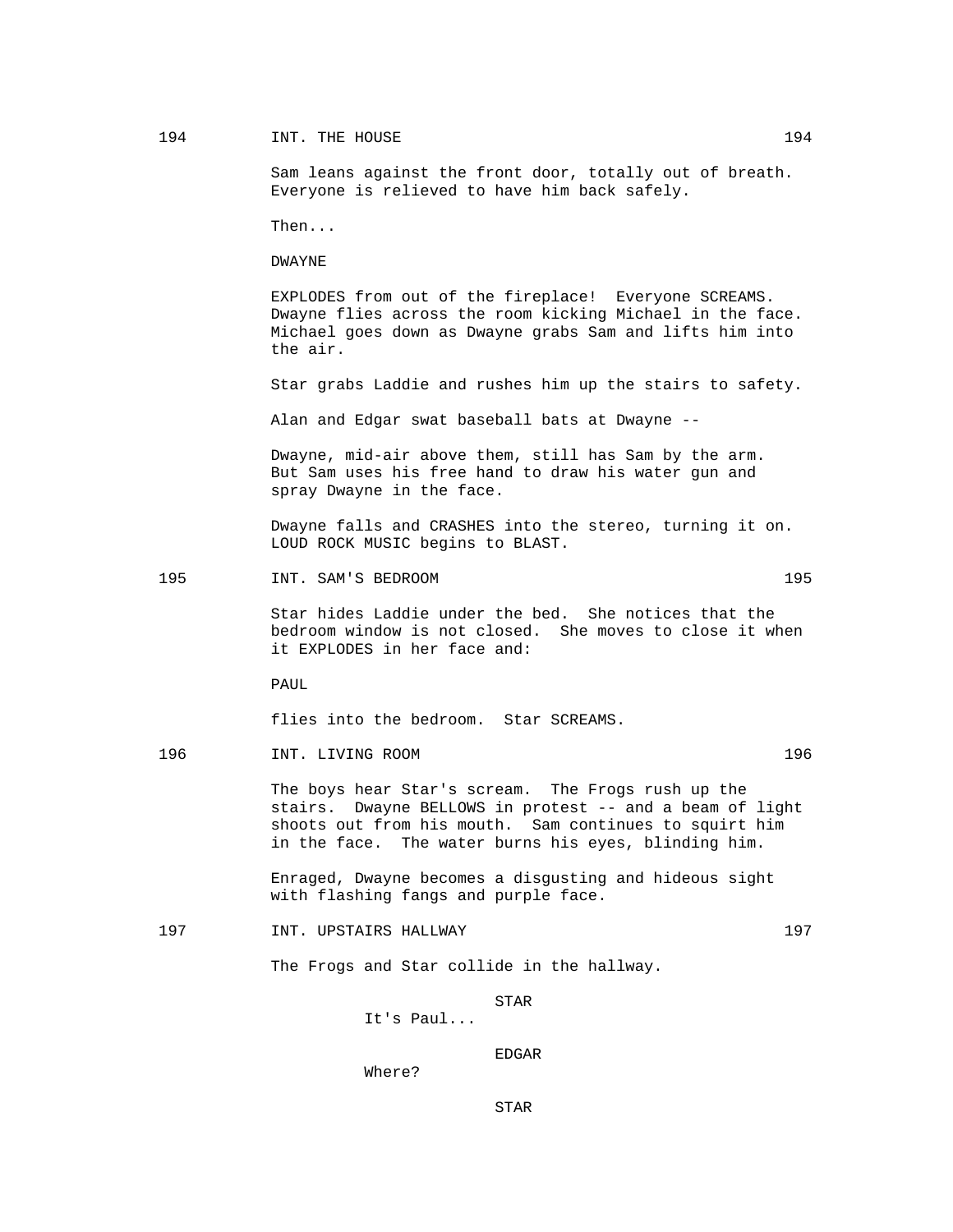I don't know where he went.

 Edgar glances around. Notices that the boys' bedrooms are on one side of the house and Lucy's is on the other.

en de la contradición de la contradición de la contradición de la contradición de la contradición de la contradición de la contradición de la contradición de la contradición de la contradición de la contradición de la cont (to Star; indicating Lucy's bedroom) Check that room! (to Alan; indicating Sam's bedroom) You take that one.

Edgar takes Michael's bedroom himself.

## 198 INT. MICHAEL'S BEDROOM 198

Edgar cautiously enters the room -- water gun drawn.

 The bathroom door opens behind him and Paul quietly steps out. He looks as horrible and nasty as Dwayne. His face evil and rotting. His fingernails long and sharp.

 Paul bares his fangs. They are yellow and bloodstained. He is about to sink them into Edgar's neck when Edgar senses his presence and spins around.

#### en de la contradición de la contradición de la contradición de la contradición de la contradición de la contradición de la contradición de la contradición de la contradición de la contradición de la contradición de la cont (startled)

Ahh!!

Duck, Sam.

 Paul lunges, but Edgar SQUIRTS him in the face with holy water. Paul YELLS and SCREAMS and flails his arms, but Edgar continues to SQUIRT and SQUIRT, driving Paul back into the bathroom.

199 LIVING ROOM 199

 Dwayne grabs Sam and is just about to gouge out his eyes when:

MICHAEL

 Michael, recovered, releases an arrow. It WHOOSHES through the air and sinks into Dwayne's throat.

 Dwayne ROARS in horror and pain. So loud is his cry that windows SHATTER and light bulbs POP.

 Then, as if illuminated from within, Dwayne's body begins to glow. It CRACKLES with electrical energy. HISSES and FIZZES. Then vanishes from sight.

200 INT. BATHROOM 200

Edgar shooting holy water as Paul backs into bathroom.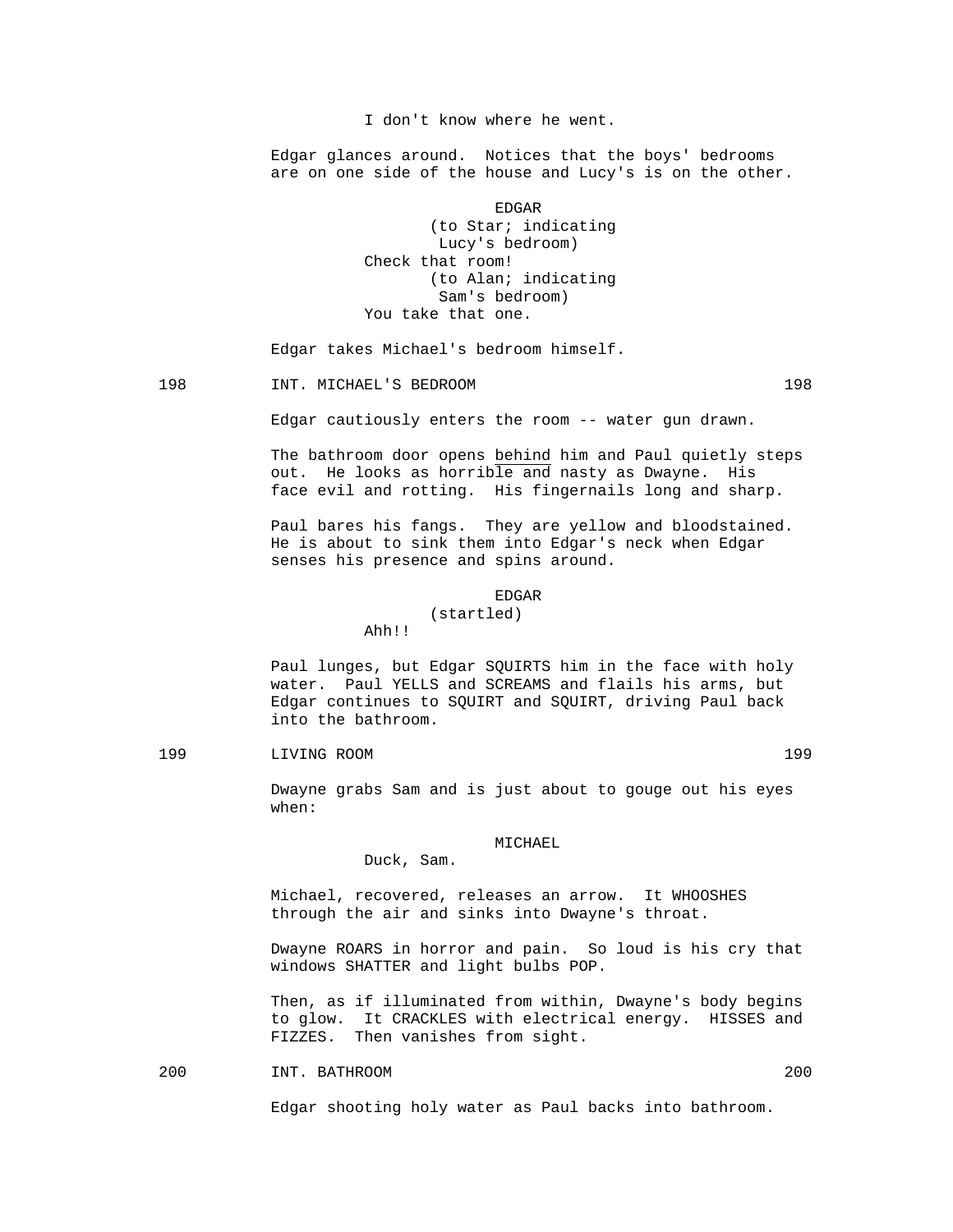## en de la contradición de la contradición de la contradición de la contradición de la contradición de la contradición de la contradición de la contradición de la contradición de la contradición de la contradición de la cont Alan! Alan! I'm almost out of ammo!!

 Sam and Michael's bedrooms are connected by the bathroom. Alan hears Edgar's cry and enters the bathroom from Sam's side, coming up behind Paul.

 Alan sees the bathtub filled with holy water and has an idea. He gets down on his hands and knees behind Paul.

 Edgar catches on and head-butts Paul, knocking him back wards. Paul trips over Alan and falls into the tub with a SPLASH.

 The water burns! Paul SCREAM and kicks. The water turns to a frothy pink and yellow foam -- boiling up, spitting, and shooting into the air like a geyser. Alan and Edgar jump back. And in a moment... Paul is gone.

201 EXT. ROOF 201

Shoots through the roof.

202 LIVING ROOM 202

Michael and Sam are about to run upstairs when:

MARKO

 CRASHES up through the window in front of them, blocking their path. Michael and Sam leap back.

Then, Michael looks up -- just as:

DAVID!

 crashes through another window. Hovering in the air directly overhead; his back pressed against the ceiling.

 Sam and Michael react as David SWOOPS down on them - fangs exposed; claws extended. The boys leap away, but David's claws rake across Michael's back, tearing his shirt and drawing blood.

 Marko SMASHES the living room lamps and the room goes dark. Marko and David -- glowing dimly -- soar around the room like bats.

 Marko and David enjoy the superiority of the air, but Michael has had enough. Sensing his own ability to fly, he leaps into the air and speeds toward David.

 Sam looks astonished... and Marko catches him off-guard. He scoops him up and flies him into the kitchen.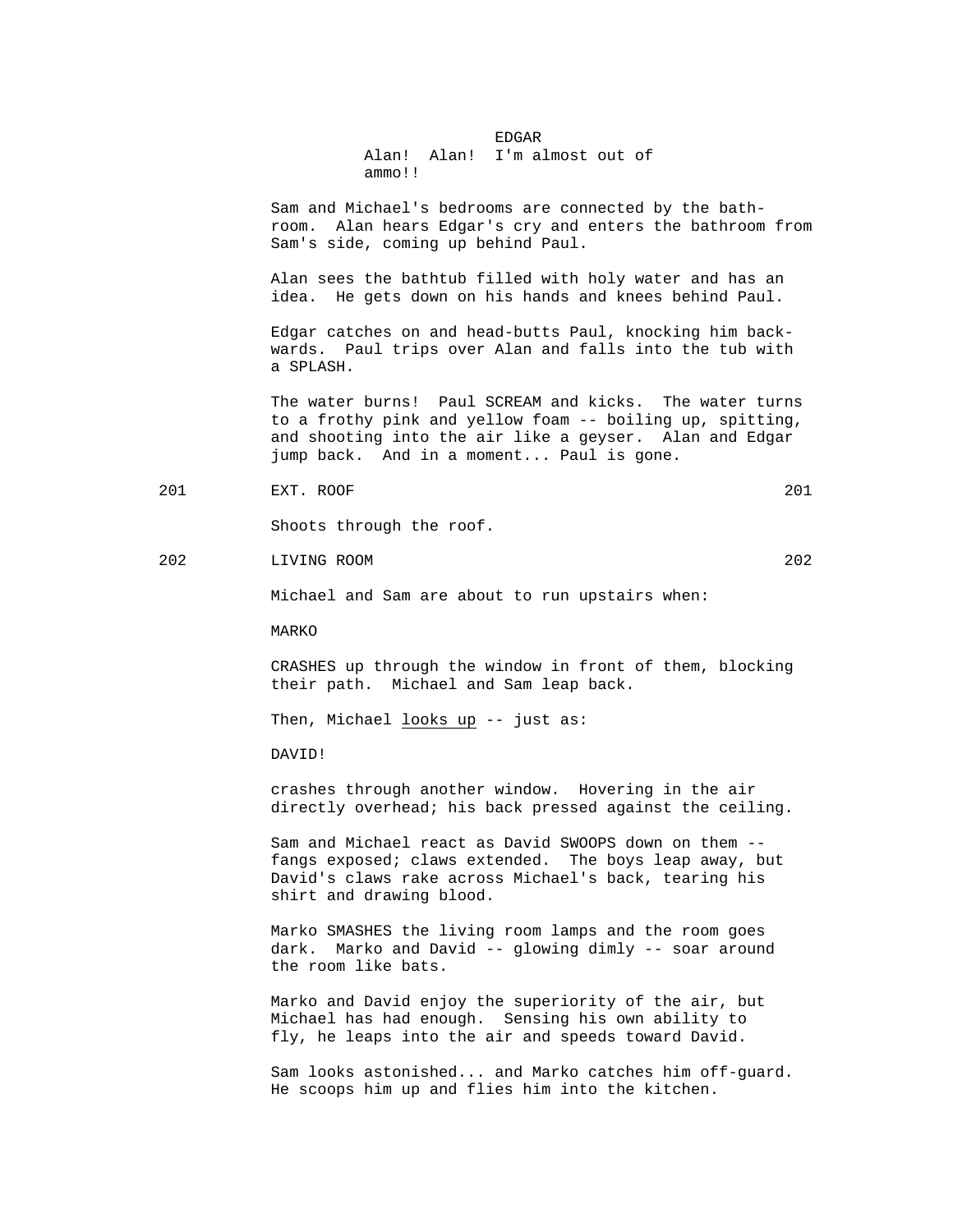Michael's flying is not pretty. He tumbles awkwardly through the air. But his aim is good. He COLLIDES with David in mid-air. Michael ricochets across the room and David is propelled in a new direction as well.

 The two of them careen from wall to wall like racquet balls.

203 INT. MICHAEL'S BEDROOM 203

 Edgar and Alan, still flushed with their victory over Paul, sit on the bed re-loading their guns with holy water.

 ALAN Did you see that sucker burn?!

> EDGAR Man, we totally annihilated his night-stalkin' ass!

 ALAN Two down and two to go.

en de la contradición de la contradición de la contradición de la contradición de la contradición de la contradición de la contradición de la contradición de la contradición de la contradición de la contradición de la cont (very serious) Four to go.

ALAN

Whattaya mean?

en de la contradición de la contradición de la contradición de la contradición de la contradición de la contradición de la contradición de la contradición de la contradición de la contradición de la contradición de la cont

 Those two we brought back with us. The girl and the kid. I don't trust 'em. I say we terminate 'em while we can.

 ALAN You know what? You're absolutely right.

## LADDIE

 still hiding under the bed is listening to every word the Frogs utter.

 He begins to transform upon hearing the Frogs' plan. His "human" eyes roll back into his head until his "vampire" eyes -- glowing red slits -- take their place.

 Laddie opens his mouth and a beam of light shoots out. His fangs begin to descend... POPPING his braces off.

Edgar's and Alan's ankles dangle temptingly before him.

RETURN TO SCENE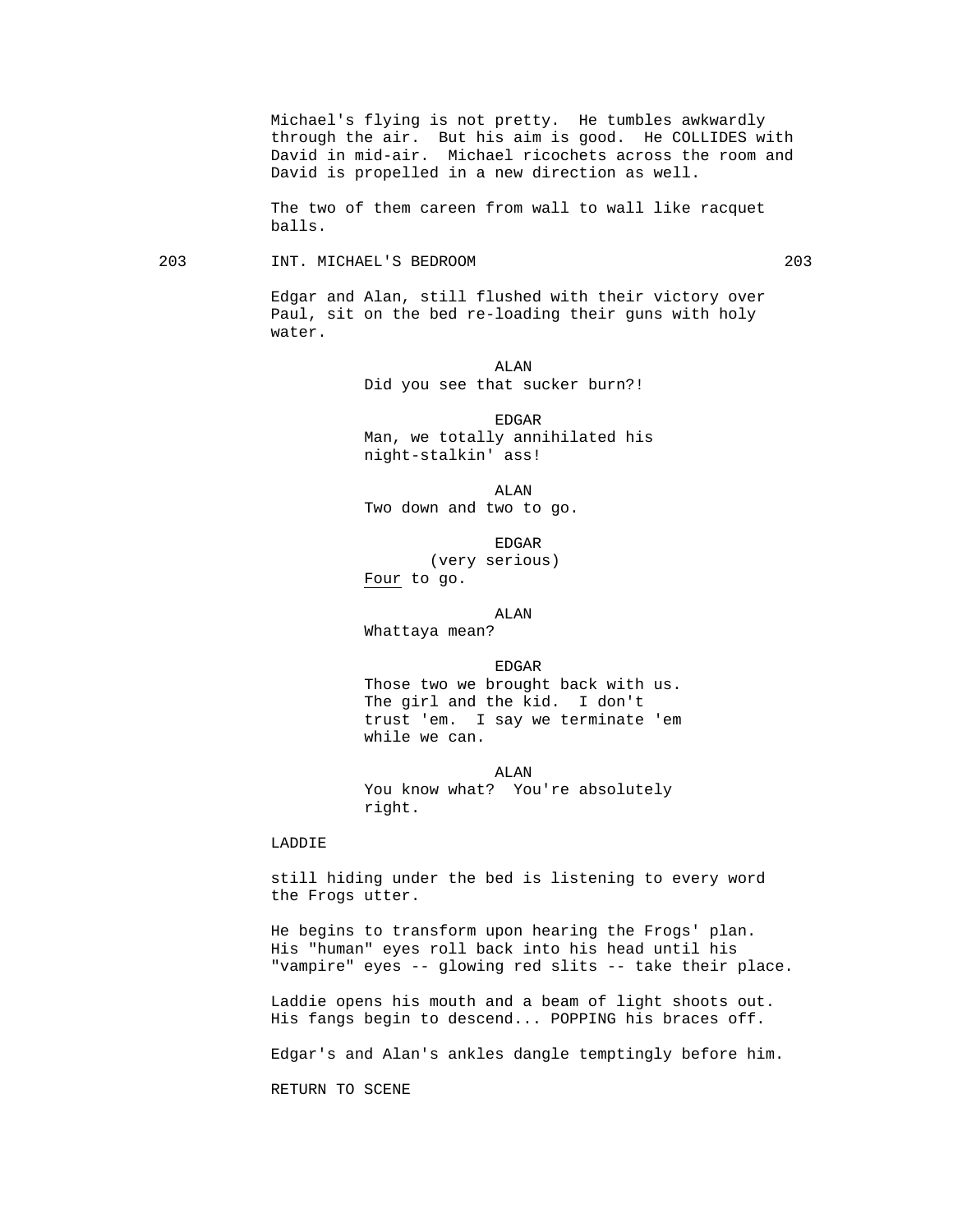en de la contradición de la contradición de la contradición de la contradición de la contradición de la contradición de la contradición de la contradición de la contradición de la contradición de la contradición de la cont

Death to all vampires!

ALAN

Maximum body-count.

en de la contradición de la contradición de la contradición de la contradición de la contradición de la contradición de la contradición de la contradición de la contradición de la contradición de la contradición de la cont We are awesome monster-bashers!

ALAN

The meanest!

en de la contradición de la contradición de la contradición de la contradición de la contradición de la contradición de la contradición de la contradición de la contradición de la contradición de la contradición de la cont

The baddest!

 The Frogs are about to exchange another self-congratu latory high-five when... the mattress begins to erupt between them. It bulges and heaves and...

LADDIE

 RIPS through it! Bedcovers are shredded and mattress stuffing and springs explode into the air. Laddie has transformed into the ugliest, meanest little vampire imaginable.

 Alan and Edgar SCREAM at the top of their lungs and leap away from the bed in terror. Laddie virtually pulls the mattress apart, climbs away and advances on the Frogs who cower in the corner like the scared children they are.

 Star rushes in, sees what's happening, and steps between Laddie and the Frogs.

STAR

Laddie... NO.

 The Frogs are amazed to see Star fearlessly put her arms around Laddie like a comforting mother and calm him down. And Laddie returns to normal before our astonished eyes.

204 INT. THE KITCHEN 204 204

 Marko advances toward Sam. Nanook GROWLS. Sam throws anything he can get his hands on: Plates, toaster, cups, silverware, etc. They bounce harmlessly off of Marko's head and chest.

 Marko continues to advance. Sam grabs the kitchen fire extinguisher and SPRAYS FOAM into Marko's face. But it doesn't stop him. Marko's long, serpent's tongue slips out of his mouth and cleans the foam from his face.

 Marko just keeps coming. He opens his mouth revealing a blinding beam of light and long, jagged fangs. He rushes toward Sam who grabs a round wooden napkin ring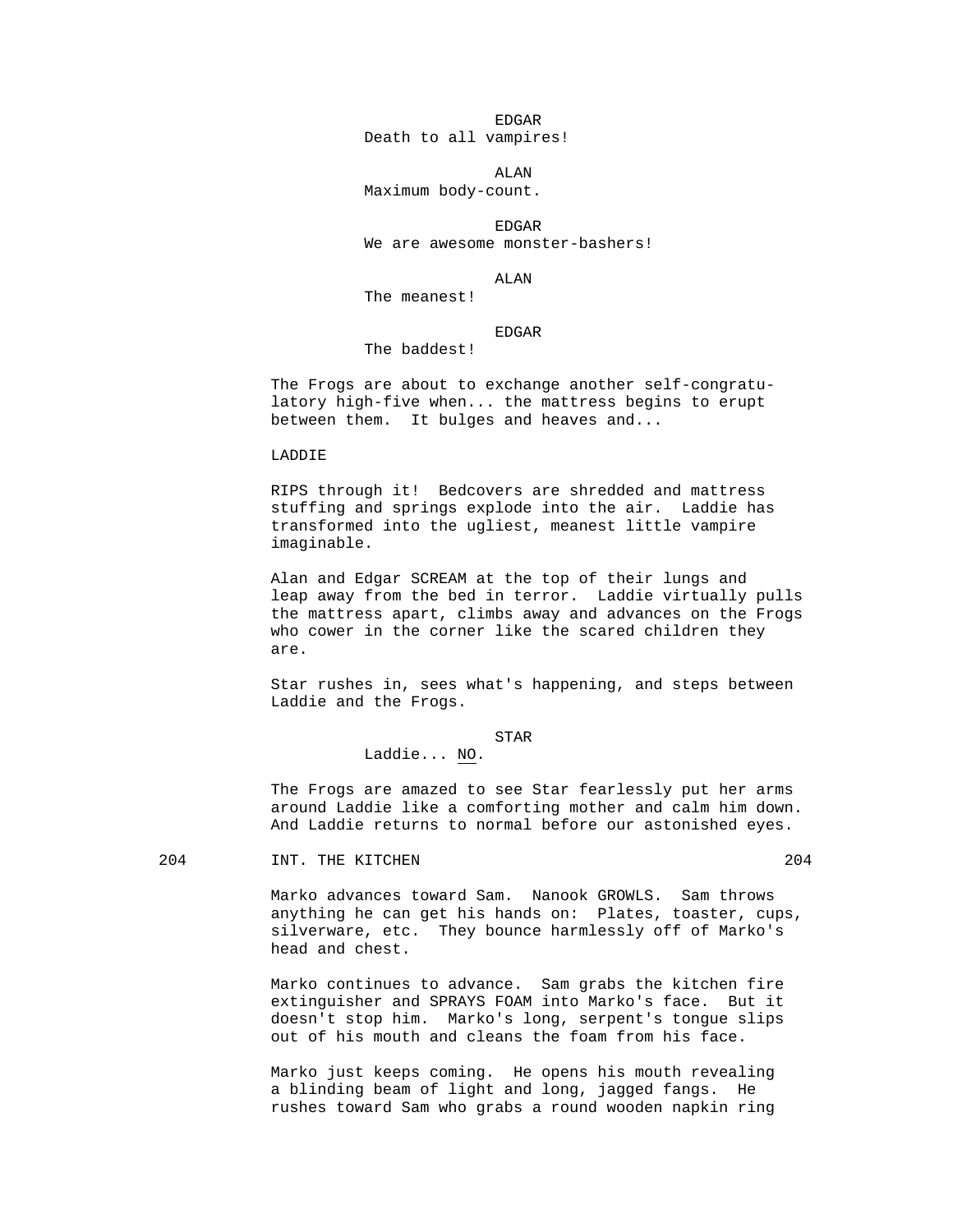and JAMS it into Marko's mouth.

 The ring props Marko's mouth open and offers a convenient opening through which Sam begins to stuff entire garlic cloves. Marko's eyes blaze.

205 INT. THE LIVING ROOM 205

David and Michael continue their aerial dog-fight.

Michael looks like he's getting the worst of it.

 David gets the edge on him. He comes up under Michael, grabs him by the waist and continues to fly upward until Michael's head BANGS against the ceiling, knocking him unconscious.

Michael drops to the floor.

206 INT. THE KITCHEN 206

 As Marko struggles to remove the napkin ring from his mouth, and Nanook bites his ankles -- Sam continues to stuff garlic down Marko's throat.

 Suddenly, Marko starts to swell up like a balloon. Getting bigger and bigger, until his face nearly disappears into a puffy, purple ball.

SAM SAME SAME SAME SAMPLE SAMPLE SAMPLE SAMPLE SAMPLE SAMPLE SAMPLE SAMPLE SAMPLE SAMPLE SAMPLE SAMPLE SAMPLE SAMPLE SAMPLE SAMPLE SAMPLE SAMPLE SAMPLE SAMPLE SAMPLE SAMPLE SAMPLE SAMPLE SAMPLE SAMPLE SAMPLE SAMPLE SAMPLE Nanook! He's going to burst!

> Sam and Nanook turn away as MARKO EXPLODES O.S. and gooey green slime is splattered over the kitchen.

> Sam barely has time to savor the thrill of victory before something grabs him by the back of the neck and yanks him into the air.

It's David. He flies out of the kitchen with Sam.

207 INTO THE LIVING ROOM 207

UP THE STAIRS

DOWN THE HALLWAY

208 INTO MICHAEL'S BEDROOM 208

 Where he hurls Sam across the room. Star, Laddie, Edgar and Alan are there as well.

 David points his index finger... and a ribbon of flame shoots out -- like a welder's torch. Everyone fearfully steps back.

David "draws" a wreath of flame around the windows and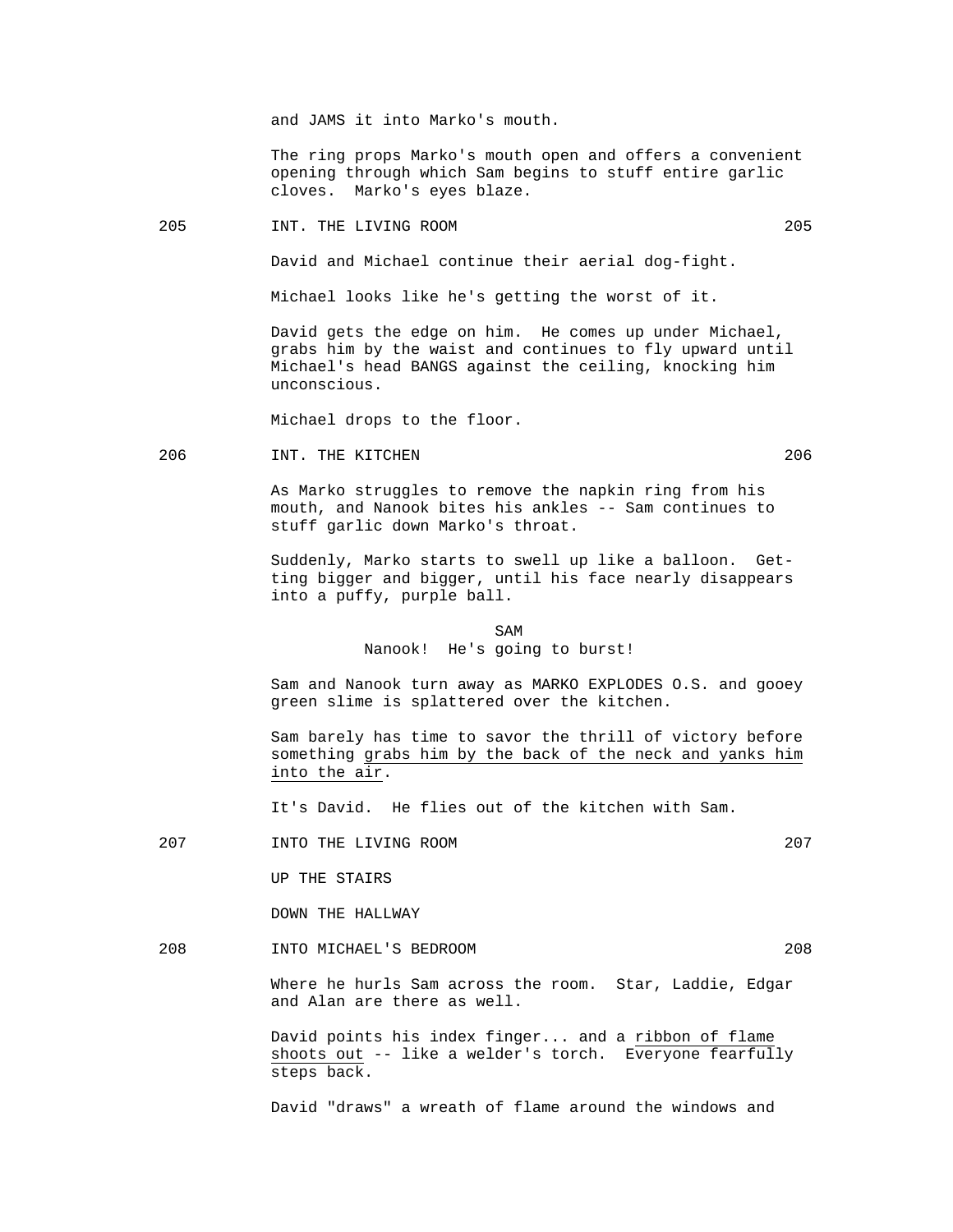the door... sealing everyone inside. But he exits...

209 INT. THE LIVING ROOM 209

 Michael regains consciousness in time to see David approaching him.

 DAVID Just you and me now, Michael. One on one. Fight to the finish.

> Michael gets slowly to his feet, never taking his eyes off David.

 DAVID It's over, Michael. You're the only one left. They're all dead. Sam and Star, too. All dead.

> Michael doesn't believe him -- but he looks worried. Then, David attacks. He leaps at Michael... and the fight is on!

 Michael grabs a wooden hat rack and swings it like a bat. It connects with David's head, but David is unphased. Michael swings again and David catches the hat rack, yanks it from Michael's grasp and SNAPS it in two as if it were a twig. Michael charges.

 They tumble through the air, fighting fiercely. CRASHING from one room to the next.

| THROUGH<br>DINING<br>ROOM<br>THE<br>∠⊥∪<br>____ |  |
|-------------------------------------------------|--|
|-------------------------------------------------|--|

- 211 THROUGH THE KITCHEN 211
- 212 INTO THE BACK PORCH 212
- 213 INT. UPSTAIRS BEDROOM 213

 Where everyone is trapped. Sam and Edgar have their ears pressed to the floor, listening to the fight below.

214 INT. BACK PORCH 214

 Michael and David SLAM each other into walls. Finally, David picks up Michael's chest and propels him backwards, two feet off the ground, back --

215 THROUGH THE KITCHEN 215

216 THROUGH THE DINING ROOM 216

217 INTO THE LIVING ROOM 217

 Where David traps Michael against the wall, the barbell pressed against his neck.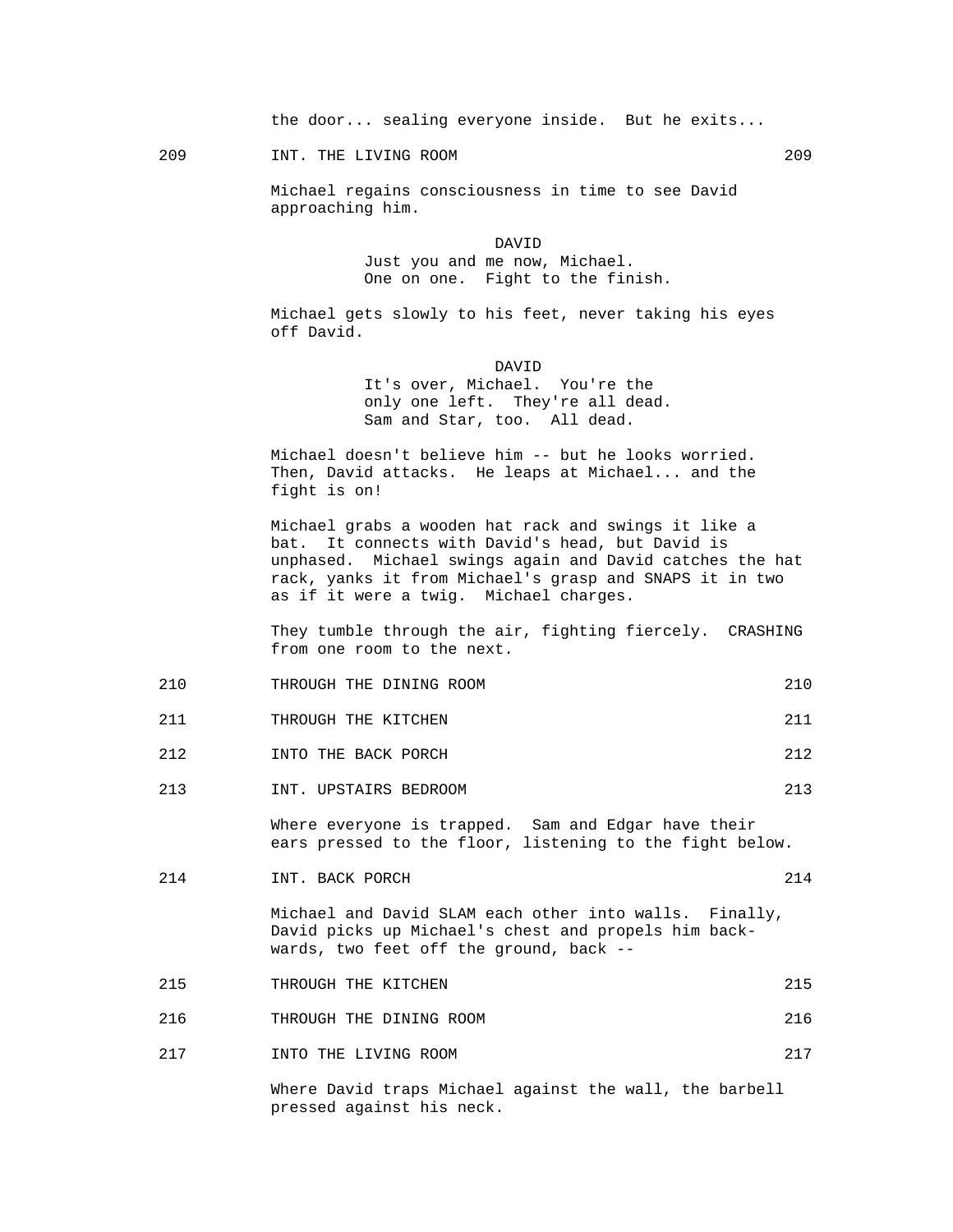DAVID

 Give up, Michael! You're one of us. Don't you understand that? You're one of us!

 Michael doesn't listen. He struggles, but can't free himself.

 DAVID Don't make me kill you!

218 INT. UPSTAIRS BEDROOM 218

SAM SAME SAME SAME SAMPLE SAMPLE SAMPLE SAMPLE SAMPLE SAMPLE SAMPLE SAMPLE SAMPLE SAMPLE SAMPLE SAMPLE SAMPLE SAMPLE SAMPLE SAMPLE SAMPLE SAMPLE SAMPLE SAMPLE SAMPLE SAMPLE SAMPLE SAMPLE SAMPLE SAMPLE SAMPLE SAMPLE SAMPLE We have to help him!

en de la contradición de la contradición de la contradición de la contradición de la contradición de la contradición de la contradición de la contradición de la contradición de la contradición de la contradición de la cont

How?! We can't get out!

**STAR** 

(after a moment)

I can.

 Everyone looks at her. Star turns toward the burning door, contemplates going through it.

CLOSE ON STAR

 We realize that for her to go through the door she must allow a bit of the vampire in herself to surface. A subtle change comes over her... and she opens the burning door and walks through it without harm.

 Sam, Edgar and Alan exchange a look, then put their ears to the floor again.

219 **INT. THE LIVING ROOM** 219

 David presses hard against the barbells. The weights sink into the wall and the bar itself begins to crush Michael's throat.

> STAR (O.S.) Leave him alone!

 David turns to see Star standing behind him. She holds the pointed, broken hat rack in her hands.

 David releases his grip on the barbells. They fall to the floor. So does Michael -- holding his throat and gasping for air.

 DAVID You can't kill me, Star.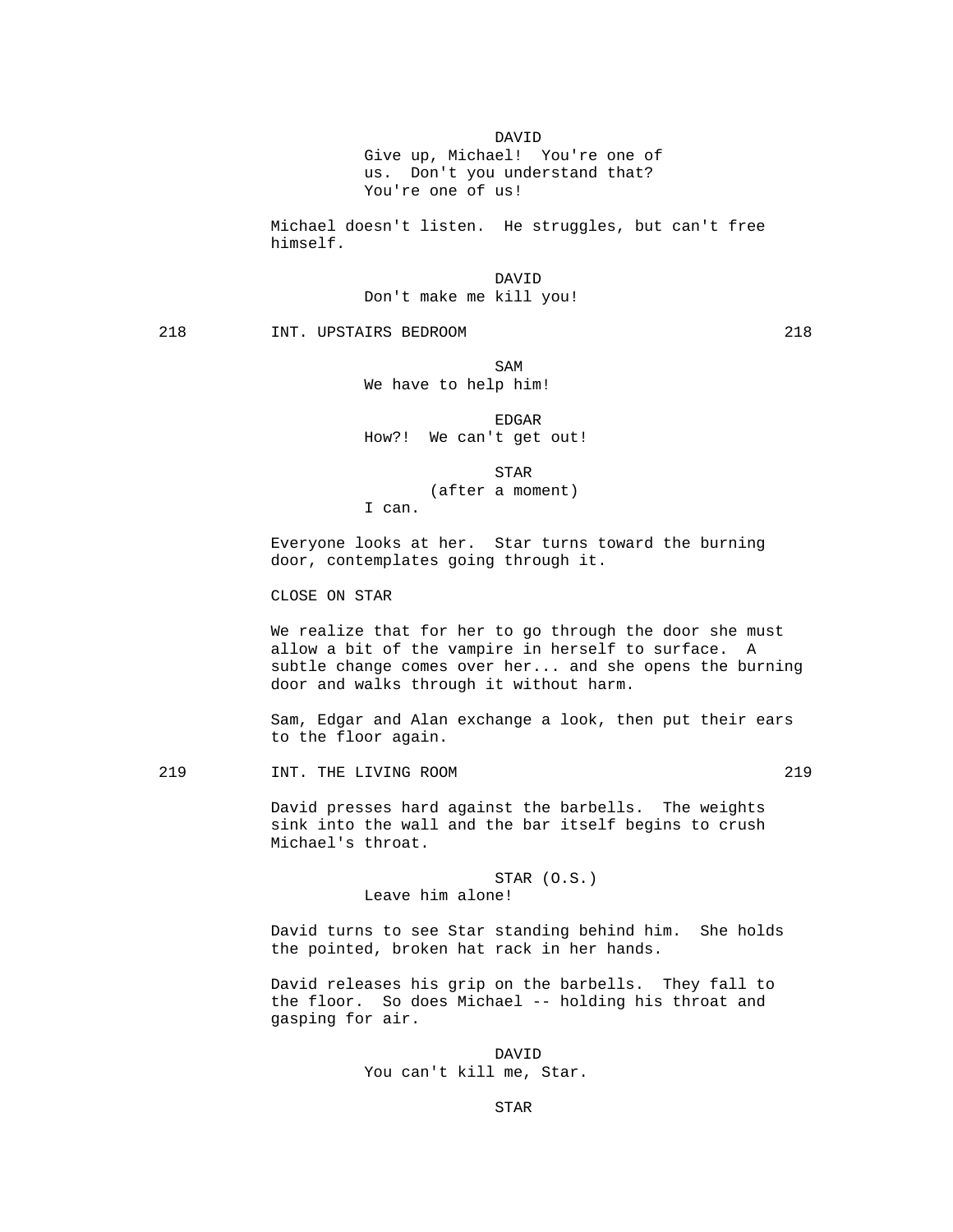(trembling) I will, David!

 DAVID No, Star. Put it down. Put it down.

> Star's resolve begins to crumble. We realize that she is incapable of killing David. He begins to approach her.

## MICHAEL.

David!

 David spins in Michael's direction. Somehow, Michael has summoned up a hidden reserve of strength. He holds the barbells in his hands.

Catch!

Ahhhhhh!!

MICHAEL

 He pushes the barbells through the air toward David who catches them instinctively. But their weight carries him backwards -- directly into the pointed end of the broken hat rack that Star holds.

## DAVID

 The hat rack enters his back, pierces his heart, and exits through his chest.

 David SCREAMS and BELLOWS and pulls out the stake. Light pours from the hole in his body like a brilliant searchlight.

 Then David flies up and HITS the ceiling -- still HOWLING and YELLING and SPARKING like a Roman candle.

 Then -- like a balloon losing its air -- he begins to deflate and ROCKET around the room on a wild, spinning flight.

Star and Michael duck to avoid being hit.

David is heading toward the ceiling.

220 INT. UPSTAIRS BEDROOM 220

 Sam, Edgar and Alan have their ears presses to the floor when suddenly, David EXPLODES through the floor only inches away -- and keeps traveling upward, EXPLODING through the bedroom ceiling as well.

221 EXT. GRANDPA'S HOUSE - NIGHT 221

David CRASHES through the roof of the house and disin-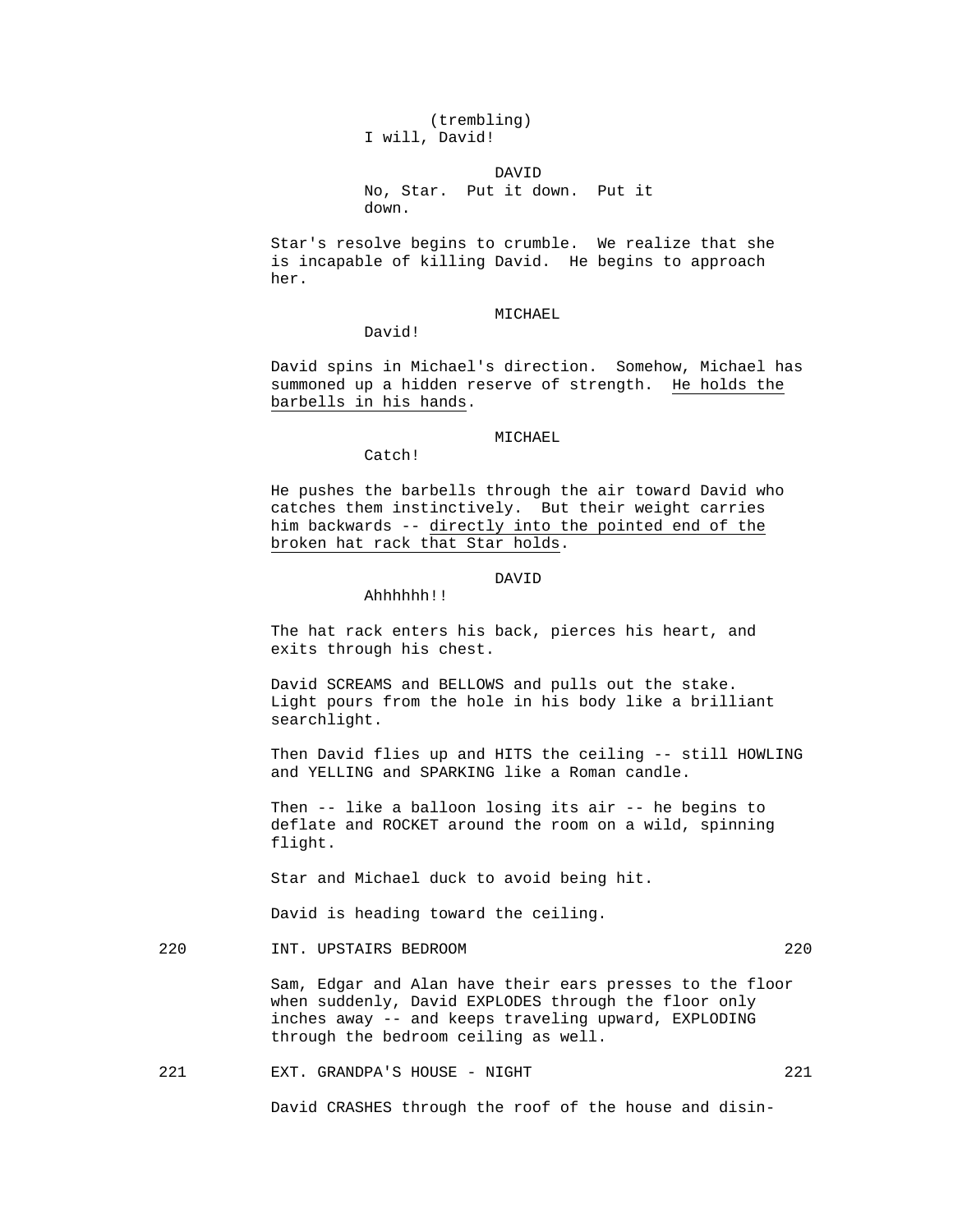tegrates high in the night sky -- like a shooting star.

222 EXT. UPSTAIRS BEDROOM 222

 Sam and the Frogs looks at the hole in the floor, then look at the hole in the ceiling... then see the wreath of flames around the door and windows blow out and die.

They rush for the door.

223 INT. THE LIVING ROOM 223

 Sam, Laddie and the Frogs come down the stairs to see Michael holding Star in his arms.

 All is silent. And slowly they realize that they have triumphed.

en de la contradición de la contradición de la contradición de la contradición de la contradición de la contradición de la contradición de la contradición de la contradición de la contradición de la contradición de la cont (to Michael) You destroyed David. His hold on you has been released.

> Sam notices that Michael, Star and Laddie don't look pleased.

SAM SAME SAME SAME SAMPLE SAMPLE SAMPLE SAMPLE SAMPLE SAMPLE SAMPLE SAMPLE SAMPLE SAMPLE SAMPLE SAMPLE SAMPLE What's the matter?

> MICHAEL I... I don't feel any differently. (to Star) Do you?

 Star shakes her head, no. They look at Laddie. He also shakes his head, no.

> EDGAR That means we still haven't destroyed their leader.

224 EXT. SANTA CARLA STREET - NIGHT 224

Grandpa's pickup rumbles down the street.

225 INT. THE LIVING ROOM 225

Headlights sweep across the front window.

SAM SAME SAME SAME SAMPLE SAMPLE SAMPLE SAMPLE SAMPLE SAMPLE SAMPLE SAMPLE SAMPLE SAMPLE SAMPLE SAMPLE SAMPLE

Someone's here.

 Everyone looks toward the door -- and Max and Lucy enter. They stop dead in their tracks.

## **LUCY**

Ohmygod...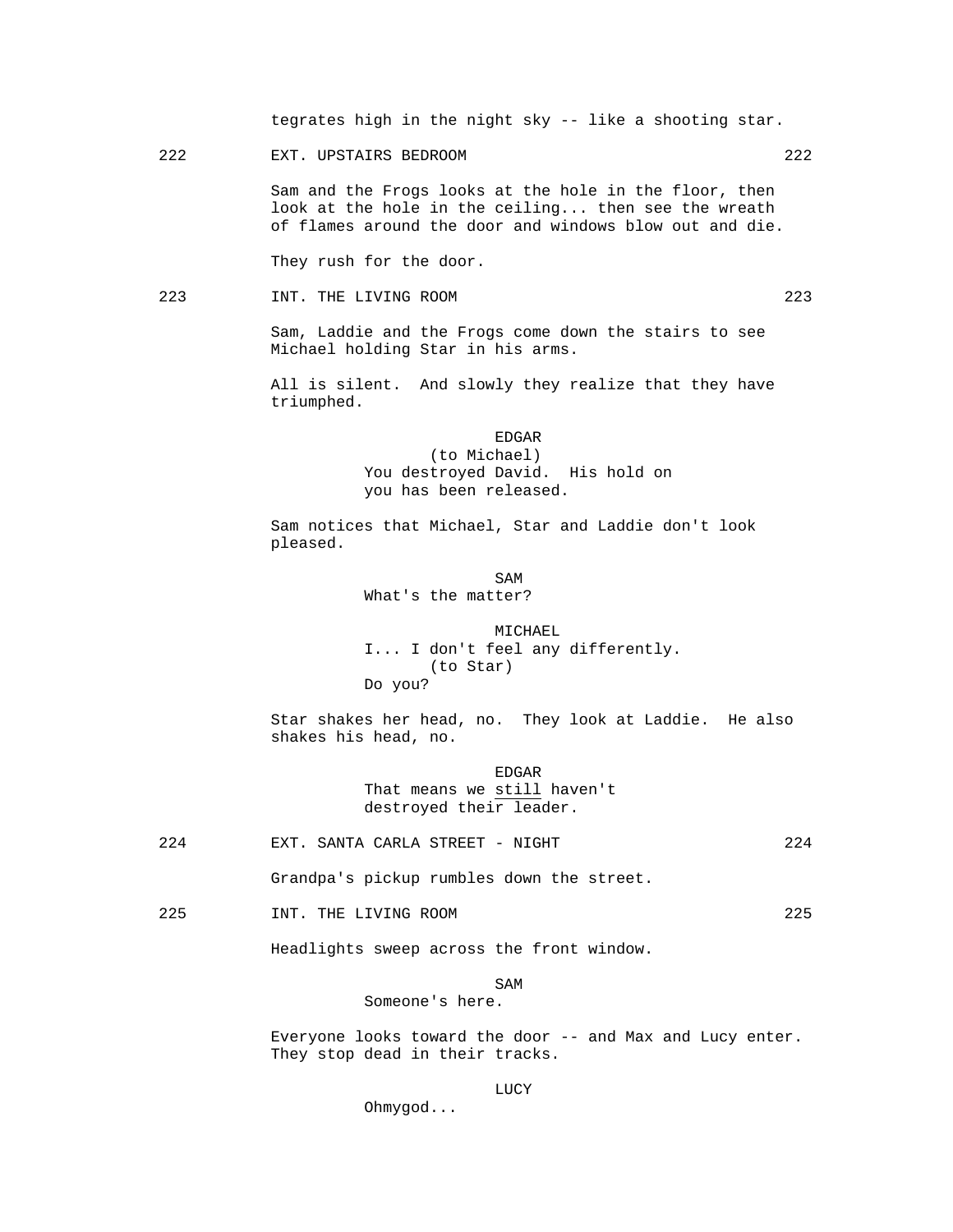Mom!

 LUCY What happened? Is everybody all right?!

> Michael and Sam don't know what to say or where to begin. Then we notice that Max wears and expression of pure anguish.

**MAX** Where are my boys?...

Everyone looks confused.

**MAX**  Where's David? Where are the others?!

> Sam, Michael, the Frogs, Laddie and Star know what Max is talking about, and they react in horror. But Lucy is still in the dark.

 LUCY Max... what are you talking about?

**MAX**  It was all going to be so perfect, Lucy. One big happy family. My boys... and yours.

> EDGAR I knew it! You are a vampire!

**LUCY** (softly)

Vampire?...

SAM SAME SAME SAME SAMPLE SAMPLE SAMPLE SAMPLE SAMPLE SAMPLE SAMPLE SAMPLE SAMPLE SAMPLE SAMPLE SAMPLE SAMPLE But you passed the test!

**MAX**  Michael invited me in. Never invite a vampire into your house. It renders you powerless.

SAM SAME SAME SAME SAMPLE SAMPLE SAMPLE SAMPLE SAMPLE SAMPLE SAMPLE SAMPLE SAMPLE SAMPLE SAMPLE SAMPLE SAMPLE

 What?! (to Edgar) Did you know that!?

 EDGAR Sure. The invitation protects them.

SAM SAME SAME SAME SAMPLE SAMPLE SAMPLE SAMPLE SAMPLE SAMPLE SAMPLE SAMPLE SAMPLE SAMPLE SAMPLE SAMPLE SAMPLE SAMPLE SAMPLE SAMPLE SAMPLE SAMPLE SAMPLE SAMPLE SAMPLE SAMPLE SAMPLE SAMPLE SAMPLE SAMPLE SAMPLE SAMPLE SAMPLE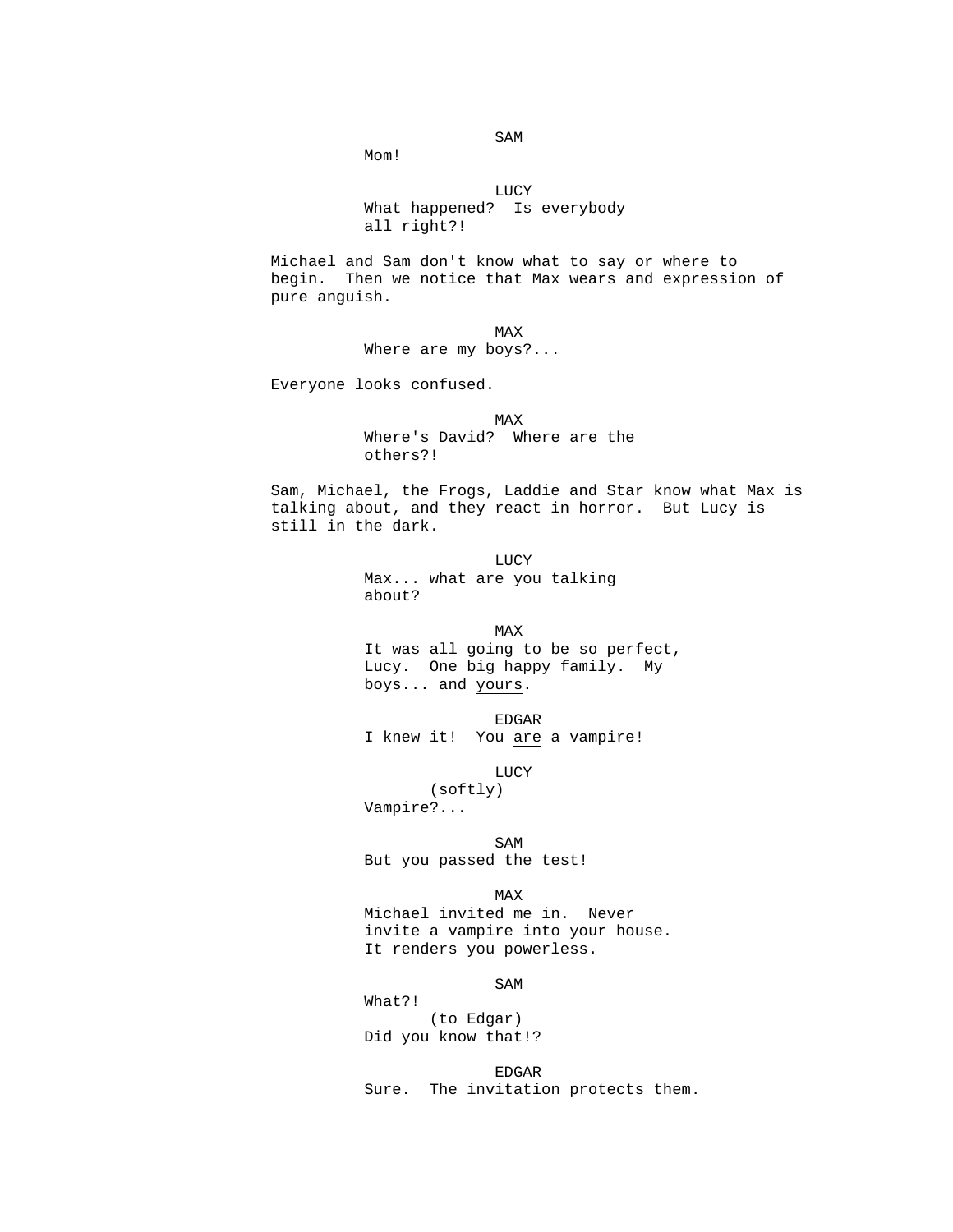Sam glares at Edgar. As if to say, Thanks for nothing!

**LUCY** 

 Will somebody please tell me what this is all about!?

**MAX** 

 It's you I was after all along, Lucy. To be our day time guardian. I knew if we could bring Sam and Michael into the faimly, there'd be no way you could say no.

Max peels back his lips revealing his fangs. Lucy jumps.

**MAX** 

 I still want you, Lucy... I haven't changed my mind about that.

 Max advances toward Lucy. He is the meanest, nastiest, foulest, oldest vampire of them all. And all the evil and depravity that dwells within his soulless being now manifests itself in his ghastly appearence.

Everyone SCREAMS.

 He moves toward Lucy. Yellow eyes flashing. Fangs descending below his jaw. Skin rancid. Breath foul.

Michael steps between Max and his mother.

 MICHAEL I didn't invite you in this time!

LUCY

Michael!...

 MICHAEL Get out, Mom! Run!

 Max ROARS and everyone is knocked to the ground and held there by the sound. Everyone but Michael, that is. He alone is left standing to face Max.

226 OUTSIDE HOUSE 226

Grandpa arrives home.

227 INSIDE HOUSE 227

Max scoffs at Michael.

**MAX**  Come on, boy. Come and save your mother.

Michael and Max do battle. Michael is brave, but fool-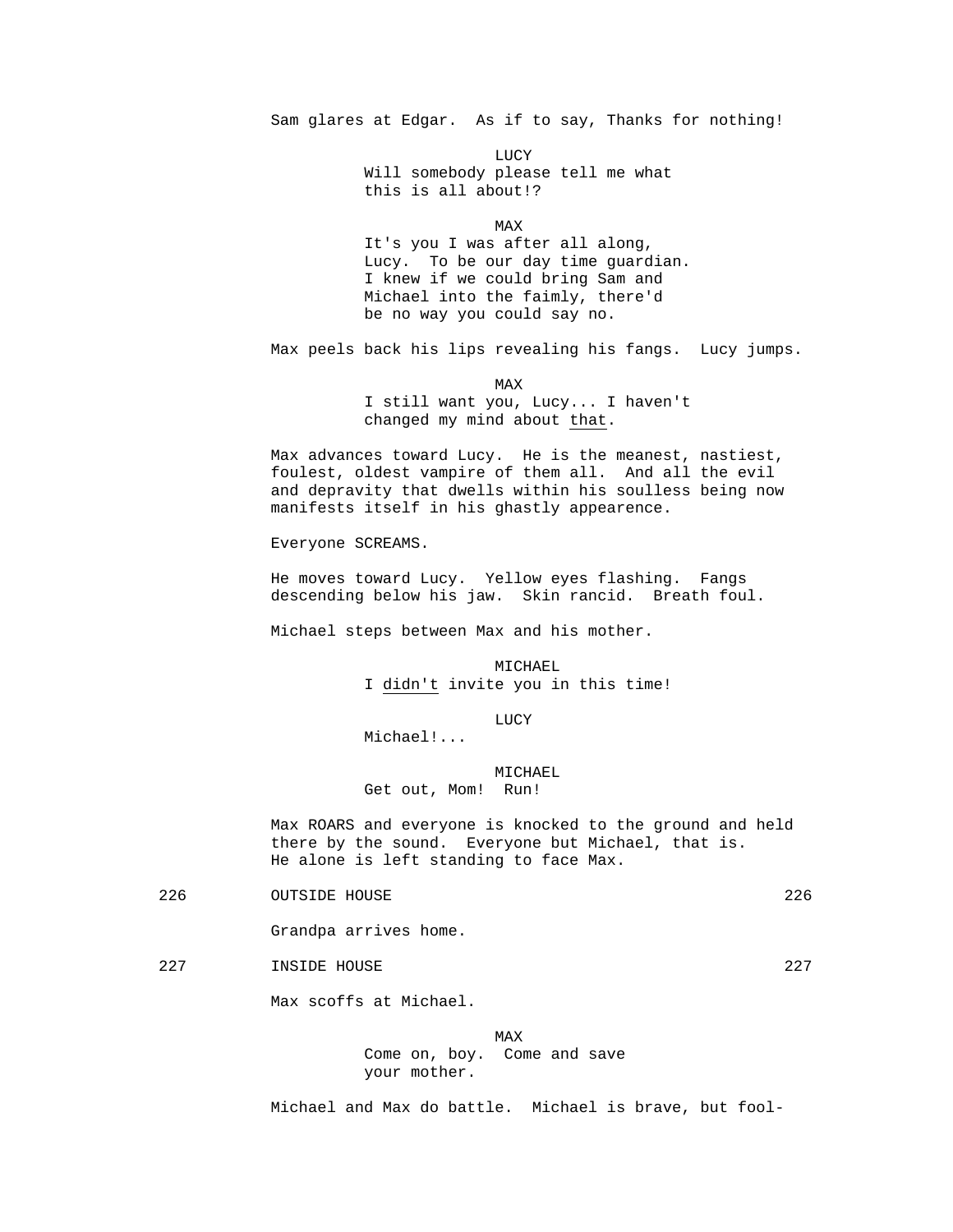ish. He doesn't have a chance.

 Holding Michael by the ankle, Max spins him over his head. Michael hits against the walls and the bannister, SNAPPING off the rails one by one.

 Then, Max releases him and Michael sails across the room and lands in a heap. Exhausted and defeated.

228 WINDOW - GRANDPA WATCHES 228

229 BACK TO SCENE 229

 Max smiles to himself, reaches down and pulls Lucy to her feet. Prepares to sink his fangs into her neck. She struggles to get away.

**MAX**  Don't fight. It's so much better if you don't fight.

> He lowers his head to her neck. Lucy looks over his shoulder, sees something through the front window. With all her strength she pushes away from Max, and...

#### 230 GRANDPA'S TRUCK 230

 SMASHES into the front of the house in reverse. The truck stops, but the fencing material in the truck's bed does not.

 Several large fence posts CRASH through the picture window... slicing through Max's body like knives through butter!

 Max ROARS in protest and in pain. The force of the impaling propels him backwards into the fireplace where his body becomes a VORTEX, drawing into it all that surrounds it.

 It sounds like the RUSHING OF THE WIND as furniture, drapes, carpets, etc. are sucked into the space that was once occupied by Max's body.

 Lucy, Sam, Star, Laddie and the Frogs hold on to one another for dear life, lest they get sucked in as well. Michael, too weak to save himself, goes by -- but Star and the Frogs are able to grab hold of him.

 Nanook also finds himself being sucked in. But Sam grabs him by the tail and holds him back.

 Everything else that isn't nailed down (and some things that are, like floorboards) disappear into the swirling vortex.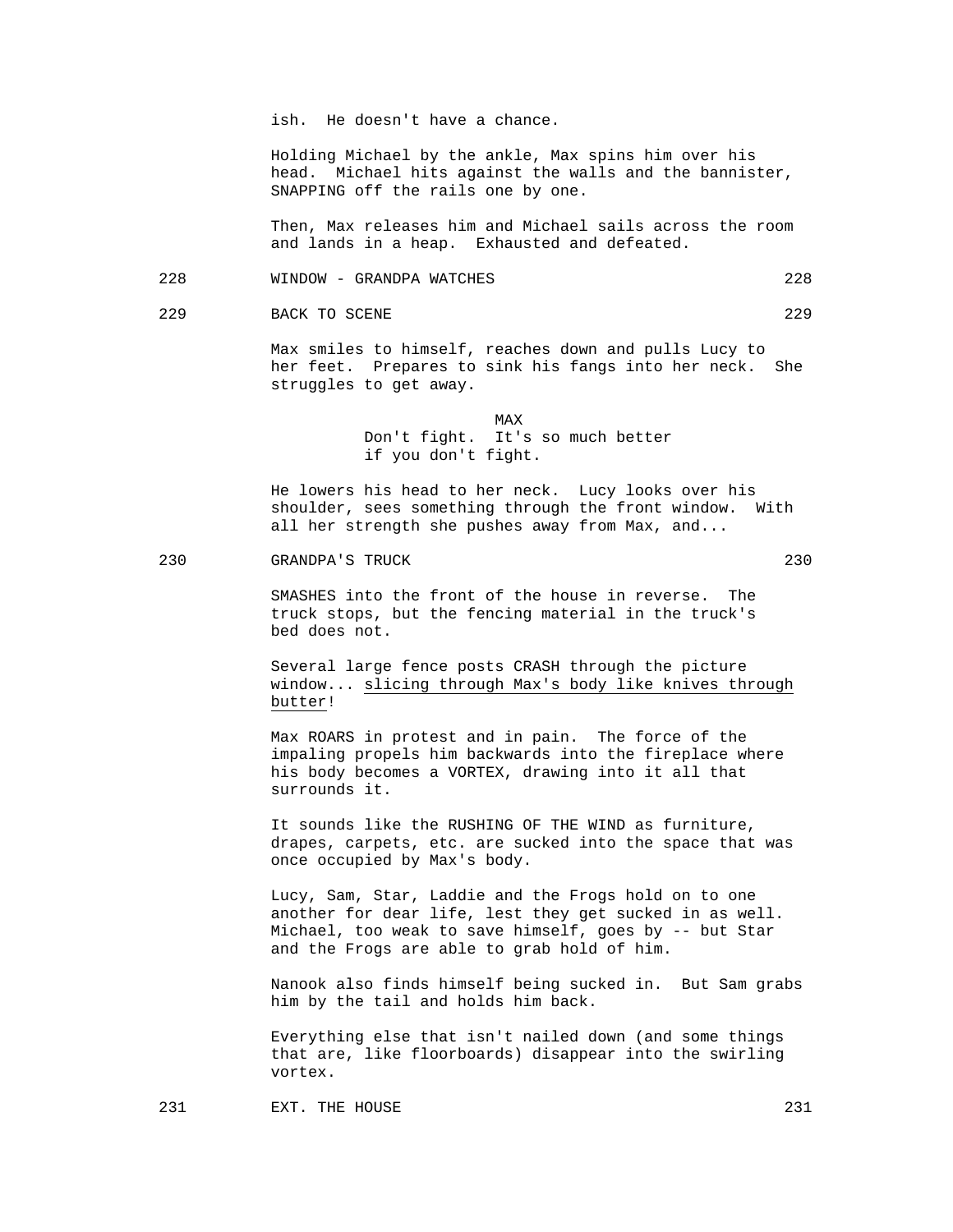Grandpa, from his truck, looks up at the chimney and sees the VAPORIZED CONTENTS of his house being spewed high into the night air.

232 INT. THE LIVING ROOM 232

 Max's own head and limbs are consumed in the vacuum, and the vortex beings to subside. Silence.

#### LUCY

Everybody okay?

 Everyone is able to get to their feet now. Sam sees Max's driving cap on the floor. He picks it up and tosses it into the now dying vortex.

Michael and Star trade joyful expressions.

 MICHAEL It's gone. I feel it!

STAR

So do I!

Me, too!

They look at Laddie.

LADDIE

Michael hugs Star.

 MICHAEL Everyone accounted for?

 Grandpa enters from the front yard. He surveys the scene, then, stepping over the debris, heads into:

233 THE KITCHEN 233

 and goes directly to the refrigerator. He pays no attention to the mess or the gooey green slime that coats the walls. He just opens the door and takes a diet Root Beer from the second shelf.

He POPS the top, takes a long swallow and lowers the can.

 GRANDPA (to himself) The one thing about livin' in Santa Carla I never could stomach... (beat) All the damn vampires.

234 EXT. THE LOBBY/CAVE - NIGHT 234

The place is deserted. CAMERA PROWLS. Then, one by